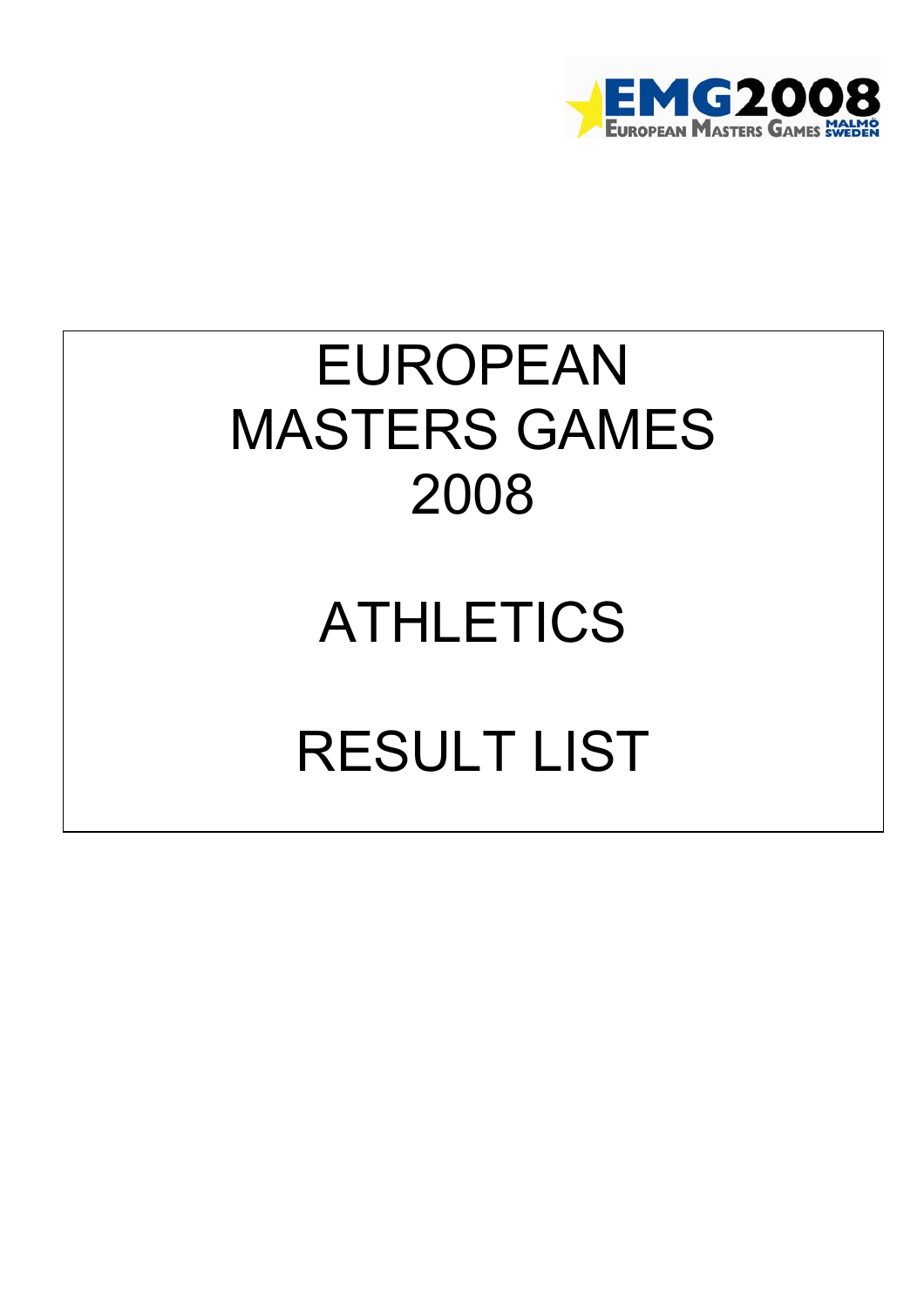

**EMG 2008 RESULT LIST**

| M30 400 m<br><b>Final</b>                                                        |                                              |                                                       |                                  |     | 2008-09-03 |
|----------------------------------------------------------------------------------|----------------------------------------------|-------------------------------------------------------|----------------------------------|-----|------------|
| 1 SHCHERBINA Anatoliy                                                            |                                              | 76 Russia                                             | 55,79                            |     |            |
| M30 800 m<br><b>Final</b>                                                        |                                              |                                                       |                                  |     | 2008-08-31 |
| 1 SHCHERBINA Anatoliy<br>2 VAN DE VOORT Dolf                                     |                                              | 76 Russia<br>74 Netherlands                           | 2.08,06<br>2.13,71               |     |            |
| M30 1 500 m<br><b>Final</b>                                                      |                                              |                                                       |                                  |     | 2008-09-02 |
| 1 VAN DE VOORT Dolf                                                              |                                              | 74 Netherlands                                        | 4.37,03                          |     |            |
| M30 marathon<br>1 MAGNOY, Magnus<br>2 FACCHINELLI, Daniel<br>3 SCHLYTER, Mattias |                                              | 77 Sweden<br>74 Italy<br>75 Sweden                    | 03:22:31<br>03:28:40<br>03:52:14 |     | 2008-09-06 |
| M30 Long Jump<br>1 HANSSON Anders -74                                            |                                              | Sweden                                                | 6,77                             | 2,3 | 2008-09-03 |
| Anders HANSSON                                                                   | $\mathbf{2}$<br>1<br>6,74<br>X<br>1.2<br>1.8 | 3<br>5<br>4<br>6,64<br>6,77<br>X<br>2.7<br>2.3<br>1.9 | 6<br>6,46<br>1.3                 |     |            |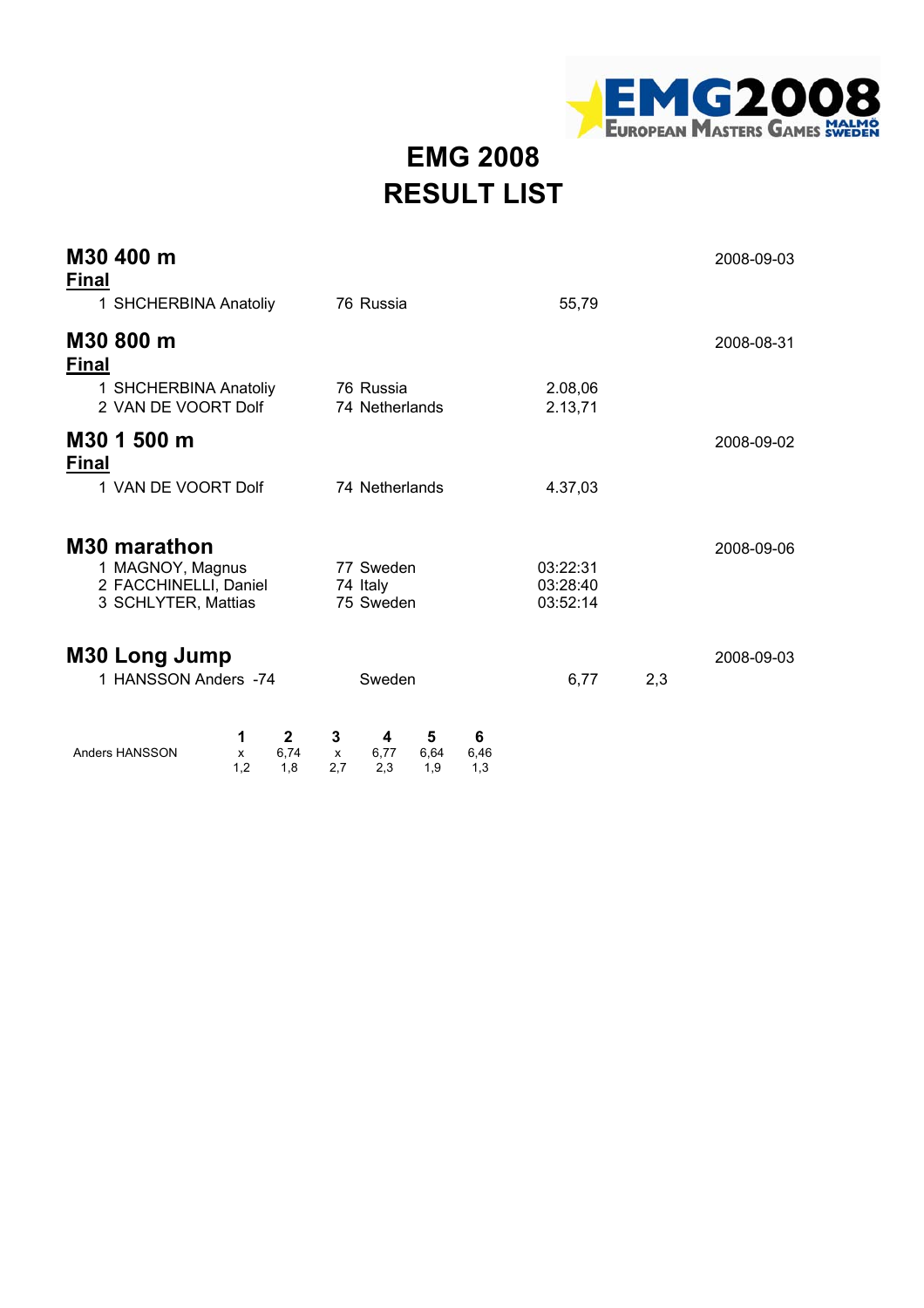

| M35 100 m                                                                                                                                                         |                                                                                                               |                                                                      | 2008-09-02 |
|-------------------------------------------------------------------------------------------------------------------------------------------------------------------|---------------------------------------------------------------------------------------------------------------|----------------------------------------------------------------------|------------|
| <b>Final</b>                                                                                                                                                      | Wind: $-0,7$                                                                                                  |                                                                      |            |
| 1 COLLINS Mark<br>2 DAVID Alexander<br>3 SEREDIN Andrey<br>4 BUZZICHELLI Carlo<br>5 LÖÖF Fredrik<br>6 TKACHENKO Yevgeniy<br>7 EKEHAGE Henrik<br>8 MAGNUSSON Tomaz | 73 United Kingdom<br>70 Germany<br>71 Russia<br>73 Italy<br>73 Sweden<br>69 Ukraine<br>71 Sweden<br>70 Sweden | 11,30<br>11,85<br>11,94<br>12,07<br>12,24<br>12,69<br>12,74<br>15,66 |            |
| M35 200 m                                                                                                                                                         |                                                                                                               |                                                                      | 2008-09-05 |
| <b>Final</b>                                                                                                                                                      | Wind: $+0,1$                                                                                                  |                                                                      |            |
| 1 SEREDIN Andrey<br>2 DAVID Alexander<br>3 LÖÖF Fredrik                                                                                                           | 71 Russia<br>70 Germany<br>73 Sweden                                                                          | 23,73<br>23,76<br>24,95                                              |            |
| M35 400 m<br><b>Final</b>                                                                                                                                         |                                                                                                               |                                                                      | 2008-09-03 |
| 1 SEREDIN Andrey<br>2 DAVID Alexander<br>3 NIKOLAJEV Sergej<br>4 JÖNSSON Greger<br><b>MAGNUSSON Tomaz</b>                                                         | 71 Russia<br>70 Germany<br>73 Sweden<br>69 Sweden<br>70 Sweden                                                | 53,34<br>53,73<br>55,73<br>59,48<br>dnf                              |            |
| M35 800 m<br><b>Final</b>                                                                                                                                         |                                                                                                               |                                                                      | 2008-08-31 |
| 1 BRETING Vincent<br>2 KUPLIS Ansis<br>3 VENSRYD Tomas                                                                                                            | 72 France<br>73 Latvia<br>70 Sweden                                                                           | 2.10,15<br>2.17,70<br>2.19,21                                        |            |
| M35 1 500 m<br><b>Final</b>                                                                                                                                       |                                                                                                               |                                                                      | 2008-09-02 |
| 1 ARKHIPOV Vladimir<br>2 MATISONS Aigars<br>3 KUPLIS Ansis                                                                                                        | 70 Russia<br>71 Latvia<br>73 Latvia                                                                           | 4.24,12<br>4.26,13<br>4.59,12                                        |            |
| M35 5 000 m<br><b>Final</b>                                                                                                                                       |                                                                                                               |                                                                      | 2008-09-03 |
| 1 ARKHIPOV Vladimir<br>2 MATISONS Aigars<br>3 JÖNSSON Greger                                                                                                      | 70 Russia<br>71 Latvia<br>69 Sweden                                                                           | 16.00,00<br>16.00,26<br>20.54,29                                     |            |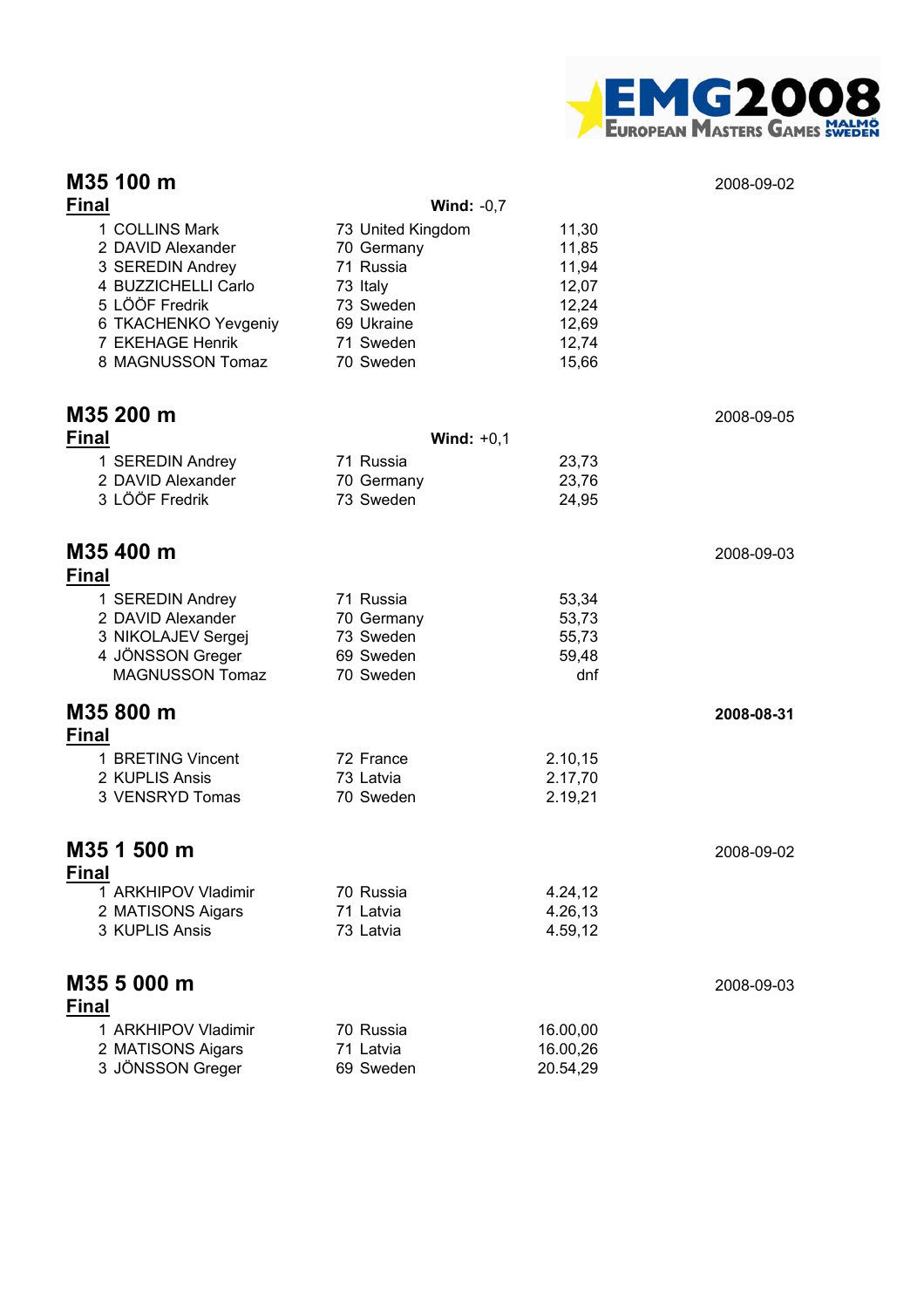

| M35 10 000 m<br><b>Final</b>                                                                                                                                                                                                           |                                                                                                                                |                                                                                                                          | 2008-08-30 |
|----------------------------------------------------------------------------------------------------------------------------------------------------------------------------------------------------------------------------------------|--------------------------------------------------------------------------------------------------------------------------------|--------------------------------------------------------------------------------------------------------------------------|------------|
| 1 ARKHIPOV Vladimir<br>2 KARLSSON Jimmy                                                                                                                                                                                                | 70 Russia<br>73 Sweden                                                                                                         | 33.44,24<br>47.47,38                                                                                                     |            |
| M35 110 m Hurdles<br><b>Final</b>                                                                                                                                                                                                      |                                                                                                                                | Wind: $+0.7$                                                                                                             | 2008-09-03 |
| 1 AUGUSTIN lancu                                                                                                                                                                                                                       | 71 Romania                                                                                                                     | 17,15                                                                                                                    |            |
| M35 3 000 m Steeplechase<br><b>Final</b>                                                                                                                                                                                               |                                                                                                                                |                                                                                                                          | 2008-09-05 |
| 1 MATISONS Aigars<br>2 ARKHIPOV Vladimir<br>3 VENSRYD Tomas                                                                                                                                                                            | 71 Latvia<br>70 Russia<br>70 Sweden                                                                                            | 9.57,77<br>10.31,83<br>11.51,54                                                                                          |            |
| <b>M35 marathon</b><br>1 SAMUELSSON, Stefan<br>2 HANSSON, Dan<br>3 MILIKOVSKI, Zlate<br>4 HARTMANN, Peter<br>5 JEPPESEN, Thomas<br>6 SJÖLANDER, Jesper<br>7 TRUEDSSON, Napoleon<br>8 KARLSSON, Jimmy<br>LARSSON, Håkan<br>TOFT, Casper | 72 Sweden<br>71 Sweden<br>70 Sweden<br>70 Sweden<br>71 Sweden<br>69 Sweden<br>71 Sweden<br>73 Sweden<br>69 Sweden<br>73 Sweden | 03:26:03<br>03:35:32<br>04:01:06<br>04:37:04<br>04:37:06<br>04:38:51<br>04:40:28<br>04:51:00<br><b>DNF</b><br><b>DNF</b> | 2008-09-06 |
| <b>M35 5 000 m Track Walk</b><br><b>Final</b>                                                                                                                                                                                          |                                                                                                                                |                                                                                                                          | 2008-09-01 |
| 1 SVENSSON Christer<br>2 BOGO KRISTIANSEN Torben 72 Denmark<br>3 MAGNUSSON Tomaz                                                                                                                                                       | 69 Sweden<br>70 Sweden                                                                                                         | 23.41,62<br>24.39,21<br>29.29,00                                                                                         |            |
| M35 20 Km Road Walk                                                                                                                                                                                                                    |                                                                                                                                |                                                                                                                          | 2008-09-04 |
| 1 SVENSSON Christer<br>2 MAGNUSSON Tomaz                                                                                                                                                                                               | 69 Sweden<br>70 Sweden                                                                                                         | 1.39.20,2<br>2.12.48,6                                                                                                   |            |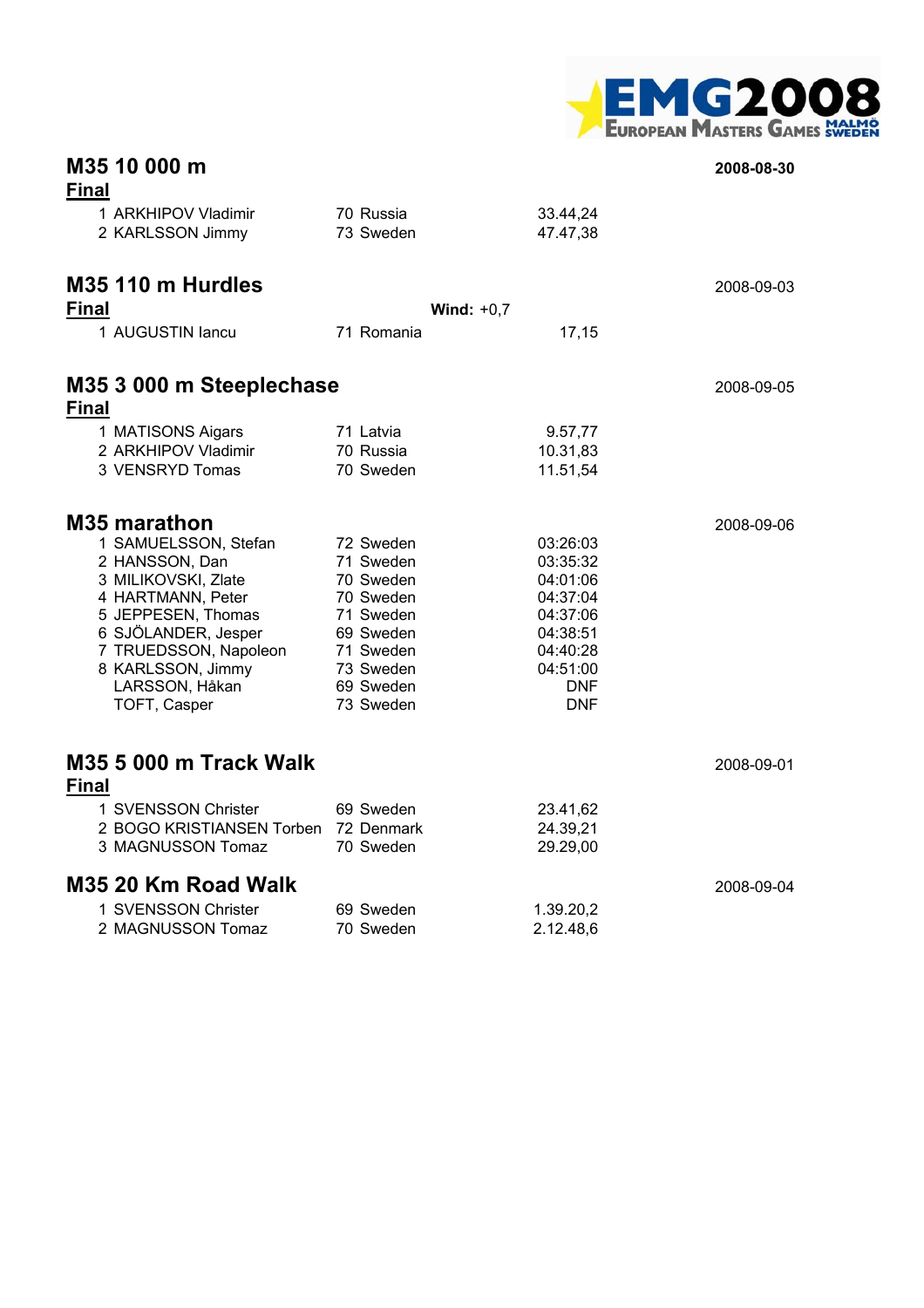

| M35 High Jump<br>1 WANHAINEN Jan-Erik -71<br>2 AUGUSTIN Iancu -71<br>3 FRIEDRICH Mario -69      |                                                   |                                                           |                                             |              | Sweden<br>Romania<br>Germany                   |                                          |                                                |                 | 2,00<br>1,70<br>1,60 |                    |                   | 2008-09-01 |
|-------------------------------------------------------------------------------------------------|---------------------------------------------------|-----------------------------------------------------------|---------------------------------------------|--------------|------------------------------------------------|------------------------------------------|------------------------------------------------|-----------------|----------------------|--------------------|-------------------|------------|
| Jan-Erik WANHAINEN                                                                              | 1,50                                              | 1,55                                                      | 1,60 1,65 1,70 1,75 1,80                    |              |                                                |                                          | o                                              | 1,90<br>$\circ$ | 2,00<br>XO           | 2,10<br><b>XXX</b> |                   |            |
| Mario FRIEDRICH<br><b>Iancu AUGUSTIN</b>                                                        | o                                                 |                                                           | XXO<br>$\circ$                              | o            | o                                              |                                          |                                                |                 |                      |                    |                   |            |
| <b>M35 Pole Vault</b><br>1 FRIEDRICH Mario -69<br>2 NIKOLAJEV Sergej -73<br>3 FOSSAT Julien -69 |                                                   |                                                           |                                             |              | Germany<br>Sweden<br>France                    |                                          |                                                |                 | 3,80<br>3,80<br>3,60 |                    |                   | 2008-09-02 |
| Julien FOSSAT<br>Sergej NIKOLAJEV<br>Mario FRIEDRICH                                            | 3,40<br>o<br>o                                    | o<br>XXO<br>XXO                                           | 3,60 3,70 3,80 3,90 4,00<br>x<br>о<br>o     | x<br>XO<br>o | x<br><b>XXX</b><br>XX                          | x                                        |                                                |                 |                      |                    |                   |            |
| M35 Long Jump<br>1 TKACHENKO Yevgeniy -69<br>2 LÖÖF Fredrik -73<br>3 NIKOLAJEV Sergej -73       |                                                   |                                                           |                                             |              | Ukraine<br>Sweden<br>Sweden                    |                                          |                                                |                 | 5,80<br>5,78<br>5,46 |                    | 0,6<br>2,4<br>2,6 | 2008-09-03 |
| Yevgeniy TKACHENKO<br>Fredrik LööF<br>Sergej NIKOLAJEV                                          | 1<br>5,76<br>$-0,5$<br>5,05<br>0,5<br>5,02<br>0,4 | $\mathbf{2}$<br>5,65<br>1,3<br>5,73<br>1,1<br>5,27<br>1,5 | 3<br>x<br>1,7<br>4,51<br>0,9<br>5,18<br>2,7 |              | 4<br>5,80<br>0,6<br>5,63<br>2,1<br>5,46<br>2,6 | 5<br>x<br>1,4<br>x<br>0,9<br>1,99<br>1,0 | 6<br>5,70<br>0,1<br>5,78<br>2,4<br>5,40<br>2,5 |                 |                      |                    |                   |            |
| <b>M35 Triple Jump</b><br>1 TKACHENKO Yevgeniy -69                                              |                                                   |                                                           |                                             |              | Ukraine                                        |                                          |                                                |                 | 13,04                |                    | $-1,8$            | 2008-09-04 |
| Yevgeniy TKACHENKO                                                                              | 1<br>x<br>$-2,3$                                  | $\mathbf{2}$<br>13,04<br>$-1,8$                           | 3<br>x<br>$-2,8$                            |              | 4<br>x<br>$-3,1$                               | 5<br>x<br>$-2,5$                         | 6<br>x<br>$-1,9$                               |                 |                      |                    |                   |            |
| <b>M35 Shot Put</b><br>1 FORSBERG Jonas -70                                                     |                                                   |                                                           |                                             |              | Sweden                                         |                                          |                                                |                 | 12,51                |                    |                   | 2008-09-01 |
| Jonas FORSBERG                                                                                  | 1<br>11,78                                        | 2<br>x                                                    | 3<br>12,51                                  |              | 4<br>12,25                                     | 5<br>x                                   | 6<br>12,09                                     |                 |                      |                    |                   |            |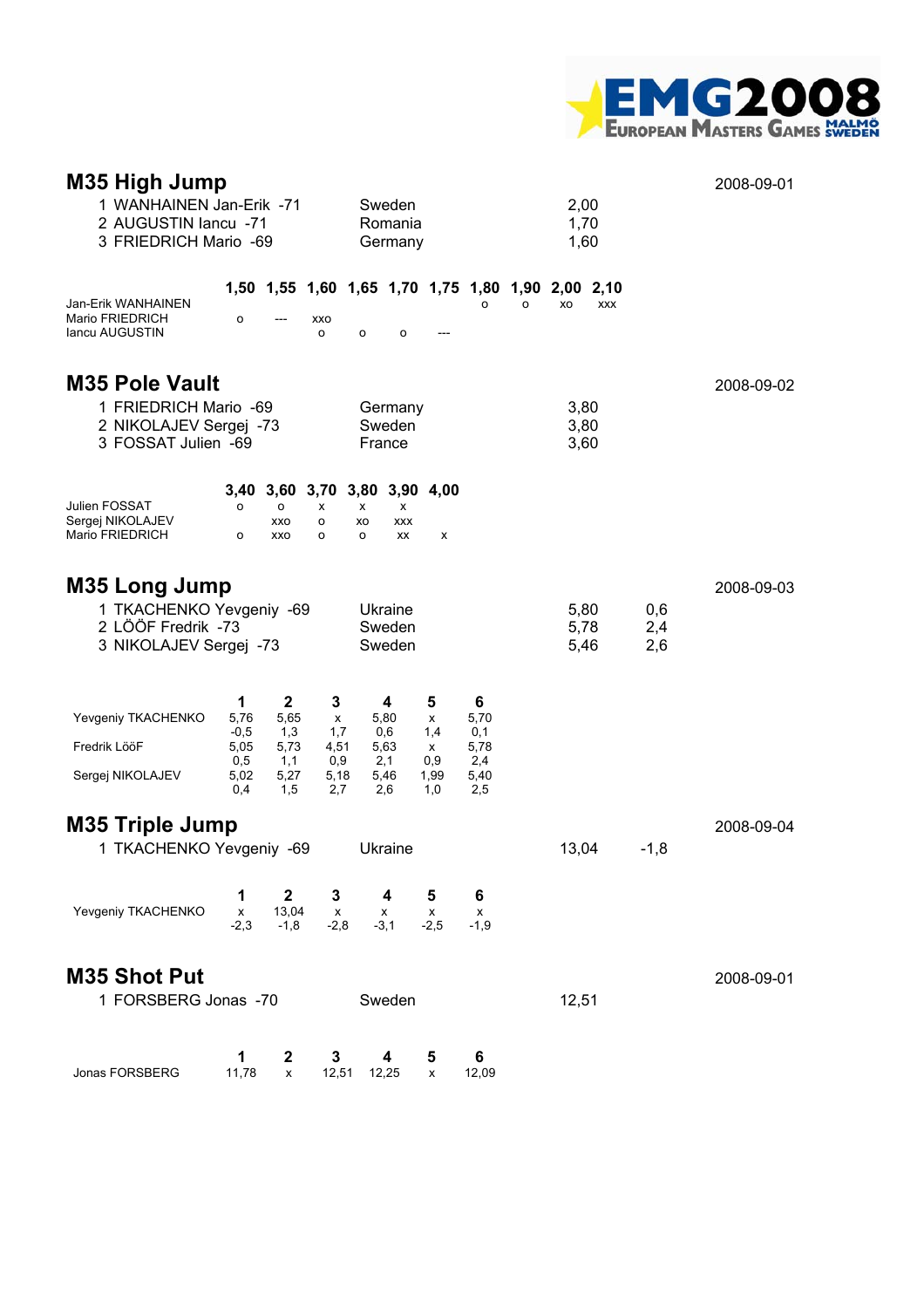

| <b>M35 Discus</b>                              |                |                |                       |                         |                |                |                | 2008-09-02 |
|------------------------------------------------|----------------|----------------|-----------------------|-------------------------|----------------|----------------|----------------|------------|
| 1 BRAGASON Jon Bjarni -71                      |                |                |                       | Iceland                 |                |                | 42,25          |            |
| 2 FORSBERG Jonas -70<br>3 FRIEDRICH Mario -69  |                |                |                       | Sweden<br>Germany       |                |                | 35,98<br>34,40 |            |
|                                                |                |                |                       |                         |                |                |                |            |
|                                                | 1              | $\mathbf{2}$   | 3                     | 4                       | 5              | 6              |                |            |
| Mario FRIEDRICH<br>Jonas FORSBERG              | 31,89<br>34,62 | 34,40<br>35,98 | 33,78<br>$\mathsf{x}$ | 32,93<br>34,93          | ---<br>x       | ---<br>35,34   |                |            |
| Jon Bjarni BRAGASON                            | 42,03          | x              | 42,25                 | 41,23                   | 41,57          | X              |                |            |
| M35 Hammer                                     |                |                |                       |                         |                |                |                | 2008-08-30 |
| 1 TONIZZO Stephane -71<br>2 FORSBERG Jonas -70 |                |                |                       | Luxembourg<br>Sweden    |                |                | 49,72<br>40,58 |            |
| Jonas FORSBERG                                 | 1              | $\mathbf 2$    | 3                     | $\overline{\mathbf{4}}$ | 5              | 6              |                |            |
| Stephane TONIZZO                               | 38,03<br>x     | 40,58<br>x     | x<br>x                | x<br>47,04              | 40,30<br>49,72 | 39,68<br>48,52 |                |            |
| <b>M35 Javelin</b>                             |                |                |                       |                         |                |                |                | 2008-09-03 |
| 1 ALLISON Matthew -73                          |                |                |                       |                         | United Kingdom |                | 57,21          |            |
| 2 TKACHENKO Yevgeniy -69                       |                |                |                       | Ukraine                 |                |                | 24,34          |            |
|                                                | 1              | $\mathbf{2}$   | 3                     | 4                       | 5              | 6              |                |            |
| Yevgeniy TKACHENKO<br>Matthew ALLISON          | x<br>57,21     | 22.30<br>54,74 | 24,17<br>52,93        | x<br>56,29              | x<br>---       | 24,34<br>X     |                |            |
| M35 Weight                                     |                |                |                       |                         |                |                |                | 2008-08-31 |
| 1 TONIZZO Stephane -71                         |                |                |                       | Luxembourg              |                |                | 15,10          |            |
| 2 BRAGASON Jon Bjarni -71                      |                |                |                       | Iceland                 |                |                | 14,34          |            |
| 3 FORSBERG Jonas -70                           |                |                |                       | Sweden                  |                |                | 11,34          |            |
|                                                | 1              | $\mathbf{2}$   | 3                     | 4                       | 5              | 6              |                |            |
| Stephane TONIZZO<br>Jon Bjarni BRAGASON        | 14.42<br>14,34 | 15,10<br>x     | 14,34<br>x            | 14,67<br>x              | 14,98<br>x     | X<br>13,76     |                |            |
| Jonas FORSBERG                                 | x              | 11,17          | 11,27                 | x                       | x              | 11,34          |                |            |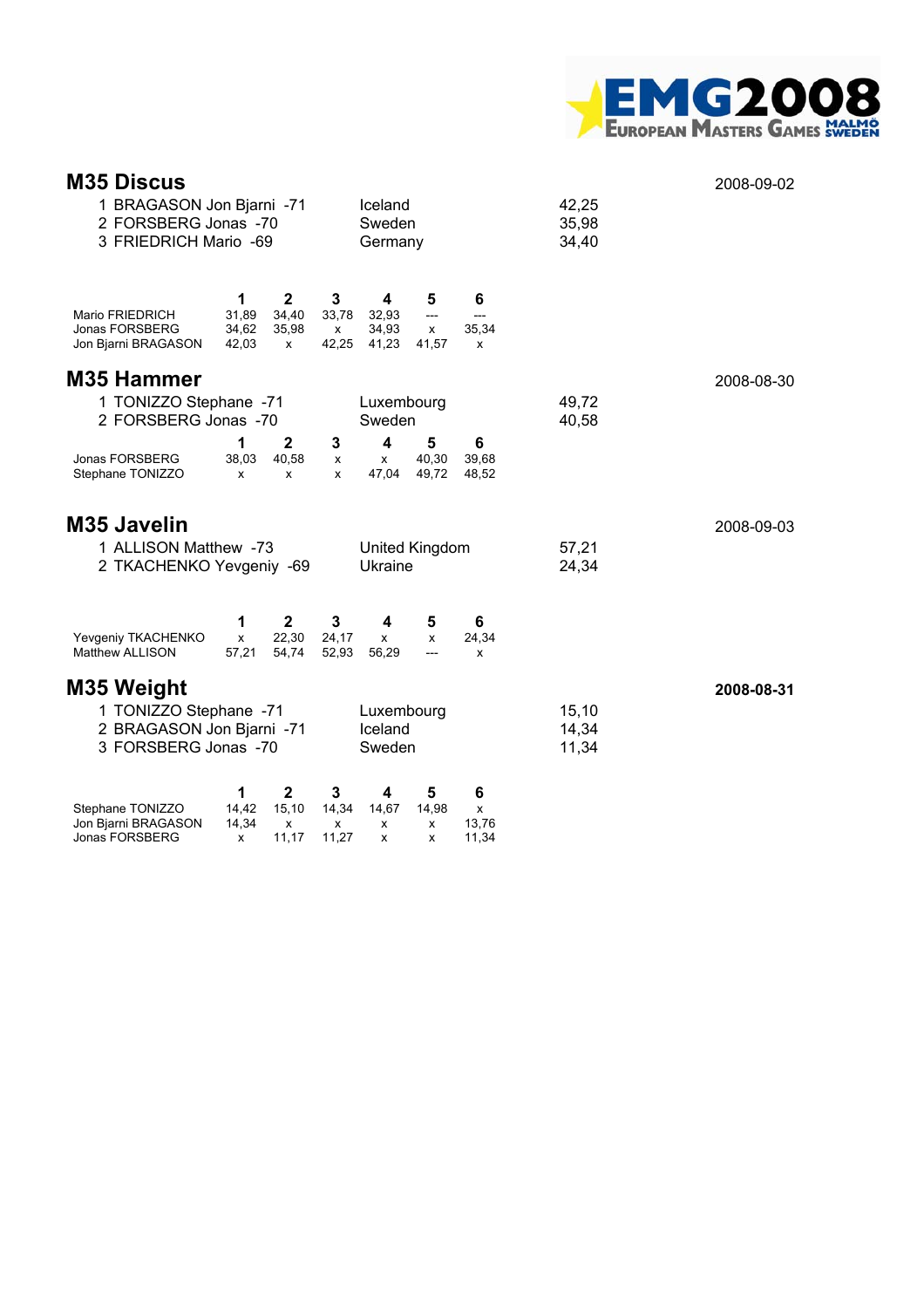

#### **M40 100 m** 2008-09-02

| <b>Final</b>                                                                                                                             | Wind: $+0,0$                                                                        |                                                                |                  |
|------------------------------------------------------------------------------------------------------------------------------------------|-------------------------------------------------------------------------------------|----------------------------------------------------------------|------------------|
| 1 WARDECKI Krzysztof<br>2 CARVALHO Antonio Alberto<br>3 MORYEV Yuriy<br>4 KILLANDER Joakim                                               | 68 Poland<br>67 France<br>65 Ukraine<br>64 Sweden                                   | 11,49<br>11,78<br>12,26<br>13,50                               |                  |
| M40 200 m                                                                                                                                |                                                                                     |                                                                | 2008-09-04       |
| Heat nr 1                                                                                                                                | <b>Wind: -1,1</b>                                                                   |                                                                | Qual.            |
| 1 PUSTOVOY Oleg<br>2 CARVALHO Antonio Alberto<br>3 NETTERVIK Ove<br>4 ANCLAUSKAS Romutis<br><b>MACGEE Will</b>                           | 66 Russia<br>67 France<br>64 Sweden<br>64 Lithuania<br>68 United Kingdom            | 26,39<br>26,54<br>27,52<br>32,64<br>dns                        | Q<br>Q           |
| Heat nr 2                                                                                                                                | <b>Wind: -3,5</b>                                                                   |                                                                | Qual.            |
| 1 WARDECKI Krzysztof<br>2 MORYEV Yuriy<br>3 SHESTAKOV Konstantin<br>4 GUSEWSKI Jan                                                       | 68 Poland<br>65 Ukraine<br>64 Russia<br>65 Germany                                  | 24,57<br>25,69<br>26,34<br>27,47                               | Q<br>Q<br>q<br>q |
| M40 200 m                                                                                                                                |                                                                                     |                                                                | 2008-09-05       |
| <b>Final</b>                                                                                                                             | Wind: $-1,2$                                                                        |                                                                |                  |
| 1 WARDECKI Krzysztof<br>2 CARVALHO Antonio Alberto<br>3 PUSTOVOY Oleg<br>4 MORYEV Yuriy<br>5 SHESTAKOV Konstantin<br><b>GUSEWSKI Jan</b> | 68 Poland<br>67 France<br>66 Russia<br>65 Ukraine<br>64 Russia<br>65 Germany        | 23,59<br>23,86<br>24,47<br>24,98<br>25,28<br>dns               |                  |
| M40 400 m                                                                                                                                |                                                                                     |                                                                | 2008-09-03       |
| <b>Final</b>                                                                                                                             |                                                                                     |                                                                |                  |
| 1 PUSTOVOY Oleg<br>2 PERSHIN Konstantin<br>3 GUSEWSKI Jan                                                                                | 66 Russia<br>68 Russia<br>65 Germany                                                | 53,39<br>57,19<br>59,57                                        |                  |
| M40 800 m                                                                                                                                |                                                                                     |                                                                | 2008-08-31       |
| <b>Final</b>                                                                                                                             |                                                                                     |                                                                |                  |
| 1 CEPEK Robert<br>2 RODNOV Andrey<br>3 SANTOMASO Graziano<br>4 GUSEWSKI Jan<br>5 PERSSON Thomas<br>6 MAGNUSSON Stefan                    | 68 Czech Republic<br>65 Ukraine<br>68 Italy<br>65 Germany<br>67 Sweden<br>65 Sweden | 2.04,73<br>2.06,38<br>2.15,05<br>2.21,98<br>2.25,95<br>2.33,16 |                  |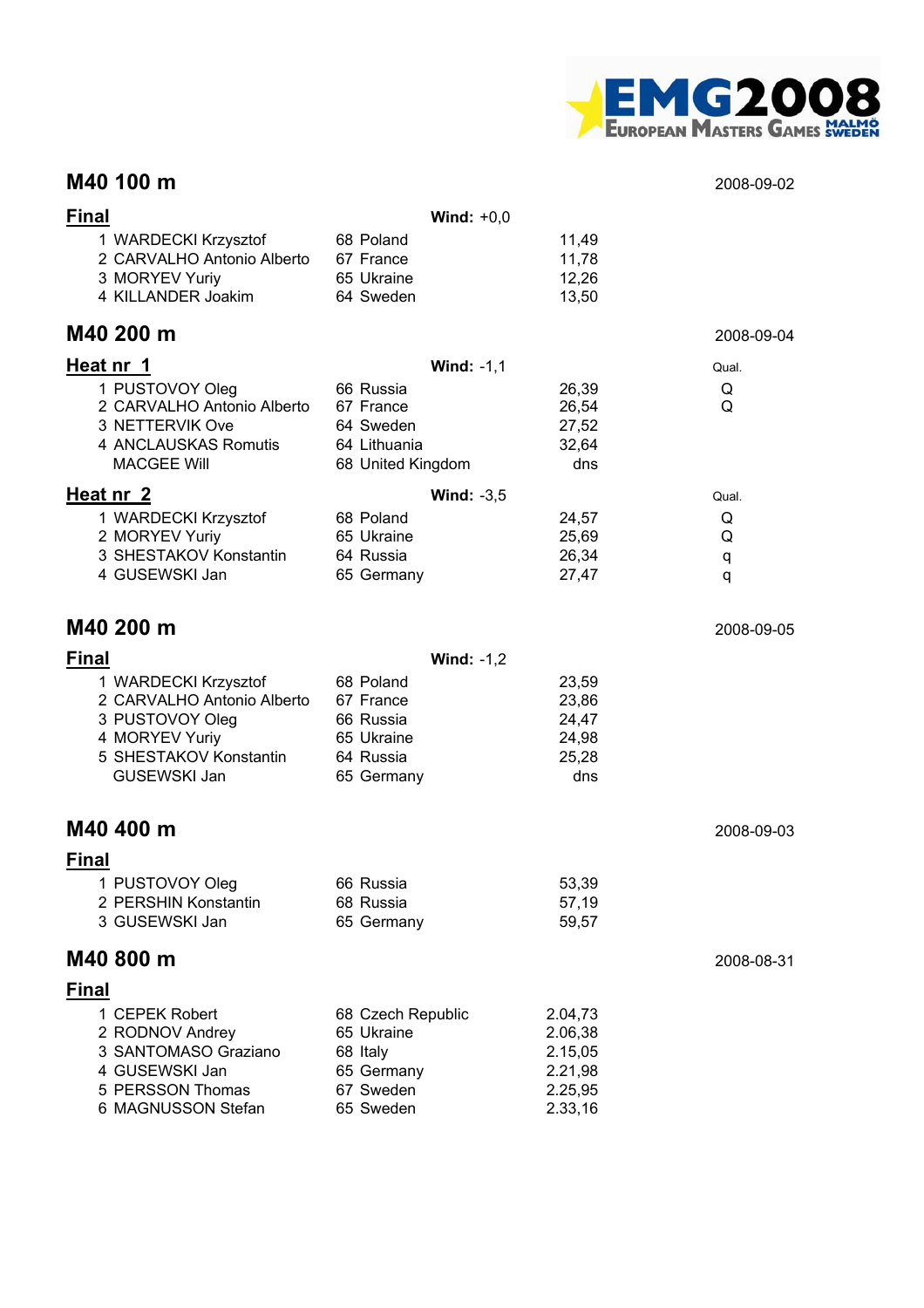

### **M40 1 500 m** 2008-09-02

| <b>Final</b>                         |                         |                      |            |
|--------------------------------------|-------------------------|----------------------|------------|
| 1 RODNOV Andrey                      | 65 Ukraine              | 4.30,54              |            |
| 2 FLORENG Kent                       | 67 Sweden               | 4.51,97              |            |
| 3 HOLMQVIST Jörgen                   | 66 Sweden               | 4.55,01              |            |
| 4 MÅNSSON Erik                       | 68 Sweden               | 5.04,58              |            |
| 5 VOLACEK Jörg                       | 64 Germany              | 5.21,28              |            |
| M40 5 000 m                          |                         |                      | 2008-09-03 |
| <b>Final</b>                         |                         |                      |            |
| 1 WOZNY Eric                         | 65 Belgium              | 17.17,54             |            |
| 2 BIKSE Zintis                       | 65 Latvia               | 18.20,43             |            |
| 3 FLORENG Kent                       | 67 Sweden               | 18.23,32             |            |
| 4 MÅNSSON Erik<br>5 MAGNUSSON Stefan | 68 Sweden<br>65 Sweden  | 18.56,62<br>19.29,32 |            |
| 6 JÖNEWI Ronny                       | 68 Sweden               | 19.56,09             |            |
| 7 SBRANA Stefano                     | 67 Italy                | 22.00,12             |            |
| M40 10 000 m                         |                         |                      | 2008-08-30 |
| <b>Final</b>                         |                         |                      |            |
| 1 JOHNSTON lan                       | 68 United Kingdom       | 33.10,39             |            |
| 2 HOLMQVIST Jorgen                   | 66 Sweden               | 36.26,76             |            |
| 3 SCHUMANN Winfried                  | 66 Germany              | 37.20,91             |            |
| 4 GÜNTNER Jens<br>5 YLLNER Mikael    | 67 Germany<br>67 Sweden | 38.17,64             |            |
| 6 MÅNSSON Erik                       | 68 Sweden               | 38.59,02<br>39.22,39 |            |
| 7 SBRANA Stefano                     | 67 Italy                | 47.01,48             |            |
| <b>BIKSE Zintis</b>                  | 65 Latvia               | dns                  |            |
| M40 110 m Hurdles                    |                         |                      | 2008-09-03 |
| <b>Final</b>                         | Wind: $+0.7$            |                      |            |
| 1 AMERIO Roberto                     | 65 Italy                | 17,49                |            |
| M40 400 m Hurdles                    |                         |                      |            |
|                                      |                         |                      | 2008-09-01 |
| <u>Final</u>                         |                         |                      |            |
| 1 AMERIO Roberto                     | 65 Italy                | 59,26                |            |
| 2 ANCLAUSKAS Romutis                 | 64 Lithuania            | 1.19,40              |            |
| M40 3 000 m Steeplechase             |                         |                      | 2008-09-05 |
| <b>Final</b>                         |                         |                      |            |
| 1 GRENAA Poul                        | 66 Denmark              | 10.03,87             |            |
| 2 MEYER Steffen                      | 66 Germany              | 10.04,50             |            |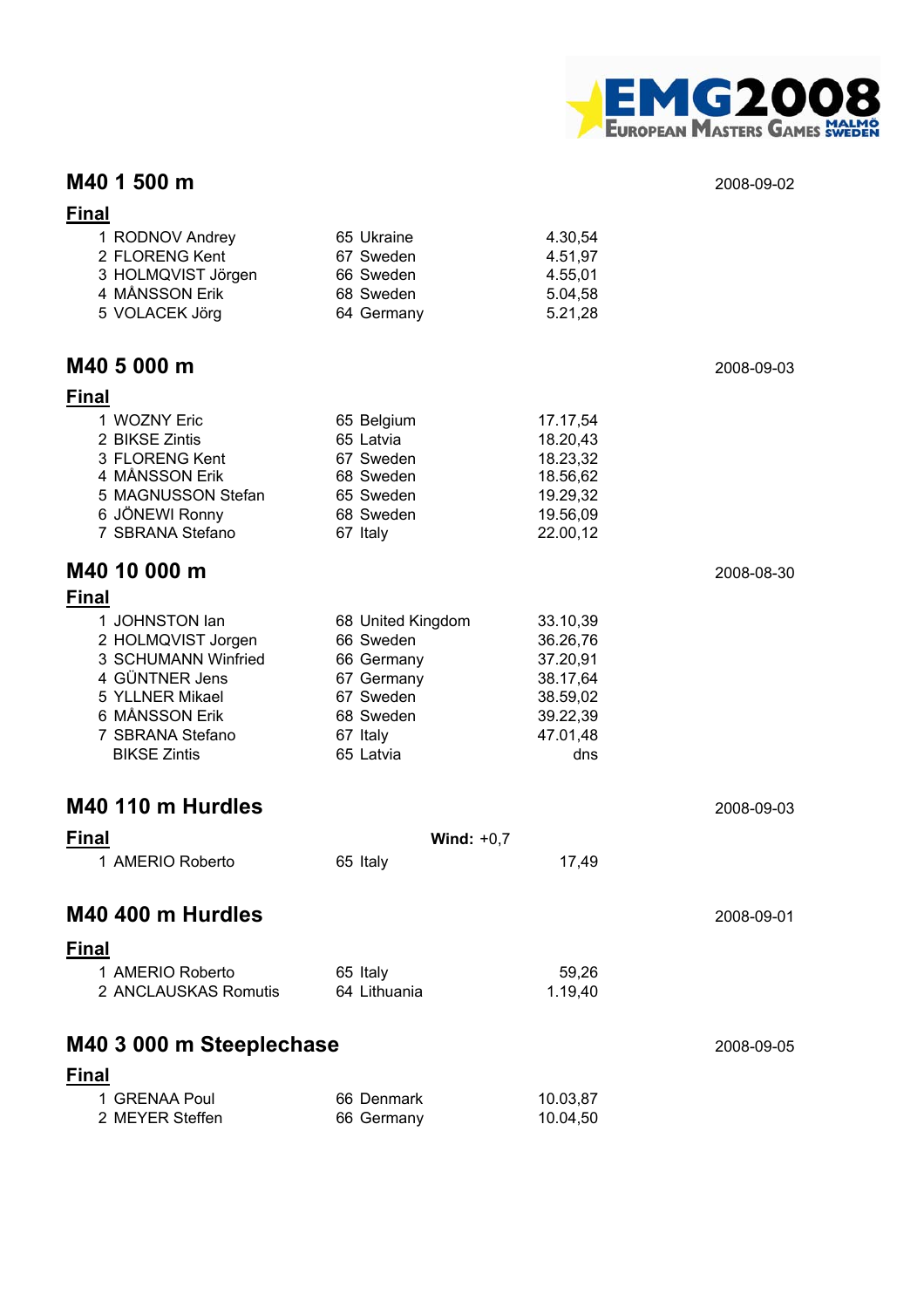

| M40 marathon<br>1 HOLMQVIST, Jörgen<br>2 LARSEN, Kim Aarli<br>3 NORDENSVÄRD, Peter<br>4 BERNTSSON, Robert<br>5 WELWERT, Thomas | 66 Sweden<br>64 Norway<br>68 Sweden<br>68 Sweden<br>65 Sweden                    | 03:00:24<br>03:13:26<br>03:14:45<br>03:27:18<br>03:30:52 | 2008-09-06 |
|--------------------------------------------------------------------------------------------------------------------------------|----------------------------------------------------------------------------------|----------------------------------------------------------|------------|
| <b>M40 5 000 m Track Walk</b>                                                                                                  |                                                                                  |                                                          | 2008-09-01 |
| <b>Final</b><br>1 FERRARI Peter<br>2 BREIDE Madars<br>3 CHRISTENSEN Thomas<br><b>MENSHENIN Igor</b>                            | 65 Sweden<br>64 Latvia<br>68 Denmark<br>64 Russia                                | 23.36,04<br>24.37,59<br>28.04,37<br>dnf                  |            |
| M40 20 Km Road Walk<br>1 FERRARI Peter<br>2 BREIDE Madars<br><b>STAEDLER Karsten</b>                                           | 65 Sweden<br>64 Latvia<br>68 Germany                                             | 1.42.13,2<br>1.50.25,8<br>dq                             | 2008-09-04 |
| <b>M40 High Jump</b><br>1 ROACH Mark -65<br>2 CARVALHO Antonio Alberto -67<br>3 ŚWIĄTNICKI Jerzy -65                           | United Kingdom<br>France<br>Poland                                               | 1,65<br>1,55<br>1,50                                     | 2008-09-01 |
| Antonio Alberto<br>XO<br>XO<br><b>XXX</b><br>Mark ROACH<br>o<br>$\circ$<br>o<br>Jerzy ŚWIĄTNICKI<br>$\Omega$<br>$XX-$          | 1,50 1,55 1,60 1,65 1,70 1,75<br>XO<br><b>XXX</b>                                |                                                          |            |
| <b>M40 Pole Vault</b><br>1 HERNANDEZ Francisco -64<br>2 KYNDBØL Morten -68<br>3 ŚWIĄTNICKI Jerzy -65                           | Spain<br>Denmark<br>Poland                                                       | 4,40<br>4,00<br>2,60                                     | 2008-09-02 |
| Morten KYNDBØL<br>o<br>Francisco HERNANDEZ<br>Jerzy ŚWIĄTNICKI<br>$\Omega$<br><b>XXX</b>                                       | 2,60 2,70 3,60 3,70 3,80 3,90 4,00 4,10 4,20 4,40 4,50<br>о<br>o<br>$\circ$<br>o | <b>XXX</b><br>o<br>o<br><b>XXX</b><br>o                  |            |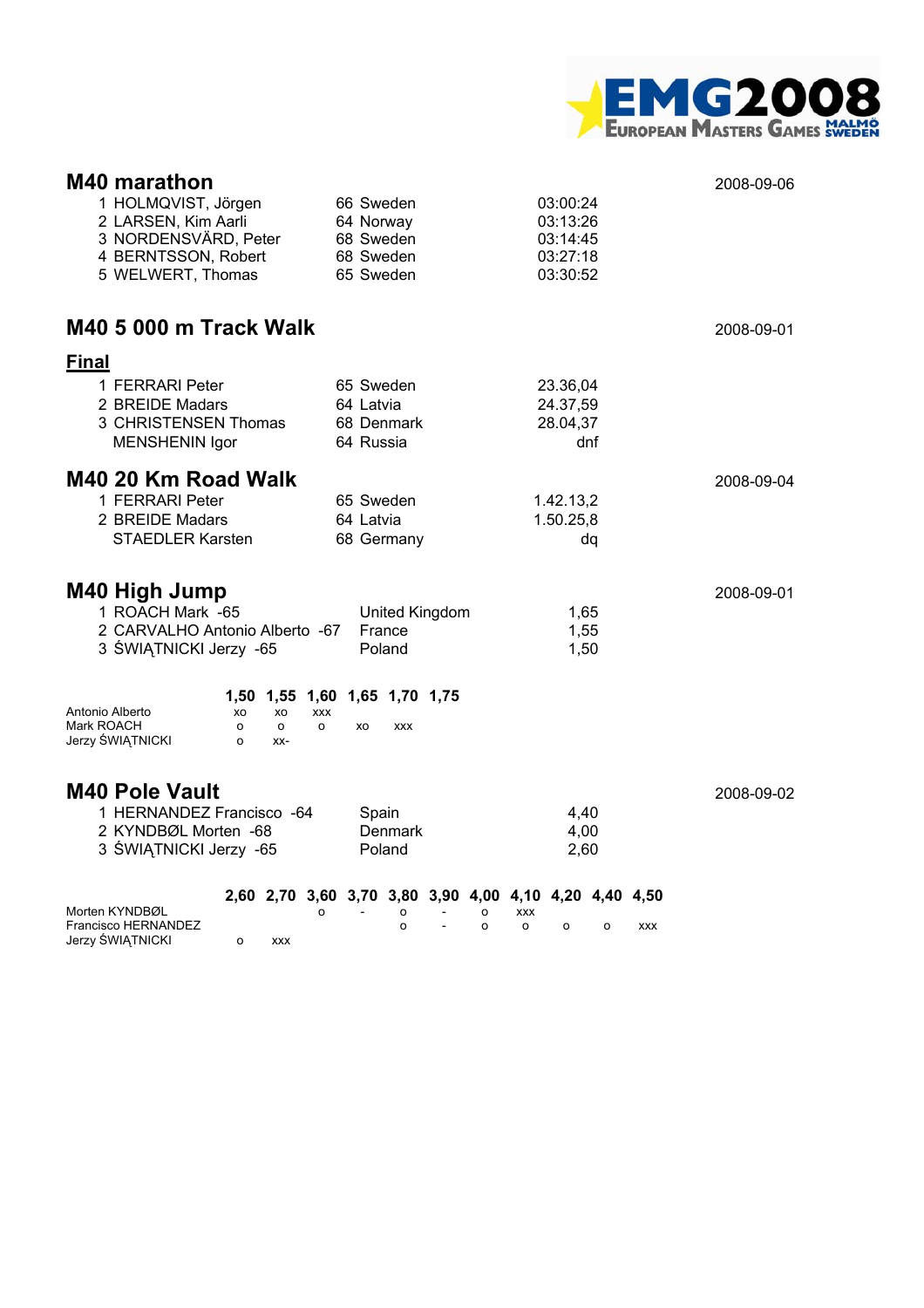

| <b>M40 Long Jump</b><br>1 CARVALHO Antonio Alberto -67<br>2 WARDECKI Krzysztof -68<br>3 ANCLAUSKAS Romutis -64<br>4 MENSHENIN Igor -64  |                                                                  |                                                                                   |                                                    | France<br>Poland<br>Lithuania<br>Russia                       |                                                               |                                                               | 5,65<br>5,55<br>3,94<br>3,70              | 0,9<br>0,2<br>1,0<br>1,4 | 2008-09-03 |
|-----------------------------------------------------------------------------------------------------------------------------------------|------------------------------------------------------------------|-----------------------------------------------------------------------------------|----------------------------------------------------|---------------------------------------------------------------|---------------------------------------------------------------|---------------------------------------------------------------|-------------------------------------------|--------------------------|------------|
| Antonio Alberto<br>Igor MENSHENIN<br>Krzysztof WARDECKI<br>Romutis ANCLAUSKAS                                                           | 1<br>5,50<br>1,5<br>3,44<br>$-0,1$<br>5,28<br>1,7<br>3,87<br>0,3 | 2<br>---<br>$\overline{\phantom{a}}$<br>3,43<br>1,9<br>5,12<br>0,8<br>3,73<br>1,0 | 3<br>---<br>3,41<br>1,2<br>X<br>0,2<br>3,94<br>1,0 | 4<br>5,41<br>2,2<br>3,13<br>2,0<br>2,13<br>1,3<br>3,74<br>1,8 | 5<br>5,46<br>2,8<br>3,63<br>0,3<br>5,19<br>0,1<br>3,79<br>1,4 | 6<br>5,65<br>0,9<br>3,70<br>1,4<br>5,55<br>0,2<br>3,82<br>1,1 |                                           |                          |            |
| <b>M40 Triple Jump</b><br>1 ANCLAUSKAS Romutis -64                                                                                      |                                                                  |                                                                                   |                                                    | Lithuania                                                     |                                                               |                                                               | 8,43                                      | $-1,8$                   | 2008-09-04 |
| Romutis ANCLAUSKAS                                                                                                                      | 1<br>7,90<br>$-3,6$                                              | $\mathbf{2}$<br>8,04<br>$-2,1$                                                    | 3<br>7,82<br>$-2,0$                                | 4<br>7,95<br>$-0,8$                                           | 5<br>8,37<br>$-2,0$                                           | 6<br>8,43<br>$-1,8$                                           |                                           |                          |            |
| <b>M40 Shot Put</b><br>1 LOGINS Ivars -66<br>2 LEVUSHKIN Vladimir -66<br>3 PIOTROWSKI Robert -66<br>4 BICAN Petr -66                    |                                                                  |                                                                                   |                                                    | Latvia<br>Russia<br>Poland<br><b>Czech Republic</b>           |                                                               |                                                               | 15,35<br>13,25<br>11,87<br>9,88           |                          | 2008-09-01 |
| Robert PIOTROWSKI<br>Petr BICAN<br>Ivars LOGINS<br>Vladimir LEVUSHKIN                                                                   | 1<br>11,12<br>9,68<br>15,35<br>11,72                             | $\mathbf{2}$<br>11,00<br>x<br>x<br>12,66                                          | 3<br>11,73<br>9,88<br>x<br>12,79                   | 4<br>x<br>x<br>x<br>12,90                                     | 5<br>11,78<br>x<br>15,01<br>13,25                             | 6<br>11,87<br>х<br>14,96<br>12,68                             |                                           |                          |            |
| <b>M40 Discus</b><br>1 SESKIN Yury -66<br>2 LOGINS Ivars -66<br>3 PIOTROWSKI Robert -66<br>3 LEVUSHKIN Vladimir -66<br>4 BICAN Petr -66 |                                                                  |                                                                                   |                                                    | Russia<br>Latvia<br>Poland<br>Russia<br><b>Czech Republic</b> |                                                               |                                                               | 48,80<br>40,98<br>39,00<br>38,38<br>25,27 |                          | 2008-09-02 |
| Robert PIOTROWSKI<br>Petr BICAN<br>Yury SESKIN<br>Vladimir LEVUSHKIN<br>Ivars LOGINS                                                    | 1<br>35,75<br>24,75<br>х<br>37,40<br>34,20                       | $\mathbf 2$<br>37,62<br>x<br>42,81<br>38,09<br>x                                  | 3<br>37,32<br>25,27<br>48,02<br>x<br>40,98         | 4<br>39,00<br>x<br>48,45<br>36,50<br>x                        | 5<br>37,05<br>x<br>x<br>38,38<br>x                            | 6<br>38,30<br>24,52<br>48,80<br>36,25<br>x                    |                                           |                          |            |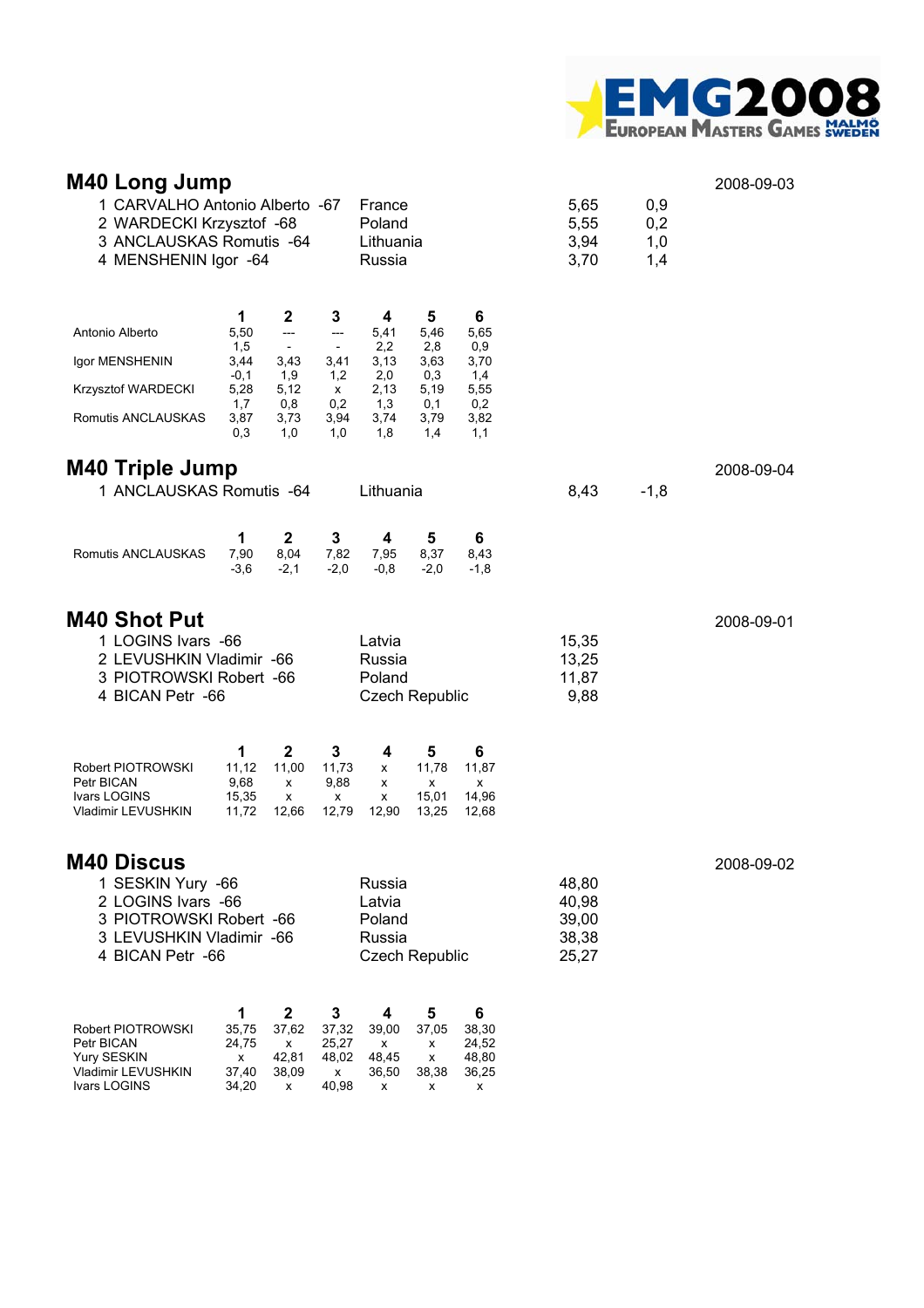

| <b>M40 Javelin</b><br>1 MENSHENIN Igor -64                    |                |                                       |                    | Russia             |                |                | 21,43         | 2008-09-03 |
|---------------------------------------------------------------|----------------|---------------------------------------|--------------------|--------------------|----------------|----------------|---------------|------------|
| Igor MENSHENIN                                                | 1<br>21,07     | $\mathbf{2}$<br>21,43                 | 3<br>20,41         | 4<br>19,47         | 5<br>21.27     | 6<br>x         |               |            |
| M40 Weight<br>1 PIOTROWSKI Robert -66<br>2 MENSHENIN Igor -64 |                |                                       |                    | Poland<br>Russia   |                |                | 11,22<br>5,10 | 2008-08-31 |
| Robert PIOTROWSKI<br>Igor MENSHENIN                           | 1<br>X<br>4,30 | $\mathbf{2}$<br>11,00<br>$\mathsf{x}$ | 3<br>11,20<br>4,79 | 4<br>11.22<br>4,13 | 5<br>x<br>4,89 | 6<br>x<br>5,10 |               |            |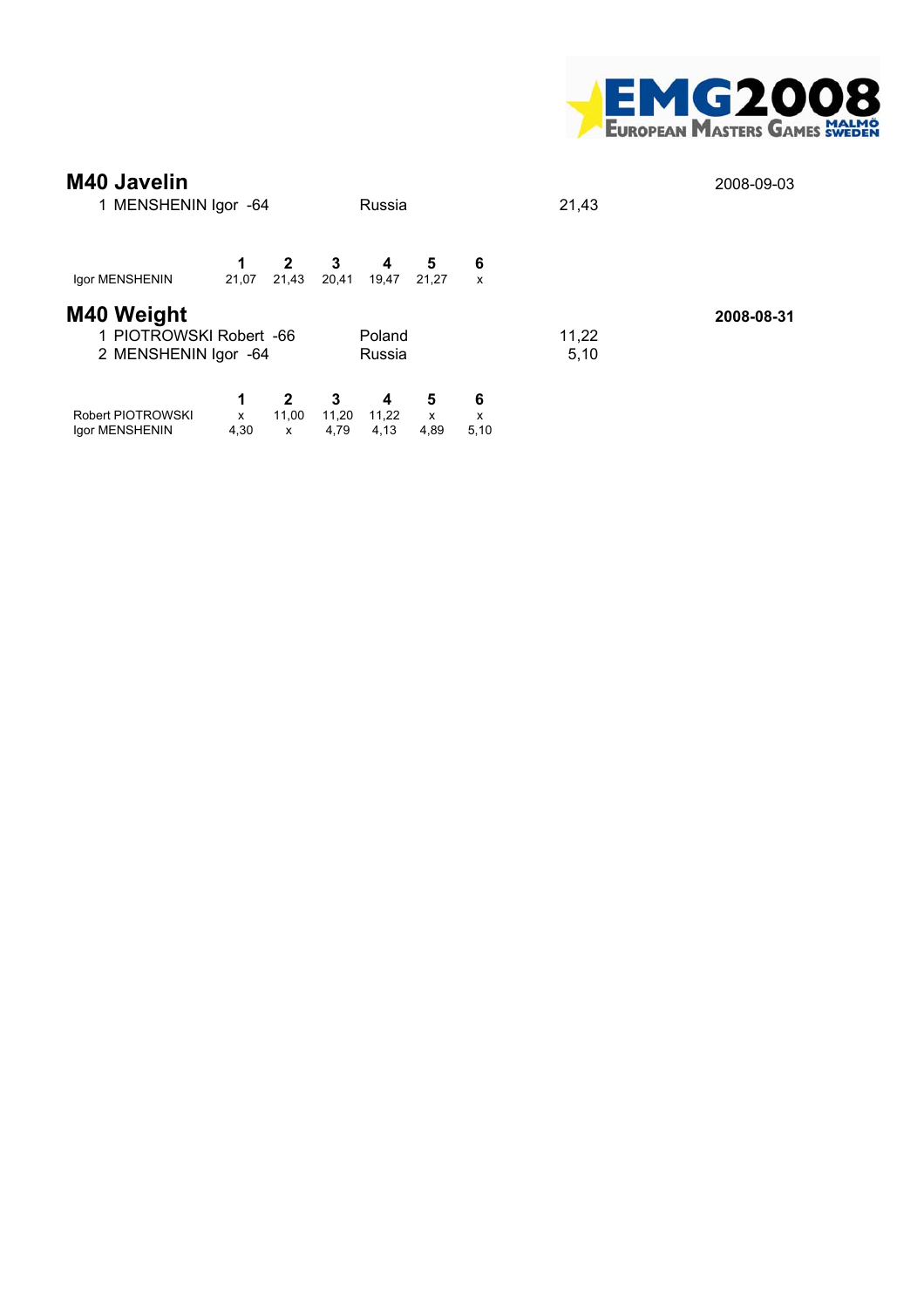

#### **M45 100 m** 2008-09-02

| <b>Final</b>                          | Wind: $-1,6$                   |                    |            |
|---------------------------------------|--------------------------------|--------------------|------------|
| 1 GULBINOVIC Henrik                   | 62 Lithuania                   | 11,98              |            |
| 2 KEMP David<br>3 ZLATKOVIC Milos     | 63 United Kingdom<br>60 Serbia | 12,14<br>12,29     |            |
| 4 CARLSSON Benny                      | 59 Sweden                      | 12,57              |            |
| 5 HELTBECH Klaus                      | 63 Denmark                     | 12,88              |            |
| M45 200 m                             |                                |                    | 2008-09-05 |
| <b>Final</b>                          | Wind: $-1,5$                   |                    |            |
| 1 KOPECEK Karel                       | 62 Czech Republic              | 24,28              |            |
| 2 KEMP David                          | 63 United Kingdom<br>59 Sweden | 24,90              |            |
| 3 CARLSSON Benny                      |                                | 25,92              |            |
| M45 400 m                             |                                |                    | 2008-09-03 |
| <b>Final</b>                          |                                |                    |            |
| 1 KEMP David                          | 63 United Kingdom              | 56,87              |            |
| 2 HARRYSSON Håkan<br>3 TTEREVE Paul   | 63 Sweden<br>62 United Kingdom | 57,26<br>58,70     |            |
| 4 PAUKSTADT Marcus                    | 63 Sweden                      | 1.05,42            |            |
| 5 PEDERSEN Knud Erik                  | 60 Denmark                     | 1.22,87            |            |
| M45 800 m                             |                                |                    | 2008-08-31 |
| <b>Final</b>                          |                                |                    |            |
| 1 STILLING Ole                        | 62 Denmark                     | 2.06,82            |            |
| 2 GANNAWAY Andy<br>3 PAUKSTADT Marcus | 62 United Kingdom<br>63 Sweden | 2.15,72<br>2.18,99 |            |
| 4 ÖSTMAN Anders                       | 62 Sweden                      | 2.19,88            |            |
| 5 ABOLINS Dainis                      | 62 Latvia                      | 2.22,62            |            |
| <b>FEDOR Barmin</b>                   | 62 Russia                      | dns                |            |
| M45 1 500 m                           |                                |                    | 2008-09-02 |
| <b>Final</b>                          |                                |                    |            |
| 1 GANNAWAY Andy                       | 62 United Kingdom              | 4.44,73            |            |
| 2 ABOLINS Dainis                      | 62 Latvia                      | 4.58,29            |            |
| 3 OLEKSANDR Averbukh                  | 63 Ukraine                     | 5.52,37            |            |
| M45 5 000 m                           |                                |                    | 2008-09-03 |
| <b>Final</b>                          |                                |                    |            |
| 1 STRITZHAKOV Oleg                    | 63 Russia                      | 15.32,50           |            |
| 2 POVLSEN Bent                        | 61 Denmark                     | 16.44,69           |            |
| 3 REINDERS Andé                       | 60 Netherlands                 | 19.24,52           |            |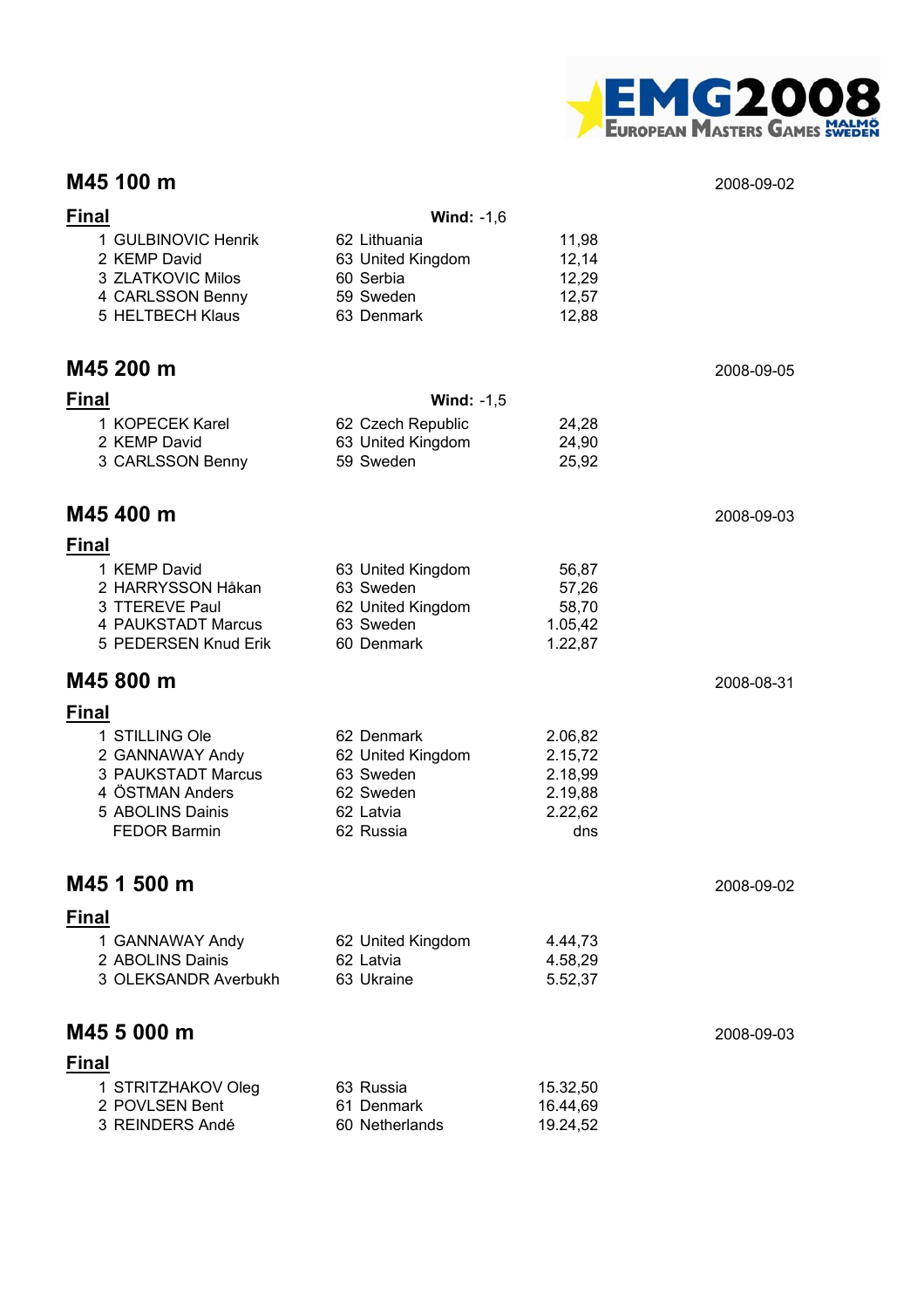

|              | M45 10 000 m                                                                                                                                                             |                                                                                                                    |                                                                                                            | 2008-08-30 |
|--------------|--------------------------------------------------------------------------------------------------------------------------------------------------------------------------|--------------------------------------------------------------------------------------------------------------------|------------------------------------------------------------------------------------------------------------|------------|
| <b>Final</b> | 1 STRITZHAKOV Oleg                                                                                                                                                       | 63 Russia                                                                                                          | 31.45,90                                                                                                   |            |
|              | M45 110 m Hurdles                                                                                                                                                        |                                                                                                                    |                                                                                                            | 2008-09-03 |
| <b>Final</b> |                                                                                                                                                                          |                                                                                                                    | Wind: $+0,7$                                                                                               |            |
|              | 1 KRAUZE Jerzy<br>2 WALLIN Mikael                                                                                                                                        | 63 Poland<br>63 Sweden                                                                                             | 18,43<br>20,27                                                                                             |            |
|              | M45 3 000 m Steeplechase                                                                                                                                                 |                                                                                                                    |                                                                                                            | 2008-09-05 |
| <b>Final</b> |                                                                                                                                                                          |                                                                                                                    |                                                                                                            |            |
|              | <b>GUDMUNDSSON Daniel</b>                                                                                                                                                | 61 Iceland                                                                                                         | dns                                                                                                        |            |
|              | <b>M45 marathon</b>                                                                                                                                                      |                                                                                                                    |                                                                                                            | 2008-09-06 |
|              | 1 LINDÈN, Magnus<br>2 FELDTBLAD, Peter<br>3 DELIV, Jon<br>4 ANDERSEN, Søren<br>5 LARSSON, Håkan<br>6 BUSCH, Jürgen<br>7 EK, Anders<br>8 LILJEGREN, Rune<br>LUSIS, Aigars | 59 Sweden<br>63 Sweden<br>61 Sweden<br>60 Denmark<br>60 Sweden<br>61 Sweden<br>61 Sweden<br>59 Sweden<br>59 Latvia | 03:06:25<br>03:51:49<br>03:59:21<br>04:06:15<br>04:11:01<br>04:12:47<br>04:27:10<br>04:28:44<br><b>DNF</b> |            |
|              | M45 5 000 m Track Walk                                                                                                                                                   |                                                                                                                    |                                                                                                            | 2008-09-01 |
| <b>Final</b> |                                                                                                                                                                          |                                                                                                                    |                                                                                                            |            |
|              | 1 MAJOR Ferenc<br>2 MURPHY Patrick<br>3 GJACS Juris<br>4 KARLSSON Peter<br>5 SVENDSEN Søren                                                                              | 61 Hungary<br>61 Ireland<br>61 Latvia<br>62 Sweden<br>61 Denmark                                                   | 24.14,11<br>24.48,93<br>26.08,57<br>28.29,05<br>29.06,10                                                   |            |
|              | M45 20 Km Road Walk                                                                                                                                                      |                                                                                                                    |                                                                                                            | 2008-09-04 |
|              | 1 MAJOR Ferenc<br>2 MURPHY Patrick<br>3 GJACS Juris<br>4 SVENDSEN Søren<br><b>PAPST Ronald</b>                                                                           | 61 Hungary<br>61 Ireland<br>61 Latvia<br>61 Denmark<br>62 Germany                                                  | 1.47.10,9<br>1.51.47,8<br>1.56.00,6<br>2.11.32,7<br>dnf                                                    |            |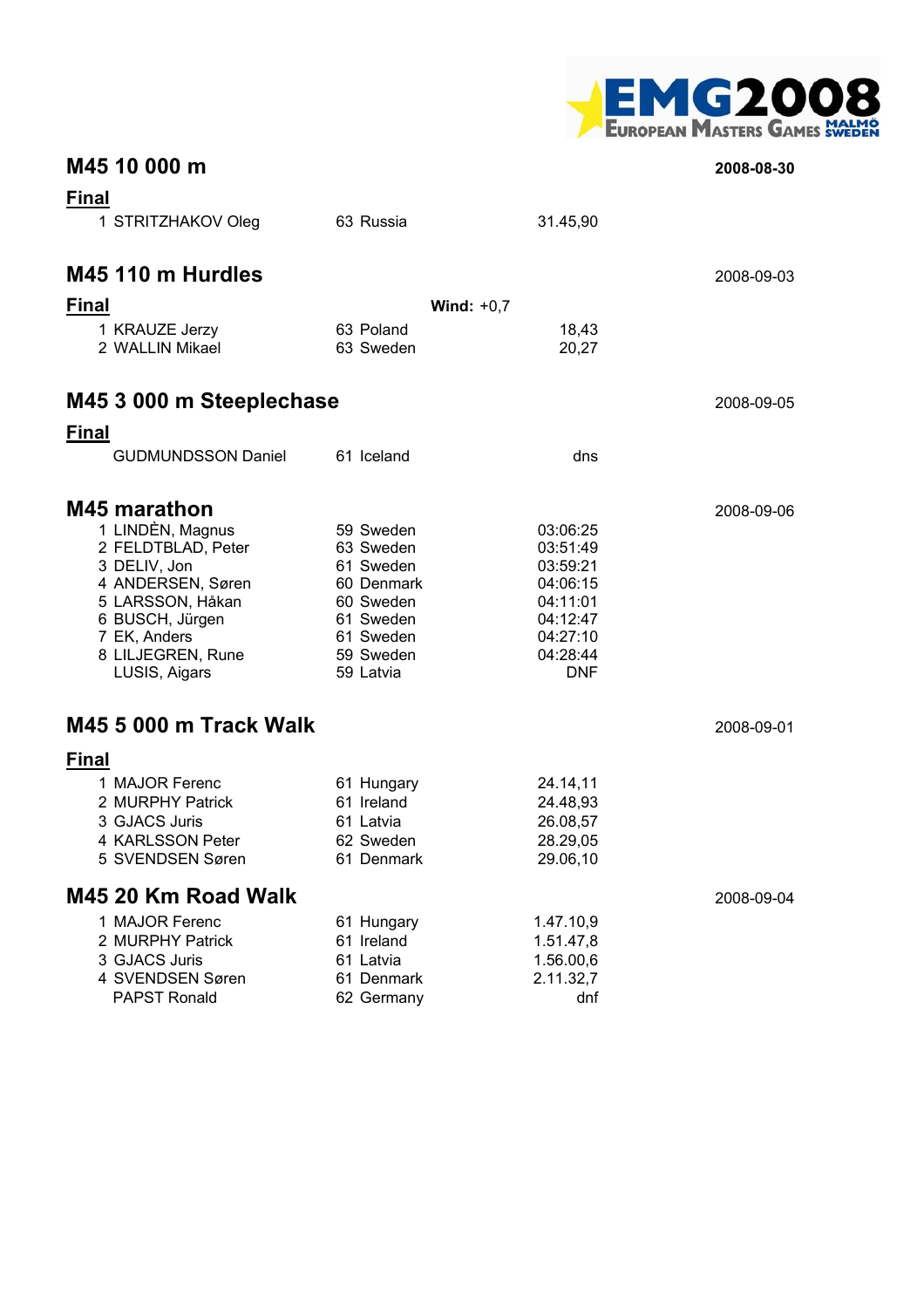

| M45 High Jump<br>1 FELDMANIS Janis -59<br>2 URDAEV Alexey -60<br>3 ZADIRAKA Andrey -61<br>4 YAREMCHUCK Anatoliy -59                          |                                                |                                                           |                                                | Latvia | Russia<br>Russia<br>Russia                                    |                                         |                          |                                                                                                     | 1,80<br>1,75<br>1,70<br>1,60 |                         |                          |        |        | 2008-09-01     |
|----------------------------------------------------------------------------------------------------------------------------------------------|------------------------------------------------|-----------------------------------------------------------|------------------------------------------------|--------|---------------------------------------------------------------|-----------------------------------------|--------------------------|-----------------------------------------------------------------------------------------------------|------------------------------|-------------------------|--------------------------|--------|--------|----------------|
| Andrey ZADIRAKA<br>Janis FELDMANIS<br>Alexey URDAEV<br>Anatoliy YAREMCHUCK                                                                   |                                                | 1,40 1,45 1,50                                            | o<br>XO                                        | o      | o<br>$\overline{\phantom{a}}$<br>o<br>XXO                     | о<br>o<br>o<br>$\overline{\phantom{a}}$ | o<br>o<br>о<br>x         | 1,55 1,60 1,65 1,70 1,75<br><b>XXX</b><br>o<br>o                                                    | XO<br><b>XXX</b>             | 1,80 1,85<br><b>XXX</b> |                          |        |        |                |
| <b>M45 Pole Vault</b><br>1 SØRENSEN Mogens -59<br>2 KRAUZE Jerzy -63<br>3 SAULIUS Svilainis -59<br>4 ANTKOWIAK Mirosław -62                  |                                                |                                                           |                                                |        | Denmark<br>Poland<br>Lithuania<br>Poland                      |                                         |                          |                                                                                                     | 3,70<br>3,70<br>3,50<br>3,10 |                         |                          |        |        | 2008-09-02     |
| Mogens SØRENSEN<br>Jerzy KRAUZE<br>Svilainis SAULIUS<br>Mirosław ANTKOWIAK<br>Mogens SØRENSEN<br>Jerzy KRAUZE                                | хo<br>3,50<br>о<br>o                           | о<br>3,60<br>х<br>x                                       | о<br>3,50<br>о<br>x                            | XXO    | о<br>XXX                                                      | o                                       | о<br>о                   | 2,60 2,80 3,00 3,10 3,20 3,30 3,40 3,50 3,60 3,70 3,80 3,80 3,70<br>$\overline{\phantom{a}}$<br>XXO | 0<br>о<br><b>XXX</b>         | XO<br>XO                | <b>XXX</b><br><b>XXX</b> | x<br>x | x<br>x | 3,60<br>х<br>x |
| <b>M45 Long Jump</b><br>1 GULBINOVIC Henrik -62<br>2 PEDERSEN Knud Erik -60<br>3 HUBERT Manfred -62                                          |                                                |                                                           |                                                |        | Lithuania<br>Denmark<br>Germany                               |                                         |                          |                                                                                                     | 6,19<br>5,09<br>4,66         |                         | 0,3<br>0,1<br>1,9        |        |        | 2008-09-03     |
| <b>Henrik GULBINOVIC</b><br>Knud Erik PEDERSEN<br>Manfred HUBERT<br><b>M45 Triple Jump</b><br>1 BARANZKE Martin -63<br>2 ZADIRAKA Andrey -61 | 1<br>6,19<br>0,3<br>4,92<br>1,0<br>4,38<br>1,0 | $\mathbf{2}$<br>3,74<br>1,1<br>4,92<br>3,5<br>4,66<br>1,9 | 3<br>4,89<br>1,5<br>5,08<br>2,5<br>4,58<br>1,8 |        | 4<br>5,79<br>1,8<br>5,09<br>0,1<br>$---$<br>Germany<br>Russia | 5<br>5,68<br>0,3                        | 6<br>5,98<br>2,0         |                                                                                                     | 11,79<br>11,58               |                         | 0,3<br>$-0,9$            |        |        | 2008-09-04     |
| YAREMCHUCK Anatoliy -59                                                                                                                      | 1                                              | $\boldsymbol{2}$                                          | 3                                              |        | Russia<br>4                                                   | 5                                       | 6                        |                                                                                                     |                              | X                       |                          |        |        |                |
| Anatoliy YAREMCHUCK<br>Andrey ZADIRAKA<br>Martin BARANZKE                                                                                    | x<br>x<br>$-1,4$<br>10,99                      | 10,09<br>$-2,8$<br>11,12                                  | 10,31<br>$-2,6$<br>11,10                       |        | 11,12<br>$-1,0$<br>11,13                                      | 11,58<br>$-0,9$<br>11,41                | 11,19<br>$-2,2$<br>11,79 |                                                                                                     |                              |                         |                          |        |        |                |

-2,1 -1,9 -1,7 -2,1 -0,1 0,3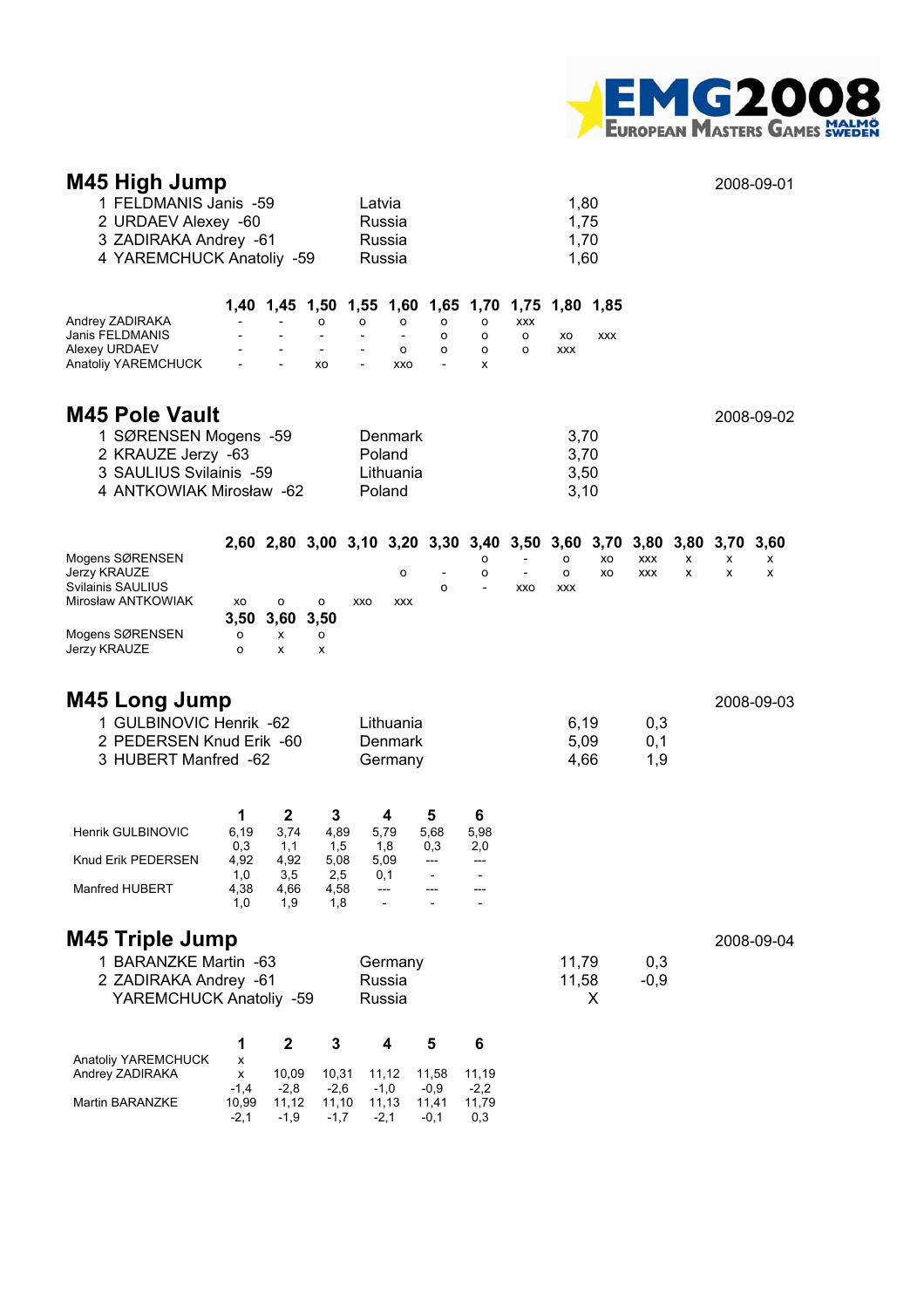

#### **M45 Shot Put** 2008-09-01

| 1 RUDZIKOWSKI Henryk -59     | Poland                | 13,90 |
|------------------------------|-----------------------|-------|
| 2 TURNER Andrew -63          | United Kingdom        | 13,01 |
| 3 GALINIS Edvardas -62       | Lithuania             | 12,65 |
| 4 JEDRZEJEWSKI Krzysztof -63 | Poland                | 12,64 |
| 5 BAKALA Jan -62             | <b>Czech Republic</b> | 12,43 |
| 6 BUIVYS Kestutis -62        | Lithuania             | 12,30 |
| 7 LINDAHL Dan -60            | Sweden                | 9,62  |

|                              |       | 2     | 3     |       |       | 6     |
|------------------------------|-------|-------|-------|-------|-------|-------|
| Andrew TURNER                | 12.65 | x     | 12.58 | 12.59 | 12.70 | 13.01 |
| Dan LINDAHL                  | x     | 8.66  | 9.28  | 9.49  | 9.09  | 9.62  |
| Henryk RUDZIKOWSKI           | x     | 13.31 | 13.90 | 13.83 | 13.66 | 13.22 |
| Jan BAKALA                   | 11.66 | 11.62 | 12.43 | 12.37 | 12.27 | 12.18 |
| Kestutis BUIVYS              | 11.79 | 12.22 | 12.30 | x     | x     | 11.99 |
| Edvardas GALINIS             | 11.48 | 12.65 | 12.30 | 12.62 | 12.30 | x     |
| Krzysztof JEDRZEJEWSKI 11,61 |       | 12.62 | 12.64 | 12.45 | 12.35 | 12.48 |

#### **M45 Discus** 2008-09-02

| 1 SAULIUS Svilainis -59      |                                    |              |                       | Lithuania      |       |                           | 40,62 |       |  |  |  |
|------------------------------|------------------------------------|--------------|-----------------------|----------------|-------|---------------------------|-------|-------|--|--|--|
| 2 BAKALA Jan -62             |                                    |              | <b>Czech Republic</b> |                |       |                           | 39,63 |       |  |  |  |
| 3 TURNER Andrew -63          |                                    |              |                       | United Kingdom |       |                           |       | 38,93 |  |  |  |
|                              | 4 RADZIKOWSKI Henryk -59<br>Poland |              |                       |                |       |                           |       |       |  |  |  |
| 5 JEDRZEJEWSKI Krzysztof -63 |                                    | 34,90        |                       |                |       |                           |       |       |  |  |  |
| 6 HUBERT Manfred -62         |                                    |              |                       | Germany        |       |                           | 24,66 |       |  |  |  |
|                              | 1                                  | 2            | 3                     | 4              | 5     | 6                         |       |       |  |  |  |
| Henryk RADZIKOWSKI           | $\mathsf{x}$                       | 36.16        | 38.06                 | 38.00          | 37.88 | X                         |       |       |  |  |  |
| Krzysztof JEDRZEJEWSKI 34,00 |                                    | 33,52        | 34.90                 | 34.03          | 33,00 | x                         |       |       |  |  |  |
| Jan BAKALA                   | 39.19                              | $\mathbf{x}$ | 38.17                 | 38.93          | 39.63 | $\boldsymbol{\mathsf{x}}$ |       |       |  |  |  |
| Svilainis SAULIUS            | 39,82                              | $\mathsf{x}$ | 40,62                 | $\mathsf{X}$   | 39,38 | 39,17                     |       |       |  |  |  |
| Manfred HUBERT               | 22.58                              | 24.66        | 23,73                 | 22,68          | X     | x                         |       |       |  |  |  |
| Andrew TURNER                | 35,57                              | 38,93        | 37.21                 | 37,24          | x     | 37,56                     |       |       |  |  |  |
|                              |                                    |              |                       |                |       |                           |       |       |  |  |  |

#### **M45 Hammer** 2008-08-30

| 1 BAKALA Jan -62     |       |       |              | <b>Czech Republic</b> |       | 41,66        |       |
|----------------------|-------|-------|--------------|-----------------------|-------|--------------|-------|
| 2 HUBERT Manfred -62 |       |       |              | Germany               |       |              | 31,27 |
| 3 LINDAHL Dan -60    |       |       |              | Sweden                | 31,11 |              |       |
| 4 DUPONT Franck -59  |       |       |              | France                | 23,80 |              |       |
|                      |       |       | 3            | 4                     | 5     | 6            |       |
| Jan BAKALA           | 40.30 | 41.66 | 40.77        | 37.90                 | X     | x            |       |
| Dan LINDAHL          | 25.92 | 27.22 | 29.65        | 31.11                 | 30.20 | X            |       |
| Manfred HUBERT       | 27,38 | 30,68 | 30,00        | 29.52                 | 31.27 | $\mathsf{x}$ |       |
| <b>Franck DUPONT</b> | 23.15 | 23.80 | $\mathsf{x}$ | 22.68                 | x     | 23.75        |       |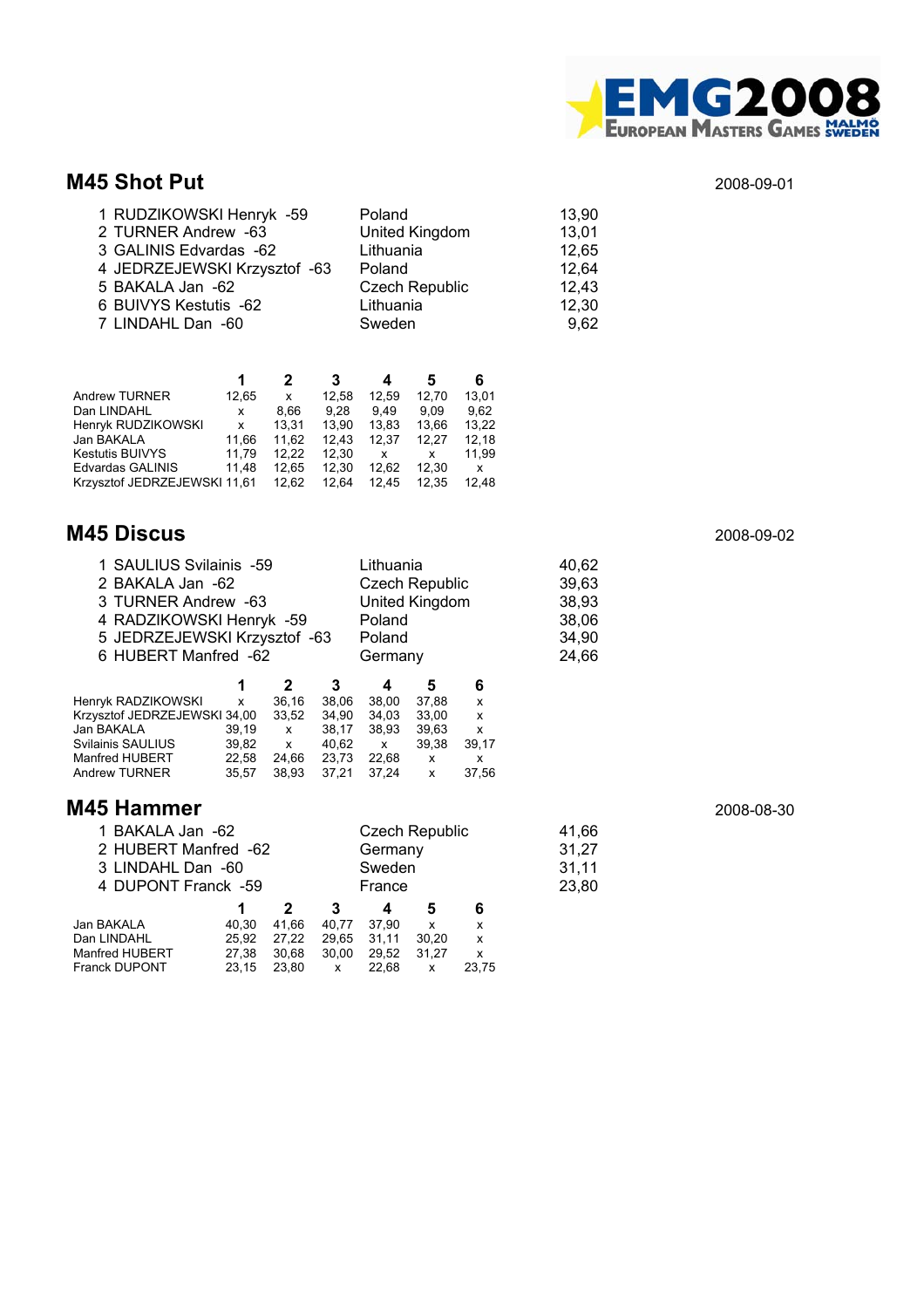

#### **M45 Javelin** 2008-09-03

|                                                                   | 1 LOO Bengt -62<br>2 SALABA Tomas -63<br>3 BUIVYS Kestutis -62<br>4 BAKALA Jan -62 |                                                  |                                              | Sweden<br>Lithuania               | <b>Czech Republic</b><br><b>Czech Republic</b> |                                   | 56,12<br>48,60<br>43,93<br>38,88 |            |
|-------------------------------------------------------------------|------------------------------------------------------------------------------------|--------------------------------------------------|----------------------------------------------|-----------------------------------|------------------------------------------------|-----------------------------------|----------------------------------|------------|
| Jan BAKALA<br><b>Kestutis BUIVYS</b><br>Tomas SALABA<br>Bengt LOO | 1<br>34,60<br>41,33<br>46,41<br>52,57                                              | $\mathbf{2}$<br>33,40<br>40,39<br>46,50<br>55,88 | 3<br>35,79<br>$---$<br>48,60<br>$\mathsf{x}$ | 4<br>37,42<br>43,93<br>X<br>54,40 | 5<br>38,88<br>43,14<br>---<br>$\mathsf{x}$     | 6<br>X<br>42,92<br>47,30<br>56,12 |                                  |            |
| M45 Weight                                                        |                                                                                    |                                                  |                                              |                                   |                                                |                                   |                                  | 2008-08-31 |
| 1 BAKALA Jan -62                                                  |                                                                                    |                                                  |                                              |                                   | <b>Czech Republic</b>                          |                                   | 13,00                            |            |
| 2 HUBERT Manfred -62                                              |                                                                                    |                                                  |                                              | Germany                           |                                                |                                   | 10,14                            |            |
| 3 DUPONT Franck -59                                               |                                                                                    |                                                  |                                              | France                            |                                                |                                   | 8,20                             |            |
|                                                                   | 1                                                                                  | $\mathbf{2}$                                     | 3                                            | 4                                 | 5                                              | 6                                 |                                  |            |
| <b>Franck DUPONT</b>                                              | 6,90                                                                               | X                                                | x                                            | x                                 | 7,23                                           | 8,20                              |                                  |            |
| Manfred HUBERT<br>Jan BAKALA                                      | 9,09<br>12,80                                                                      | 10,14<br>x                                       | 10,08<br>x                                   | x<br>13,00                        | x<br>12,45                                     | 9,23<br>12,10                     |                                  |            |
|                                                                   |                                                                                    |                                                  |                                              |                                   |                                                |                                   |                                  |            |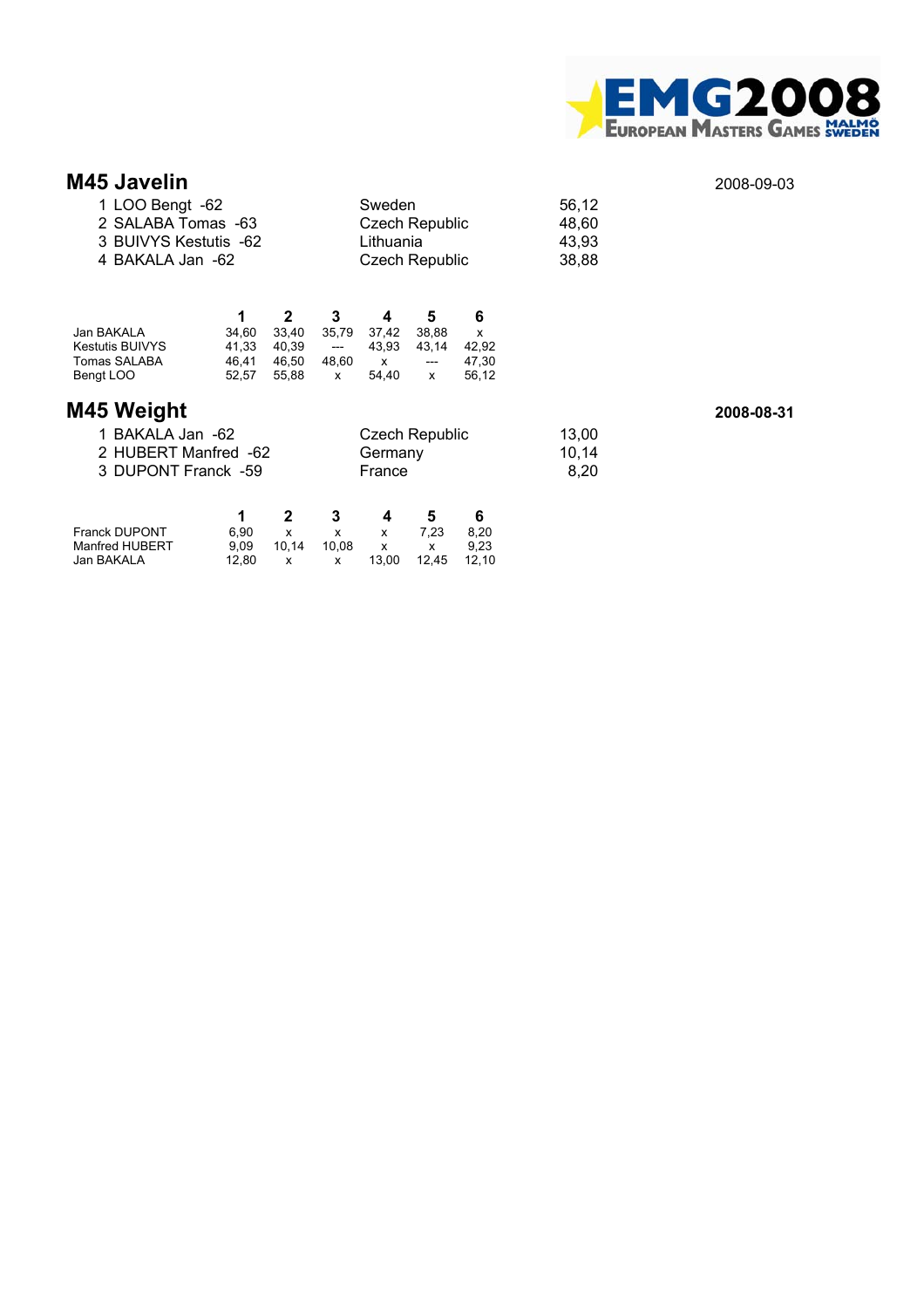

#### **M50 100 m** 2008-09-02

| <b>Final</b> |                                         | <b>Wind: -1,9</b>              |                    |            |
|--------------|-----------------------------------------|--------------------------------|--------------------|------------|
|              | 1 PHILLIPS Tom                          | 54 United Kingdom              | 12,49              |            |
|              | 2 KINDERMANN Frank                      | 55 Germany                     | 12,65              |            |
|              | 3 ANDERSSON Lars<br>4 BARBANTI Giuseppe | 56 Sweden<br>55 Italy          | 13,50<br>13,78     |            |
|              |                                         |                                |                    |            |
|              | M50 200 m                               |                                |                    | 2008-09-05 |
| <b>Final</b> |                                         | Wind: $+0,1$                   |                    |            |
|              | 1 PHILLIPS Tom                          | 54 United Kingdom              | 25,67              |            |
|              | 2 FLENTIN Viktor                        | 55 Ukraine                     | 28,91              |            |
|              | M50 400 m                               |                                |                    | 2008-09-03 |
| <b>Final</b> |                                         |                                |                    |            |
|              | 1 AKISHEV Dmitry                        | 58 Russia                      | 57,27              |            |
|              | 2 KRASNIKOV Nikolay                     | 55 Russia                      | 59,37              |            |
|              | 3 HERMANS Henry                         | 54 Belgium                     | 1.00,12            |            |
|              | <b>FLENTIN Viktor</b>                   | 55 Ukraine                     | dq                 |            |
|              | M50 800 m                               |                                |                    | 2008-08-31 |
| <b>Final</b> |                                         |                                |                    |            |
|              | 1 DRYPS Ryszard                         | 57 Poland                      | 2.10,02            |            |
|              | 2 VAKIN Igor                            | 54 Russia                      | 2.10,56            |            |
|              | 3 PUSHILIN Nikolay<br>4 TOVE Hans       | 54 Russia<br>57 Sweden         | 2.11,39<br>2.11,67 |            |
|              | 5 KRASNIKOV Nikolay                     | 55 Russia                      | 2.13,75            |            |
|              | 6 FLENTIN Viktor                        | 55 Ukraine                     | 2.14,69            |            |
|              | 7 CINKA Miroslav                        | 57 Czech Republic              | 2.16,16            |            |
|              | 8 MATECHA Miroslav                      | 55 Czech Republic              | 2.20,05            |            |
|              | 9 ZYKA Mikael                           | 56 Sweden                      | 2.22,83            |            |
|              | 10 KÖSSI Jouko                          | 58 Finland                     | 2.23,53            |            |
|              | M50 1 500 m                             |                                |                    | 2008-09-02 |
| <b>Final</b> |                                         |                                |                    |            |
|              | 1 DRYPS Ryszard                         | 57 Poland                      | 4.24,97            |            |
|              | 2 VAKIN Igor                            | 54 Russia                      | 4.25,73            |            |
|              | 3 PUSHILIN Nikolay                      | 54 Russia                      | 4.35,32            |            |
|              | 4 FLENTIN Viktor                        | 55 Ukraine                     | 4.38,50            |            |
|              | 5 MATECHA Miroslav<br>6 CINKA Miroslav  | 55 Czech Republic              | 4.43,38            |            |
|              | 7 KRASNIKOV Nikolay                     | 57 Czech Republic<br>55 Russia | 4.45,20<br>4.46,05 |            |
|              |                                         |                                |                    |            |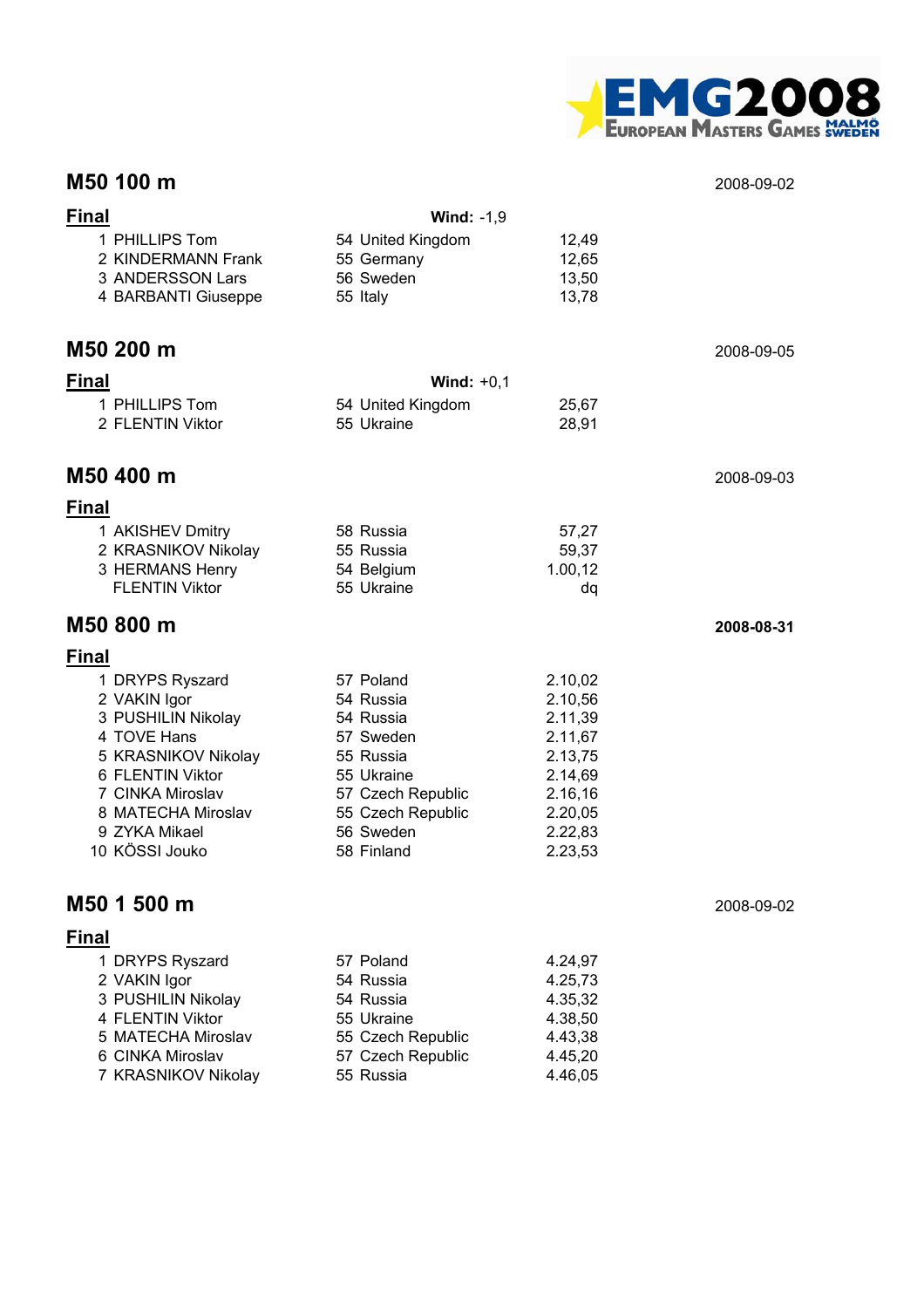

### **M50 5 000 m** 2008-09-03

| <b>Final</b>                                |                         |                      |            |
|---------------------------------------------|-------------------------|----------------------|------------|
| 1 VERA Enrique                              | 54 Sweden               | 16.42,98             |            |
| 2 VAKIN Igor                                | 54 Russia               | 16.47,88             |            |
| 3 PUSHILIN Nikolay                          | 54 Russia               | 17.23,34             |            |
| 4 MATECHA Miroslav                          | 55 Czech Republic       | 17.57,71             |            |
| 5 PINEGIN Mikhail<br>HASSELKVIST Nils-Göran | 57 Russia<br>55 Sweden  | 18.36,00<br>dnf      |            |
|                                             |                         |                      |            |
| M50 10 000 m                                |                         |                      | 2008-08-30 |
| <b>Final</b>                                |                         |                      |            |
| 1 VERA Enrique                              | 54 Sweden               | 34.35,17             |            |
| 2 FREIJ Christer                            | 58 Sweden               | 34.53,62             |            |
| <b>DILLON Kevin</b>                         | 54 United Kingdom       | dnf                  |            |
|                                             |                         |                      |            |
| M50 100 m Hurdles                           |                         |                      | 2008-09-03 |
| <b>Final</b>                                | Wind: $-0,5$            |                      |            |
| 1 KASAP Hasan                               | 56 Turkey               | 16,14                |            |
| 2 ANDERSSON Lars                            | 56 Sweden               | 18,15                |            |
| 3 MARDANIAN Ali Akbar                       | 56 Sweden               | 18,82                |            |
| M50 400 m Hurdles                           |                         |                      | 2008-09-01 |
|                                             |                         |                      |            |
| <b>Final</b>                                |                         |                      |            |
| 1 HERMANS Henry<br>2 KASAP Hasan            | 54 Belgium              | 1.10,53              |            |
| 3 LEONARD Colin                             | 56 Turkey<br>54 Ireland | 1.11,46<br>1.24,20   |            |
|                                             |                         |                      |            |
| M50 3 000 m Steeplechase                    |                         |                      | 2008-09-05 |
|                                             |                         |                      |            |
| <b>Final</b><br>1 KRASNIKOV Nikolay         | 55 Russia               |                      |            |
| 2 VITALIS Deksnis                           | 58 Latvia               | 11.59,99<br>12.58,55 |            |
|                                             |                         |                      |            |
| <b>M50 marathon</b>                         |                         |                      | 2008-09-06 |
| 1 VERA, Enrique                             | 54 Sweden               | 02:45:50             |            |
| 2 KALÁT, Josef                              | 55 Czech Republic       | 03:16:33             |            |
| 3 PINEGIN, Mikhail                          | 57 Russia               | 03:17:55             |            |
| 4 DRAKE, Roberts                            | 56 Latvia               | 03:30:15             |            |
| 5 NILSSON, Hasse I                          | 57 Sweden               | 03:40:06             |            |
| 6 ASK, Henrik<br>7 TRÆRUP, Michael          | 56 Sweden<br>57 Denmark | 03:57:39<br>04:29:41 |            |
|                                             |                         |                      |            |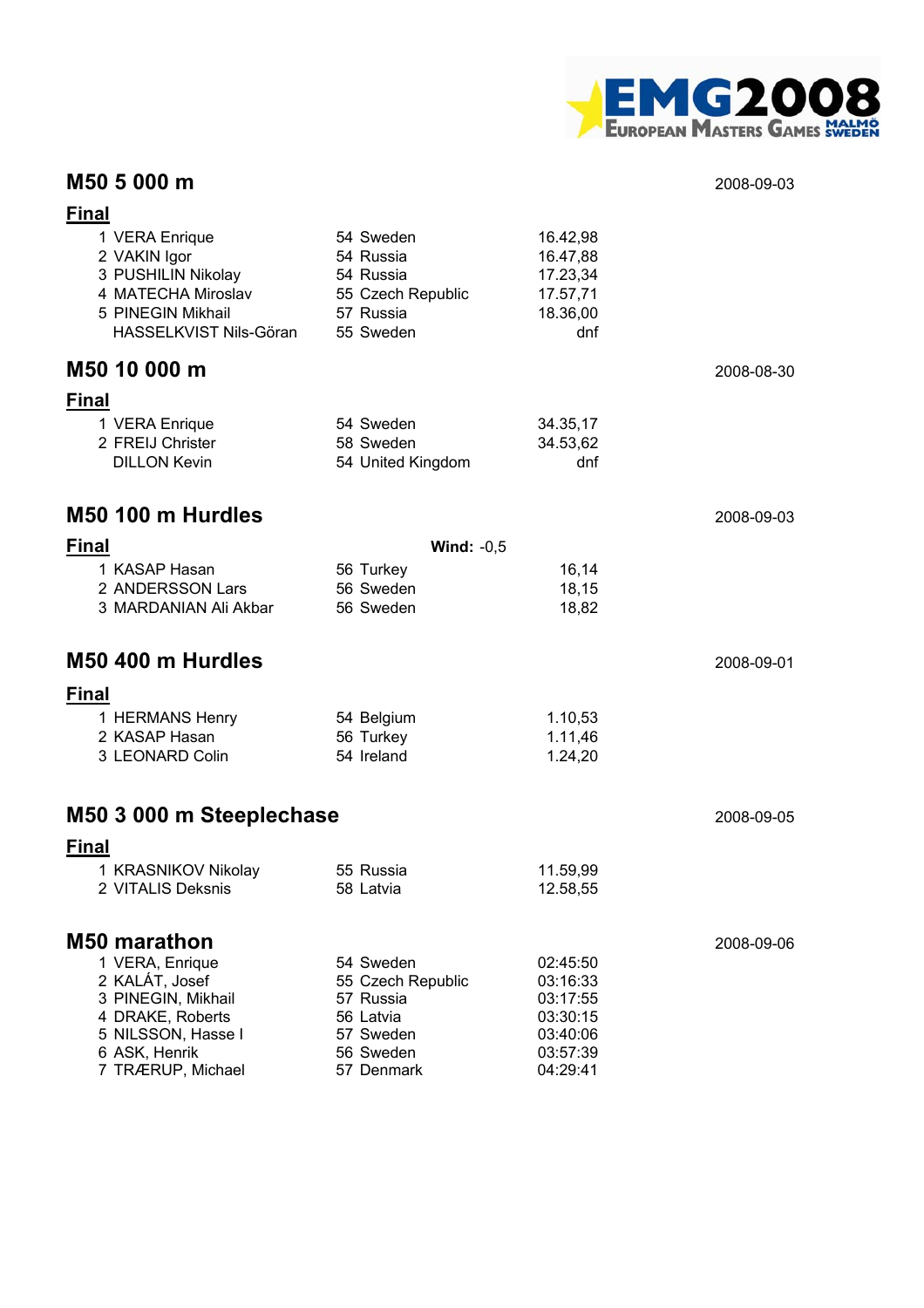

#### **M50 5 000 m Track Walk** 2008-09-01

Stein Tore KLUNGLAND 5,73 5,92 1,99 5,89 --- 5,85<br>+0,0 +1,1 +2,3 +1,9 +0,4 +2,2

Giuseppe BARBANTI 4,99 4,89 4,78 4,59 x x<br>+1,4 +1,6 +0,9 +0,0 +0,2 +2,2

+0,0 +1,1 +2,3 +1,9 +0,4 +2,2

+1,4 +1,6 +0,9 +0,0 +0,2 +2,2

| <b>Final</b><br>1 BARABASH Vladimir<br>2 KALÁT Josef<br>3 VITALIS Deksnis                                                                                                                      |                        |                                |                                                                                                 | 56 Russia<br>58 Latvia                            |                                                                                            | 55 Czech Republic                                                         |                          |                            | 24.52,80<br>26.54,26<br>36.03,17                     |                          |                                      |            |            |
|------------------------------------------------------------------------------------------------------------------------------------------------------------------------------------------------|------------------------|--------------------------------|-------------------------------------------------------------------------------------------------|---------------------------------------------------|--------------------------------------------------------------------------------------------|---------------------------------------------------------------------------|--------------------------|----------------------------|------------------------------------------------------|--------------------------|--------------------------------------|------------|------------|
| M50 20 Km Road Walk<br>1 BARABASH Vladimir<br>2 KALÁT Josef                                                                                                                                    |                        |                                |                                                                                                 | 56 Russia                                         |                                                                                            | 55 Czech Republic                                                         |                          |                            | 1.53.23,7<br>1.54.42,1                               |                          |                                      |            | 2008-09-04 |
| M50 High Jump<br>1 BEDNARSKI Dariusz -54<br>2 FEDORKO Oleg -54<br>3 AKISHEV Dmitry -58<br>4 MARDANIAN Ali Akbar -56<br>5 TIKHONOV Sergey -58<br>6 EKWALL Anders -56<br>7 BARBANTI Giuseppe -55 |                        |                                |                                                                                                 | Italy                                             | Poland<br>Ukraine<br>Russia<br>Sweden<br>Russia<br>Sweden                                  |                                                                           |                          |                            | 1,78<br>1,70<br>1,65<br>1,50<br>1,50<br>1,45<br>1,40 |                          |                                      |            | 2008-09-01 |
| Giuseppe BARBANTI<br><b>Anders EKWALL</b><br>Dariusz BEDNARSKI<br>Dmitry AKISHEV<br>Oleg FEDORKO<br>Ali Akbar MARDANIAN<br>Sergey TIKHONOV                                                     | o                      | o                              | 1,30 1,35 1,40 1,45 1,50 1,55 1,60 1,65 1,70 1,75 1,78 1,81<br>XO<br>$\overline{a}$<br>$\Omega$ | <b>XXX</b><br>$\circ$<br>$\overline{\phantom{0}}$ | <b>XXX</b><br>$\overline{\phantom{a}}$<br>o<br>$\overline{\phantom{a}}$<br>$\Omega$<br>XXO | $\overline{\phantom{a}}$<br>$\circ$<br>$\sim$<br><b>XXX</b><br><b>XXX</b> | o<br>$\circ$<br>$\Omega$ | $\circ$<br>o<br><b>XXO</b> | XO<br><b>XXX</b><br>XO                               | <b>XXO</b><br><b>XXX</b> | $\Omega$                             | <b>XXX</b> |            |
| <b>M50 Long Jump</b><br>1 KLUNGLAND Stein tore -58<br>2 KINDERMANN Frank -55<br>3 MÄRTSON Mati -58<br>4 BARBANTI Giuseppe -55                                                                  |                        |                                |                                                                                                 | Italy                                             | Norway<br>Germany<br>Estonia                                                               |                                                                           |                          |                            | 5,92<br>5,37<br>5,26<br>4,99                         |                          | $+1,1$<br>$+4,0$<br>$+3,3$<br>$+1,4$ |            | 2008-09-03 |
| Frank KINDERMANN<br>Mati MÄRTSON                                                                                                                                                               | 1<br>x<br>$+0,1$       | $\mathbf{2}$<br>4,83<br>$-0,6$ | 3<br>5,07<br>$-2,1$                                                                             |                                                   | 4<br>x<br>$+0,1$                                                                           | 5<br>5,12<br>$+0,4$                                                       | 6<br>5,37<br>$+4,0$      |                            |                                                      |                          |                                      |            |            |
| Stein Tore KLUNGLAND                                                                                                                                                                           | 4,77<br>$-0,1$<br>5,73 | 5,13<br>$+3,1$<br>5,92         | 5,16<br>$+2,8$<br>1,99                                                                          |                                                   | 5,09<br>$+0,0$<br>5,89                                                                     | x<br>$+2,6$<br>$---$                                                      | 5,26<br>$+3,3$<br>5,85   |                            |                                                      |                          |                                      |            |            |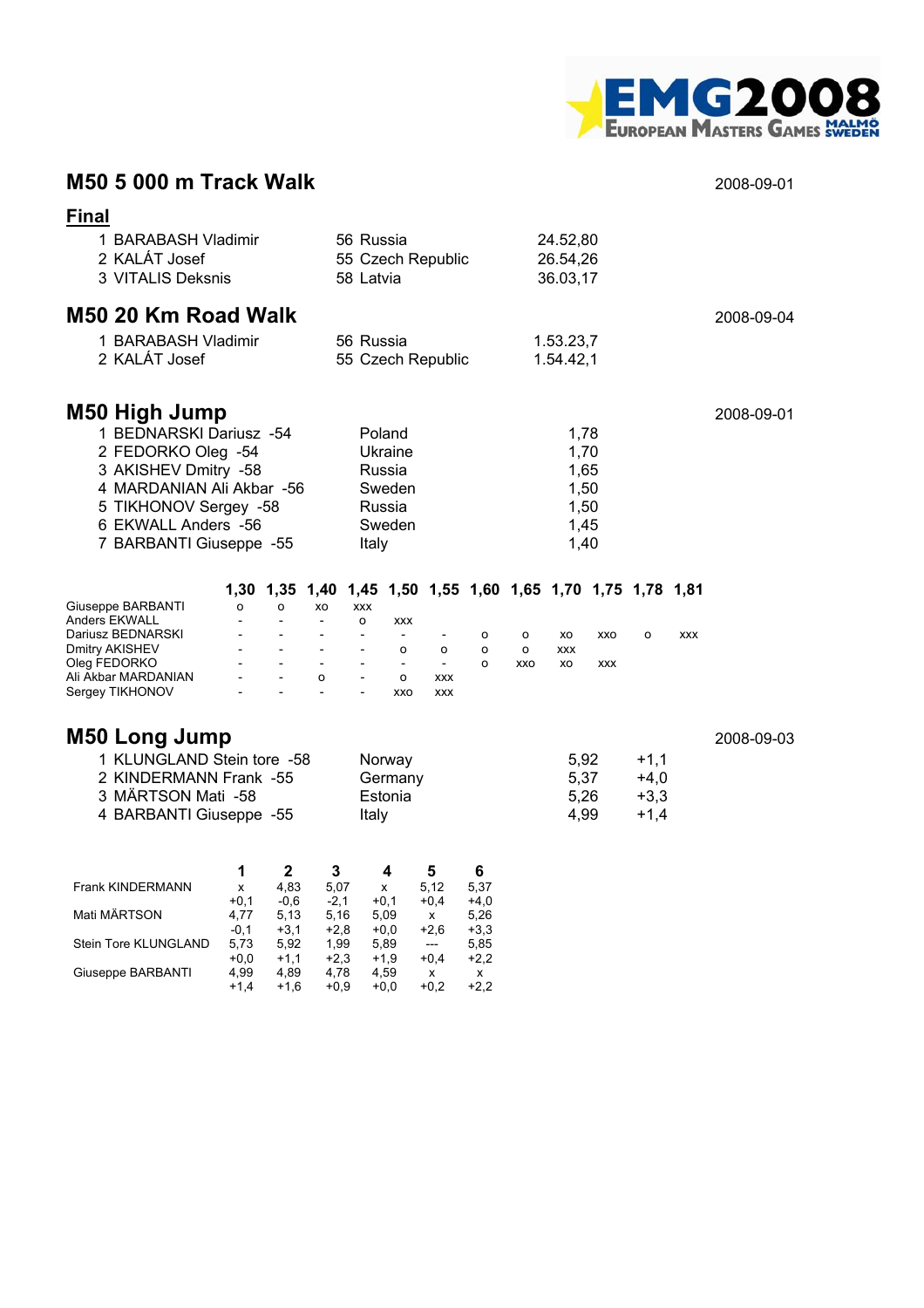

### **M50 Triple Jump** 2008-09-04

| 1 KLUNGLAND Stein Tore -58<br>2 MARTINEZ Florencio -58<br>3 BARBANTI Giuseppe -55 |                | Norway<br>Spain<br>Italy |                | 11,70<br>11.45<br>9,35 | $-1,6$<br>0,5<br>$-1,5$ |                |  |  |
|-----------------------------------------------------------------------------------|----------------|--------------------------|----------------|------------------------|-------------------------|----------------|--|--|
|                                                                                   |                |                          | 3              | 4                      | 5                       | 6              |  |  |
| Giuseppe BARBANTI                                                                 | 8,08<br>$-3.0$ | 8,48<br>$-1,6$           | 8,93<br>$-0.7$ | 9,35<br>$-1,5$         | 9,13<br>$-0.8$          | 9,29<br>$-0,8$ |  |  |
| Florencio MARTINEZ                                                                | 10.78          | 10.73                    | 11.19          | 11.36                  | x                       | 11.45          |  |  |
|                                                                                   | $-2.5$         | $-2.8$                   | $-0.4$         | $-0.3$                 | $-0,7$                  | 0,5            |  |  |
| Stein Tore KLUNGLAND                                                              | 11,70          | $\mathsf{x}$             |                |                        |                         |                |  |  |
|                                                                                   | $-1,6$         | 0,1                      |                |                        |                         |                |  |  |

#### **M50 Shot Put** 2008-09-01

| 1 STETSENKO Anatoliy -58 | Ukraine   | 14,81 |
|--------------------------|-----------|-------|
| 2 SIAUDINIS Jonas -58    | Lithuania | 14,78 |
| 3 MEDVEDEV Alexander -58 | Russia    | 14,78 |
| 4 BELOUSOV Vladimir -56  | Russia    | 12,76 |
| 5 ROMANO Aronne -55      | Italy     | 11,92 |
| 6 VOIGT Jan -54          | Germany   | 10,78 |
| 7 NORDSTRÖM Kenneth -54  | Sweden    | 10.17 |
| 8 ANDERSSON Torsten -55  | Sweden    | 7.70  |

|                          | 1     | 2     | 3     | 4     | 5     | 6              |
|--------------------------|-------|-------|-------|-------|-------|----------------|
| Kenneth NORDSTRÖM        | 9.53  | 9.24  | 10.17 | 10.05 | 9.25  | x              |
| Jonas SIAUDINIS          | 14.78 | x     | x     | 14.03 | 14.48 | 14.69          |
| Aronne ROMANO            | 11.78 | 11.53 | 11.92 | x     | 11.48 | 11,79          |
| Vladimir BELOUSOV        | 12.62 | 12.66 | 12.76 | 12.16 |       | x              |
| Alexander MEDVEDEV       | 14.36 | 14.78 | x     | x     | 14.57 | $\overline{a}$ |
| Jan VOIGT                | 10.65 | 10.78 | 10,76 | 10.60 | 10.37 | x              |
| <b>Torsten ANDERSSON</b> | 6.95  | 7.70  | 7.42  | 7.61  | x     | 7.68           |
| Anatoliy STETSENKO       | 14.42 | 14.45 | 14.60 | 14.59 | 14.81 | 14.70          |

### **M50 Discus** 2008-09-02

| 1 SIAUDINIS Jonas -58    | Lithuania             | 53,38 |
|--------------------------|-----------------------|-------|
| 2 STETSENKO Anatoliy -58 | Ukraine               | 42,46 |
| 3 VOIGT Jan -54          | Germany               | 40,53 |
| 4 JETELINA Radim -54     | <b>Czech Republic</b> | 38,50 |
| 5 HOLM Jörgen -57        | Sweden                | 31,40 |
| 6 ROMANO Aronne -55      | Italy                 | 27,18 |
| 7 ANDERSSON Torsten -55  | Sweden                | 22,34 |

|                          |       |       | 3     | 4     | 5     | 6     |
|--------------------------|-------|-------|-------|-------|-------|-------|
| <b>Torsten ANDERSSON</b> | x     | 19.68 | 22.34 | 20.90 | x     | x     |
| Jan VOIGT                | 40.50 | 40.53 | 40.03 | 39.04 | 37.72 | 37,98 |
| Jörgen HOLM              | x     | 30.98 | x     | 31.40 | x     | x     |
| Radim JETELINA           | 36.66 | 37.58 | 38.50 | 36.98 | 37.70 | x     |
| Jonas SIAUDINIS          | 51.00 | x     | 51.87 | x     | x     | 53,38 |
| Anatoliy STETSENKO       | x     | 36.10 | 39.83 | x     | x     | 42.46 |
| Aronne ROMANO            | 26.03 | x     | x     | x     | x     | 27,18 |
|                          |       |       |       |       |       |       |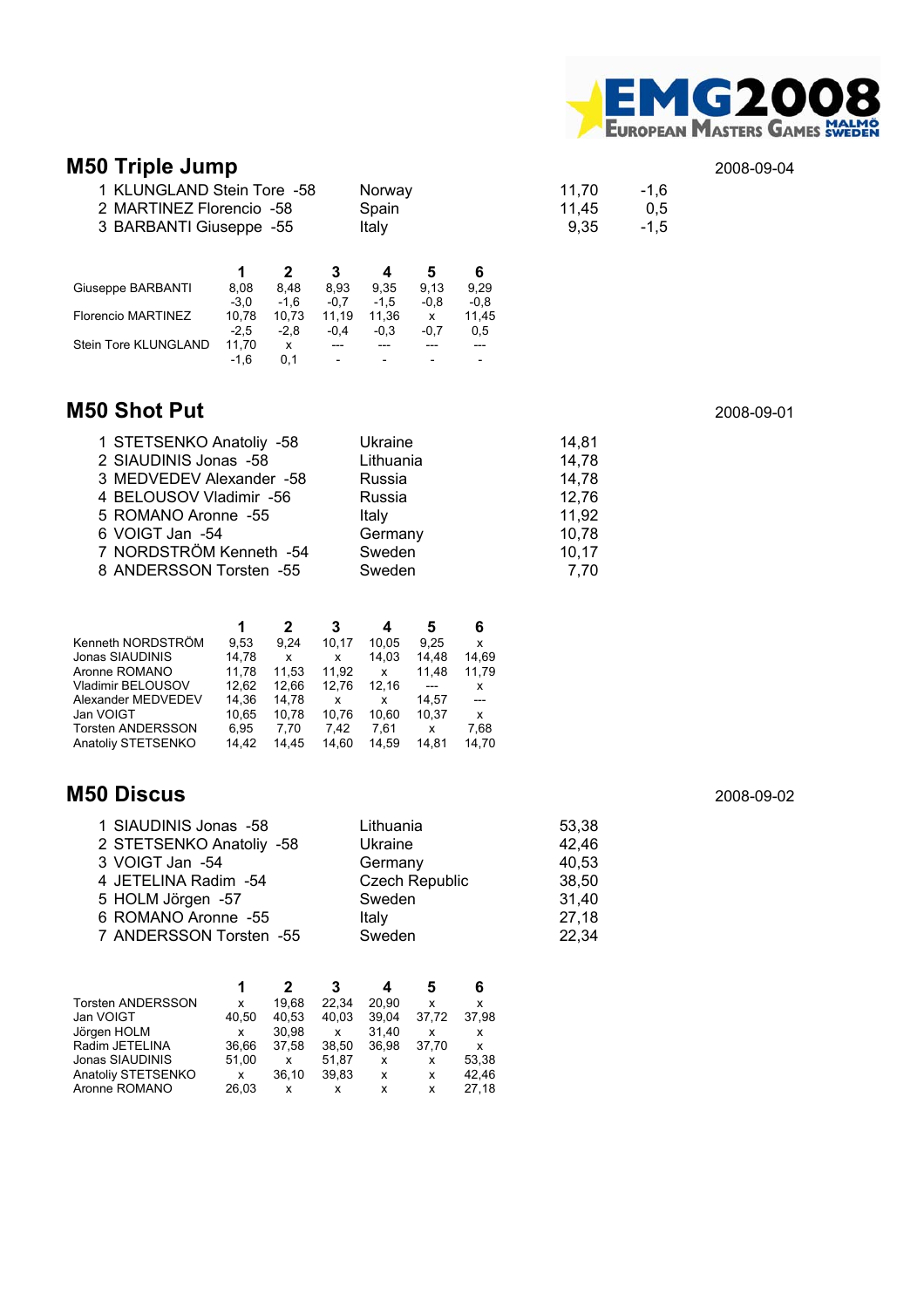

#### **M50 Hammer 2008-08-30**

| 1 GOTTFRIED Gassenbauer -58 | Austria               | 56,25 |
|-----------------------------|-----------------------|-------|
| 2 ERICSSON Johan -57        | Sweden                | 43,75 |
| 3 VOIGT Jan -54             | Germany               | 41,64 |
| 4 JETELINA Radim -54        | <b>Czech Republic</b> | 41,47 |
| 5 KALANTZIS Athanasios -55  | Greece                | 39,70 |
| 6 PRIDOTKAS Gintaras -58    | Lithuania             | 39,00 |
| 7 ANDERSSON Torsten -55     | Sweden                | 17,88 |
|                             |                       |       |

|                             |       | 2            | 3     | 4     | 5     | 6     |
|-----------------------------|-------|--------------|-------|-------|-------|-------|
| Athanasios KALANTZIS        | 38.68 | $\mathsf{x}$ | 38.85 | 38.88 | 39.70 | x     |
| Johan ERICSSON              | 41.95 | 43.25        | 43.14 | 43.75 | 42.48 | 41.83 |
| Radim JETELINA              | 41.47 | 37.76        | X     | 40.45 | 39.46 | 39.11 |
| Jan VOIGT                   | 41.49 | 41.64        | x     | 41.51 | x     | 40.27 |
| Gassenbauer GOTTFRIED 53.78 |       | 56.25        | x     | 55.18 | 54.35 | x     |
| Gintaras PRIDOTKAS          | x     | 30.63        | 39.00 | x     | 37.74 | x     |
| Torsten ANDERSSON           | 17.88 | 17.08        | x     | 16.74 | 17.00 | x     |
|                             |       |              |       |       |       |       |

#### **M50 Javelin** 2008-09-03

| 1 LINKIS Jonas -54 | Lithuania      | 50.29 |
|--------------------|----------------|-------|
| 2 ANTON Vaclav -58 | Czech Republic | 40.09 |
| 3 KLECKA Jiri -56  | Czech Republic | 31.78 |

|              |       |              | -3                      | 4 | -5           | 6     |
|--------------|-------|--------------|-------------------------|---|--------------|-------|
| Vaclay ANTON | 37.79 | $\mathbf{x}$ | 36.10 40.09 36.81 36.17 |   |              |       |
| Jiri KLECKA  | 31.78 | X            | x —                     |   | $---$        |       |
| Jonas LINKIS |       | 49.92        | 50.29 47.49             |   | $\mathsf{X}$ | 48.50 |

### **M50 Weight** 2008-08-31

| Lithuania             | 17,38 |
|-----------------------|-------|
| <b>Czech Republic</b> | 15,48 |
| Sweden                | 15,02 |
| Greece                | 14,88 |
| Lithuania             | 14,88 |
| Germany               | 14,30 |
| Sweden                | 7.57  |
|                       |       |

|                          |       |       | 3     |       |       | 6     |
|--------------------------|-------|-------|-------|-------|-------|-------|
| Jonas SIAUDINIS          | 17.25 | x     | x     | x     | x     | 17,38 |
| <b>Torsten ANDERSSON</b> | x     | x     | x     | 6.59  | 7.57  | 6.60  |
| Gintaras PRIDOTKAS       | x     | 14.69 | 14.62 | x     | 14.88 | X     |
| Jan VOIGT                | 13.83 | 13.65 | 14.30 | x     | 13.68 | x     |
| Radim JETELINA           | 10.55 | 12.56 | x     | 15.48 | x     | 14.73 |
| Evert KVIST              | x     | 13.90 | 14.23 | x     | 14.64 | 15.02 |
| Athanasios KALANTZIS     | 14.74 | 14.37 | x     | x     | 14.70 | 14.88 |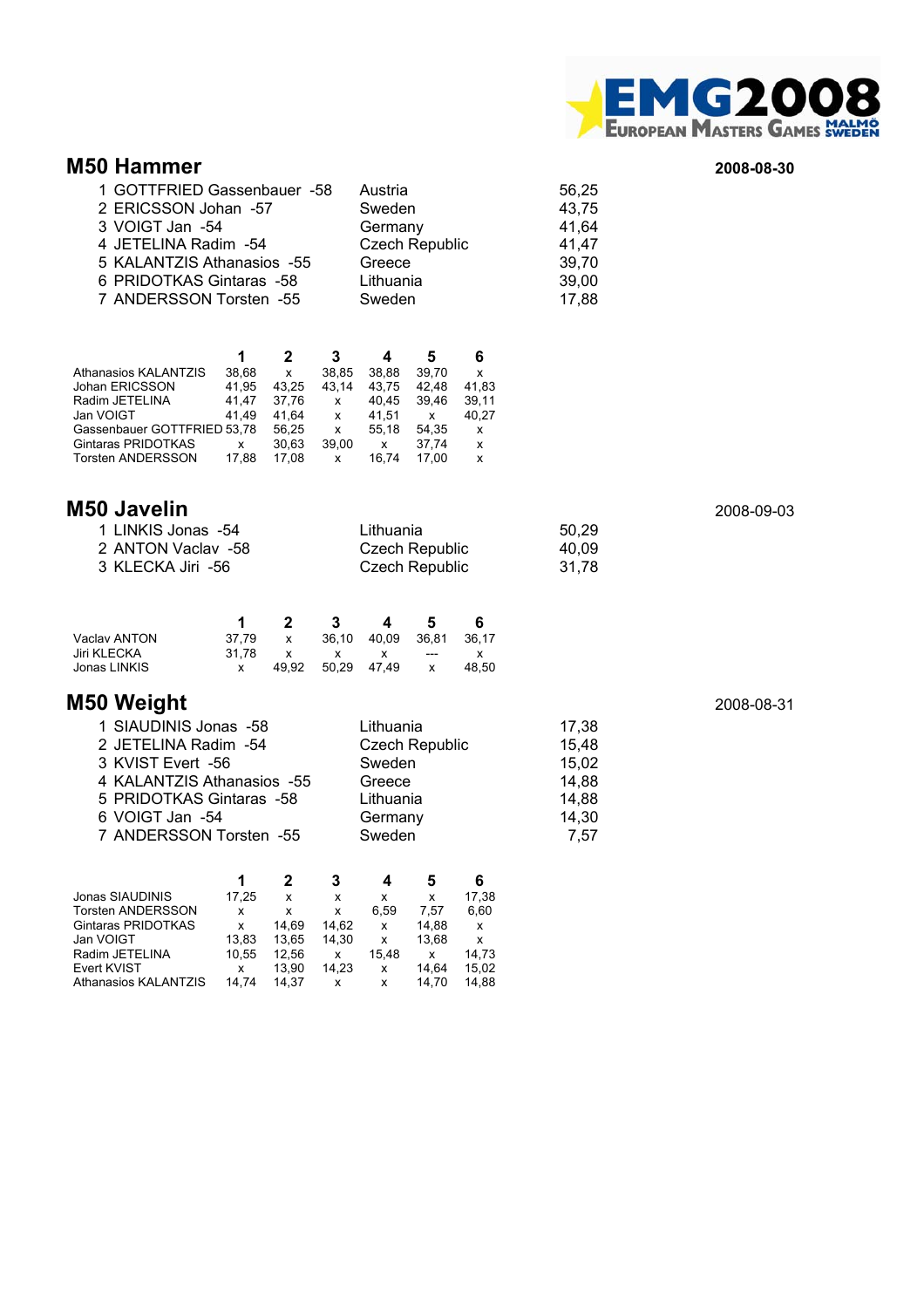

#### **M55 100 m** 2008-09-02

| <b>Final</b> |                                        |                        | Wind: $-1,8$         |            |
|--------------|----------------------------------------|------------------------|----------------------|------------|
|              | 1 ÖZKAN Ercan                          | 53 Turkey              | 12,90                |            |
|              | 2 LORENZ Sylwester<br>3 MORPHIS Antony | 50 Poland<br>52 Greece | 12,93<br>13,73       |            |
|              | 4 KUZOVNIKOV Alexander                 | 53 Russia              | 14,22                |            |
|              | 5 VAN NIEKERK Hubert                   | 51 Other               | 14,44                |            |
|              | M55 200 m                              |                        |                      | 2008-09-05 |
| <b>Final</b> |                                        |                        | Wind: $-1,3$         |            |
|              | 1 ÖZKAN Ercan                          | 53 Turkey              | 26,54                |            |
|              | 2 LORENZ Sylwester                     | 50 Poland              | 26,82                |            |
|              | 3 MORPHIS Antony<br>4 EKSTRÖM Roland   | 52 Greece<br>53 Sweden | 27,37<br>28,01       |            |
|              | 5 KUZOVNIKOV Alexander                 | 53 Russia              | 28,58                |            |
|              | 6 VAN NIEKERK Hubert                   | 51 Netherlands         | 30,12                |            |
|              | M55 400 m                              |                        |                      | 2008-09-03 |
| <b>Final</b> |                                        |                        |                      |            |
|              | 1 MORPHIS Antony                       | 52 Greece              | 59,50                |            |
|              | 2 KUZOVNIKOV Alexander                 | 53 Russia              | 59,97                |            |
|              | 3 EKSTRÖM Roland                       | 53 Sweden              | 1.01,66              |            |
|              | 4 VAN NIEKERK Hubert                   | 51 Netherlands         | 1.07,33              |            |
|              | M55 800 m                              |                        |                      | 2008-08-31 |
| <b>Final</b> |                                        |                        |                      |            |
|              | 1 KUZOVNIKOV Alexander                 | 53 Russia              | 2.17,03              |            |
|              | 2 BOGANOV Boris                        | 51 Russia              | 2.19,18              |            |
|              | 3 MORPHIS Antony                       | 52 Greece              | 2.37,25              |            |
|              | M55 1 500 m                            |                        |                      | 2008-09-02 |
| <b>Final</b> |                                        |                        |                      |            |
|              | 1 KRIVONOSOV Alexey                    | 52 Russia              | 4.40,00              |            |
|              | 2 KUZOVNIKOV Alexander                 | 53 Russia              | 4.40,07              |            |
|              | 3 ROGANOV Boris                        | 51 Russia              | 4.50,30              |            |
|              | 4 SOBIN Ivan                           | 52 Russia              | 5.14,41              |            |
|              | M55 5 000 m                            |                        |                      | 2008-09-03 |
| <b>Final</b> |                                        |                        |                      |            |
|              | 1 KRIVONOSOV Alexey                    | 52 Russia              | 17.01,93             |            |
|              | 2 JENSEN Lars Juel                     | 53 Denmark             | 17.36,80             |            |
|              | 3 ROGANOV Boris                        | 51 Russia              | 17.37,42             |            |
|              | 4 AKHMETOV Kharis<br>5 NESTOR Nils     | 52 Russia<br>52 Sweden | 17.53,56<br>18.54,21 |            |
|              | 6 SOBIN Ivan                           | 52 Russia              | 19.21,66             |            |
|              | 7 DEMIDOV Sergey                       | 53 Russia              | 20.33,61             |            |
|              | 8 LEDNEV Fedor                         | 50 Russia              | 21.37,24             |            |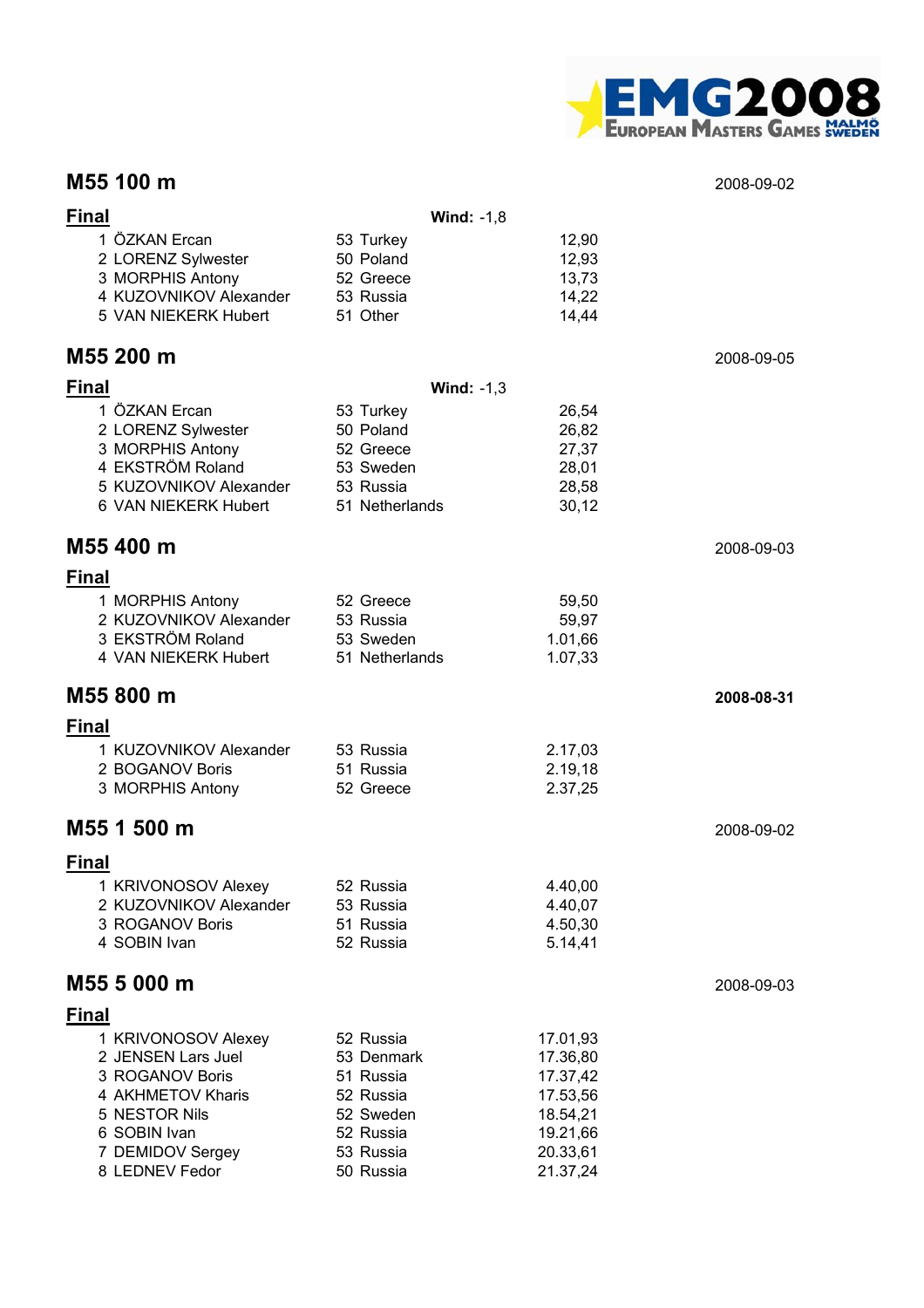

#### **M55 10 000 m** 2008-08-30

#### **Final**

| 1 KRIVONOSOV Alexey | 52 Russia  | 34.40,82 |
|---------------------|------------|----------|
| 2 AKHMETOV Kharis   | 52 Russia  | 36.31,57 |
| 3 JENSEN Lars Juel  | 53 Denmark | 37.38,37 |
| 4 NESTOR Nils       | 52 Sweden  | 38.29,54 |
| 5 SOBIN Ivan        | 52 Russia  | 39.30,51 |
| 6 LEDNEV Fedor      | 50 Russia  | 41.55,04 |
| 7 DEMIDOV Sergey    | 53 Russia  | 45.16,43 |

#### **M55 100 m Hurdles** 2008-09-03

| 50 Russia | 15.79        |
|-----------|--------------|
| 50 Poland | 16.83        |
| 52 Russia | dq           |
|           | Wind: $-0.5$ |

### **M55 400 m Hurdles** 2008-09-01

#### **Final**

| 1 DAVYDOV Valery       | 50 Russia | 1.05.05 |
|------------------------|-----------|---------|
| 2 KUZOVNIKOV Alexander | 53 Russia | 1.13.68 |
| 3 ROGANOV Boris        | 51 Russia | 1.14.76 |
| 4 SOBIN Ivan           | 52 Russia | 1.30.08 |

### **M55 3 000 m Steeplechase** 2008-09-05

#### **Final**

| 1 VAN DER HOORN Martien | 53 Netherlands | 10.49.08 |
|-------------------------|----------------|----------|
| 2 ROGANOV Boris         | 51 Russia      | 11.52,92 |
| 3 KUZOVNIKOV Alexander  | 53 Russia      | 12.00,45 |
| 4 SOBIN Ivan            | 52 Russia      | 13.20,43 |
| <b>AKHMETOV Kharis</b>  | 52 Russia      | dnf      |
|                         |                |          |

| <b>M55 Marathon</b>   |            |            | 2008-09-06 |
|-----------------------|------------|------------|------------|
| 1 ANTONI, Cichoñczuk  | 49 Poland  | 02:45:14   |            |
| 2 JENSEN, Lars Juel   | 53 Denmark | 03:03:07   |            |
| 3 DZIEKONSKI, Tadeusz | 50 Poland  | 03:09:36   |            |
| 4 SOBIN, Ivan         | 52 Russia  | 03:16:54   |            |
| 5 LEDNEV, Fedor       | 50 Russia  | 03:21:53   |            |
| 6 OLLE, Svensson      | 51 Sweden  | 03:39:54   |            |
| 7 MOBERG, Lars        | 50 Sweden  | 04:31:53   |            |
| SVANFELT, Tord        | 49 Sweden  | <b>DNF</b> |            |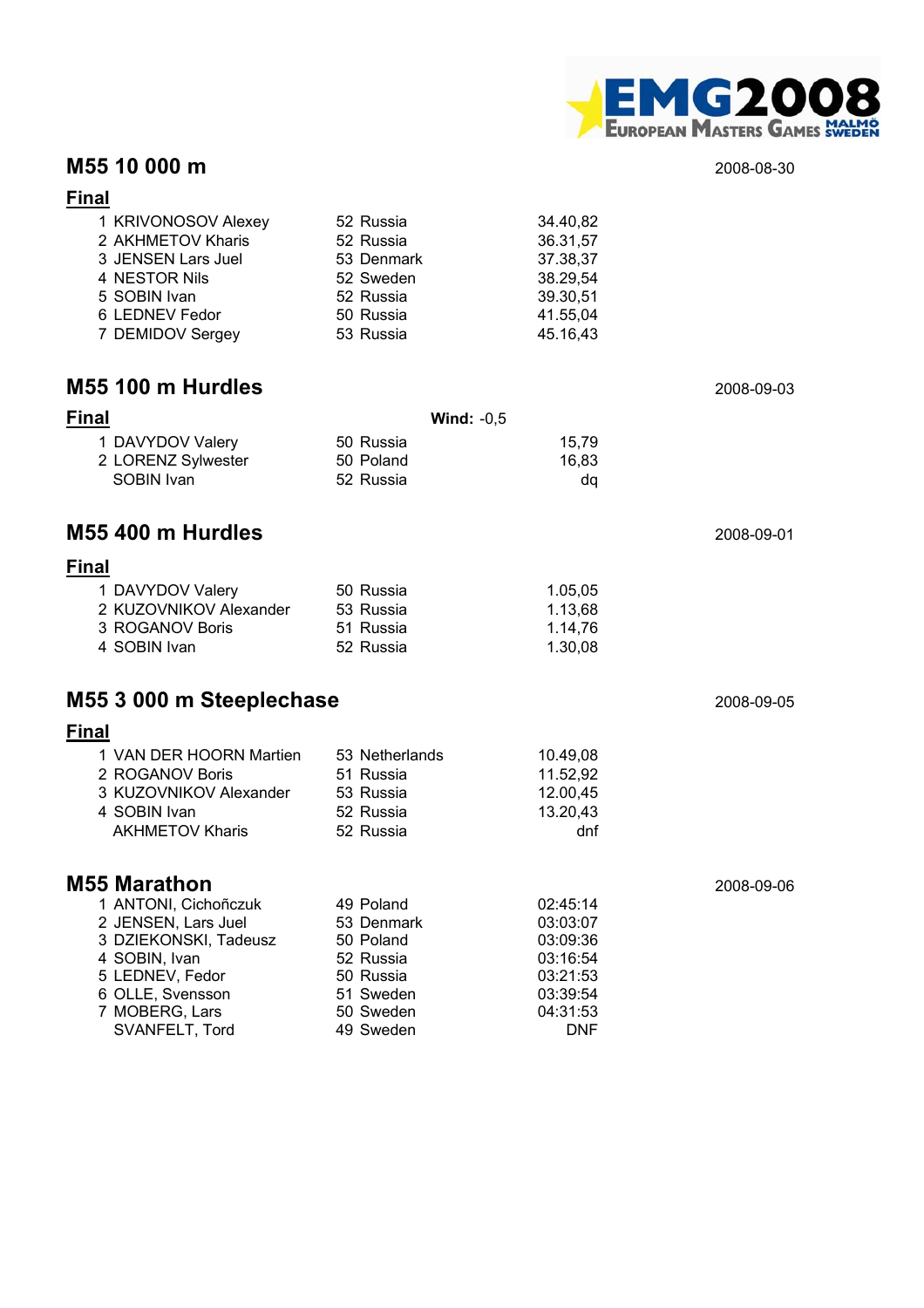

### **M55 5 000 m Track Walk** 2008-09-01

| <b>Final</b>                                                                                                         |                          |                          |                          |                                      |                                       |                                                            |                          |                                                  |    |                                                                  |   |            |
|----------------------------------------------------------------------------------------------------------------------|--------------------------|--------------------------|--------------------------|--------------------------------------|---------------------------------------|------------------------------------------------------------|--------------------------|--------------------------------------------------|----|------------------------------------------------------------------|---|------------|
| 1 JANOUSEK Jiri<br>2 SUMBERG Rein<br>3 ROLSTAD Jan<br>4 SOBIN Ivan                                                   |                          |                          |                          | 50 Estonia<br>50 Norway<br>52 Russia |                                       | 51 Czech Republic                                          |                          | 25.31,11<br>26.15,33<br>28.42,02<br>33.49,20     |    |                                                                  |   |            |
| M55 20 Km Road Walk                                                                                                  |                          |                          |                          |                                      |                                       |                                                            |                          |                                                  |    |                                                                  |   | 2008-09-04 |
| 1 JANOUSEK Jiri<br>2 SUMBERG Rein<br>3 ADAM Petr<br>4 ROLSTAD Jan<br>SOBIN Ivan                                      |                          |                          |                          | 50 Estonia<br>50 Norway<br>52 Russia |                                       | 51 Czech Republic<br>50 Czech Republic                     |                          | 1.56.25,1<br>1.57.00,9<br>2.05.58,7<br>2.06.27,9 | dq |                                                                  |   |            |
| M55 High Jump<br>1 PLOTNIKOV Valeriy -51<br>2 KRIMMEL Wolfgang -52                                                   |                          |                          |                          |                                      | Russia<br>Germany                     |                                                            |                          | 1,45<br>1,19                                     |    |                                                                  |   | 2008-09-01 |
|                                                                                                                      |                          |                          |                          |                                      |                                       |                                                            |                          |                                                  |    | 1,10 1,13 1,16 1,19 1,22 1,25 1,28 1,31 1,34 1,37 1,40 1,45 1,50 |   |            |
| Wolfgang KRIMMEL<br>Valeriy PLOTNIKOV                                                                                | o                        | XXO                      | о                        | o                                    | <b>XXX</b>                            |                                                            | $\Omega$                 |                                                  |    | o                                                                | o | <b>XXX</b> |
| <b>M55 Pole Vault</b><br>1 BRATT Björn -51<br>2 PLOTNIKOV Valeriy -51<br>3 GIORGETTI Carlo Andrea -53                |                          |                          |                          |                                      | Sweden<br>Russia<br>Denmark           |                                                            |                          | 3,10<br>3,10<br>3,00                             |    |                                                                  |   | 2008-09-02 |
| Björn BRATT<br>Valeriy PLOTNIKOV<br>Carlo andrea GIORGETTI                                                           | o                        | o                        | о<br>O                   |                                      | XO<br>XX<br>$\Omega$                  | 2,40 2,60 2,80 2,90 3,00 3,10 3,20<br>о<br>o<br><b>XXX</b> | <b>XXX</b><br><b>XXX</b> |                                                  |    |                                                                  |   |            |
| <b>M55 Long Jump</b><br>1 ZVEZDKIN Valery -53<br>2 DAVYDOV Valery -50<br>3 ÖZKAN Ercan -53<br>4 KRIMMEL Wolfgang -52 |                          |                          |                          |                                      | Russia<br>Russia<br>Turkey<br>Germany |                                                            |                          | 5,42<br>5,28<br>4,14<br>3,63                     |    | $+1,3$<br>$-0,5$<br>$+2,2$<br>$+3,4$                             |   | 2008-09-03 |
| Ercan ÖZKAN                                                                                                          | 1<br>4,14                | $\boldsymbol{2}$<br>x    | 3<br>3,85                |                                      | 4                                     | 5                                                          | 6                        |                                                  |    |                                                                  |   |            |
| Valery DAVYDOV                                                                                                       | $+2,2$<br>5,11           | $+4,0$<br>5,26           | $+2,7$<br>5,28           |                                      | 5,25                                  | 5,23                                                       | 5,05                     |                                                  |    |                                                                  |   |            |
| Wolfgang KRIMMEL                                                                                                     | $-2,1$<br>3,63           | $+2,8$<br>x              | $-0,5$<br>x              |                                      | $+1,1$<br>x                           | $+0,0$<br>3,35                                             | $-1,1$<br>---            |                                                  |    |                                                                  |   |            |
| Valery ZVEZDKIN                                                                                                      | $+3,4$<br>5,28<br>$-0,2$ | $+3,3$<br>5,29<br>$+0,2$ | $-0,1$<br>5,26<br>$-0,4$ |                                      | $+2,2$<br>5,34<br>$+0,7$              | $-1,0$<br>5,42<br>$+1,3$                                   | x<br>$+1,3$              |                                                  |    |                                                                  |   |            |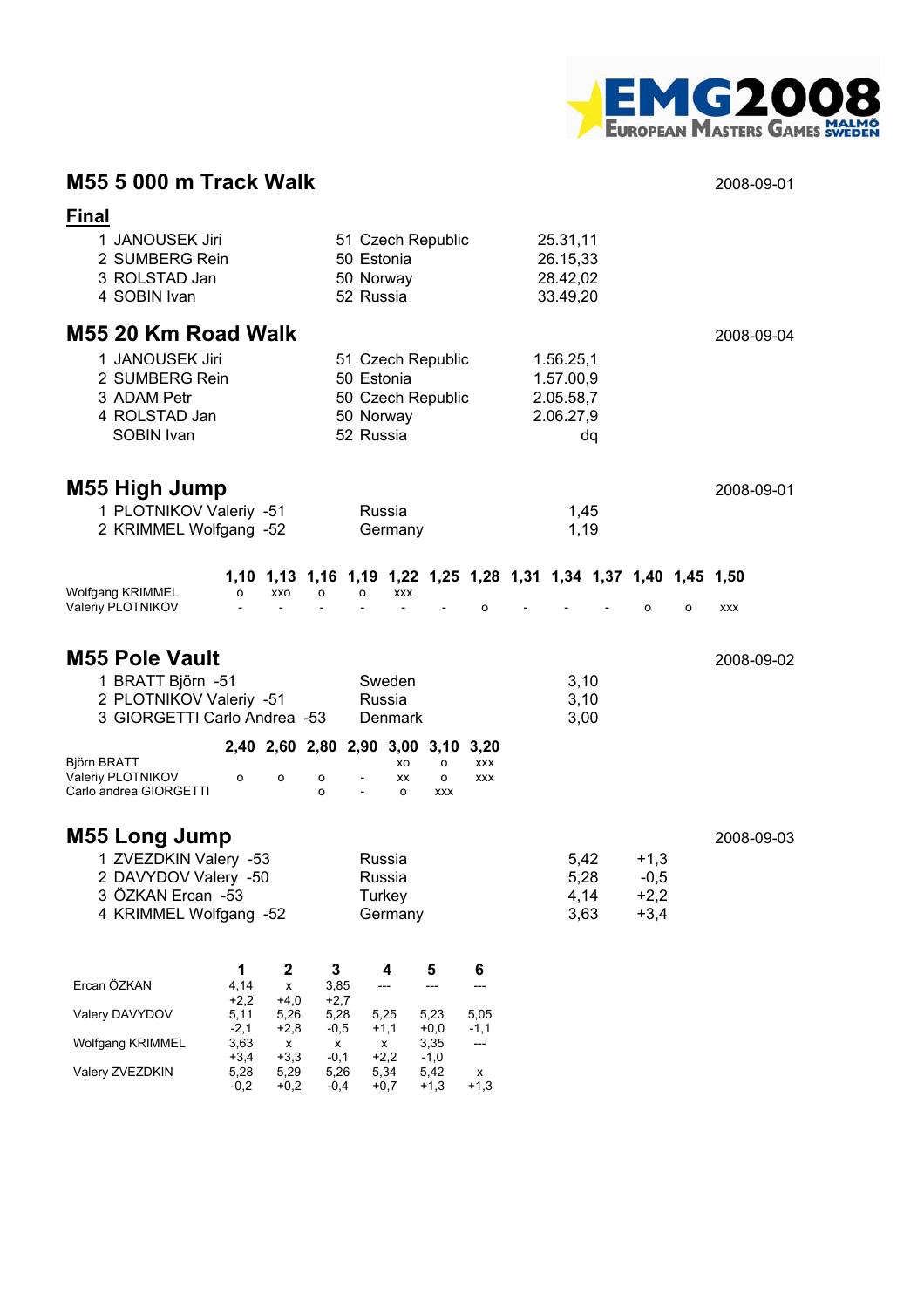

| <b>M55 Triple Jump</b><br>1 ZVEZDKIN Valery -53<br>2 LORENZ Sylwester -50<br>3 ÖZKAN Ercan -53                                                   |                                                                                                                             | Russia<br>Poland<br>Turkey                                                                                                                                                                            |                                                  | 12,20<br>10,51<br>8,29                          | $-1,1$<br>1,6<br>$-0,3$ | 2008-09-04 |
|--------------------------------------------------------------------------------------------------------------------------------------------------|-----------------------------------------------------------------------------------------------------------------------------|-------------------------------------------------------------------------------------------------------------------------------------------------------------------------------------------------------|--------------------------------------------------|-------------------------------------------------|-------------------------|------------|
| Sylwester LORENZ<br>Valery ZVEZDKIN<br>Ercan ÖZKAN                                                                                               | $\mathbf{2}$<br>1<br>10,01<br>10,51<br>$-3,2$<br>1,6<br>11,61<br>12,20<br>0,9<br>$-1,1$<br>8,29<br>8,22<br>$-0,3$<br>$-1,1$ | 4<br>3<br>5<br>9,94<br>---<br>---<br>$-1,3$<br>$\overline{\phantom{a}}$<br>$\overline{\phantom{a}}$<br>11,59<br>x<br>x<br>$-2,9$<br>$-1,2$<br>$-1,9$<br>---<br>---<br>---<br>$\overline{\phantom{a}}$ | 6<br>---                                         |                                                 |                         |            |
| <b>M55 Shot Put</b>                                                                                                                              |                                                                                                                             |                                                                                                                                                                                                       |                                                  |                                                 |                         | 2008-09-01 |
| 1 MAINO Antonio -51<br>2 PLOTNIKOV Valeriy -51<br>3 VIRANT Konstantin -50<br>4 NEDE Alf -53<br>5 GRUNDSTRÖM Thomas -51<br>6 KRIMMEL Wolfgang -52 |                                                                                                                             | Italy<br>Russia<br>Slovenia<br>Sweden<br>Sweden<br>Germany                                                                                                                                            |                                                  | 12,42<br>11,02<br>10,86<br>9,70<br>9,38<br>9,31 |                         |            |
| Konstantin VIRANT<br>Thomas GRUNDSTRöM<br>Alf NEDE<br>Antonio MAINO<br>Wolfgang KRIMMEL<br>Valeriy PLOTNIKOV                                     | $\mathbf{2}$<br>1<br>9,94<br>x<br>8,74<br>9,12<br>9,08<br>9,42<br>12,40<br><b>X</b><br>8,82<br>8,55<br>10,98<br>10,57       | $\mathbf{3}$<br>4<br>5<br>10,86<br>10,54<br>х<br>8,81<br>х<br>х<br>9,36<br>8,99<br>9,36<br>11,98<br>12,42<br>x<br>8,84<br>9,30<br>9,31<br>10,49<br>10,59<br>11,02                                     | 6<br>x<br>9,38<br>9,70<br>12,34<br>9,14<br>10,53 |                                                 |                         |            |
| M55 Discus<br>1 PLOTNIKOV Valeriy -51<br>2 MAINO Antonio -51<br>3 VIRANT Konstantin -50<br>4 KRIMMEL Wolfgang -52                                |                                                                                                                             | Russia<br>Italy<br>Slovenia<br>Germany                                                                                                                                                                |                                                  | 39,60<br>39,00<br>36,38<br>24,08                |                         | 2008-09-02 |
| Valeriy PLOTNIKOV<br><b>Wolfgang KRIMMEL</b><br>Konstantin VIRANT<br>Antonio MAINO                                                               | $\mathbf{2}$<br>1<br>x<br>35,70<br>21,24<br>21,96<br>31,50<br>34,60<br>35,03<br>38,61                                       | 3<br>4<br>5<br>38,70<br>39,60<br>x<br>24,08<br>22,96<br>x<br>35,17<br>36,38<br>x<br>37,00<br>39,00<br>x                                                                                               | 6<br>37,62<br>23,42<br>33,88<br>x                |                                                 |                         |            |
| M55 Hammer                                                                                                                                       |                                                                                                                             |                                                                                                                                                                                                       |                                                  |                                                 |                         | 2008-08-30 |
| 1 JANSSON Kenneth -49<br>2 KRIMMEL Wolfgang -52                                                                                                  |                                                                                                                             | Sweden<br>Germany                                                                                                                                                                                     |                                                  | 47,53<br>23,21                                  |                         |            |
| Kenneth JANSSON<br>Wolfgang KRIMMEL                                                                                                              | $\mathbf{2}$<br>1<br>43,51<br>45,80<br>23,07<br>23,21                                                                       | $\overline{\mathbf{4}}$<br>3<br>5<br>46,62<br>46,62<br>x<br>22,03<br>22,50<br>21,65                                                                                                                   | 6<br>47,53<br>22,82                              |                                                 |                         |            |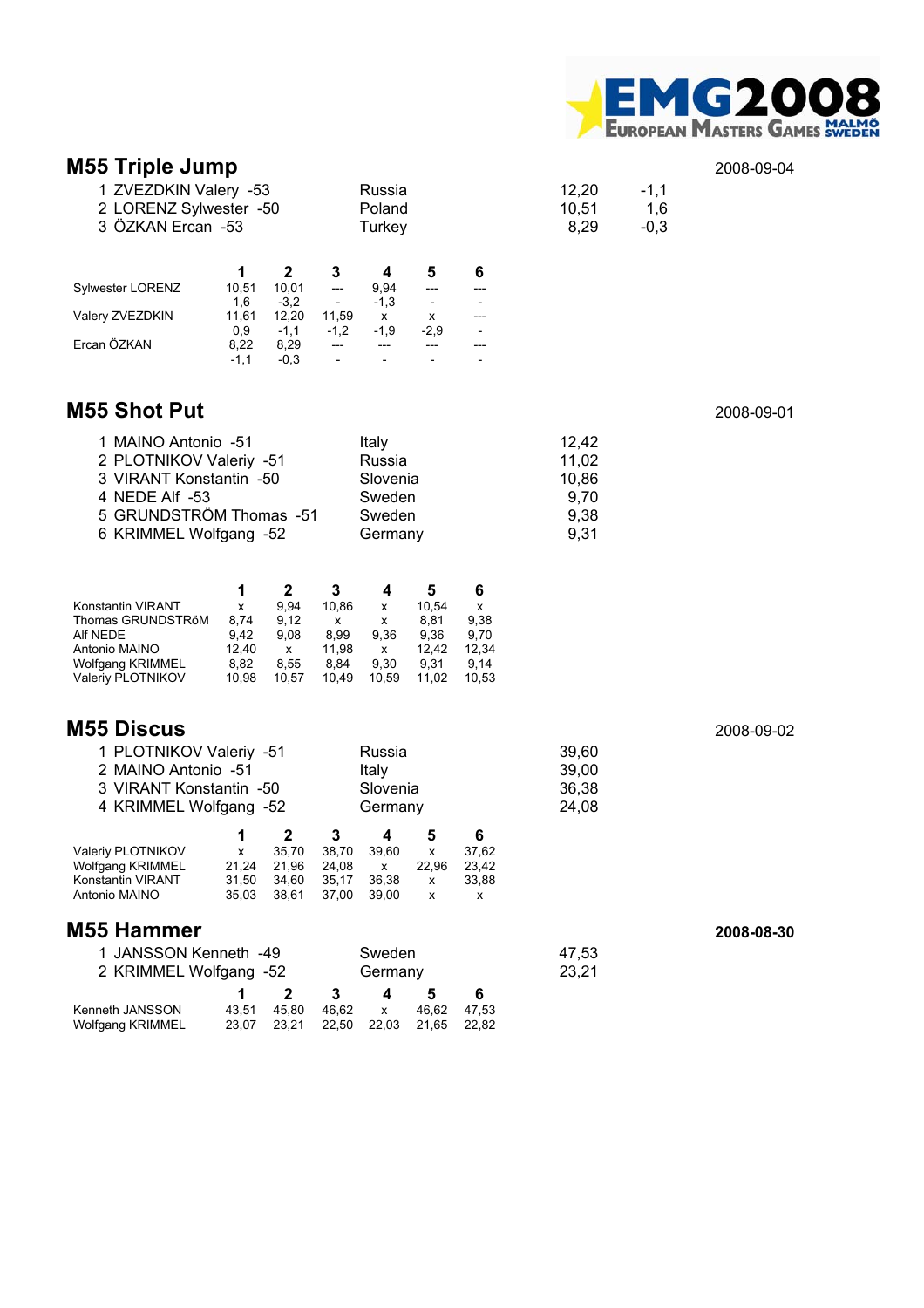

#### **M55 Javelin** 2008-09-03

| 1 PROSTUNKIN Alexander -51 | Russia  | 46.15 |
|----------------------------|---------|-------|
| 2 DANNENBERG Jürgen -49    | Germany | 43.58 |
| 3 PLOTNIKOV Valeriy -51    | Russia  | 36,35 |
| 4 NEDE Alf -53             | Sweden  | 33,85 |
| 5 WALTERMANN Stefan -49    | Other   | 32,15 |

|                      |          | 2     | -3.          |                   |       |       |
|----------------------|----------|-------|--------------|-------------------|-------|-------|
| Alexander PROSTUNKIN | 46.15    | 44.30 | x            | 43.72             | 42.13 | 42.72 |
| Stefan WALTERMANN    | 32.15    | 28.68 | 29.71        | $\mathbf{x}$      |       | 31.92 |
| Jürgen DANNENBERG    | x        | 43.58 | 43.40        | 39.98             | 41.31 | x     |
| Alf NEDE             | 33.85    | 33.51 | $\mathsf{x}$ | 33.63             | 32.48 | x     |
| Valeriy PLOTNIKOV    | <b>X</b> | 36.35 |              | 35.62 32.67 32.52 |       | 31.96 |

| M55 Weight              |          |       | 2008-08-31 |
|-------------------------|----------|-------|------------|
| 1 JANSSON Kenneth -49   | Sweden   | 16.45 |            |
| 2 VIRANT Konstantin -50 | Slovenia | 11.33 |            |
|                         |          |       |            |

| Konstantin VIRANT |       | 10.70 11.10 11.33 |       | $\mathsf{x}$ | 10.99 |  |
|-------------------|-------|-------------------|-------|--------------|-------|--|
| Kenneth JANSSON   | 15.31 | $\mathsf{X}$      | 16.45 |              | 15.98 |  |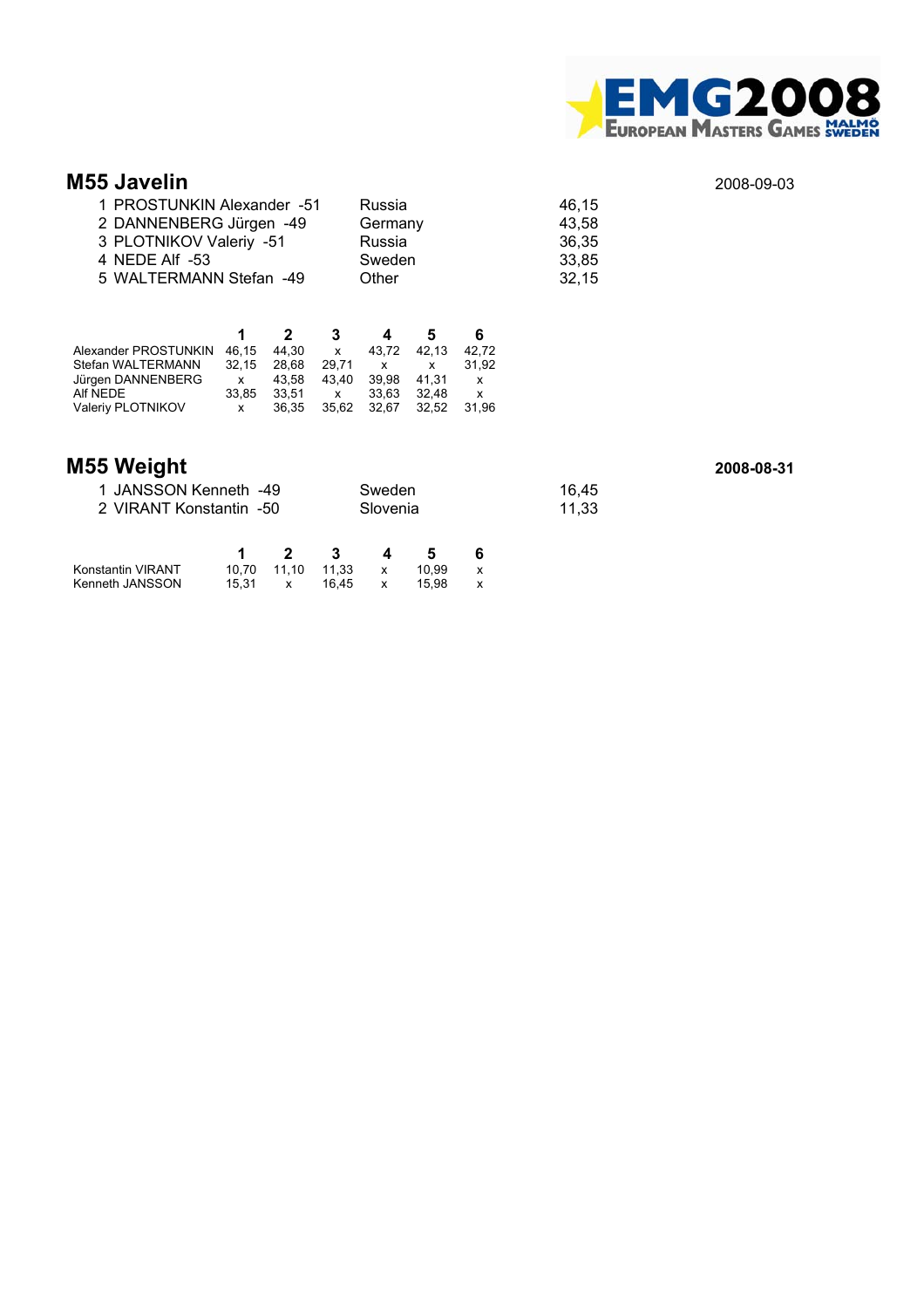

#### **M60 100 m** 2008-09-02

| <b>Final</b> |                         | Wind: $-0.3$      |          |            |
|--------------|-------------------------|-------------------|----------|------------|
|              | 1 VYBOSTOK Vladimir     | 47 Slovakia       | 12,49    |            |
|              | 2 PARTZSCH Thomas       | 47 Germany        | 13,87    |            |
|              | 3 DA FONSECA José       | 47 Portugal       | 14,02    |            |
|              | 4 ANDERSSON Hans-Ingvar | 47 Sweden         | 15,29    |            |
|              | M60 200 m               |                   |          | 2008-09-05 |
| <b>Final</b> |                         | Wind: $+1,6$      |          |            |
|              | 1 VYBOSTOK Vladimir     | 47 Slovakia       | 25,96    |            |
|              | 2 WEBB Andrew           | 48 United Kingdom | 28,80    |            |
|              | 3 DA FONSECA José       | 47 Portugal       | 29,45    |            |
|              | 4 ANDERSSON Hans-Ingvar | 47 Sweden         | 31,27    |            |
|              | M60 400 m               |                   |          | 2008-09-03 |
| <b>Final</b> |                         |                   |          |            |
|              | 1 TSUKANOV Alexander    | 47 Russia         | 1.02,97  |            |
|              | 2 PARTZSCH Thomas       | 47 Germany        | 1.03,76  |            |
|              | 3 WEBB Andrew           | 48 United Kingdom | 1.05,71  |            |
|              | 4 ANDERSSON Hans-Ingvar | 47 Sweden         | 1.08,62  |            |
|              | 5 SAMARENKO Petro       | 47 Ukraine        | 1.15,78  |            |
|              | M60 800 m               |                   |          | 2008-08-31 |
| <b>Final</b> |                         |                   |          |            |
|              | 1 TSUKANOV Alexander    | 47 Russia         | 2.20,20  |            |
|              | 2 SOLOVIOV Viktor       | 48 Ukraine        | 2.21,02  |            |
|              | 3 RINGHAND Helmut       | 46 Germany        | 2.25,25  |            |
|              | 4 ØDEGÅRD Harald        | 46 Norway         | 2.33,91  |            |
|              | 5 ANDERSSON Hans-Ingvar | 47 Sweden         | 2.38,39  |            |
|              | 6 JURENAS Vaidilis      | 44 Lithuania      | 2.44,53  |            |
|              | 7 SAMARENKO Petro       | 47 Ukraine        | 2.47,36  |            |
|              | M60 1 500 m             |                   |          | 2008-09-02 |
| <b>Final</b> |                         |                   |          |            |
|              | 1 TSUKANOV Alexander    | 47 Russia         | 4.42,27  |            |
|              | 2 SOLOVIOV Viktor       | 48 Ukraine        | 4.43,90  |            |
|              | 3 RINGHAND Helmut       | 46 Germany        | 5.03,81  |            |
|              | 4 ØDEGÅRD Harald        | 46 Norway         | 5.10,22  |            |
|              | M60 5 000 m             |                   |          | 2008-09-03 |
| <b>Final</b> |                         |                   |          |            |
|              | 1 TSUKANOV Alexander    | 47 Russia         | 17.28,47 |            |
|              | 2 SOLOVIOV Viktor       | 48 Ukraine        | 17.39,60 |            |
|              | 3 LINDQVIST Folke       | 47 Sweden         | 20.08,87 |            |
|              | 4 KARLSTRÖM Ulf         | 47 Sweden         | 21.26,10 |            |
|              | 5 JOHANSSON Sven-Olof   | 44 Sweden         | 22.08,52 |            |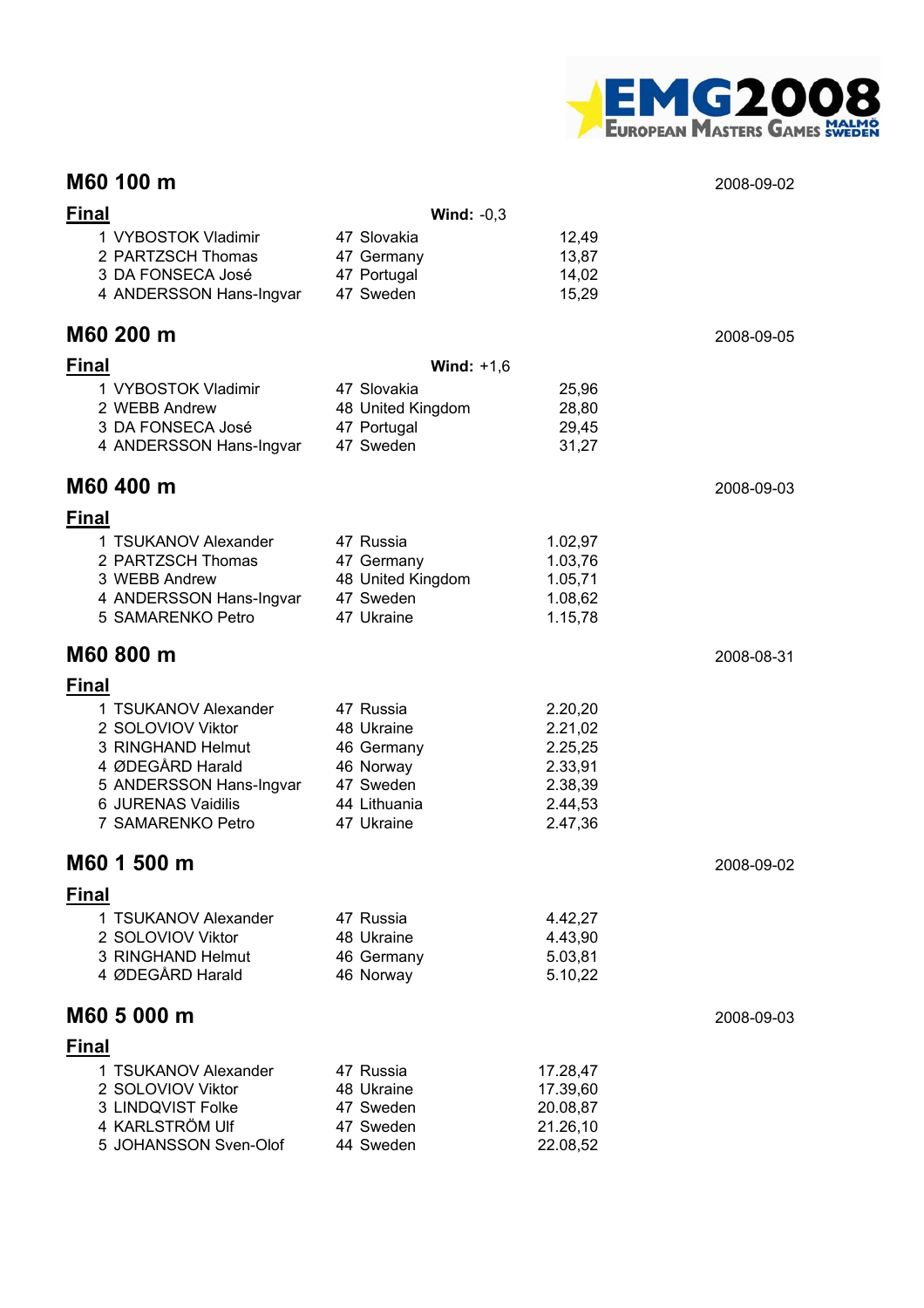

#### **M60 10 000 m** 2008-08-31

| v |  |  |
|---|--|--|

| 1 TSUKANOV Alexander | 47 Russia | 36.49.42 |
|----------------------|-----------|----------|
| 2 KARLSTRÖM Ulf      | 47 Sweden | 45.03.69 |
| 3 DAVIDSSON Thage    | 47 Sweden | 45.07.82 |

#### **M60 100 m Hurdles** 2008-09-03

| <b>Final</b>                  | Wind: $+1,2$      |          |            |
|-------------------------------|-------------------|----------|------------|
| 1 KACAR Murat                 | 46 Turkey         | 16,63    |            |
| 2 ZANIAUSKAS Vladas           | 47 Lithuania      | 17,67    |            |
| 3 PARTZSCH Thomas             | 47 Germany        | 19,32    |            |
| 4 VYKYDAL František           | 44 Czech Republic | 19,90    |            |
| M60 300 m Hurdles             |                   |          | 2008-09-01 |
| <b>Final</b>                  |                   |          |            |
| 1 PARTZSCH Thomas             | 47 Germany        | 49,20    |            |
| 2 WEBB Andrew                 | 48 United Kingdom | 49,86    |            |
| 3 MAJAUSKAS Vytas             | 45 Lithuania      | 51,46    |            |
| 4 DA FONSECA José             | 47 Portugal       | 54,27    |            |
| 5 ØDEGÅRD Harald              | 46 Norway         | 55,59    |            |
| M60 2 000 m Steeplechase      |                   |          | 2008-09-05 |
| <b>Final</b>                  |                   |          |            |
| 1 TSUKANOV Alexander          | 47 Russia         | 7.27,28  |            |
| 2 JOHANSSON Sven-Olof         | 44 Sweden         | 9.12,63  |            |
| <b>M60 marathon</b>           |                   |          | 2008-09-06 |
| 1 BERAN, Antal                | 46 Hungary        | 04:09:26 |            |
| 2 HAMMER, Jarle               | 44 Norway         | 04:13:55 |            |
| 3 ERICSON, Lars-Ivar          | 48 Sweden         | 04:26:02 |            |
| 4 SKOOG, Lennart              | 46 Sweden         | 04:29:06 |            |
| <b>M60 5 000 m Track Walk</b> |                   |          | 2008-09-01 |
| <b>Final</b>                  |                   |          |            |
| 1 NIIDUSAAR Kalju             | 45 Estonia        | 26.18,70 |            |
| 2 SIEGELE Johann              | 48 Austria        | 28.02,83 |            |
| 3 MCMULLIN John               | 46 Ireland        | 28.42,39 |            |
| 4 KOVALEV Ivan                | 47 Russia         | 28.50,13 |            |
| 5 DAVIDSSON Thage             | 47 Sweden         | 30.44,35 |            |

6 PARUMS Ojars 44 Latvia 31.40,31 7 LILLEFOSSE Arthur 44 Norway 31.43,89 8 OLSSON Nils Erik 44 Sweden 35.01,83 9 MATS Gunars **44 Latvia** 38.13,46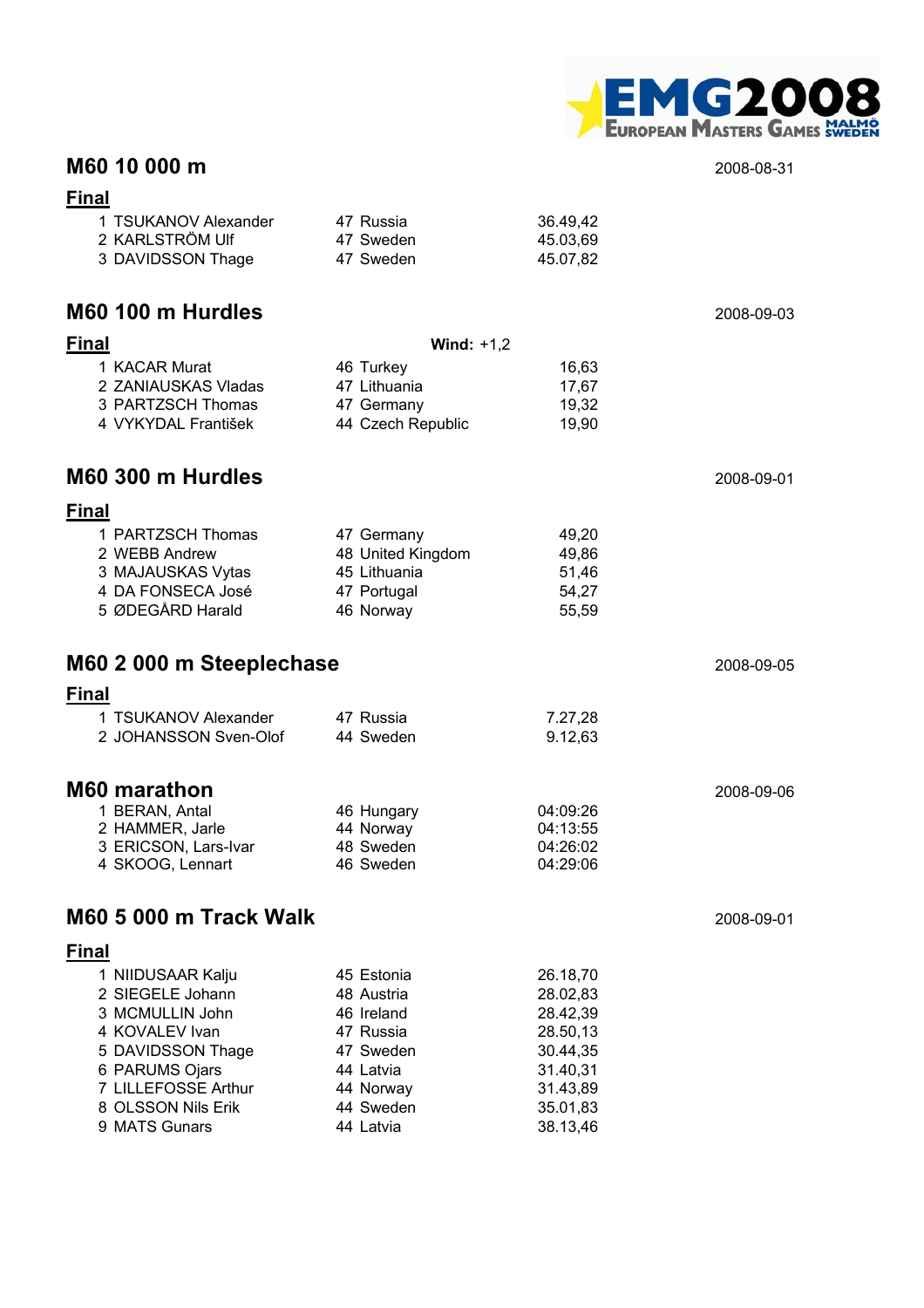

#### **M60 20 Km Road Walk** 2008-09-04

| 1 NIIDUSAAR Kalju       | 45 Estonia | 1.52.05,6 |
|-------------------------|------------|-----------|
| 2 SIEGELE Johann        | 48 Austria | 1.59.10,2 |
| 3 MCMULLIN John         | 46 Ireland | 2.08.08,5 |
| 4 KOVALEV Ivan          | 47 Russia  | 2.08.24,8 |
| 5 DAVIDSSON Thage       | 47 Sweden  | 2.10.48,3 |
| 6 LILLEFOSSE Arthur     | 44 Norway  | 2.14.39,5 |
| <b>MATS Gunars</b>      | 44 Latvia  | dq        |
| <b>OLSSON Nils Erik</b> | 44 Sweden  | dq        |
| <b>PARUMS Ojars</b>     | 44 Latvia  | dnf       |

### **M60 High Jump** 2008-09-01

| 1 ILYIN Anatoliy -47    | Ukraine               | 1,55 |
|-------------------------|-----------------------|------|
| 2 RIGGERT Eckhard -46   | Germany               | 1,49 |
| 3 CELA Vladis -48       | Latvia                | 1,49 |
| 4 VYKYDAL František -44 | <b>Czech Republic</b> | 1,46 |
| 5 TRUŠNÍK Petr -47      | <b>Czech Republic</b> | 1,34 |
| 6 PERSSON Stig -48      | Sweden                | 1,34 |
| 7 FJÄLLROTH Klas -44    | Sweden                | 1,31 |
| VIVOD Franc -44         | Slovenia              |      |

|                        |            | 1,16 1,19 1,22 1,25 1,28 1,31 1,34 1,37 1,40 1,43 1,46 1,49 1,52 1,55 |                          |          |   |         |            |            |          |    |         |            |            |   |
|------------------------|------------|-----------------------------------------------------------------------|--------------------------|----------|---|---------|------------|------------|----------|----|---------|------------|------------|---|
| Anatoliy ILYIN         |            |                                                                       |                          |          |   |         |            |            |          |    | o       | $\circ$    | XO         | O |
| <b>Eckhard RIGGERT</b> |            |                                                                       |                          |          |   |         | o          | $\Omega$   | $\circ$  | o  | o       | $\circ$    | <b>XXX</b> |   |
| Petr TRUŠNÍK           |            |                                                                       |                          |          | о | $\circ$ | o          | XX-        |          |    |         |            |            |   |
| Stig PERSSON           |            |                                                                       |                          | $\circ$  | о | xo      | o          | <b>XXX</b> |          |    |         |            |            |   |
| Franc VIVOD            |            |                                                                       |                          |          |   |         | $XX-$      |            |          |    |         |            |            |   |
| František VYKYDAL      |            |                                                                       |                          |          |   |         |            | $\Omega$   | $\Omega$ | XO | $\circ$ | <b>XXX</b> |            |   |
| Vladis CELA            |            |                                                                       |                          |          |   |         |            |            | o        | o  | XXO     | $\circ$    | <b>XXX</b> |   |
| Klas FJäLLROTH         | o          | o                                                                     | $\overline{\phantom{a}}$ | $\Omega$ | 0 | O       | <b>XXX</b> |            |          |    |         |            |            |   |
|                        | 1,58       |                                                                       |                          |          |   |         |            |            |          |    |         |            |            |   |
| Anatoliy ILYIN         | <b>XXX</b> |                                                                       |                          |          |   |         |            |            |          |    |         |            |            |   |

| <b>M60 Pole Vault</b>  |        |      | 2008-09-02 |
|------------------------|--------|------|------------|
| 1 CELA Vladis -48      | Latvia | 3.30 |            |
| 2 TOLLSTERN Anders -47 | Sweden | 3.30 |            |
| 3 ROSIQUE Francis -46  | France | 2.20 |            |
|                        |        |      |            |

|                        |     |     |            | 1,80 2,00 2,20 2,30 3,00 3,10 3,20 3,30 3,40 |  |            |
|------------------------|-----|-----|------------|----------------------------------------------|--|------------|
| <b>Francis ROSIQUE</b> | XO. | XO. | <b>XXX</b> |                                              |  |            |
| Anders TOLLSTERN       |     |     |            |                                              |  | <b>XXX</b> |
| Vladis CELA            |     |     |            |                                              |  | <b>XXX</b> |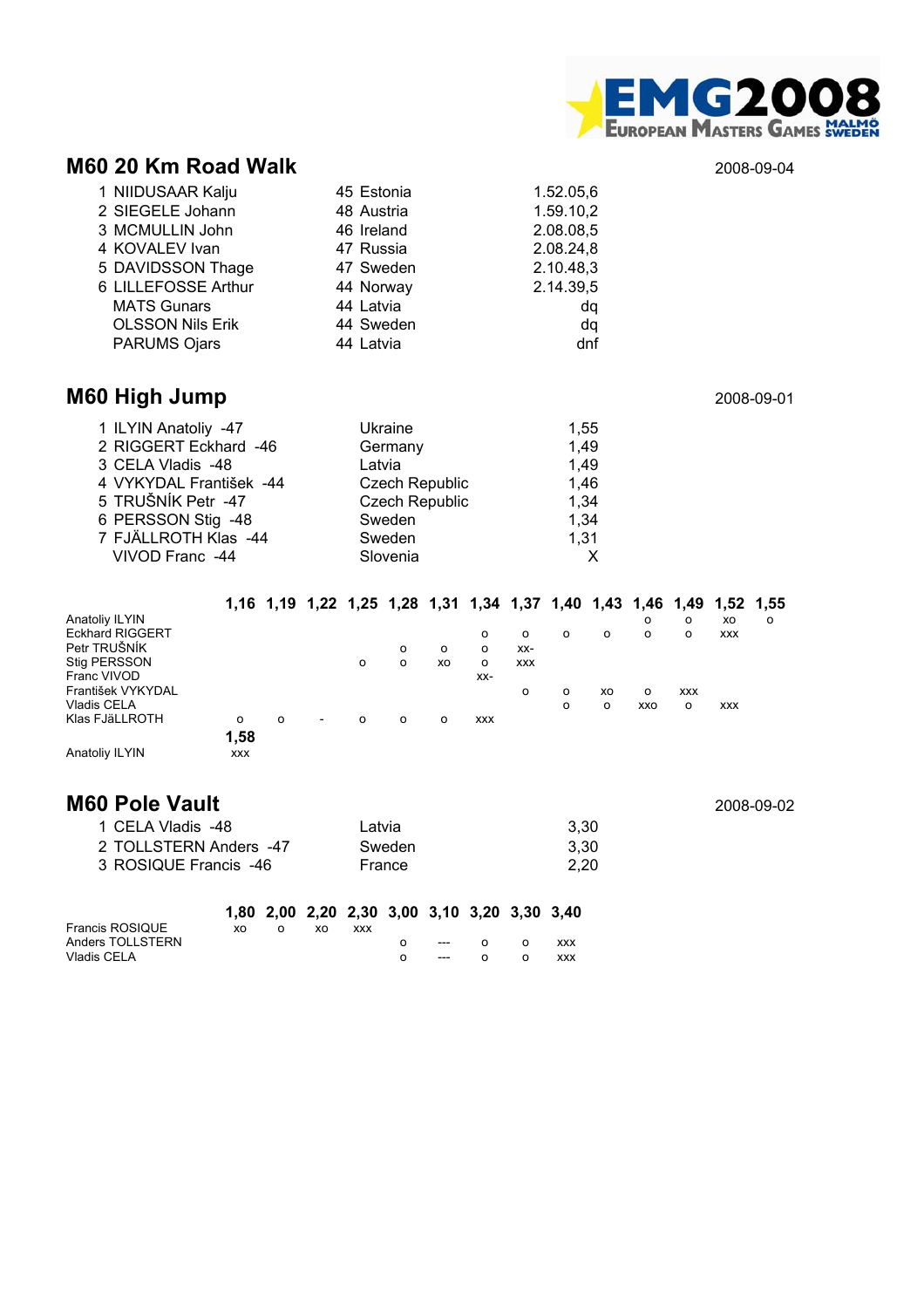# M60 Long Jump<br>M60 Long Jump<br>
2008-09-03

| 1 VYBOSTOK Vladimir -47<br>2 GYBAS Petr -46 | Slovakia<br>Czech Republic | 5.11<br>5.01 | $2.5^{\circ}$<br>$1.4^{\circ}$ |
|---------------------------------------------|----------------------------|--------------|--------------------------------|
| 3 VNUKOV Alexander -44                      | Russia                     | 4.81         | 0.1                            |
| 4 DA FONSECA José -47                       | Portugal                   | 4.54         | 1.0 <sub>1</sub>               |

|        |      | 3      |      | 5    | 6    |
|--------|------|--------|------|------|------|
| 4.48   | x    | 4,81   | x    | x    | x    |
| $-3.4$ | 2.5  | 0.1    | 2.8  | 0.1  | 2,3  |
| 4.28   | 4.54 | 4.51   | 4.41 | 4.35 | 4.19 |
| $-2.9$ | 1.0  | $-0.2$ | 0.4  | 0.4  | 0.8  |
| 4.87   | 5.01 | x      | x    | 4,53 | 4.90 |
| 0.3    | 1.4  | $-1.2$ | 0.5  | 1.3  | 2,4  |
| 4,8    | x    | x      | 5.11 | 5.02 | 5,01 |
| $-1.8$ | 0.   | $-0,2$ | 2,5  | 0.2  | 0.7  |
|        |      |        |      |      |      |

### **M60 Triple Jump** 2008-09-04

| 1 CELA Vladis -48       | Latvia         | 10.65 | 0.7    |
|-------------------------|----------------|-------|--------|
| 2 GYBAS Petr -46        | Czech Republic | 10.54 | $-1.0$ |
| 3 VNUKOV Alexander -44  | Russia         | 9.89  | 1.1    |
| 4 MANKOWSKI Gabriel -45 | Poland         | 9.57  | $-0.1$ |
|                         |                |       |        |

|                   |        |        |        |         | 5      | 6      |
|-------------------|--------|--------|--------|---------|--------|--------|
| Vladis CELA       | 9.31   | 10.65  | 10.49  | 10.01   | 10.16  |        |
|                   | $-2.5$ | 0.7    | $-0.7$ | $-0.05$ | $-3.5$ |        |
| Petr GYBAS        | 10,54  | 10.41  | 10,07  |         |        |        |
|                   | $-1.0$ | $-0.6$ | $-1,3$ |         |        |        |
| Alexander VNUKOV  | 9.68   | x      | 9.89   | x       | x      | 9,87   |
|                   | $-0.7$ | $-1.1$ | 1.1    | $-2.4$  | $-2.1$ | $-1,5$ |
| Gabriel MANKOWSKI | 9.54   | x      | 9.57   | x       |        | x      |
|                   | $-0.1$ | $-1.0$ | $-0.1$ | $-2.0$  |        | $-1,6$ |

### **M60 Shot Put** 2008-09-01

| 1 SEMBOROWSKI Andrzej -47 | Poland                | 14.23 |
|---------------------------|-----------------------|-------|
| 2 HERMANNS Axel -44       | Germany               | 13,48 |
| 3 FENCL Pavel -46         | <b>Czech Republic</b> | 13,08 |
| 4 TROPS Alberts -47       | Latvia                | 11,03 |
| 5 PERSSON Rune -47        | Sweden                | 10,38 |
| 6 PERSSON Stig -48        | Sweden                | 9.13  |

|                      |       |       | 3     |       |       | 6     |
|----------------------|-------|-------|-------|-------|-------|-------|
| <b>Rune PERSSON</b>  | $---$ | 10.38 | $---$ | 10.00 | 10.21 | 9.60  |
| Andrzej SEMBOROWSKI  | x     | 13.48 | 14.23 | x     | 13.95 |       |
| <b>Pavel FENCL</b>   | 12.72 | ---   | 12.81 | 13.00 |       | 13.08 |
| Axel HERMANNS        | 13.48 | 13.38 |       |       |       | 13.15 |
| Stig PERSSON         | 9.13  | ---   |       | 9.06  |       | 8.73  |
| <b>Alberts TROPS</b> | 11.03 | 10.90 | 10.43 |       |       | 9.90  |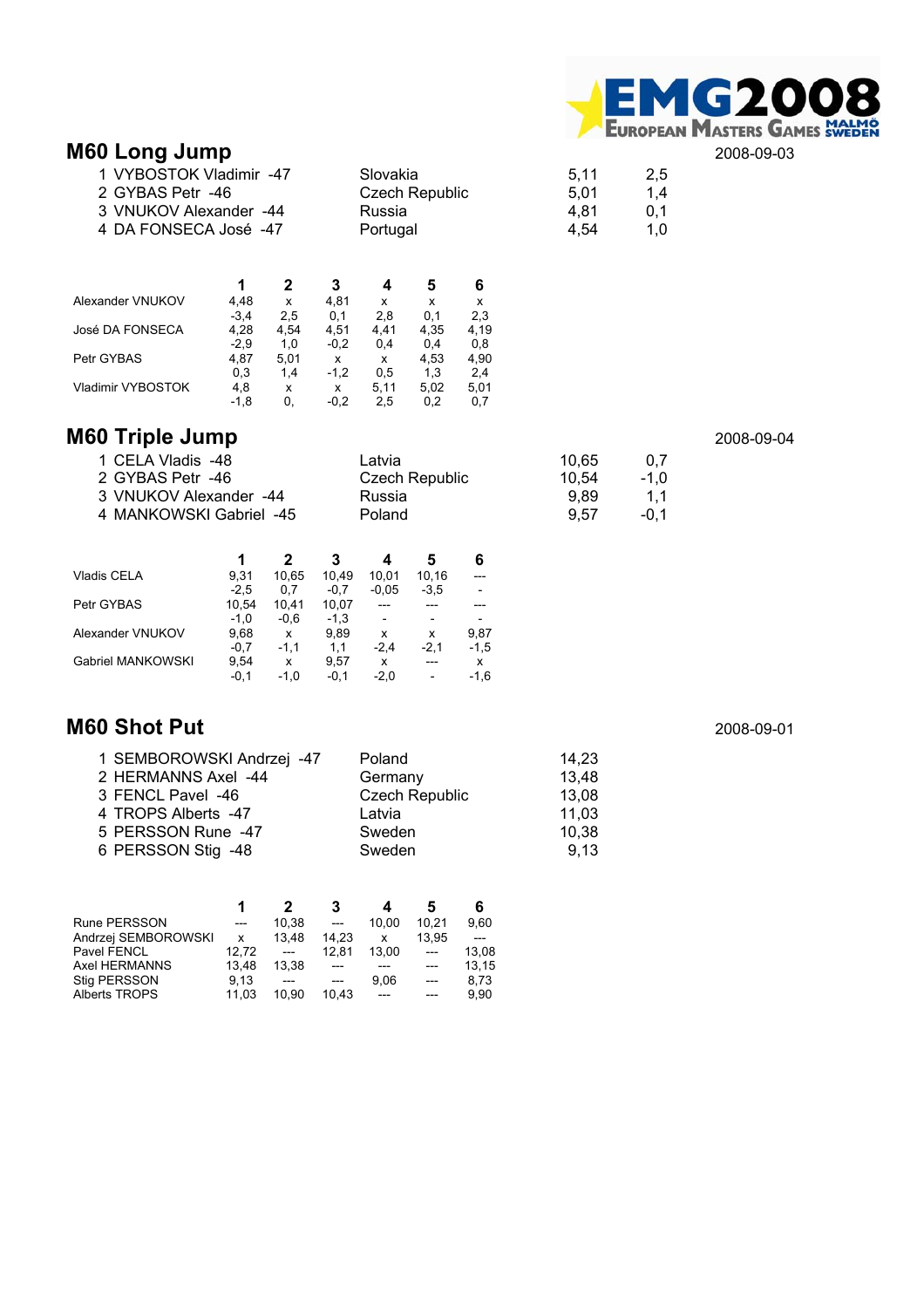

#### **M60 Discus** 2008-09-02

| 1 LASKA Tadeus -46<br>2 HAZLEWOOD Michael -45<br>3 ESTAPIÑA Ramon -47<br>4 MAJERCIK Tichomir -47<br>5 SEMBOROWSKI Andrzej -47<br>6 TRUŠNÍK Petr -47<br>7 ZANIAUSKAS Vladas -47 |                                                                                                                                                                                     | Poland<br>United Kingdom<br>Spain<br>Denmark<br>Poland<br><b>Czech Republic</b><br>Lithuania                                                             | 55,95<br>46,05<br>43,83<br>42,19<br>40,52<br>39,15<br>38,84 |            |
|--------------------------------------------------------------------------------------------------------------------------------------------------------------------------------|-------------------------------------------------------------------------------------------------------------------------------------------------------------------------------------|----------------------------------------------------------------------------------------------------------------------------------------------------------|-------------------------------------------------------------|------------|
| Michael HAZLEWOOD<br>Tichomir MAJERCIK<br>Tadeus LASKA<br>Ramon ESTAPINA<br>Andrzej SEMBOROWSKI<br>Vladas ZANIAUSKAS<br>Petr TRUŠNÍK                                           | $\boldsymbol{2}$<br>3<br>1<br>46,05<br>44,00<br>45,40<br>41,26<br>42,19<br>х<br>51,60<br>x<br>55,95<br>43,83<br>43,69<br>х<br>x<br>х<br>x<br>35,12<br>х<br>x<br>32,10<br>37,10<br>x | 5<br>6<br>4<br>44,36<br>x<br>х<br>39,78<br>х<br>х<br>52,54<br>53,70<br>х<br>х<br>х<br>х<br>40,52<br>39,92<br>х<br>33,10<br>38,84<br>х<br>39,15<br>x<br>x |                                                             |            |
| M60 Hammer                                                                                                                                                                     |                                                                                                                                                                                     |                                                                                                                                                          |                                                             | 2008-08-30 |
| 1 ESTAPIÑA Ramon -47<br>2 KOUKAL Jiri -45<br>3 RIX Bo -47                                                                                                                      |                                                                                                                                                                                     | Spain<br>Slovakia<br>Sweden                                                                                                                              | 47,10<br>43,78<br>33,05                                     |            |
| Bo RIX<br>Ramon ESTAPIÑA<br>Jiri KOUKAL                                                                                                                                        | $\boldsymbol{2}$<br>1<br>3<br>30,18<br>30,28<br>x<br>45,52<br>44,85<br>х<br>43,26<br>43,70<br>43,78                                                                                 | 4<br>5<br>6<br>30,84<br>33,05<br>x<br>47,10<br>42,75<br>x<br>41,30<br>41.40<br>х                                                                         |                                                             |            |
| M60 Javelin                                                                                                                                                                    |                                                                                                                                                                                     |                                                                                                                                                          |                                                             | 2008-09-03 |
| 1 HAZLEWOOD Michael -45<br>2 ZANIAUSKAS Vladas -47<br>3 TRUŠNÍK Petr -47<br>4 PERSSON Rune -47                                                                                 |                                                                                                                                                                                     | United Kingdom<br>Lithuania<br><b>Czech Republic</b><br>Sweden                                                                                           | 46,76<br>42,89<br>35,85<br>31,52                            |            |
| <b>Rune PERSSON</b><br>Michael HAZLEWOOD<br>Petr TRUŠNÍK<br>Vladas ZANIAUSKAS                                                                                                  | $\mathbf 2$<br>1<br>$\mathbf{3}$<br>29,30<br>29,78<br>28,42<br>44,11<br>46,76<br>43,45<br>34,91<br>x<br>х<br>42,89<br>38,47<br>x                                                    | 5<br>6<br>4<br>30,94<br>31,52<br>X<br>44,00<br>43,70<br>х<br>35,85<br>x<br>x<br>38,68<br>39,84<br>40,50                                                  |                                                             |            |
| M60 Weight                                                                                                                                                                     |                                                                                                                                                                                     |                                                                                                                                                          |                                                             | 2008-08-31 |
| 1 ESTAPIÑA Ramon -47<br>2 MALISZEWSKI Sylwester -46<br>3 KOUKAL Jiri -45<br>4 RIX Bo -47                                                                                       |                                                                                                                                                                                     | Spain<br>Poland<br>Slovakia<br>Sweden                                                                                                                    | 18,10<br>17,19<br>16,26<br>12,48                            |            |
| Sylwester MALISZEWSKI<br><b>Jiri KOUKAL</b><br>Ramon ESTAPIÑA                                                                                                                  | $\mathbf 2$<br>1<br>3<br>16,55<br>16,08<br>x<br>15,75<br>16,03<br>x<br>17,36<br>17,26<br>x                                                                                          | 4<br>6<br>5<br>17,19<br>17,00<br>x<br>16,26<br>x<br>x<br>18,10<br>17,00<br>x                                                                             |                                                             |            |

Bo RIX x x 10,33 12,42 11,90 12,48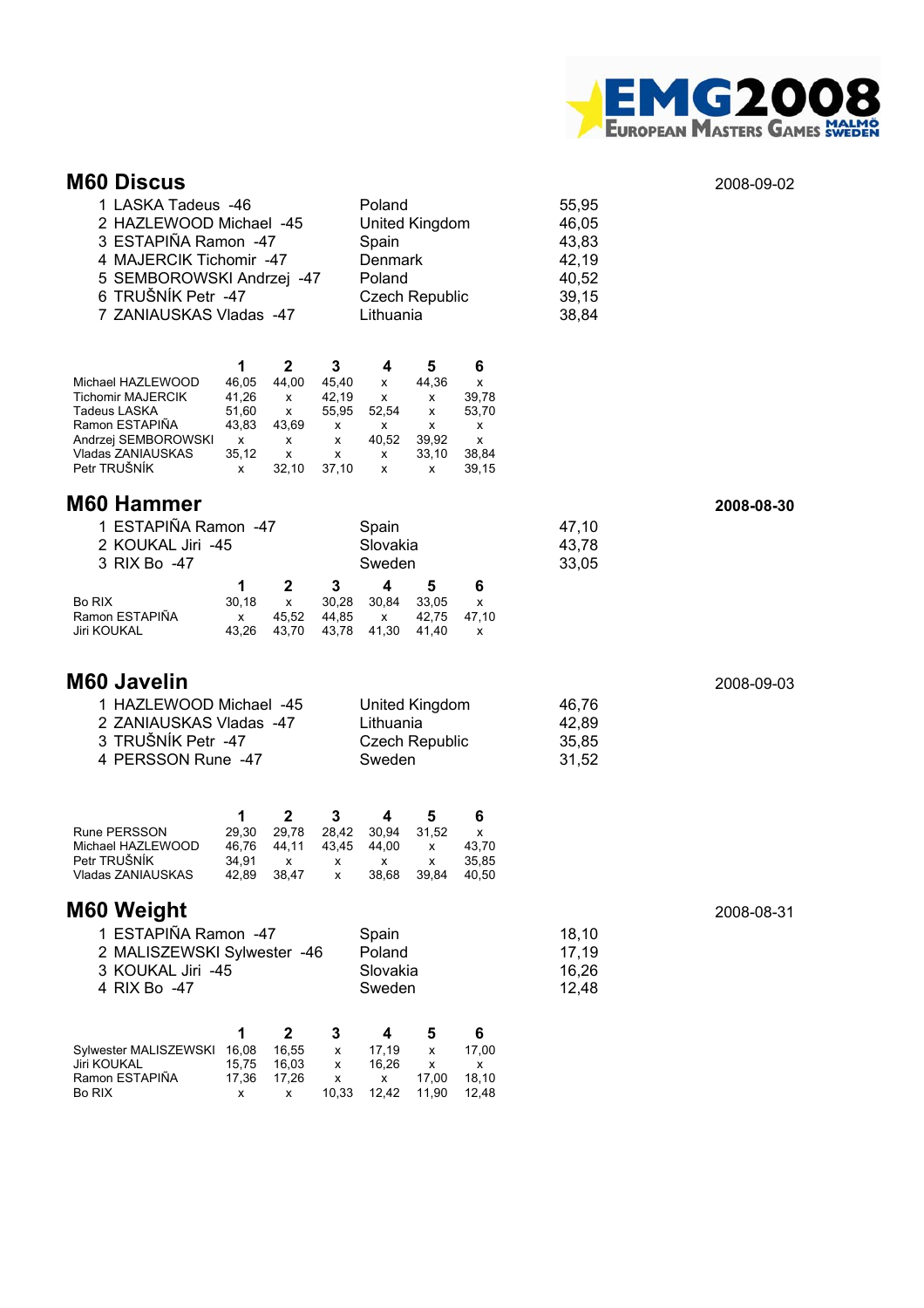

|              | M65 100 m                                                                                                                 |                                                                             |                                                                 | 2008-09-02 |
|--------------|---------------------------------------------------------------------------------------------------------------------------|-----------------------------------------------------------------------------|-----------------------------------------------------------------|------------|
| <b>Final</b> |                                                                                                                           | Wind: $+0,3$                                                                |                                                                 |            |
|              | 1 ÅRADSSON Bengt<br>2 MALYKH Vladimir                                                                                     | 39 Sweden<br>43 Russia                                                      | 15,88<br>16,85                                                  |            |
|              | M65 200 m                                                                                                                 |                                                                             |                                                                 | 2008-09-05 |
| Final        |                                                                                                                           | Wind: $-1,0$                                                                |                                                                 |            |
|              | 1 SHCHERBINA Fedor<br>2 MALYKH Vladimir                                                                                   | 43 Russia<br>43 Russia                                                      | 30,48<br>35,16                                                  |            |
|              | M65 400 m                                                                                                                 |                                                                             |                                                                 | 2008-09-03 |
| Final        |                                                                                                                           |                                                                             |                                                                 |            |
|              | 1 IVEHAG Kennet<br>2 KAILL Bob<br>3 MALYKH Vladimir<br>4 GRENHALL Jan<br><b>VALAINIS Viktors</b>                          | 43 Sweden<br>42 Sweden<br>43 Russia<br>41 Sweden<br>43 Latvia               | 1.04,94<br>1.08,88<br>1.13,74<br>1.24,61<br>dns                 |            |
|              | M65 800 m                                                                                                                 |                                                                             |                                                                 | 2008-08-31 |
| <b>Final</b> |                                                                                                                           |                                                                             |                                                                 |            |
|              | 1 IVEHAG Kennet<br>2 GARBER John<br>3 KAILL Bob<br><b>LOHMANN Peter</b>                                                   | 43 Sweden<br>41 United Kingdom<br>42 Sweden<br>42 Germany                   | 2.33,41<br>2.36,68<br>2.47,09<br>dnf                            |            |
|              | M65 1 500 m                                                                                                               |                                                                             |                                                                 | 2008-09-02 |
| <b>Final</b> |                                                                                                                           |                                                                             |                                                                 |            |
|              | 1 MALYKH Vladimir<br>2 GARBER John<br>3 KAILL Bob<br>4 SHAKIROV Makhmut                                                   | 43 Russia<br>41 United Kingdom<br>42 Sweden<br>43 Russia                    | 5.24,67<br>5.29,34<br>5.32,82<br>5.57,89                        |            |
|              | M65 5 000 m                                                                                                               |                                                                             |                                                                 | 2008-09-03 |
| Final        |                                                                                                                           |                                                                             |                                                                 |            |
|              | 1 MALYKH Vladimir<br>2 OLAUSSON Ingvar<br>3 ANCS Janis<br>4 SHAKIROV Makhmut<br>5 ROSENLIND Lars<br><b>LINDEMANN Rolf</b> | 43 Russia<br>40 Sweden<br>42 Latvia<br>43 Russia<br>42 Sweden<br>40 Germany | 19.28,53<br>19.32,53<br>20.17,68<br>21.08,41<br>23.26,80<br>dnf |            |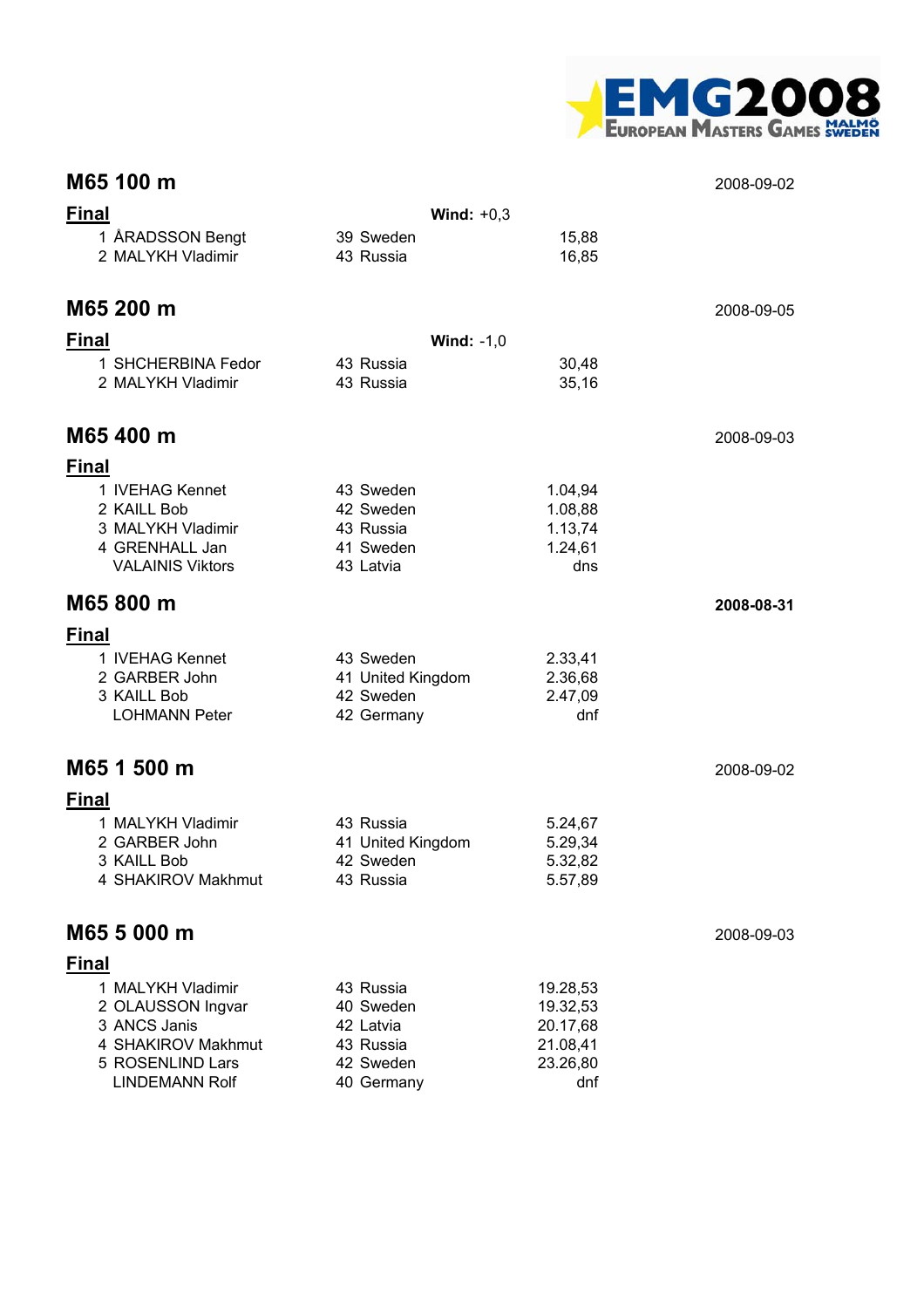

#### **M65 10 000 m** 2008-08-31 **Final**

|              | 1 OLAUSSON Ingvar<br>2 ANCS Janis<br>3 SHAKIROV Makhmut<br>4 SCOTT Joseph<br><b>BLAKITNYY Anatoly</b>                                                                                       | 40 Sweden<br>42 Latvia<br>43 Russia<br>42 Other<br>40 Russia                                                  | 41.41,90<br>43.28,65<br>45.32,00<br>45.55,38<br>dnf                                    |            |
|--------------|---------------------------------------------------------------------------------------------------------------------------------------------------------------------------------------------|---------------------------------------------------------------------------------------------------------------|----------------------------------------------------------------------------------------|------------|
|              | M65 100 m Hurdles                                                                                                                                                                           |                                                                                                               |                                                                                        | 2008-09-03 |
| Final        |                                                                                                                                                                                             |                                                                                                               | Wind: $-0,5$                                                                           |            |
|              | 1 OKONSKI Czeslaw<br>2 ÅRADSSON Bengt<br>SÖDERSTRÖM Jan                                                                                                                                     | 41 Poland<br>39 Sweden<br>42 Sweden                                                                           | 20,09<br>23,02<br>dns                                                                  |            |
|              | M65 300 m Hurdles                                                                                                                                                                           |                                                                                                               |                                                                                        | 2008-09-01 |
| <u>Final</u> |                                                                                                                                                                                             |                                                                                                               |                                                                                        |            |
|              | 1 ELLBRING Ingvar<br>2 GRENHALL Jan<br>3 BLAKITNYY Anatoly                                                                                                                                  | 41 Sweden<br>41 Sweden<br>40 Russia                                                                           | 1.05,49<br>1.07,71<br>1.10,16                                                          |            |
|              | M65 2 000 m Steeplechase                                                                                                                                                                    |                                                                                                               |                                                                                        | 2008-09-05 |
| <b>Final</b> |                                                                                                                                                                                             |                                                                                                               |                                                                                        |            |
|              | 1 MALYKH Vladimir<br>2 BLAKITNYY Anatoly                                                                                                                                                    | 43 Russia<br>40 Russia                                                                                        | 8.26,18<br>9.03,40                                                                     |            |
|              | M65 5 000 m TW                                                                                                                                                                              |                                                                                                               |                                                                                        | 2008-09-01 |
| <b>Final</b> |                                                                                                                                                                                             |                                                                                                               |                                                                                        |            |
|              | 1 KAPRALIS Janis<br>2 SARTAKOV Alexander<br>3 BJØRSVIK Arvid<br>4 JENSEN Ole David<br>5 MALYKH Vladimir<br>6 BAUMANIS Zigfrids<br>7 BØDTKER Bjørn Kihl<br><b>LERME Raitis</b>               | 43 Latvia<br>42 Russia<br>43 Norway<br>43 Denmark<br>43 Russia<br>42 Latvia<br>42 Norway<br>42 Latvia         | 29.41,84<br>29.46,32<br>30.32,62<br>33.04,73<br>34.20,06<br>34.34,22<br>36.19,96<br>dq |            |
|              | M65 20 Km Road Walk                                                                                                                                                                         |                                                                                                               |                                                                                        | 2008-09-04 |
|              | 1 KAPRALIS Janis<br>2 SARTAKOV Alexander<br>3 BJöRSVIK Arvid<br>4 LERME Raitis<br>5 BØDTKER Bjørn Kihl<br><b>BAUMANIS Zigfrids</b><br><b>JENSEN Ole David</b><br><b>GONSIOROVSKY Zdenek</b> | 43 Latvia<br>42 Russia<br>43 Norway<br>42 Latvia<br>42 Norway<br>42 Latvia<br>43 Denmark<br>41 Czech Republic | 2.08.32,5<br>2.11.57,2<br>2.14.00,7<br>2.18.49,0<br>2.32.25,0<br>dnf<br>dnf<br>dq      |            |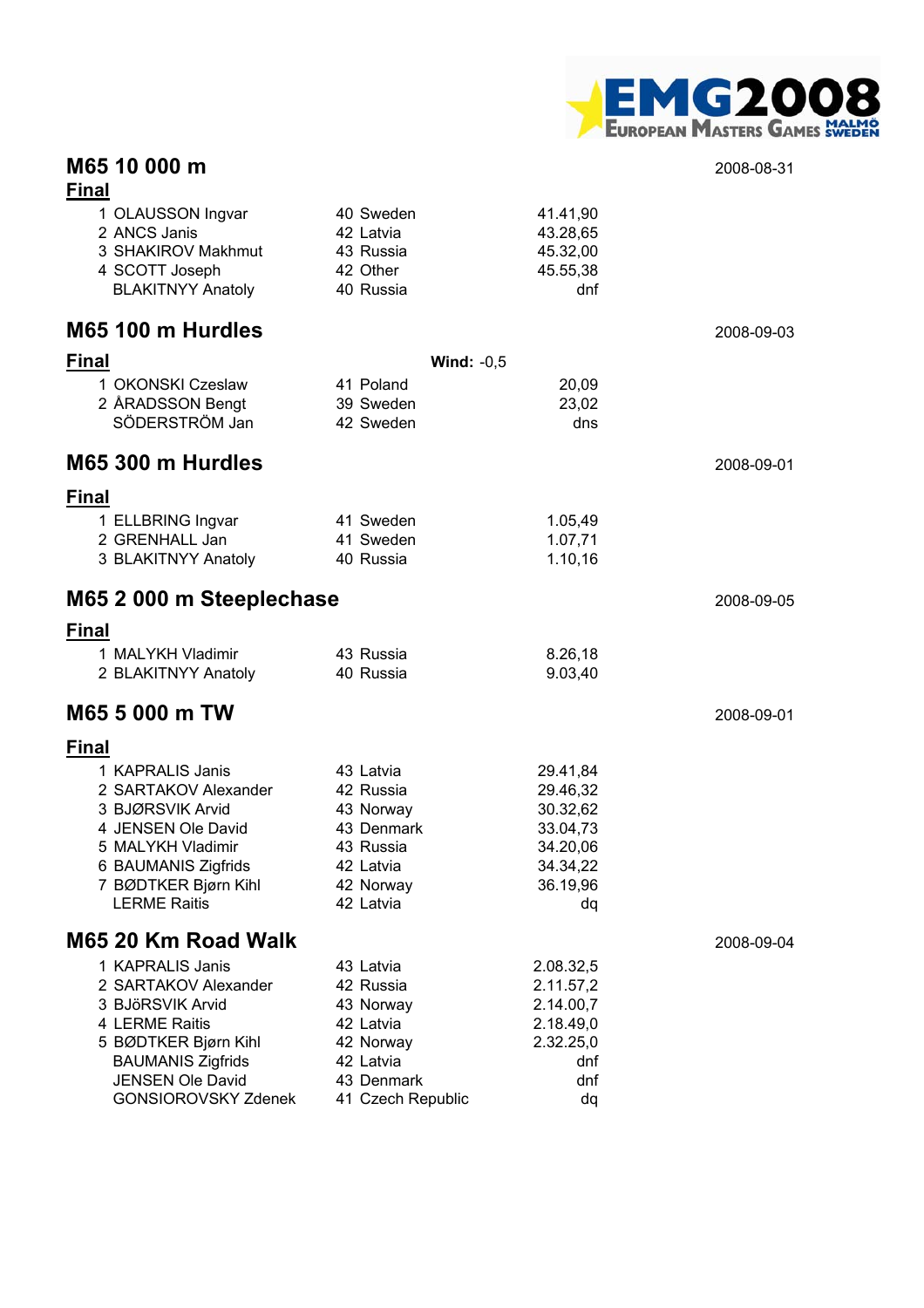

### **M65 High Jump** 2008-09-01

| 1 GRANBERG Lars-Erik -42  | Sweden                | 1,48 |
|---------------------------|-----------------------|------|
| 2 HANUS Jaroslav -43      | <b>Czech Republic</b> | 1,48 |
| 3 OKONSKI Czeslaw -41     | Poland                | 1,42 |
| 4 ANDERSSON Karl-Erik -43 | Sweden                | 1,39 |
| 5 SOBOTKA Ivan -43        | <b>Czech Republic</b> | 1,33 |
| 6 TIIDRE Mati -42         | Estonia               | 1,33 |
| 7 ADOLFSSON Bengt -40     | Sweden                | 1,30 |
| 8 KELLER Dietmar -41      | Germany               | 1,24 |
|                           |                       |      |

|                     |            |                          |           |            | 1,00 1,03 1,06 1,09 1,12 1,15 1,18 1,21 1,24 1,27 |   |    |     |         |            | 1,30 | 1,33       | 1,36 1,39  |          |
|---------------------|------------|--------------------------|-----------|------------|---------------------------------------------------|---|----|-----|---------|------------|------|------------|------------|----------|
| Mati TIIDRE         |            |                          |           |            |                                                   |   |    |     |         | XO         | XXO  | $\circ$    | <b>XXX</b> |          |
| Bengt ADOLFSSON     |            |                          |           |            |                                                   |   |    |     |         | $\circ$    | хo   | <b>XXX</b> |            |          |
| Ivan SOBOTKA        |            |                          |           |            |                                                   |   |    |     |         |            | o    | $\circ$    | <b>XXX</b> |          |
| Dietmar KELLER      | o          | $\overline{\phantom{a}}$ | $\circ$   | $\circ$    | $\Omega$                                          | o | XO | XXO | $\circ$ | <b>XXX</b> |      |            |            |          |
| Jaroslav HANUS      |            |                          |           |            |                                                   |   |    |     |         |            |      |            | XO         | $\circ$  |
| Lars-Erik GRANBERG  |            |                          |           |            |                                                   |   |    |     |         |            | o    | $\circ$    | $\circ$    | $\Omega$ |
| Czeslaw OKONSKI     |            |                          |           |            |                                                   |   |    |     |         |            | o    | $\circ$    | $\circ$    | XXO      |
| Karl-Erik ANDERSSON |            |                          |           |            |                                                   |   |    |     |         | o          | o    | XO         | o          | XO       |
|                     | 1,42       | 1,45                     | 1,48 1,51 |            |                                                   |   |    |     |         |            |      |            |            |          |
| Jaroslav HANUS      | XO         | XO                       | XXO       | <b>XXX</b> |                                                   |   |    |     |         |            |      |            |            |          |
| Lars-Erik GRANBERG  | $\circ$    | XO                       | XO        | <b>XXX</b> |                                                   |   |    |     |         |            |      |            |            |          |
| Czeslaw OKONSKI     | XO         | <b>XXX</b>               |           |            |                                                   |   |    |     |         |            |      |            |            |          |
| Karl-Erik ANDERSSON | <b>XXX</b> |                          |           |            |                                                   |   |    |     |         |            |      |            |            |          |

| <b>M65 Pole Vault</b> |        |      | 2008-09-02 |
|-----------------------|--------|------|------------|
| 1 LAGEROVIST Hans -40 | Sweden | 3.00 |            |
| 2 PIKWER Tönis -43    | Sweden | 2.70 |            |
| 3 KOROLKO Edward -40  | Poland | 2.50 |            |

|                 |     |     |          |    |            | 2,40 2,50 2,60 2,70 2,80 3,00 3,20 |            |
|-----------------|-----|-----|----------|----|------------|------------------------------------|------------|
| Hans LAGERQVIST |     |     |          |    |            |                                    | <b>XXX</b> |
| Edward KOROLKO  | xo. |     | xxx      |    |            |                                    |            |
| Tönis PIKWER    |     | xxo | $\Omega$ | xo | <b>XXX</b> |                                    |            |

| M65 Long Jump | 2008-09-03 |
|---------------|------------|
|---------------|------------|

| 1 ISAKSSON Bengt -42<br>2 SHCHERBINA Fedor -43<br>3 OKONSKI Czeslaw -41<br>4 GRANBERG Lars-Erik -42<br>5 ADOLFSSON Bengt -40<br>6 MALYKH Vladimir -43 |              |              |        | Sweden<br>Russia<br>Poland<br>Sweden<br>Sweden<br>Russia |              |              | 4,99<br>4,72<br>4,53<br>4,34<br>3,26<br>2,89 | 0,6<br>2,1<br>1,5<br>1,6<br>$-1,5$<br>$-1,2$ |
|-------------------------------------------------------------------------------------------------------------------------------------------------------|--------------|--------------|--------|----------------------------------------------------------|--------------|--------------|----------------------------------------------|----------------------------------------------|
|                                                                                                                                                       | 1            | $\mathbf{2}$ | 3      | 4                                                        | 5            | 6            |                                              |                                              |
| Bengt ADOLFSSON                                                                                                                                       | 3,26         | 1,11         | 2,52   | 2,56                                                     | 2,99         | 3,02         |                                              |                                              |
|                                                                                                                                                       | $-1.5$       | $-3,0$       | $-1,5$ | $-1,3$                                                   | 1,9          | 2,1          |                                              |                                              |
| Lars-Erik GRANBERG                                                                                                                                    | 3,74         | 2,68         | 3,90   | 4,06                                                     | 4,34         | $\mathsf{x}$ |                                              |                                              |
|                                                                                                                                                       | $-1,9$       | $-0.5$       | 0,8    | $-3,4$                                                   | 1,6          | $-0.8$       |                                              |                                              |
| <b>Fedor SHCHERBINA</b>                                                                                                                               | 4,46         | 4,71         | 4,33   | 4,51                                                     | 4,72         | 4,61         |                                              |                                              |
|                                                                                                                                                       | 1,1          | $-1,6$       | $-2,6$ | 1,4                                                      | 2,1          | 2,5          |                                              |                                              |
| Bengt ISAKSSON                                                                                                                                        | 4,72         | 4,74         | 4,84   | 4,94                                                     | $\mathsf{x}$ | 4,99         |                                              |                                              |
|                                                                                                                                                       | 1,5          | 0,5          | 1,5    | 1,8                                                      | $-0,1$       | 0,6          |                                              |                                              |
| Czeslaw OKONSKI                                                                                                                                       | 4,53         | 4,41         | 4,46   | 4,35                                                     | 4,49         | 4,38         |                                              |                                              |
|                                                                                                                                                       | 1,5          | $-1,7$       | 2,7    | $-1,5$                                                   | $-0,7$       | $-1,4$       |                                              |                                              |
| <b>Vladimir MALYKH</b>                                                                                                                                | $\mathsf{x}$ | 2,89         |        |                                                          |              |              |                                              |                                              |
|                                                                                                                                                       | $-1,3$       | $-1,2$       |        |                                                          |              |              |                                              |                                              |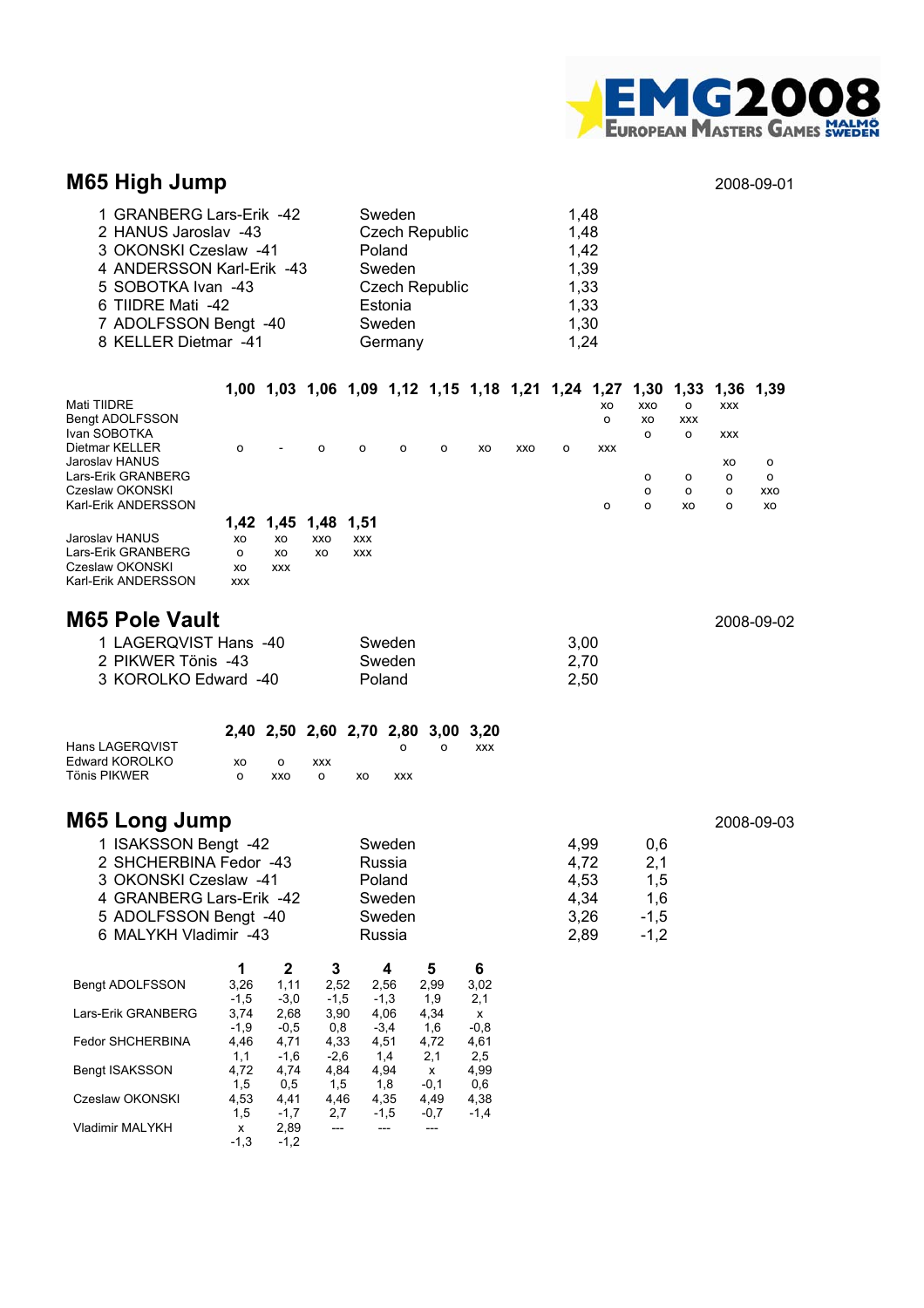

| <b>M65 Triple Jump</b>                                                                                                                                                                            |                                                                   |                                                                                                                              |                                                                                       |                                                               |                                                          |                                                                      |                            | 2008-09-04 |
|---------------------------------------------------------------------------------------------------------------------------------------------------------------------------------------------------|-------------------------------------------------------------------|------------------------------------------------------------------------------------------------------------------------------|---------------------------------------------------------------------------------------|---------------------------------------------------------------|----------------------------------------------------------|----------------------------------------------------------------------|----------------------------|------------|
| 1 SHCHERBINA Fedor -43<br>2 OKONSKI Czeslaw -41<br>3 CHIRKOV Yury -43                                                                                                                             |                                                                   |                                                                                                                              | Russia<br>Poland<br>Russia                                                            |                                                               |                                                          | 10, 17<br>9,23<br>8,95                                               | $-2,2$<br>$-2,2$<br>$-0,7$ |            |
| <b>Fedor SHCHERBINA</b><br>Czeslaw OKONSKI<br>Yury CHIRKOV                                                                                                                                        | 1<br>9,93<br>$-2,3$<br>8,33<br>$-1,5$<br>8,40<br>0,2              | $\mathbf 2$<br>3<br>9,94<br>x<br>$-2,6$<br>$-0,4$<br>9,16<br>9,10<br>$-2,0$<br>$-2,3$<br>8,88<br>8,71<br>$-1,1$<br>1,5       | 4<br>9,96<br>$-2,1$<br>x<br>$-0,9$<br>8,46<br>$-0,9$                                  | 5<br>9,89<br>1,7<br>8,90<br>$-4,5$<br>8,95<br>$-0,7$          | 6<br>10,17<br>$-2,2$<br>9,23<br>$-2,2$<br>8,89<br>$-2,1$ |                                                                      |                            |            |
| M65 Shot Put                                                                                                                                                                                      |                                                                   |                                                                                                                              |                                                                                       |                                                               |                                                          |                                                                      |                            | 2008-09-01 |
| 1 ARVIDSSON Kenneth -41<br>2 KOVALSKYI Borys -43<br>3 LASN Mihkel -41<br>4 GOERTZ Reiner -41<br>5 KELLER Dietmar -41                                                                              |                                                                   |                                                                                                                              | Sweden<br>Ukraine<br>Estonia<br>Germany<br>Germany                                    |                                                               |                                                          | 13,28<br>11,97<br>11,12<br>9,60<br>7,38                              |                            |            |
| Dietmar KELLER<br>Mihkel LASN<br><b>Reiner GOERTZ</b><br>Kenneth ARVIDSSON<br>Borys KOVALSKYI                                                                                                     | 1<br>x<br>10,93<br>x<br>13,28<br>11,40                            | $\mathbf{2}$<br>3<br>7,03<br>6,92<br>11,12<br>11,08<br>9,60<br>x<br>---<br>x<br>11,97<br>x                                   | 4<br>7,38<br>x<br>9,38<br>x<br>11,72                                                  | 5<br>х<br>x<br>9,58<br>х<br>x                                 | 6<br>x<br>10,02<br>9,15<br>x<br>11,56                    |                                                                      |                            |            |
| M65 Discus                                                                                                                                                                                        |                                                                   |                                                                                                                              |                                                                                       |                                                               |                                                          |                                                                      |                            | 2008-09-02 |
| 1 ARVIDSSON Kenneth -41<br>2 SKVARNAVICIUS Mindaugas -<br>3 LASN Mihkel -41<br>4 KASTIVNIK Anton -42<br>5 KOVALSKYI Borys -43<br>6 KREBS Bernd -40<br>7 STAGIS Andris -41<br>8 KELLER Dietmar -41 |                                                                   |                                                                                                                              | Sweden<br>Lithuania<br>Estonia<br>Slovenia<br>Ukraine<br>Germany<br>Latvia<br>Germany |                                                               |                                                          | 44,82<br>40,28<br>39,00<br>36,25<br>33,36<br>31,78<br>30,50<br>23,65 |                            |            |
| Kenneth ARVIDSSON<br>Mihkel LASN<br>Mindaugas<br>Anton KASTIVNIK<br>Dietmar KELLER<br><b>Bernd KREBS</b><br>Andris STAGIS<br>Borys KOVALSKYI                                                      | 1<br>38,02<br>x<br>38,24<br>36,25<br>21,08<br>29,10<br>30,50<br>x | $\mathbf 2$<br>3<br>44,82<br>х<br>33,05<br>x<br>39,49<br>x<br>34,20<br>35,00<br>18,28<br>x<br>х<br>x<br>x<br>x<br>29,56<br>x | 4<br>x<br>x<br>40,28<br>34,68<br>20,70<br>30,44<br>x<br>x                             | 5<br>х<br>39,00<br>36,74<br>33,59<br>23,65<br>x<br>x<br>33,36 | 6<br>х<br>38,08<br>х<br>х<br>22,88<br>31,78<br>х<br>x    |                                                                      |                            |            |
| M65 Hammer                                                                                                                                                                                        |                                                                   |                                                                                                                              |                                                                                       |                                                               |                                                          |                                                                      |                            | 2008-08-30 |
| 1 ARVIDSSON Kenneth -41<br>2 HORÁK Vladimír -39<br>3 STAGIS Andris -41<br>4 KELLER Dietmar -41                                                                                                    |                                                                   |                                                                                                                              | Sweden<br><b>Czech Republic</b><br>Latvia<br>Germany                                  |                                                               |                                                          | 42,23<br>40,03<br>38,52<br>20,75                                     |                            |            |
| Kenneth ARVIDSSON<br>Vladimír HORÁK                                                                                                                                                               | 1<br>40,17<br>37,65                                               | $\mathbf 2$<br>3<br>39,98<br>39,74<br>40,03<br>36,46                                                                         | 4<br>42,23<br>x                                                                       | 5<br>x<br>х                                                   | 6<br>41,89<br>х                                          |                                                                      |                            |            |

Dietmar KELLER 20,38 18,55 20,22 20,75 20,01 18,90 Andris STAGIS 34,68 x 33,83 x 36,86 38,52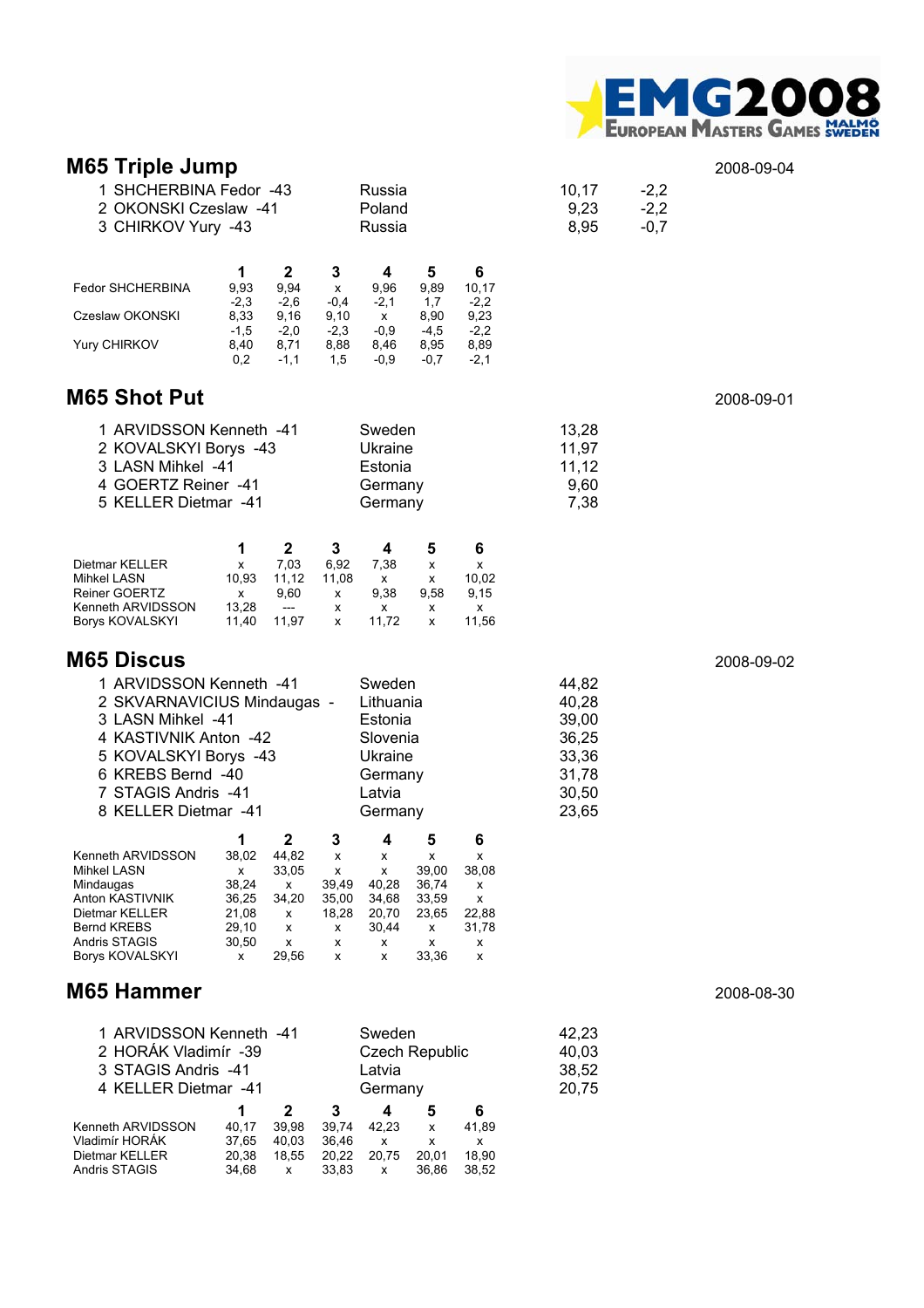

| <b>M65 Javelin</b>      |                       |       | 2008-09-03 |
|-------------------------|-----------------------|-------|------------|
| 1 ARVIDSSON Kenneth -41 | Sweden                | 43.67 |            |
| 2 GOERTZ Reiner -41     | Germany               | 39,86 |            |
| 3 SOBOTKA Ivan -43      | <b>Czech Republic</b> | 36,82 |            |
| 4 KREBS Bernd -40       | Germany               | 33,62 |            |
| 5 KASTIVNIK Anton -42   | Slovenia              | 32,25 |            |
| 6 KELLER Dietmar -41    | Germany               | 27,54 |            |

|                   |       |       | 3     |       | 5     | 6     |
|-------------------|-------|-------|-------|-------|-------|-------|
| Ivan SOBOTKA      | 36.82 | 34.27 | 33.58 | 35.61 | x     | 33.90 |
| Reiner GOERTZ     | 39.86 | x     | 37.60 | 35.44 | 38.04 | x     |
| Bernd KREBS       | 31.50 | 30.42 | 33.54 | 33.40 | 33.62 | 32.77 |
| Anton KASTIVNIK   | 28.62 | x     | 30.11 | 32.25 | x     | x     |
| Kenneth ARVIDSSON | 43.67 | X     | 42.34 | 41.30 | 43.30 | х     |
| Dietmar KELLER    | x     | 27.54 | x     | 24.88 | 27.05 | x     |
|                   |       |       |       |       |       |       |

### **M65 Weight 2008-08-31**

| 1 ARVIDSSON Kenneth -41 | Sweden                | 15.75 |
|-------------------------|-----------------------|-------|
| 2 HORÁK Vladimír -39    | <b>Czech Republic</b> | 12.94 |
| 3 KELLER Dietmar -41    | Germany               | 8.68  |
|                         |                       |       |

|                   |              | $\overline{\mathbf{z}}$ | $\mathbf{3}$              | $\mathbf{A}$ | - 5 |      |
|-------------------|--------------|-------------------------|---------------------------|--------------|-----|------|
| Dietmar KELLER    | $\mathsf{X}$ | 7.27                    | 7.83 8.10 8.46            |              |     | 8.68 |
| Vladimír HORÁK    | 12.35        | $\mathbf{x}$            |                           |              |     |      |
| Kenneth ARVIDSSON | 14.80        |                         | 15.50 15.75 x 15.12 15.55 |              |     |      |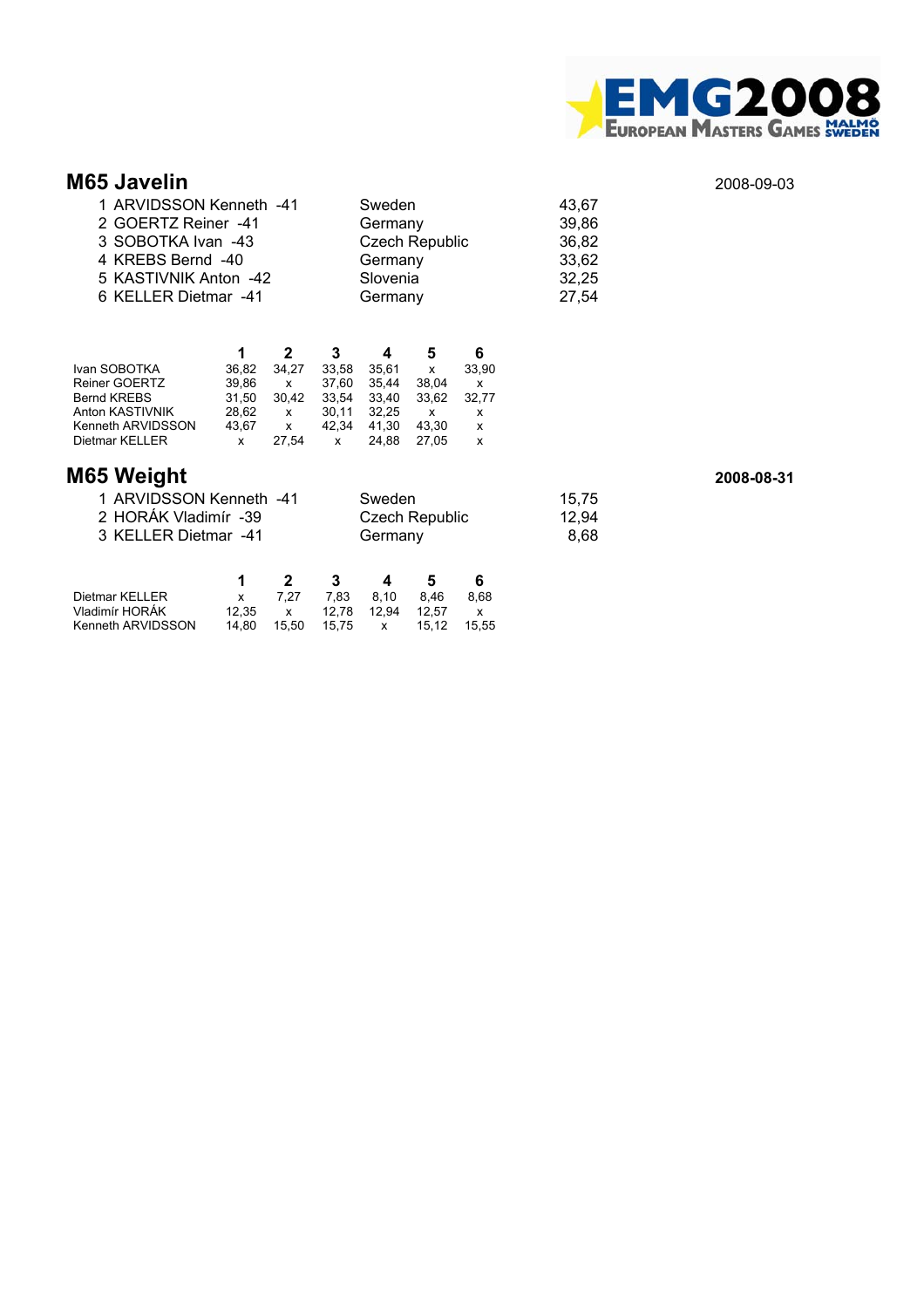

### **M70 100 m** 2008-09-02

| Fin <u>al</u> |                                                |                         | Wind: $-0,8$         |            |
|---------------|------------------------------------------------|-------------------------|----------------------|------------|
|               | 1 SCHUMACHER Helmut<br>2 GRZELAK Jan           | 38 Germany<br>38 Poland | 14,88<br>14,90       |            |
|               | 3 STANISLAW Marciniak                          | 37 Poland               | 17,92                |            |
|               | 4 LINDSKOG Folke                               | 37 Sweden               | 20,29                |            |
|               | M70 200 m                                      |                         |                      | 2008-09-05 |
| Final         |                                                |                         | Wind: $-1,2$         |            |
|               | 1 SARAEV Yury                                  | 37 Russia               | 29,83                |            |
|               | 2 GRZELAK Jan                                  | 38 Poland               | 30,25                |            |
|               | 3 SCHUMACHER Helmut<br>4 SKVORTSOV Ivan        | 38 Germany<br>38 Russia | 30,60<br>35,65       |            |
|               | 5 LINDSKOG Folke                               | 37 Sweden               | 42,55                |            |
|               | M70 400 m                                      |                         |                      | 2008-09-03 |
| <u>Final</u>  |                                                |                         |                      |            |
|               | 1 SCHUMACHER Helmut                            | 38 Germany              | 1.13,09              |            |
|               | 2 SKVORTSOV Ivan                               | 38 Russia               | 1.18,38              |            |
|               | 3 KOLPAK Andrzej                               | 38 Poland               | 1.21,41              |            |
|               | M70 800 m                                      |                         |                      | 2008-08-31 |
| <u>Final</u>  |                                                |                         |                      |            |
|               | 1 SAVENKOV Yury                                | 38 Russia               | 2.42,58              |            |
|               | 2 SKVORTSOV Ivan                               | 38 Russia               | 2.53,27              |            |
|               | 3 PETERS Eckart                                | 38 Germany              | 3.02,94              |            |
|               | <b>YUFYF Guseinov</b>                          | 35 Russia               | dnf                  |            |
|               | M70 1 500 m                                    |                         |                      | 2008-09-02 |
| Final         |                                                |                         |                      |            |
|               | 1 SAVENKOV Yury                                | 38 Russia               | 5.29,99              |            |
|               | 2 GUBENKOV Leonid                              | 36 Russia               | 5.48,70              |            |
|               | 3 PETERS Eckart                                | 38 Germany              | 6.21,99              |            |
|               | <b>SKVORTSOV Ivan</b><br><b>YUFYF Guseinov</b> | 38 Russia<br>35 Russia  | dnf<br>dnf           |            |
|               |                                                |                         |                      |            |
|               | M70 5 000 m                                    |                         |                      | 2008-09-03 |
| Final         |                                                |                         |                      |            |
|               | 1 SAVENKOV Yury                                | 38 Russia               | 21.03,77             |            |
|               | 2 GUBENKOV Leonid<br>3 PYATKIN Alexander       | 36 Russia               | 21.27,16             |            |
|               | 4 CEDERPIL Sune                                | 38 Russia<br>38 Sweden  | 21.49,04<br>27.23,07 |            |
|               | 5 OLOVSSON Lennart                             | 36 Sweden               | 34.22,67             |            |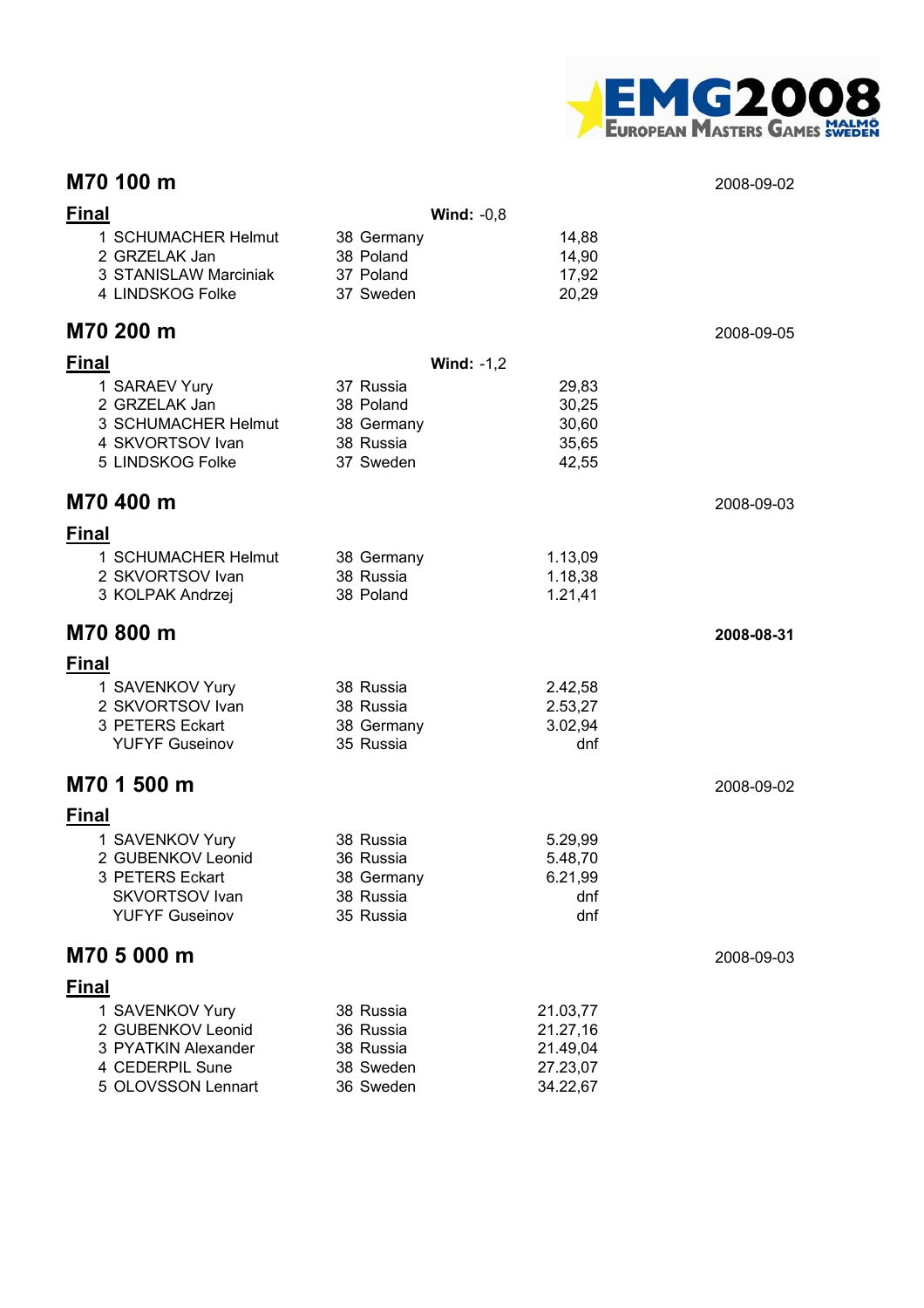

## **M70 10 000 m** 2008-08-31

**Final**

| 1 PYATKIN Alexander<br>2 GUBENKOV Leonid<br>3 SKVORTSOV Ivan<br>4 CEDERPIL Sune                                                                                | 38 Russia<br>36 Russia<br>38 Russia<br>38 Sweden                                                       | 39.27,10<br>45.10,99<br>52.54,37<br>59.00,00                                           |            |
|----------------------------------------------------------------------------------------------------------------------------------------------------------------|--------------------------------------------------------------------------------------------------------|----------------------------------------------------------------------------------------|------------|
| M70 80 m Hurdles                                                                                                                                               |                                                                                                        |                                                                                        | 2008-09-03 |
| <b>Final</b>                                                                                                                                                   | Wind: $-0,8$                                                                                           |                                                                                        |            |
| 1 VYKYDAL Kvetoslav<br>2 SARAEV Yury                                                                                                                           | 36 Czech Republic<br>37 Russia                                                                         | 14,76<br>14,88                                                                         |            |
| M70 300 m Hurdles                                                                                                                                              |                                                                                                        |                                                                                        | 2008-09-01 |
| <b>Final</b>                                                                                                                                                   |                                                                                                        |                                                                                        |            |
| 1 SARAEV Yury<br>2 VYKYDAL Kvetoslav<br>3 BOSSELDAL Leif                                                                                                       | 37 Russia<br>36 Czech Republic<br>37 Sweden                                                            | 54,37<br>1.04,05<br>1.14,60                                                            |            |
| M70 2 000 m Steeplechase                                                                                                                                       |                                                                                                        |                                                                                        | 2008-09-05 |
| <b>Final</b>                                                                                                                                                   |                                                                                                        |                                                                                        |            |
| 1 SAVENKOV Yury<br>2 YUFYF Guseinov<br><b>RUBENIS Gunars</b><br><b>SKVORTSOV Ivan</b>                                                                          | 38 Russia<br>35 Russia<br>38 Latvia<br>38 Russia                                                       | 8.50,47<br>12.02,64<br>dns<br>dns                                                      |            |
| <b>M70 marathon</b>                                                                                                                                            |                                                                                                        |                                                                                        | 2008-09-06 |
| 1 LARSSON, Jörgen<br>2 PYATKIN, Alexander<br>VALVIS, George                                                                                                    | 38 Sweden<br>38 Russia<br>35 Sweden                                                                    | 03:55:55<br>04:09:46<br>dq                                                             |            |
| M70 5 000 m Track Walk                                                                                                                                         |                                                                                                        |                                                                                        | 2008-09-01 |
| <b>Final</b>                                                                                                                                                   |                                                                                                        |                                                                                        |            |
| 1 BIALOUS Jan<br>2 RUBENIS Gunars<br>3 LARSSON Ernst<br>4 GIRARDS Rudolf<br>5 KESSNER Gerhard<br>6 NILSSON Olle<br>7 MOSELL Åke<br><b>MIKULIS Gunars-Janis</b> | 37 Poland<br>38 Latvia<br>37 Sweden<br>38 Germany<br>36 Germany<br>36 Sweden<br>36 Sweden<br>37 Latvia | 29.15,97<br>29.18,58<br>32.30,74<br>32.35,36<br>34.55,95<br>36.06,49<br>41.58,92<br>dq |            |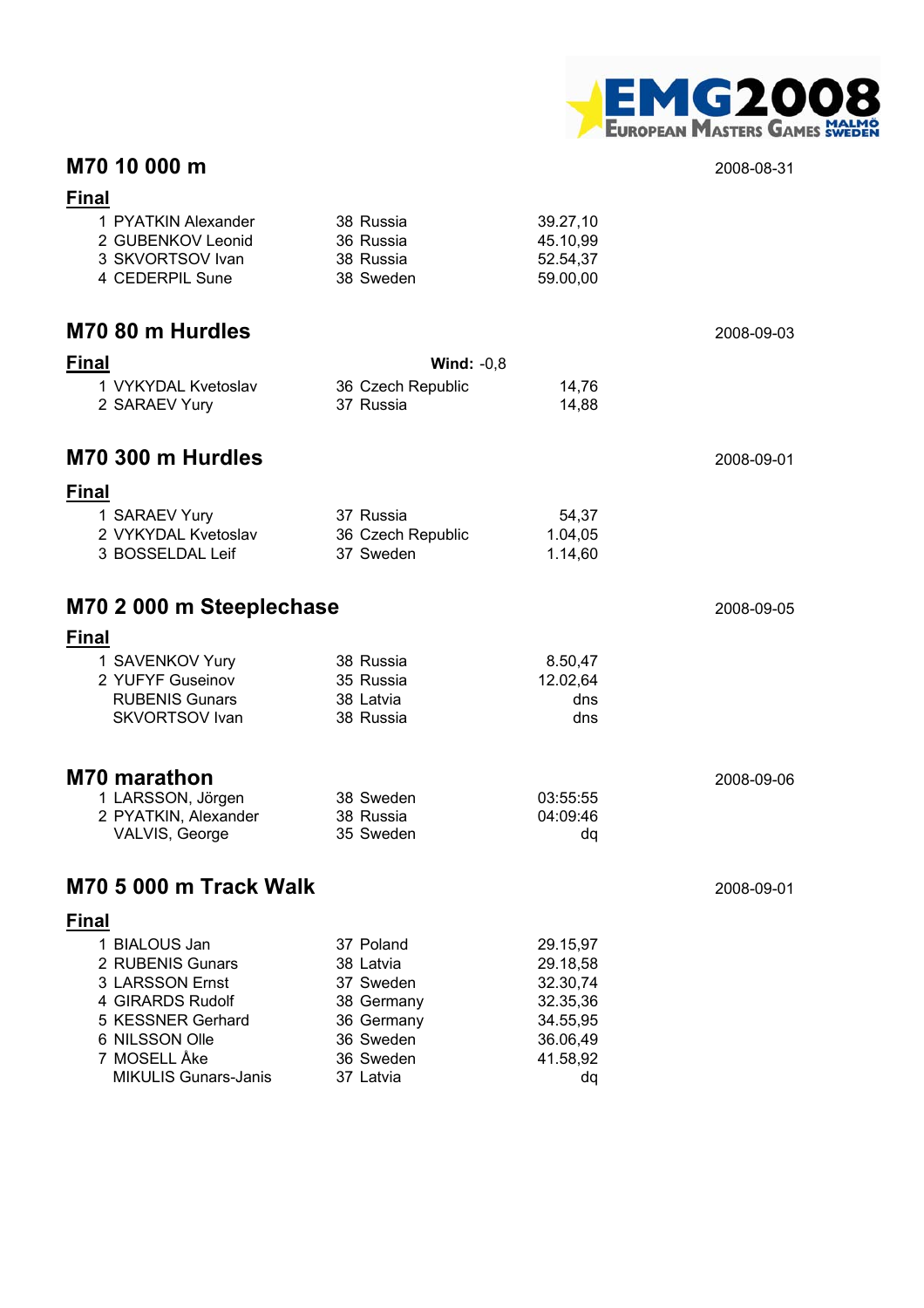

#### **M70 20 Km Road Walk** 2008-09-04

| 1 RUBENIS Gunars<br>2 BIALOUS Jan<br>3 LARSSON Ernst<br>4 GIRARDS Rudolf<br>5 MIKULIS Gunars-Janis<br>6 KESSNER Gerhard<br>7 NILSSON Olle | 38 Latvia<br>37 Poland<br>37 Sweden<br>38 Germany<br>37 Latvia<br>36 Germany<br>36 Sweden | 2.08.17<br>2.08.45<br>2.16.12<br>2.22.23<br>2.24.14<br>2.27.55<br>2.43.05 |
|-------------------------------------------------------------------------------------------------------------------------------------------|-------------------------------------------------------------------------------------------|---------------------------------------------------------------------------|
| MOSELL Åke                                                                                                                                | 36 Sweden                                                                                 | dnf                                                                       |
|                                                                                                                                           |                                                                                           |                                                                           |

## **M70 High Jump** 2008-09-01

| 1 SÄRNDAL Carl-Erik -37 | Sweden         | 1.33 |
|-------------------------|----------------|------|
| 2 VYKYDAL Kvetoslav -36 | Czech Republic | 1.27 |
| 3 SLUGA Marko -35       | Slovenia       | 1.21 |

#### **1,15 1,18 1,21 1,24 1,27 1,30 1,33**

| Carl-Erik SÄRNDAL | $\overline{\phantom{0}}$ | $\overline{\phantom{0}}$ | -  | $\overline{\phantom{a}}$ | $\overline{\phantom{a}}$ | $\overline{\phantom{0}}$ |  |
|-------------------|--------------------------|--------------------------|----|--------------------------|--------------------------|--------------------------|--|
| Marko SLUGA       |                          | $\sim$                   | xo | <b>XXX</b>               |                          |                          |  |
| Kvetoslav VYKYDAL |                          | xΩ.                      | റ  | xxo                      |                          |                          |  |

### **M70 Pole Vault** 2008-09-02

| 1 STERCKX Leonard -36<br>2 ROMANOV Anatoly -36 | <b>Belgium</b><br>Russia           | 2.60<br>2.40 |
|------------------------------------------------|------------------------------------|--------------|
| 3 VYKYDAL Kvetoslav -36                        | Czech Republic                     | 2.20         |
|                                                | 2,00 2,20 2,30 2,40 2,50 2,60 2,70 |              |

| Anatoly ROMANOV   |   |   |       |     | xxx |     |            |
|-------------------|---|---|-------|-----|-----|-----|------------|
| Leonard STERCKX   |   |   |       | xо  | xxo | XO. | <b>XXX</b> |
| Kvetoslav VYKYDAL | n | n | $---$ | xxx |     |     |            |

#### **M70 Long Jump**

| 1 ROYTMAN Vladimir -37        | Russia  | 4.28  | 0.6    |
|-------------------------------|---------|-------|--------|
| 2 SCHUMACHER Helmut -38       | Germany | 4.23  | 0.7    |
| 3 DR. NITSCHKE Karl-Heinz -37 | Germany | 4.14  | $-0.4$ |
| 4 ROMANOV Anatoly -36         | Russia  | 3.59  | $-0.5$ |
| 5 STANISLAW Marciniak -37     | Poland  | -3.01 | 0.4    |

|                              |        | 2      | 3      | 4      | 5      | 6      |
|------------------------------|--------|--------|--------|--------|--------|--------|
| Karl-Heinz DR. NITSCHKE 4,03 |        | 3.91   | 3,89   | 3,87   | 3,98   | 4,14   |
|                              | $-0,6$ | 0,3    | $-1,5$ | 1.7    | 0,7    | $-0.4$ |
| <b>Vladimir ROYTMAN</b>      | 4,28   |        | x      |        |        | x      |
|                              | 0,6    |        | 3,8    |        |        |        |
| <b>Marciniak STANISLAW</b>   | 3,01   | 2,82   | x      | 2,99   | 2,84   | 2,88   |
|                              | 0,4    | $-0.5$ | 1.4    | $-1.2$ | 1.0    | $-0,1$ |
| Anatoly ROMANOV              | x      | 3.41   | 3,35   | x      | 3.59   | 3,40   |
|                              | $-1.1$ | 1.1    | $-0.8$ | 0.0    | $-0.5$ | 0.1    |
| <b>Helmut SCHUMACHER</b>     | 3,88   | 3.91   | 4,09   | 4.04   | 4,23   | 4,16   |
|                              | 1.0    | 0.9    | $-2.0$ | $-0.2$ | 0.7    | 1,0    |

| 2008-09-03 |
|------------|
|------------|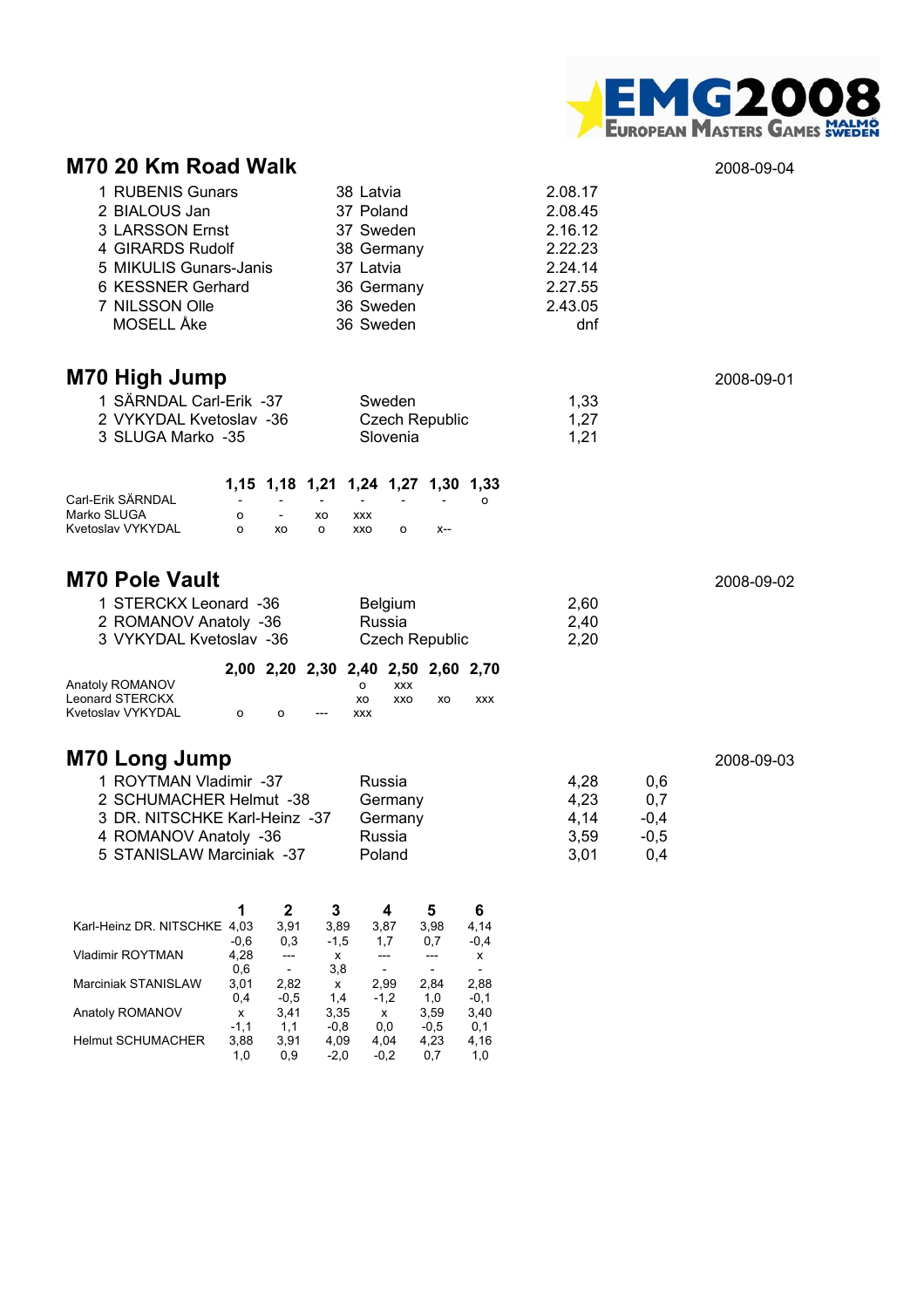

# **M70 Triple Jump** 2008-09-04

| 1 ROYTMAN Vladimir -37<br>2 DR. NITSCHKE Karl-Heinz -37<br>3 ROMANOV Anatoly -36<br>4 KOLPAK Andrzej -38<br>5 STANISLAW Marciniak -37 |        |              | Russia<br>Germany<br>Russia<br>Poland<br>Poland |        |                          | 9,78<br>9,17<br>7.51<br>6,68<br>6,22 | $-0,1$<br>1,0<br>$-0,1$<br>0,9<br>$-1,9$ |  |
|---------------------------------------------------------------------------------------------------------------------------------------|--------|--------------|-------------------------------------------------|--------|--------------------------|--------------------------------------|------------------------------------------|--|
|                                                                                                                                       | 1      | $\mathbf{2}$ | 3                                               | 4      | 5                        | 6                                    |                                          |  |
| Anatoly ROMANOV                                                                                                                       | 7,22   | 7.39         | 7.51                                            | x      |                          |                                      |                                          |  |
|                                                                                                                                       | $-0.5$ | $-0.6$       | $-0,1$                                          | $-0.5$ |                          |                                      |                                          |  |
| <b>Marciniak STANISLAW</b>                                                                                                            | 5,96   | 5,95         | 6,22                                            | 6,09   | 5,72                     | 6,10                                 |                                          |  |
|                                                                                                                                       | 0, 0,  | $-0.5$       | $-1,9$                                          | $-1,5$ | $-2,2$                   | $-3.9$                               |                                          |  |
| <b>Vladimir ROYTMAN</b>                                                                                                               | x      | 9,78         | $---$                                           | ---    | ---                      | $---$                                |                                          |  |
|                                                                                                                                       | $-2.9$ | $-0,1$       |                                                 | -      | $\overline{\phantom{a}}$ |                                      |                                          |  |
| Karl-Heinz DR. NITSCHKE 8.93                                                                                                          |        | 9,14         | 9,03                                            | 9.17   | 8,50                     | 8,62                                 |                                          |  |
|                                                                                                                                       | $-1,4$ | $-2,3$       | $-0.3$                                          | 1,0    | $-3,2$                   | $-3,2$                               |                                          |  |
| Andrzej KOLPAK                                                                                                                        | x      | 6,68         | х                                               | 5,30   | $---$                    |                                      |                                          |  |
|                                                                                                                                       | $-1,7$ | 0,9          | $-2,3$                                          | $-0,1$ | $\overline{\phantom{0}}$ |                                      |                                          |  |

#### **M70 Shot Put** 2008-09-01

| 1 SPECKENS Peter -35      | Germany   | 12.47 |
|---------------------------|-----------|-------|
| 2 WERLING Jan -38         | Poland    | 12.33 |
| 3 CERNIAUSKAS Antanas -34 | Lithuania | 12.25 |
| 4 REHPENNING Bernd -38    | Germany   | 11.41 |
| 5 SLUGA Marko -35         | Slovenia  | 10.82 |

|       | 2            | з     | 4     |                                                            | 6     |
|-------|--------------|-------|-------|------------------------------------------------------------|-------|
| 10.82 | 10.80        | 11.28 | 10.93 | 11.23                                                      | 11.41 |
| 9.32  | 10.27        | 10.82 | 9.65  | 10.80                                                      | 9.49  |
| 12.18 | 12.08        |       |       | 12.33                                                      | 12.35 |
| 11.90 | $\mathsf{X}$ | x     | 12.33 | x                                                          | 11.91 |
|       |              |       |       | x                                                          | 12.25 |
|       |              |       |       | 12.16 12.47<br>Antanas CERNIAUSKAS 11.48 11.43 11.68 11.71 |       |

## **M70 Discus** 2008-09-02

| 1 SPECKENS Peter -35       |       |       |                           | Germany      |       |       | 43,52 |
|----------------------------|-------|-------|---------------------------|--------------|-------|-------|-------|
| 2 REHPENNING Bernd -38     |       |       |                           | Germany      |       |       | 39,06 |
| 3 ROMANOV Anatoly -36      |       |       |                           | Russia       |       |       | 36,72 |
| 4 KERN Manfred -35         |       |       |                           | Germany      |       |       | 31,34 |
| 5 RIMSEVICS Aleksandrs -34 |       |       |                           | Latvia       |       |       | 26,58 |
|                            |       | 2     | 3                         | 4            | 5     | 6     |       |
| Aleksandrs RIMSEVICS       | x     | x     | 26.24                     | 24.42        | 26.22 | 26.58 |       |
| Peter SPECKENS             | 43.52 | x     | 40,60                     | $\mathsf{x}$ | 42.34 | 41.15 |       |
| Manfred KERN               | x     | 30,55 | $\boldsymbol{\mathsf{x}}$ | x            | 31.34 | 30.52 |       |
| Bernd REHPENNING           | x     | 36,17 | 34,30                     | 36.48        | 39,06 | 36,38 |       |
| Anatoly ROMANOV            | 31,02 | 30,82 | 35.94                     | x            | 33.64 | 36,72 |       |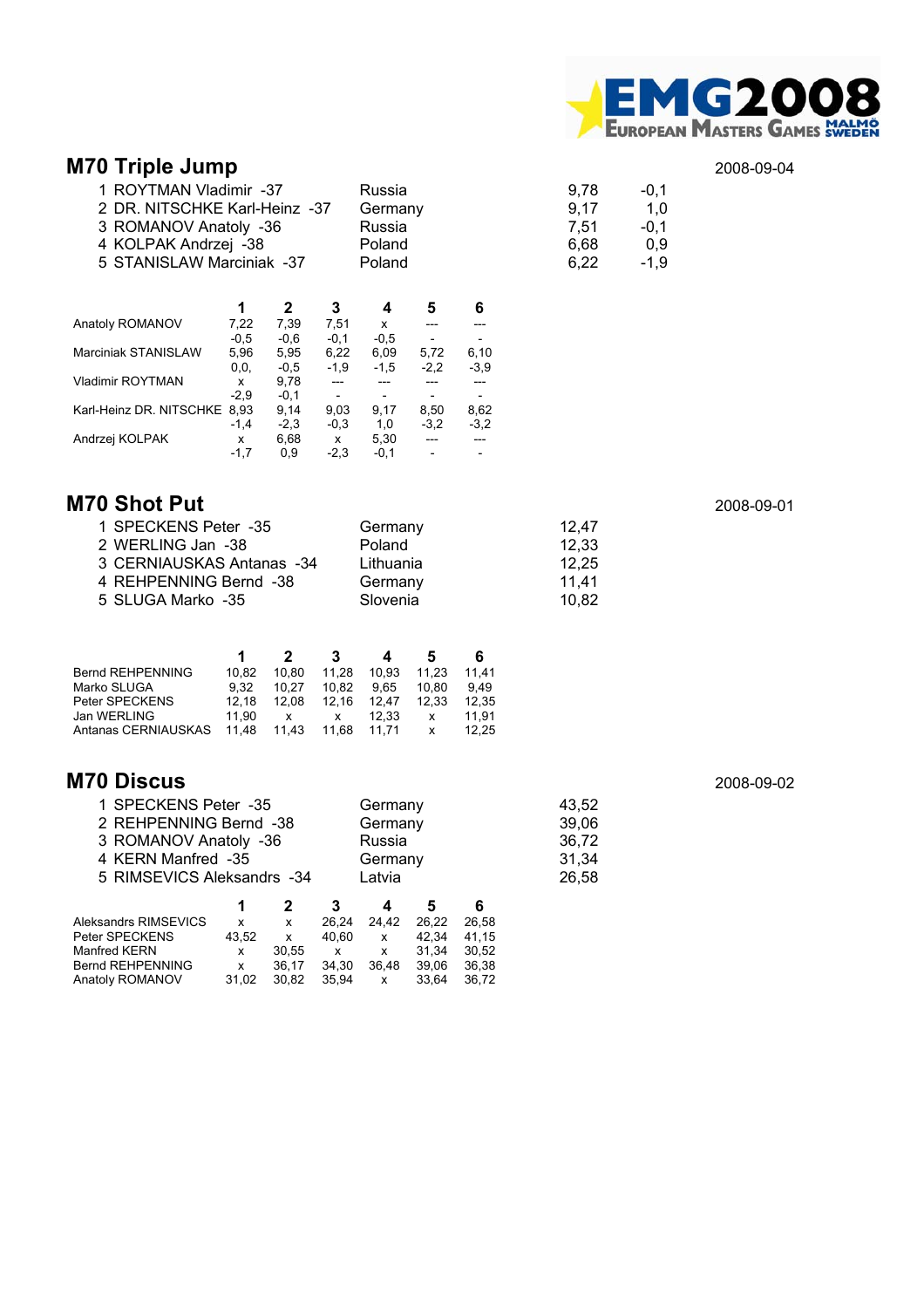

#### **M70 Hammer** 2008-08-30

| 1 SPECKENS Peter -35<br>2 MAGNUSSON Jon H. - 36<br>3 CERNIAUSKAS Antanas -34<br>4 VILCINSKAS Kazys -37 |       | Germany<br>Iceland<br>Lithuania<br>Lithuania | 43,10<br>40,48<br>37,35<br>37,20 |              |       |       |       |
|--------------------------------------------------------------------------------------------------------|-------|----------------------------------------------|----------------------------------|--------------|-------|-------|-------|
| 5 WERLING Jan -38                                                                                      |       |                                              |                                  | Poland       |       |       | 35,93 |
| 6 KERN Manfred -35                                                                                     |       |                                              |                                  | Germany      |       |       | 33,25 |
| 7 RIMSEVICS Aleksandrs -34                                                                             |       | Latvia                                       |                                  |              | 26,22 |       |       |
|                                                                                                        | 1     | 2                                            | 3                                | 4            | 5     | 6     |       |
| Aleksandrs RIMSEVICS                                                                                   | 26.22 | $\mathsf{x}$                                 | 25.80                            | $\mathsf{x}$ | 24.76 | 25.33 |       |
| Manfred KERN                                                                                           | 32.47 | 32.32                                        | $\mathsf{x}$                     | 33.00        | 30.35 | 33.25 |       |
| Jon H. MAGNUSSON                                                                                       | x     | 36,76                                        | 40,48                            | 39,85        | 40,18 | 39,30 |       |
| Peter SPECKENS                                                                                         | 42,17 | 41.34                                        | 42.57                            | $\mathsf{X}$ | 41.59 | 43,10 |       |
| Jan WERLING                                                                                            | 34.93 | 35.93                                        | $\mathsf{x}$                     | 35,55        | 33,80 | 33.75 |       |
| Antanas CERNIAUSKAS                                                                                    | x     | $\mathsf{x}$                                 | 37.35                            | 36.66        | 35.38 | x     |       |
| <b>Kazys VILCINSKAS</b>                                                                                | 34.32 | 37.20                                        | 36.02                            | 35.00        | x     | 36.53 |       |

#### **M70 Javelin** 2008-09-03

| 1 CERNIAUSKAS Antanas -34  | Lithuania | 42,39 |
|----------------------------|-----------|-------|
| 2 KERN Manfred -35         | Germany   | 36,56 |
| 3 SLUGA Marko -35          | Slovenia  | 34,71 |
| 4 ROMANOV Anatoly -36      | Russia    | 33,35 |
| 5 MAGNUSSON Jon H. - 36    | Iceland   | 29,41 |
| 6 RIMSEVICS Aleksandrs -34 | Latvia    | 25.78 |
| 7 BRAEUNIG Gunter -35      | Germany   | 21,82 |
| 8 PETERS Eckart -38        | Germany   | 18,11 |

|                      | 1     | 2     | 3     | 4     | 5     | 6     |
|----------------------|-------|-------|-------|-------|-------|-------|
| Antanas CERNIAUSKAS  | 36.37 | 36.18 | 39.60 | 42.39 | x     | 37.50 |
| Gunter BRAEUNIG      | 21.45 | 20.68 | 21.82 | 21.24 | 20.09 | 21.06 |
| Marko SLUGA          | 34.71 | 33.58 | x     | 32.42 | 33.45 | 33,03 |
| Manfred KERN         | 34.52 | 33.01 | 31.71 | 36.56 | 34.15 | 33,53 |
| Jon H. MAGNUSSON     | 28.13 | x     | 29.29 | 29.40 | 29.41 | 29.29 |
| Eckart PETERS        | 18.11 | 16.31 | 12.66 |       |       |       |
| Aleksandrs RIMSEVICS | 22.00 | 24.00 | 23.83 | 23.97 | 25.78 | 24,65 |
| Anatoly ROMANOV      | 33.35 | x     | x     | 31.32 | 32.11 | 32.32 |

# **M70 Weight** 2008-08-31

| 1 TAPANINEN Erkki -37   | Sweden    | 17.36 |
|-------------------------|-----------|-------|
| 2 SPECKENS Peter -35    | Germany   | 16.64 |
| 3 MAGNUSSON Jon H. - 36 | Iceland   | 15.50 |
| 4 VILCINSKAS Kazys -37  | Lithuania | 14.00 |
| 5 WERLING Jan -38       | Poland    | 13.69 |
|                         |           |       |

|                  |       |       | з     |       | h     | 6     |
|------------------|-------|-------|-------|-------|-------|-------|
| Erkki TAPANINEN  | 16.16 | 16.67 | x     | 17.36 | x     | x     |
| Jon H. MAGNUSSON | x     | 14.92 | 15.50 | x     | 15.43 | 15.05 |
| Peter SPECKENS   | 16.64 | x     | 15.35 | x     | 16.20 | 15.52 |
| Jan WERLING      | 12.98 | 13.69 | x     | x     | 13.58 | x     |
| Kazys VILCINSKAS | 12.86 | 13.66 | 14.00 | x     | 13.93 | x     |
|                  |       |       |       |       |       |       |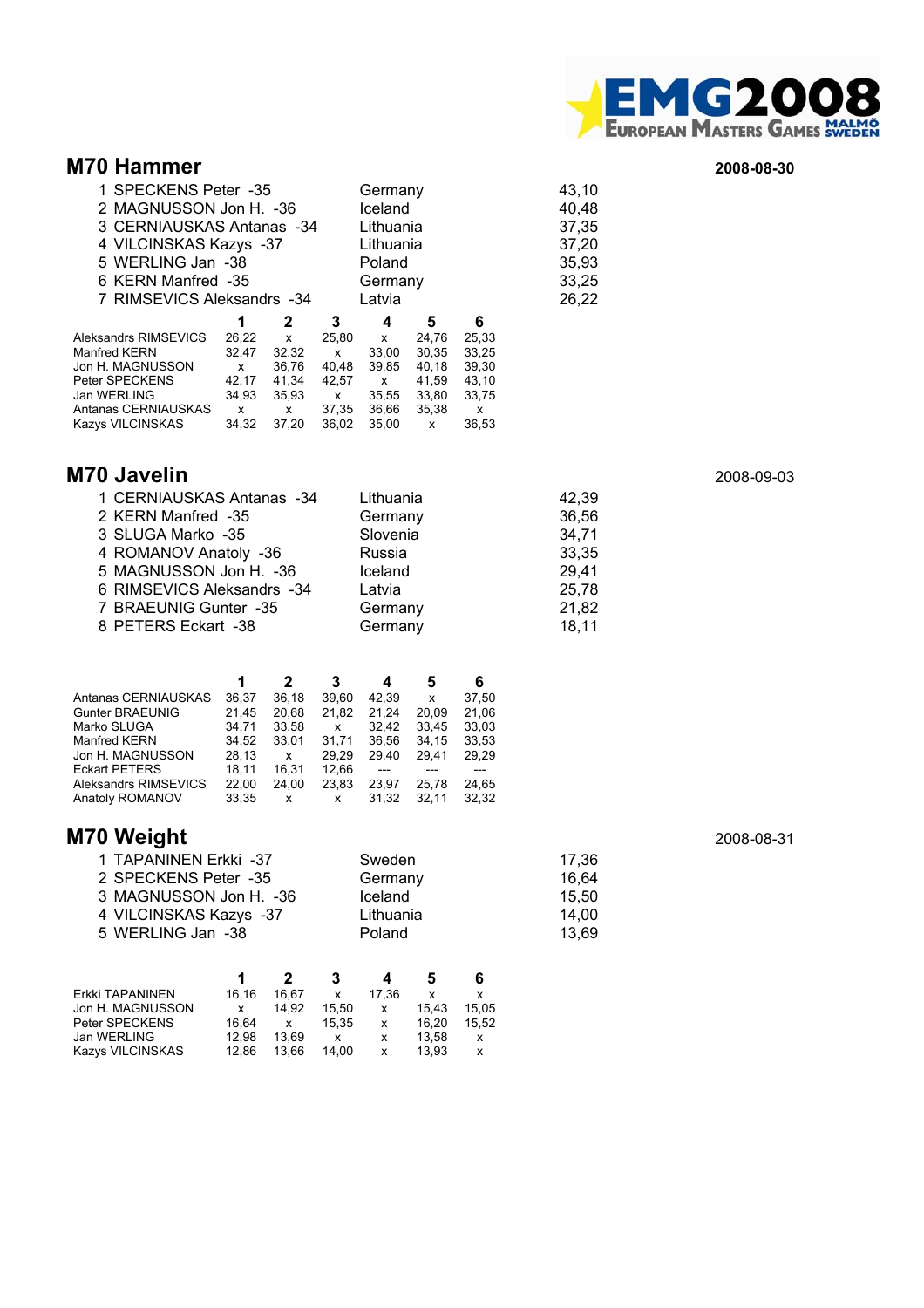

### **M75 100 m** 2008-09-02

| <b>Final</b>                                              | Wind: $-0,9$                         |                         |            |
|-----------------------------------------------------------|--------------------------------------|-------------------------|------------|
| 1 REUTER Wolfgang<br>2 HENRIKSSON Göte<br>3 ELFSTRÖM Bure | 29 Germany<br>33 Sweden<br>31 Sweden | 14,60<br>15,22<br>15,75 |            |
| 4 HOLMGREN Stig                                           | 33 Sweden                            | 19,70                   |            |
| M75 200 m                                                 |                                      |                         | 2008-09-05 |
| <b>Final</b>                                              | Wind: $-0,1$                         |                         |            |
| 1 REUTER Wolfgang<br>2 ELFSTRÖM Bure<br>3 HOLMGREN Stig   | 29 Germany<br>31 Sweden<br>33 Sweden | 30,62<br>32,92<br>49,73 |            |
| M75 400 m<br><b>Final</b>                                 |                                      |                         | 2008-09-03 |
| 1 REUTER Wolfgang                                         | 29 Germany                           | 1.12,50                 |            |
| M75 800 m                                                 |                                      |                         | 2008-08-31 |
| <b>Final</b>                                              |                                      |                         |            |
| 1 THIEME Hans<br>2 MATZNER Karel                          | 33 Germany<br>29 Czech Republic      | 3.25,54<br>3.38,98      |            |
| M75 1 500 m                                               |                                      |                         | 2008-09-02 |
| <b>Final</b>                                              |                                      |                         |            |
| 1 THIEME Hans<br>2 MATZNER Karel                          | 33 Germany<br>29 Czech Republic      | 6.58,55<br>7.29,27      |            |
| M75 5 000 m                                               |                                      |                         | 2008-09-03 |
| <b>Final</b>                                              |                                      |                         |            |
| 1 NILSSON Gunnar                                          | 33 Sweden                            | 23.17,32                |            |
| 2 LINSE Knut<br>3 THIEME Hans                             | 29 Sweden<br>33 Germany              | 23.27,33<br>24.21,05    |            |
| M75 10 000 m                                              |                                      |                         | 2008-08-31 |
| <b>Final</b>                                              |                                      |                         |            |
| 1 NILSSON Gunnar<br>2 THIEME Hans                         | 33 Sweden<br>33 Germany              | 50.03,93<br>54.12,15    |            |
| M75 80 m Hurdles                                          |                                      |                         | 2008-09-03 |
| <b>Final</b>                                              | Wind: $-0,8$                         |                         |            |
| 1 TOŠNAR Pavel                                            | 33 Czech Republic                    | 17,44                   |            |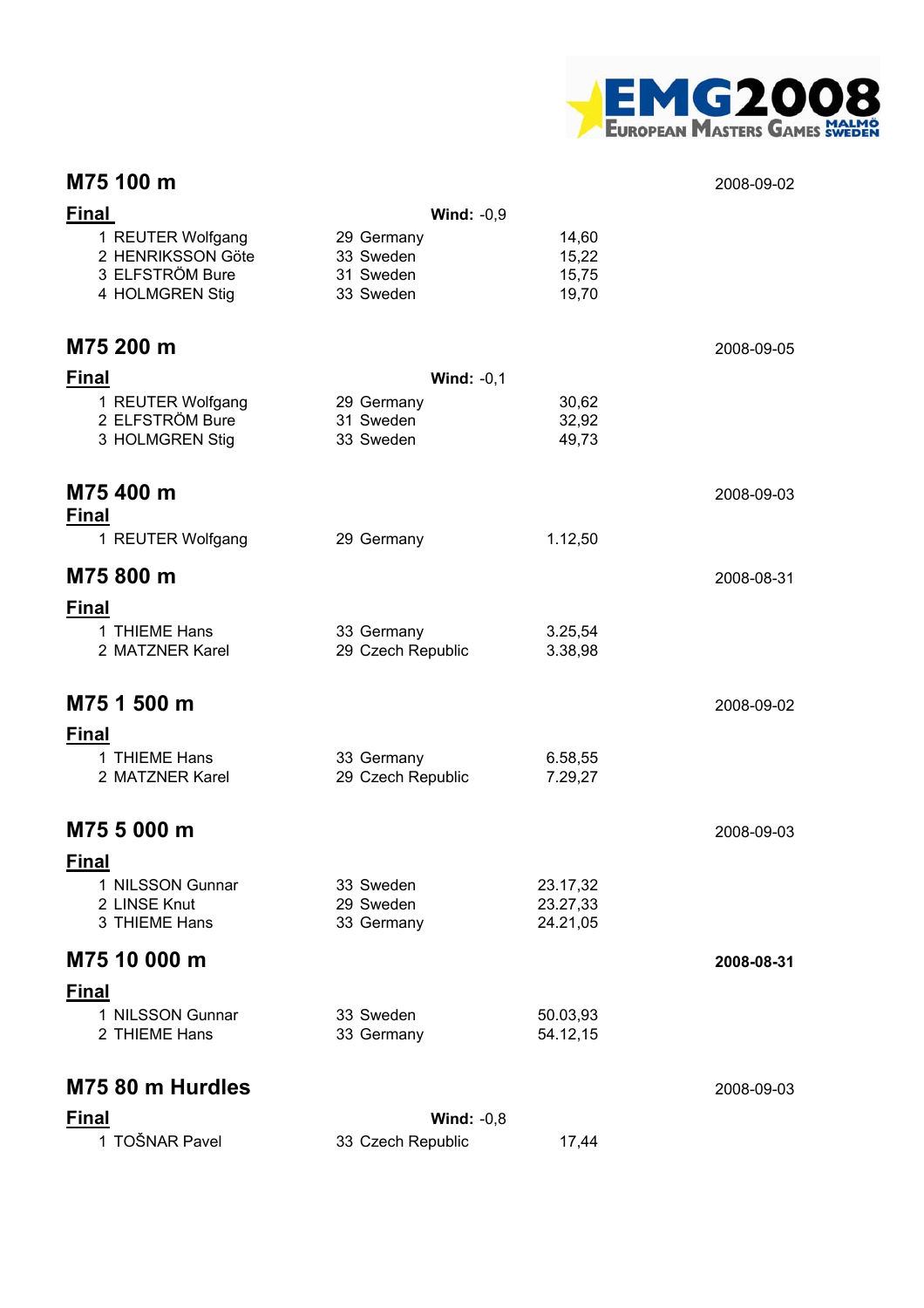

| M75 2 000 m Steeplechase                                                                                                                                  |                                                                                                                                                |                                            | 2008-09-05 |
|-----------------------------------------------------------------------------------------------------------------------------------------------------------|------------------------------------------------------------------------------------------------------------------------------------------------|--------------------------------------------|------------|
| <b>Final</b><br>1 MATZNER Karel                                                                                                                           | 29 Czech Republic                                                                                                                              | 11.42,05                                   |            |
| <b>M75 marathon</b><br>KOMAROV, Genrikh                                                                                                                   | 33 Russia                                                                                                                                      | dq                                         | 2008-09-06 |
| <b>M75 5 000 m Track Walk</b>                                                                                                                             |                                                                                                                                                |                                            | 2008-09-01 |
| <b>Final</b><br>1 BECH Helge<br>2 MAY John<br>3 BJARNEHAG Holger<br><b>FRANCESCHI Ezio</b>                                                                | 29 Denmark<br>30 United Kingdom<br>29 Sweden<br>29 Sweden                                                                                      | 37.02,31<br>37.20,57<br>38.12,81<br>dnf    |            |
| M75 20 Km Road Walk<br>1 MAY John<br>2 BECH Helge<br>3 BJARNEHAG Holger<br><b>FRANCESCHI Ezio</b>                                                         | 30 United Kingdom<br>29 Denmark<br>29 Sweden<br>29 Sweden                                                                                      | 2.40.13,0<br>2.43.04,0<br>2.44.51,0<br>dnf | 2008-09-04 |
| M75 High Jump                                                                                                                                             |                                                                                                                                                |                                            | 2008-09-01 |
| 1 TOŠNAR Pavel -33<br>2 CARLSSON Curt -32<br>3 REUTER Wolfgang -29<br>4 POPOV Vladimir -32                                                                | <b>Czech Republic</b><br>Sweden<br>Germany<br>Russia                                                                                           | 1,30<br>1,30<br>1,21<br>1,21               |            |
| Pavel TOŠNAR<br><b>Curt CARLSSON</b><br>o<br>$\overline{\phantom{a}}$<br><b>Wolfgang REUTER</b><br>o<br>$\circ$<br><b>Vladimir POPOV</b><br>$\circ$<br>XO | 1,18 1,21 1,24 1,27 1,30 1,33<br><b>XXX</b><br>$\Omega$<br>$\Omega$<br>о<br>$\circ$<br>$\circ$<br>XO<br><b>XXX</b><br><b>XXX</b><br><b>XXX</b> |                                            |            |
| <b>M75 Pole Vault</b><br>1 TOŠNAR Pavel -33                                                                                                               | <b>Czech Republic</b>                                                                                                                          | 2,40                                       | 2008-09-02 |
| Pavel TOŠNAR<br>XXO<br>о                                                                                                                                  | 2,00 2,20 2,30 2,40 2,50<br>XXO XXX<br>$\overline{\phantom{a}}$                                                                                |                                            |            |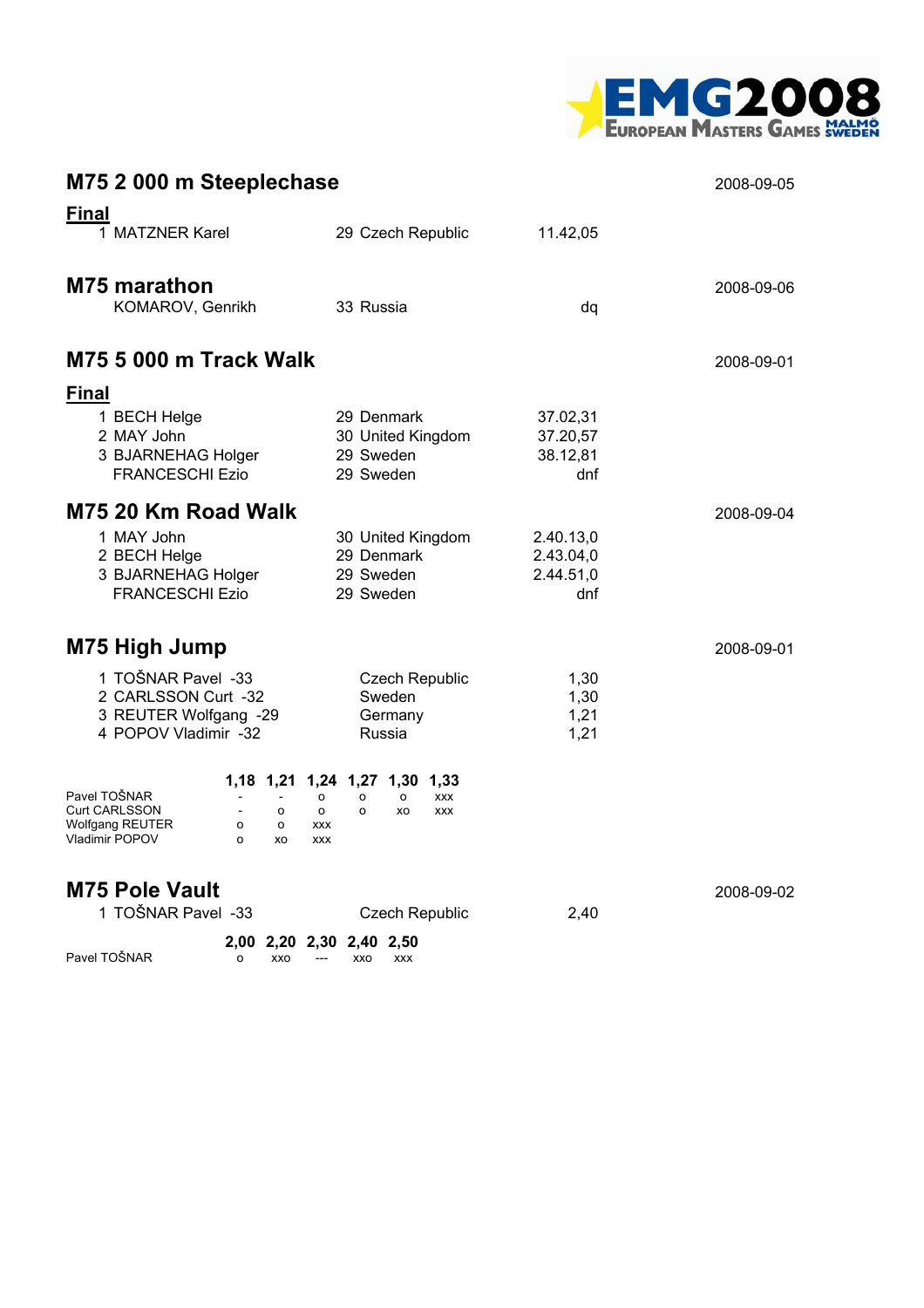

|                                                                                                                                                | <b>MITO LONG AND</b><br>1 POPOV Vladimir -32<br>Russia<br>2 REUTER Wolfgang -29<br>Germany<br>3 HOLMGREN Stig -33<br>Sweden |                                                                   |                                                                 |                                                                                               |                                                                                  |                                                                                                 | 4,10<br>4,01<br>2,77                      | $-2,5$<br>0,0<br>$-1,0$ | 2008-09-03 |
|------------------------------------------------------------------------------------------------------------------------------------------------|-----------------------------------------------------------------------------------------------------------------------------|-------------------------------------------------------------------|-----------------------------------------------------------------|-----------------------------------------------------------------------------------------------|----------------------------------------------------------------------------------|-------------------------------------------------------------------------------------------------|-------------------------------------------|-------------------------|------------|
| Wolfgang REUTER<br>Vladimir POPOV<br>Stig HOLMGREN                                                                                             | 1<br>3,63<br>0,2<br>x<br>1,0<br>2,68<br>0,1                                                                                 | $\mathbf 2$<br>x<br>2,7<br>3,78<br>0,8<br>2,77<br>$-1,0$          | 3<br>3,97<br>$-1,0$<br>X<br>0,6<br>2,73<br>$-1,7$               | 4<br>x<br>$-0,9$<br>x<br>$-0,8$<br>2,18<br>$-1,4$                                             | 5<br>4,01<br>0,0<br>4,10<br>$-2,5$<br>$\hspace{0.05cm} \ldots$<br>$\blacksquare$ | 6<br>3,89<br>1,7<br>х<br>2,9<br>2,45<br>2,7                                                     |                                           |                         |            |
| <b>M75 Triple Jump</b><br>1 POPOV Vladimir -32<br>2 DAHLBOM Jan -30<br>3 HOLMGREN Stig -33                                                     |                                                                                                                             |                                                                   |                                                                 | Russia<br>Sweden<br>Sweden                                                                    |                                                                                  |                                                                                                 | 8,54<br>7,04<br>5,84                      | $-3,3$<br>1,1<br>$-0,1$ | 2008-09-04 |
| Jan DAHLBOM<br>Vladimir POPOV<br>Stig HOLMGREN                                                                                                 | 1<br>6,86<br>$-0.4$<br>8,44<br>1,7<br>x<br>$-0,3$                                                                           | $\mathbf 2$<br>6,86<br>$-2,7$<br>8,54<br>$-3,3$<br>5,19<br>$-3,2$ | $\mathbf{3}$<br>7,00<br>1,6<br>8,43<br>$-1,9$<br>5,57<br>$-0,3$ | 4<br>7,04<br>1,1<br>7,11<br>$-1,8$<br>5,84<br>$-0,1$                                          | 5<br>6,79<br>$-1,5$<br>---<br>$\overline{\phantom{a}}$<br>x<br>$-0,8$            | 6<br>6,74<br>$-2,2$<br>$\hspace{1.5cm} \textbf{---}$<br>$\overline{\phantom{a}}$<br>5,08<br>0,2 |                                           |                         |            |
| <b>M75 Shot Put</b><br>1 BENEK Zdenek -31<br>2 HARALDSSON Sigurður -29<br>3 HANUS Jaroslav -30                                                 |                                                                                                                             |                                                                   |                                                                 | <b>Czech Republic</b><br>Iceland<br>United Kingdom                                            |                                                                                  |                                                                                                 | 9,81<br>9,54<br>8,74                      |                         | 2008-09-01 |
| Jaroslav HANUS<br>Sigurður HARALDSSON<br>Zdenek BENEK                                                                                          | 1<br>8,25<br>9,52<br>8,88                                                                                                   | $\mathbf{2}$<br>8,60<br>9,05<br>9,81                              | 3<br>8,15<br>9,28<br>9,48                                       | 4<br>8,23<br>9,54<br>9,63                                                                     | 5<br>8,25<br>X<br>9,41                                                           | 6<br>8,74<br>9,12<br>9,59                                                                       |                                           |                         |            |
| <b>M75 Discus</b><br>1 PANOCHA Vaclav -33<br>2 BENEK Zdenek -31<br>3 HARALDSSON Sigurður -29<br>4 HANUS Jaroslav -30<br>5 STEENSTRUP Riber -31 |                                                                                                                             |                                                                   |                                                                 | <b>Czech Republic</b><br><b>Czech Republic</b><br>Iceland<br>United Kingdom<br><b>Denmark</b> |                                                                                  |                                                                                                 | 31,69<br>31,53<br>30,20<br>27,17<br>26,43 |                         | 2008-09-02 |
| Jaroslav HANUS<br>Sigurður HARALDSSON<br>Zdenek BENEK<br>Vaclav PANOCHA<br>Riber STEENSTRUP                                                    | 1<br>19,90<br>29,93<br>29,58<br>31,69<br>x                                                                                  | $\mathbf 2$<br>20,28<br>28,15<br>x<br>x<br>25,74                  | 3<br>24,64<br>28,65<br>31,53<br>X<br>24,52                      | 4<br>23,64<br>30,20<br>x<br>31,18<br>26,12                                                    | 5<br>x<br>29,68<br>30,32<br>X<br>26,43                                           | 6<br>27,17<br>28,32<br>x<br>28,76<br>23,83                                                      |                                           |                         |            |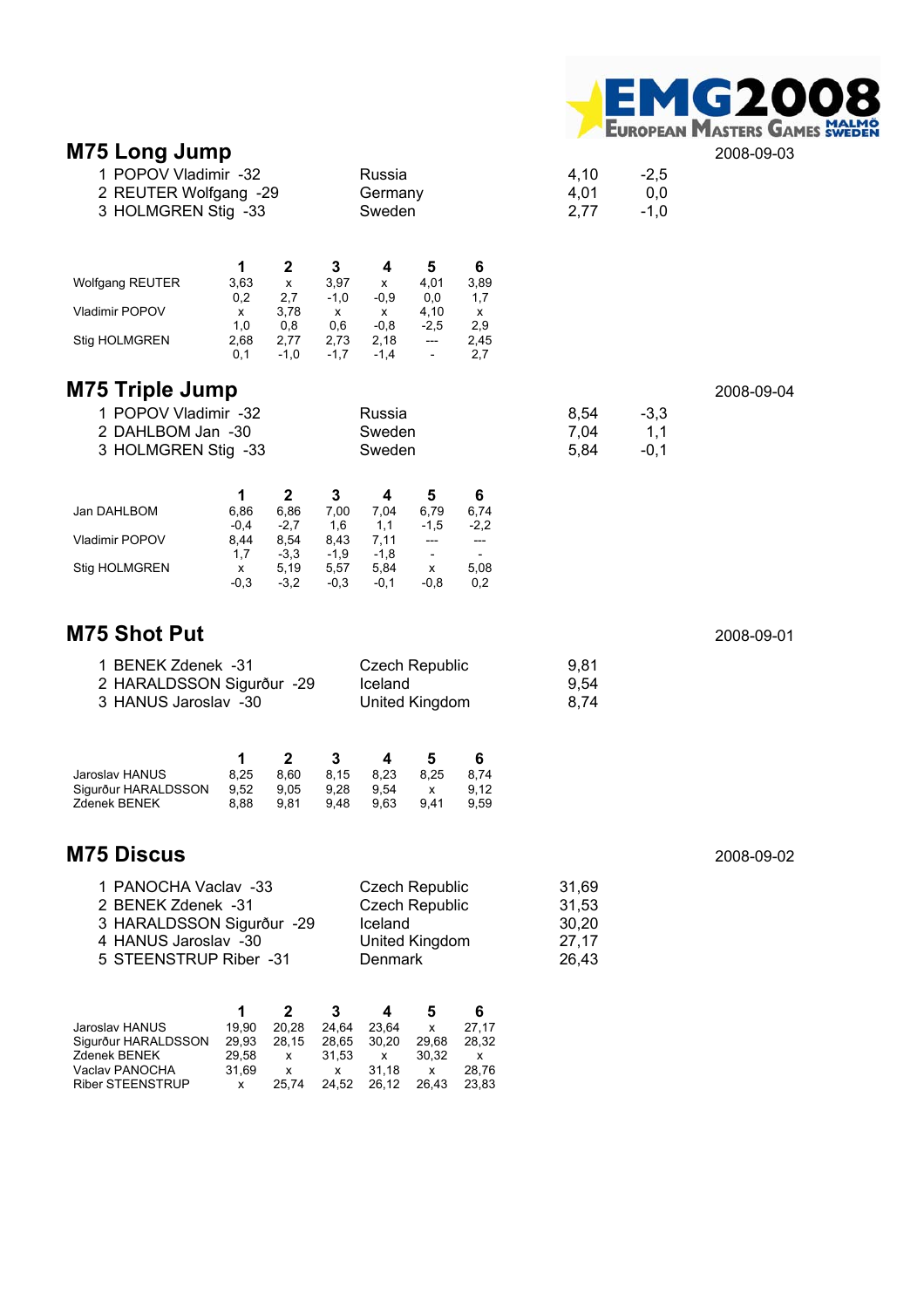

#### **M75 Hammer** 2008-08-30

|                                                                                                                    | 1 BENEK Zdenek -31<br><b>Czech Republic</b><br>2 PANOCHA Vaclav -33<br><b>Czech Republic</b><br>3 PLUKARZ Henryk -33<br>Sweden<br>4 HANUS Jaroslav -30<br>United Kingdom<br>5 HARALDSSON Sigurður -29<br>Iceland |                                                  |                                            |                                |                                         | 39,98<br>36,26<br>34,05<br>27,91<br>26,55 |                                 |            |
|--------------------------------------------------------------------------------------------------------------------|------------------------------------------------------------------------------------------------------------------------------------------------------------------------------------------------------------------|--------------------------------------------------|--------------------------------------------|--------------------------------|-----------------------------------------|-------------------------------------------|---------------------------------|------------|
| Vaclav PANOCHA<br>Zdenek BENEK<br>Sigurður HARALDSSON<br>Henryk PLUKARZ<br>Jaroslav HANUS                          | 1<br>35,68<br>31,10<br>26,29<br>33,45<br>25,50                                                                                                                                                                   | $\mathbf 2$<br>36,26<br>35,25<br>x<br>33,58<br>x | 3<br>36,12<br>39,10<br>26,55<br>34,05<br>x | 4<br>x<br>39,98<br>x<br>x<br>x | 5<br>33,74<br>38,53<br>x<br>x<br>25,09  | 6<br>x<br>39,50<br>x<br>29,88<br>27,91    |                                 |            |
| M75 Javelin<br>Sweden<br>1 PONTAUNEN Heino -30<br>Sweden<br>2 DAHLBOM Jan -30<br>3 STEENSTRUP Riber -31<br>Denmark |                                                                                                                                                                                                                  |                                                  |                                            |                                |                                         | 28,28<br>24,82<br>21,59                   | 2008-09-03                      |            |
| Jan DAHLBOM<br>Riber STEENSTRUP<br>Heino PONTAUNEN                                                                 | 1<br>24,82<br>18,08<br>28,28                                                                                                                                                                                     | $\mathbf 2$<br>22,04<br>17,71<br>25,62           | 3<br>21,52<br>18,40<br>26,46               | 4<br>x<br>x<br>28,11           | 5<br>x<br>21,59<br>25,95                | 6<br>x<br>X<br>x                          |                                 |            |
| M75 Weight<br>1 PLUKARZ Henryk -33<br>2 BENEK Zdenek -31<br>3 HARALDSSON Sigurður -29<br>4 HANUS Jaroslav -30      |                                                                                                                                                                                                                  |                                                  |                                            | Sweden<br>Iceland              | <b>Czech Republic</b><br>United Kingdom |                                           | 14,88<br>14,00<br>13,42<br>9,88 | 2008-08-31 |
| Jaroslav HANUS<br>Sigurður HARALDSSON<br>Zdenek BENEK                                                              | 1<br>9,40<br>12,89                                                                                                                                                                                               | $\mathbf 2$<br>x<br>13,34                        | 3<br>8,34<br>12,96                         | 4<br>x<br>13,42                | 5<br>x<br>x                             | 6<br>9,88<br>12,73                        |                                 |            |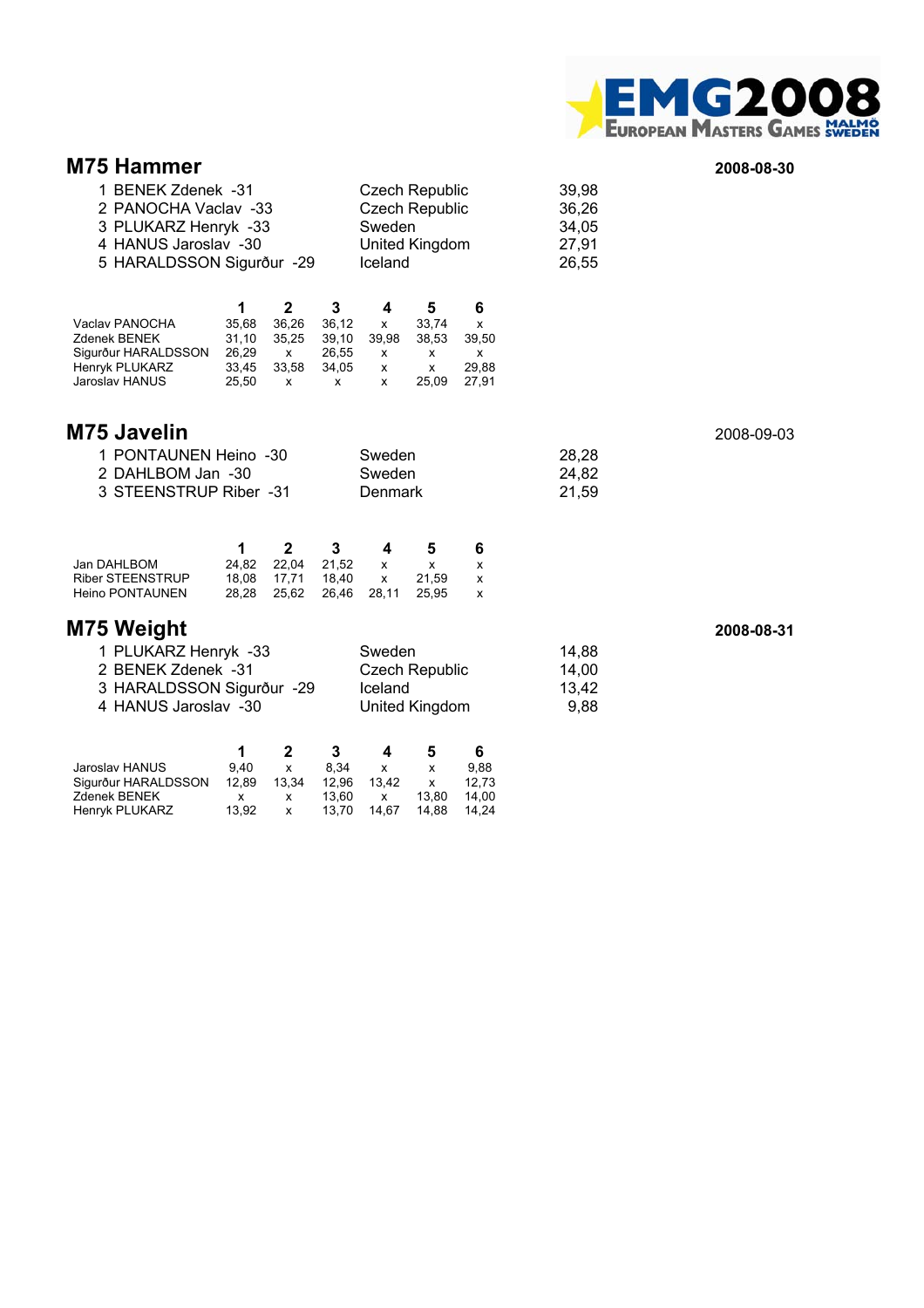

| M80 100 m                                                           |                                                                                     |                 | 2008-09-02 |
|---------------------------------------------------------------------|-------------------------------------------------------------------------------------|-----------------|------------|
| <b>Final</b>                                                        | <b>Wind: -0,9</b>                                                                   |                 |            |
| 1 NILSSON Lennart                                                   | 24 Sweden                                                                           | 24,31           |            |
| M80 1 500 m                                                         |                                                                                     |                 | 2008-09-02 |
|                                                                     |                                                                                     |                 |            |
| <u>Final</u><br>1 TOMASEK Frantisek<br><b>MALMBORG Bo</b>           | 25 Czech Republic<br>28 Sweden                                                      | 8.26,59<br>dns  |            |
| M80 5 000 m                                                         |                                                                                     |                 | 2008-09-03 |
| <b>Final</b>                                                        |                                                                                     |                 |            |
| 1 MALMBORG Bo                                                       | 28 Sweden                                                                           | 29.04,35        |            |
| M80 10 000 m                                                        |                                                                                     |                 | 2008-08-31 |
| <b>Final</b>                                                        |                                                                                     |                 |            |
| 1 MALMBORG Bo                                                       | 28 Sweden                                                                           | 1.07.59,5       |            |
| M80 80 m Hurdles                                                    |                                                                                     |                 | 2008-09-03 |
| <b>Final</b>                                                        | <b>Wind: -0,8</b>                                                                   |                 |            |
| 1 KATK Jalmar                                                       | 27 Sweden                                                                           | 28,01           |            |
| <b>M80 High Jump</b>                                                |                                                                                     |                 |            |
|                                                                     |                                                                                     |                 | 2008-09-01 |
| 1 NEVRUP Nils-Bertil -26                                            | Sweden                                                                              | 1,21            |            |
| <b>Nils-Bertil NEVRUP</b><br>XO<br>o                                | 1,12 1,15 1,18 1,21 1,24<br>o<br>o<br><b>XXX</b>                                    |                 |            |
| <b>M80 Pole Vault</b>                                               |                                                                                     |                 | 2008-09-02 |
| 1 JOHANSSON Olof -26<br>2 KATK Jalmar -27                           | Sweden<br>Sweden                                                                    | 2,25<br>2,00    |            |
| Jalmar KATK<br>o<br>o<br>Olof JOHANSSON                             | 1,60 1,80 1,90 1,95 2,00 2,05 2,10 2,25 2,30 2,35<br>o<br>o<br>о<br><b>XXX</b><br>o | o<br><b>XXX</b> |            |
| <b>M80 Triple Jump</b>                                              |                                                                                     |                 | 2008-09-04 |
| 1 TOMASEK Frantisek -25                                             | <b>Czech Republic</b>                                                               | 5,62<br>$-2,6$  |            |
| $\mathbf 2$<br>1<br>Frantisek TOMASEK<br>5,62<br>x<br>1,4<br>$-2,6$ | 4<br>5<br>6<br>3<br>5,53<br>5,39<br>5,15<br>x<br>$-1,8$<br>3,4<br>$-2,8$<br>$-0,5$  |                 |            |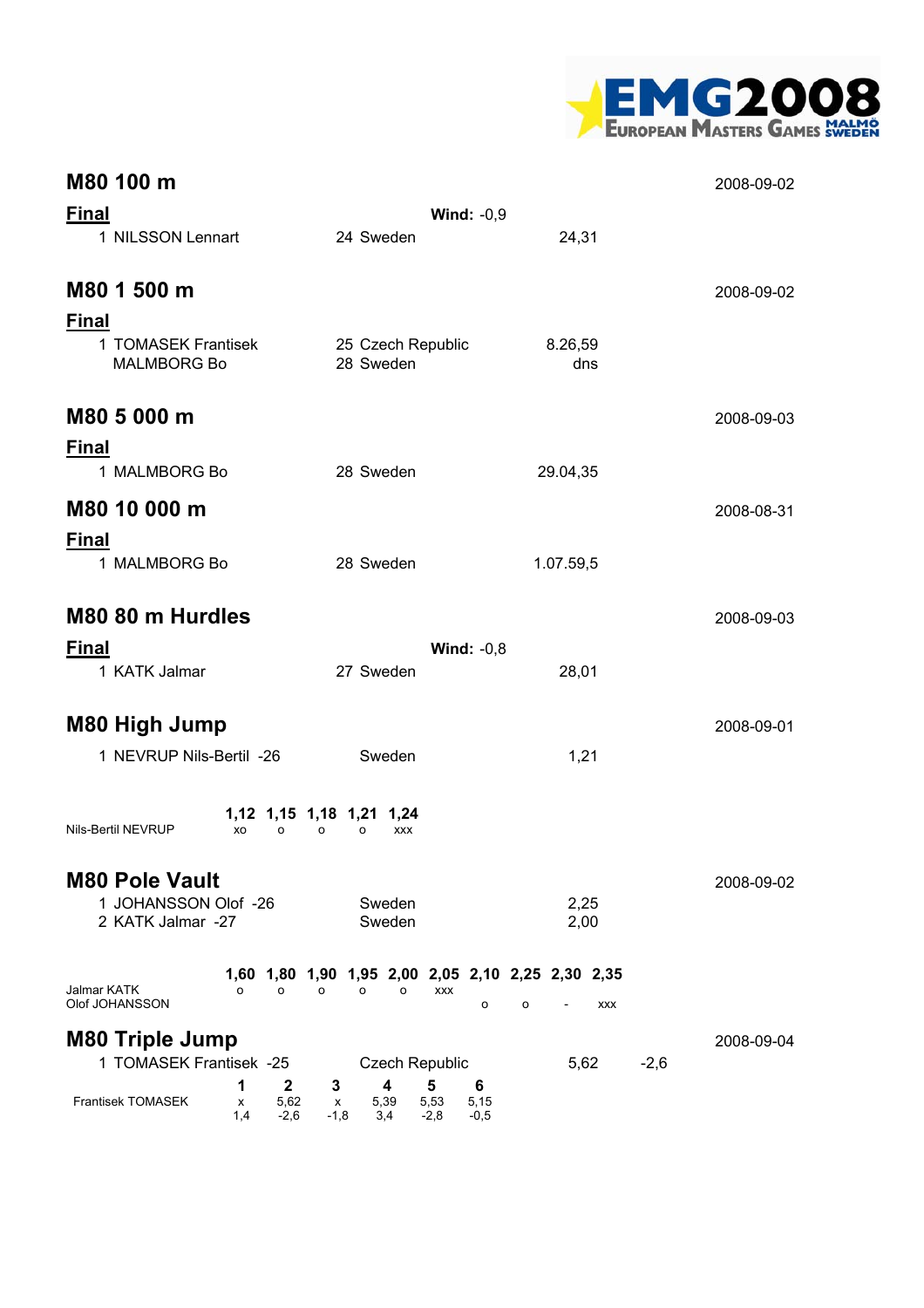

| <b>M80 Shot Put</b><br>1 NOBBE Paul -25<br>Germany<br>2 NEVRUP Nils-Bertil -26<br>Sweden<br>3 VON WACHENFELDT Torsten<br>Sweden |                           |                                       |                        |                                                         |                        |                        | 9,50<br>9,41<br>8,43  | 2008-09-01 |
|---------------------------------------------------------------------------------------------------------------------------------|---------------------------|---------------------------------------|------------------------|---------------------------------------------------------|------------------------|------------------------|-----------------------|------------|
| Nils-Bertil NEVRUP<br>Paul NOBBE<br><b>Torsten VON</b>                                                                          | 1<br>9,02<br>9,50<br>8,43 | $\mathbf 2$<br>8,90<br>8,55<br>7,95   | 3<br>9,41<br>8,13<br>x | 4<br>9,30<br>8,60<br>x                                  | 5<br>9,35<br>8,30<br>x | 6<br>9,20<br>8,00<br>х |                       |            |
| <b>M80 Discus</b><br>1 DUHOLM Helmuth -26<br>2 NOBBE Paul -25                                                                   |                           |                                       |                        | Denmark<br>Germany                                      |                        |                        | 27,98<br>21,16        | 2008-09-02 |
| <b>Helmuth DUHOLM</b><br>Paul NOBBE                                                                                             | 1<br>27,98<br>20,30       | $\mathbf{2}$<br>x<br>19,63            | 3<br>x<br>20,76        | 4<br>x<br>21,16                                         | 5<br>x<br>20,04        | 6<br>x<br>x            |                       |            |
| <b>M80 Hammer</b><br>1 DUHOLM Helmuth -26<br>2 NOBBE Paul -25<br>Paul NOBBE<br><b>Helmuth DUHOLM</b>                            | 1<br>x<br>32,78           | $\overline{\mathbf{2}}$<br>19,45<br>X | 3<br>23,38<br>X        | Denmark<br>Germany<br>4<br>21,66<br>32,98               | 5<br>21,15<br>34,55    | 6<br>20,73<br>X        | 34,55<br>23,38        | 2008-08-30 |
| <b>M80 Javelin</b><br>1 NOBBE Paul -25                                                                                          |                           |                                       |                        | Germany                                                 |                        |                        | 22,86                 | 2008-09-03 |
| Paul NOBBE                                                                                                                      | 1<br>22,86                | $\mathbf{2}$<br>19,80                 | 3<br>17,41             | 4<br>17,02                                              | 5<br>17,30             | 6<br>18,58             |                       |            |
| <b>M80 Weight</b><br>1 DUHOLM Helmuth -26<br>2 NOBBE Paul -25<br>3 VON WACHENFELDT Torsten                                      | 1                         | $\mathbf 2$                           | $\mathbf{3}$           | Denmark<br>Germany<br>Sweden<br>$\overline{\mathbf{4}}$ | 5                      | 6                      | 13,35<br>9,72<br>8,84 | 2008-08-31 |
| <b>Helmuth DUHOLM</b><br>Paul NOBBE<br><b>Torsten VON</b>                                                                       | 12,20<br>9,28<br>8,84     | 13,35<br>9,30<br>x                    | 12,31<br>9,71<br>x     | X<br>9,21<br>7,77                                       | X<br>9,72<br>8,33      | x<br>9,72<br>x         |                       |            |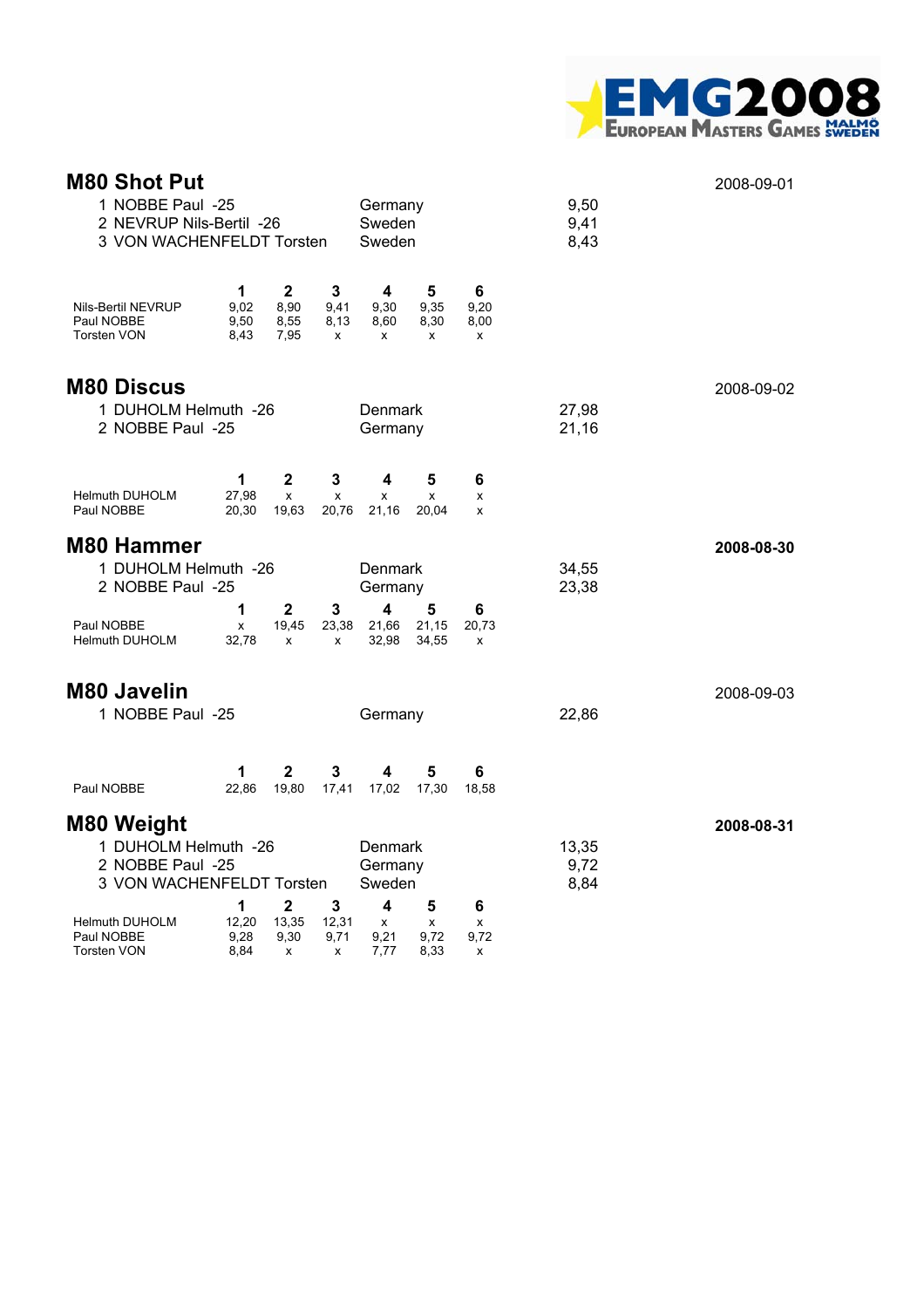

| M90 100 m                         |                                 |                      |                          |         | 2008-09-02 |
|-----------------------------------|---------------------------------|----------------------|--------------------------|---------|------------|
| <b>Final</b><br>1 LIEDTKE Herbert |                                 | 16 Sweden            | Wind: $-0,9$             | 19,77   |            |
| M90 200 m                         |                                 |                      |                          |         | 2008-09-05 |
| <b>Final</b>                      |                                 |                      | Wind: $-0,1$             |         |            |
| 1 LIEDTKE Herbert                 |                                 | 16 Sweden            |                          | 45,10   |            |
| M90 400 m                         |                                 |                      |                          |         | 2008-09-03 |
| <b>Final</b>                      |                                 |                      |                          |         |            |
| 1 LIEDTKE Herbert                 |                                 | 16 Sweden            |                          | 2.03,04 |            |
| M90 Javelin                       |                                 |                      |                          |         | 2008-09-03 |
| 1 MÖRCH Jan -18                   |                                 | Sweden               |                          | 13,46   |            |
| Jan MÖRCH                         | 1<br>$\mathbf{2}$<br>12,78<br>x | 3<br>4<br>12,61<br>x | 6<br>5<br>13,46<br>12,85 |         |            |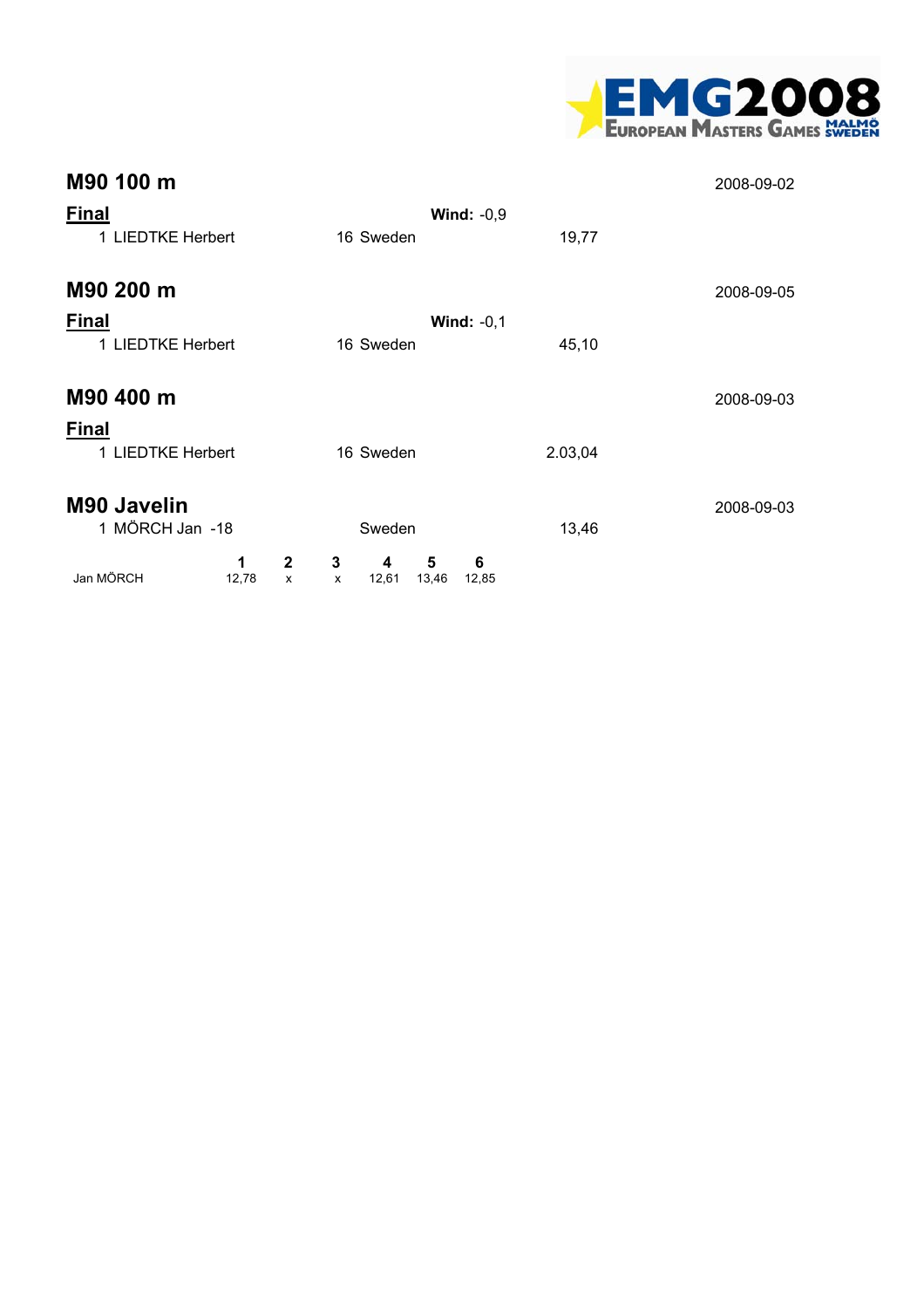|  |                                      | <b>MG2008</b> |  |  |
|--|--------------------------------------|---------------|--|--|
|  | <b>EUROPEAN MASTERS GAMES SWEDEN</b> |               |  |  |

| W30 800 m                                                     |                                                         |                      | 2008-08-31 |
|---------------------------------------------------------------|---------------------------------------------------------|----------------------|------------|
| <b>Final</b><br>1 ANCA Dace                                   | 76 Latvia                                               | 2.35,19              |            |
| W30 1 500 m                                                   |                                                         |                      | 2008-09-02 |
| <b>Final</b><br>1 ANCA Dace                                   | 76 Latvia                                               | 5.27,09              |            |
| W30 2 000 m Steeplechase                                      |                                                         |                      | 2008-09-05 |
| <b>Final</b><br>1 ANCA Dace                                   | 76 Latvia                                               | 8.26,28              |            |
| W30 marathon<br>1 TORSTENSSON, Petra<br>2 BROBERG, Åsa        | 75 Sweden<br>78 Sweden                                  | 03:30:31<br>03:54:12 | 2008-09-06 |
| <b>W30 Discus</b><br>1 VAN VLIET Linda -75                    | Netherlands                                             | 29,01                | 2008-09-02 |
| $\mathbf{2}$<br>1<br>29,01<br>Linda VAN VLIET<br>$\mathsf{x}$ | 3<br>5<br>6<br>4<br>26,92<br>26,00<br>$\mathbf{x}$<br>X |                      |            |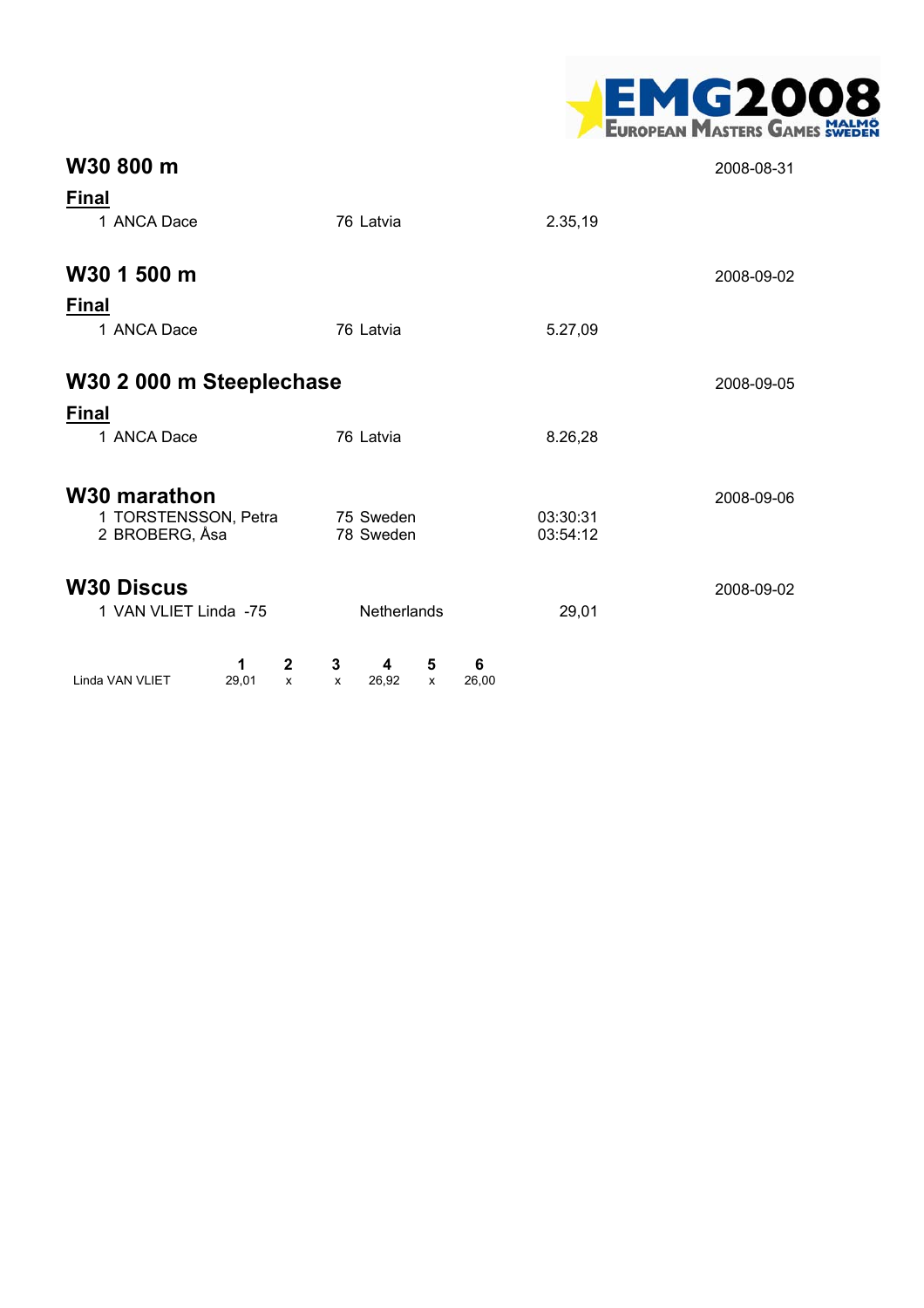

### **W35 200 m** 2008-09-05

| <b>Final</b>                             |                           | Wind: $-0,5$         |            |
|------------------------------------------|---------------------------|----------------------|------------|
| 1 SUNNEBORN Anna<br>2 LEHMANN Manuela    | 70 Sweden<br>69 Germany   | 27,34<br>32,06       |            |
| W35800 m                                 |                           |                      | 2008-08-31 |
| <b>Final</b>                             |                           |                      |            |
| 1 WALLIN Tina<br>2 LILLEGARD Anne        | 72 Sweden                 | 2.23,44<br>2.26,64   |            |
| 3 JANUSEVICIENE Inga                     | 73 Norway<br>73 Lithuania | 2.27,12              |            |
| W35 1 500 m                              |                           |                      | 2008-09-02 |
| <b>Final</b>                             |                           |                      |            |
| 1 JANUSEVICIENE Inga<br>2 LILLEGARD Anne | 73 Lithuania<br>73 Norway | 5.14,73<br>5.19,86   |            |
| W35 5 000 m                              |                           |                      | 2008-09-03 |
| <b>Final</b>                             |                           |                      |            |
| 1 KONEVA Marina<br>2 LILAND Hanne        | 69 Russia<br>69 Norway    | 20.07,95<br>20.57,25 |            |
| W35 10 000 m                             |                           |                      | 2008-08-31 |
| <b>Final</b>                             |                           |                      |            |
| 1 KONEVA Marina                          | 69 Russia                 | 42.43,76             |            |
| W35 400 m Hurdles                        |                           |                      | 2008-09-01 |
| <b>Final</b>                             |                           |                      |            |
| 1 ÅKERMAN Linda<br>2 WALLIN Tina         | 71 Sweden<br>72 Sweden    | 1.09,15<br>1.11,45   |            |
| <b>W35 5 000 m Track Walk</b>            |                           |                      | 2008-09-01 |
| <u>Final</u>                             |                           |                      |            |
| 1 KONEVA Marina<br>2 LILAND Hanne        | 69 Russia<br>69 Norway    | 25.06,47<br>27.07,20 |            |
| W35 10 Km Road Walk                      |                           |                      | 2008-09-04 |
| 1 KONEVA Marina<br>2 LILAND Hanne        | 69 Russia<br>69 Norway    | 53.17,9<br>56.03,0   |            |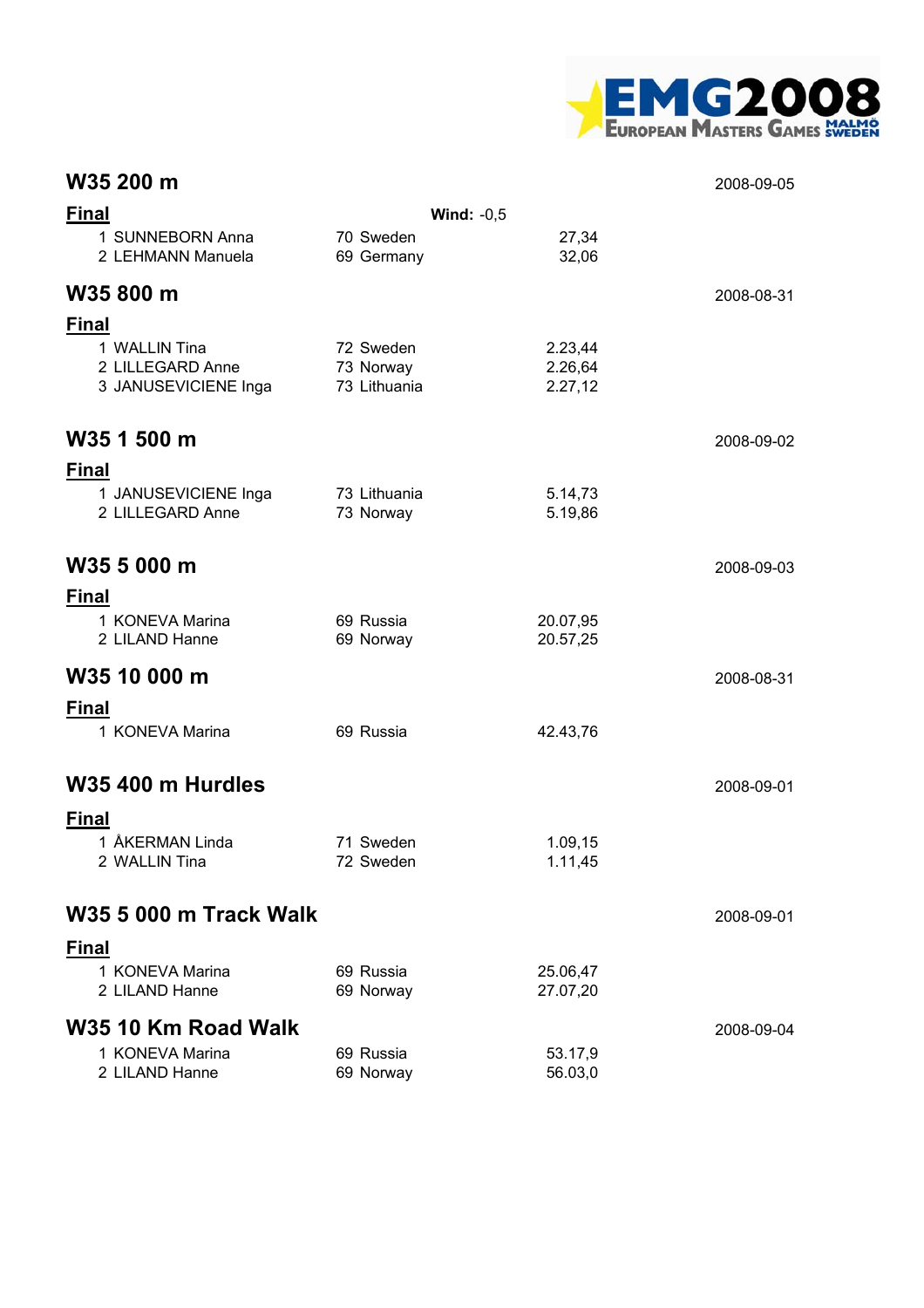

| <b>W35 Pole Vault</b><br>1 MOSSBERG Maria -71<br>Sweden                                                                                                                                                                                                                                                                      | 3,51                             | 2008-09-02 |
|------------------------------------------------------------------------------------------------------------------------------------------------------------------------------------------------------------------------------------------------------------------------------------------------------------------------------|----------------------------------|------------|
| 3,00 3,20 3,30 3,40 3,51 3,60<br>Maria MOSSBERG<br>$\circ$<br>o<br>$\circ$<br>XO<br><b>XXX</b><br>o                                                                                                                                                                                                                          |                                  |            |
| <b>W35 Long Jump</b><br>1 LEHMANN Manuela -69<br>Germany                                                                                                                                                                                                                                                                     | 4,22<br>0,4                      | 2008-09-03 |
| $\mathbf{2}$<br>1<br>3<br>5<br>4<br>6<br>4,22<br>4,03<br>Manuela LEHMANN<br>4,10<br>x<br>X<br>х<br>0,2<br>2,8<br>0,4<br>4,4<br>$-0,8$<br>0,7                                                                                                                                                                                 |                                  |            |
| <b>W35 Shot Put</b><br>1 JUKSINSKA Santa -72<br>Latvia<br>2 LEHMANN Manuela -69<br>Germany<br>3 BEER Anke -73<br>Germany                                                                                                                                                                                                     | 11,53<br>7,93<br>6,43            | 2008-09-01 |
| 1<br>$\mathbf 2$<br>3<br>6<br>4<br>5<br>Manuela LEHMANN<br>7,82<br>7,38<br>7,93<br>7,89<br>7,69<br>x<br>Santa JUKSINSKA<br>11,38<br>11,26<br>10,73<br>10,88<br>11,53<br>x<br>Anke BEER<br>6,06<br>6,43<br>5,65<br>5,91<br>6,42<br>x                                                                                          |                                  |            |
| <b>W35 Discus</b><br>1 MIKELYTE Austra -69<br>Lithuania<br>2 JUKSINSKA Santa -72<br>Latvia<br>3 SCHEFFLER Sabine -69<br>Germany<br>4 NORDBLAD Maria -71<br>Sweden                                                                                                                                                            | 48,49<br>35,58<br>32,28<br>23,74 | 2008-09-02 |
| 3<br>1<br>$\mathbf{2}$<br>6<br>4<br>5<br>Maria NORDBLAD<br>23,74<br>20,93<br>21,72<br>21,04<br>x<br>x<br>Sabine SCHEFFLER<br>30,65<br>29,75<br>32,28<br>31,08<br>30,35<br>$\mathsf{X}$<br>Austra MIKELYTE<br>45,24<br>45,35<br>48,49<br>45,81<br>46,53<br>x<br>Santa JUKSINSKA<br>34,24<br>33,40<br>34,38<br>35,58<br>x<br>x |                                  |            |
| <b>W35 Javelin</b><br>1 MARIEZKURRENA Maria Idoia<br>Spain<br>Sweden<br>2 ÅKERMAN Linda -71<br>3 SCHEFFLER Sabine -69<br>Germany<br>4 BEER Anke -73<br>Germany                                                                                                                                                               | 42,05<br>35,39<br>35,15<br>12,72 | 2008-09-03 |
| $\mathbf 2$<br>3<br>1<br>5<br>6<br>4<br>12,59<br>Anke BEER<br>10,64<br>11,39<br>12,18<br>12,72<br>X<br>Sabine SCHEFFLER<br>33,75<br>35, 15<br>30,93<br>33,51<br>34,20<br>34,07<br>42,05<br>Maria Idoia<br>4,49<br>40,05<br>---<br>---<br>---                                                                                 |                                  |            |

Linda ÅKERMAN 34,85 32,93 35,39 33,55 32,48 x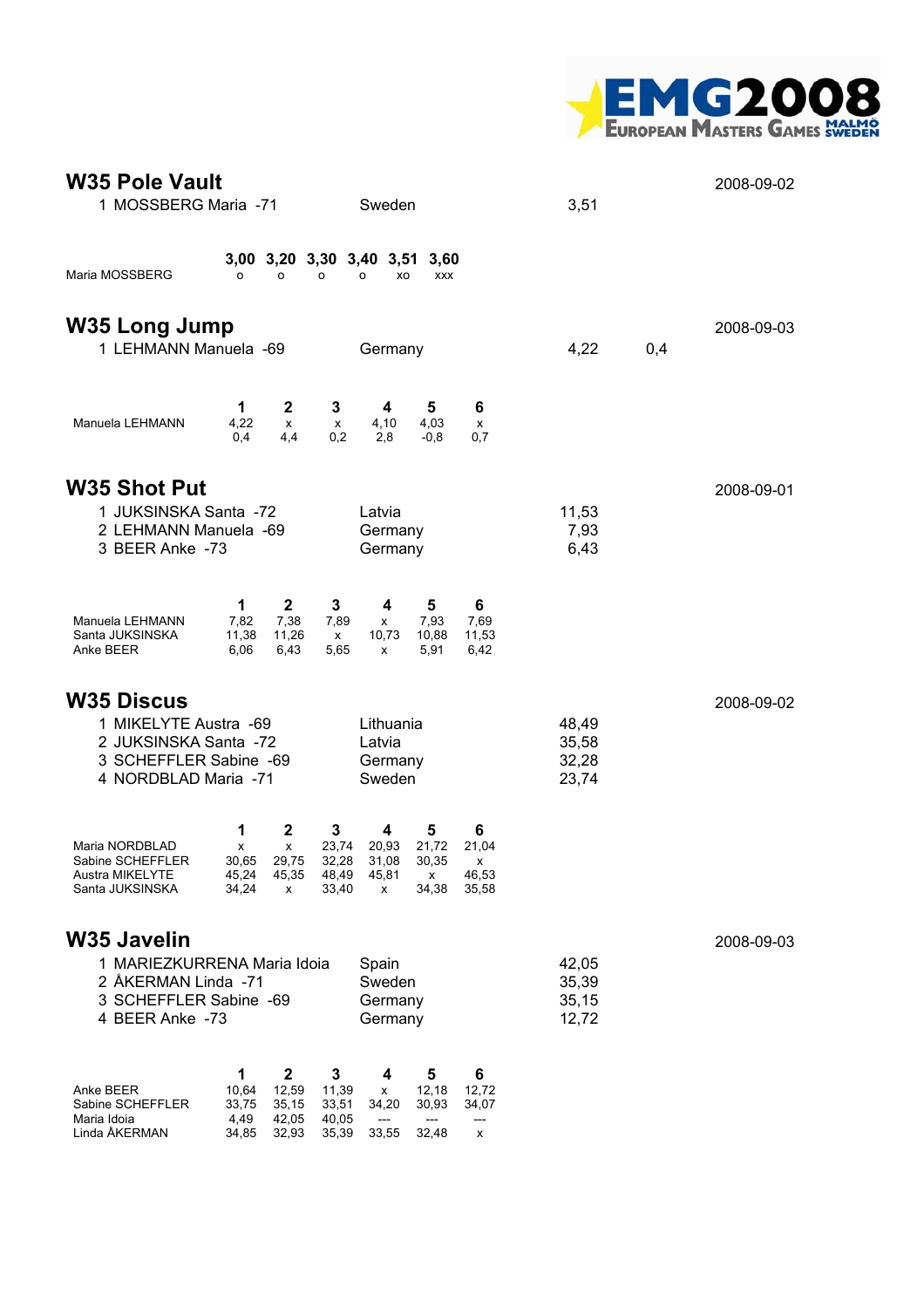

#### **W40 100 m** 2008-09-02

| <b>Final</b>                     | Wind: $-1,2$            |                      |            |
|----------------------------------|-------------------------|----------------------|------------|
| 1 NOACK Simone                   | 67 Germany              | 13,40                |            |
| 2 SUKHNO Inna                    | 65 Russia               | 14,33                |            |
| 3 ANDERSSON Sue                  | 68 Sweden               | 14,33                |            |
| 4 CODARE Inese                   | 67 Latvia               | 14,68                |            |
| 5 RULLE Marija                   | 64 Latvia               | 15,29                |            |
|                                  |                         |                      |            |
| W40 200 m                        | 2008-09-05              |                      |            |
| <b>Final</b>                     | Wind: $-1,0$            |                      |            |
| 1 ANDERSSON Sue                  | 68 Sweden               | 29,43                |            |
| 2 SUKHNO Inna                    | 65 Russia               | 30,30                |            |
| 3 CODARE Inese                   | 67 Latvia               | 30,63                |            |
| <b>NOACK Simone</b>              | 67 Germany              | dns                  |            |
|                                  |                         |                      |            |
| W40 400 m                        |                         |                      | 2008-09-03 |
| <b>Final</b>                     |                         |                      |            |
| 1 NOACK Simone                   | 67 Germany              | 59,86                |            |
| 2 CHAHOVA Krasimira              | 67 Bulgaria             | 1.07,48              |            |
| 3 NILSSON Kristina               | 67 Sweden               | 1.17,89              |            |
| W40 800 m                        |                         |                      |            |
|                                  |                         |                      | 2008-08-31 |
| <b>Final</b>                     |                         |                      |            |
| 1 LYAMINA Irina                  | 68 Russia               | 2.20,53              |            |
| 2 CHAHOVA Krasimira              | 67 Bulgaria             | 2.33,69              |            |
| 3 NILSSON Susanne                | 68 Sweden               | 2.38,85              |            |
| 4 NILSSON Kristina               | 67 Sweden               | 2.43,29              |            |
| 5 HILLBLOM Catarina              | 66 Sweden               | 2.53,24              |            |
| W40 1 500 m                      |                         |                      |            |
|                                  |                         |                      | 2008-09-02 |
| <b>Final</b>                     |                         |                      |            |
| 1 LYAMINA Irina                  | 68 Russia               | 4.43,86              |            |
| 2 DE SMET Els                    | 64 Belgium              | 5.14,18              |            |
| 3 NILSSON Susanne                | 68 Sweden               | 5.25,88              |            |
| 4 NILSSON Kristina               | 67 Sweden               | 5.40,01              |            |
| 5 HILLBLOM Catarina              | 66 Sweden               | 6.01,31              |            |
| W40 5 000 m                      |                         |                      | 2008-09-03 |
|                                  |                         |                      |            |
| <b>Final</b>                     |                         |                      |            |
| 1 JACCHERI Elena                 | 67 Italy                | 18.59,66             |            |
| 2 FISUN Natalia<br>3 DE SMET Els | 68 Russia               | 19.28,09             |            |
| 4 NILSSON Susanne                | 64 Belgium<br>68 Sweden | 19.43,96<br>19.59,98 |            |
|                                  |                         |                      |            |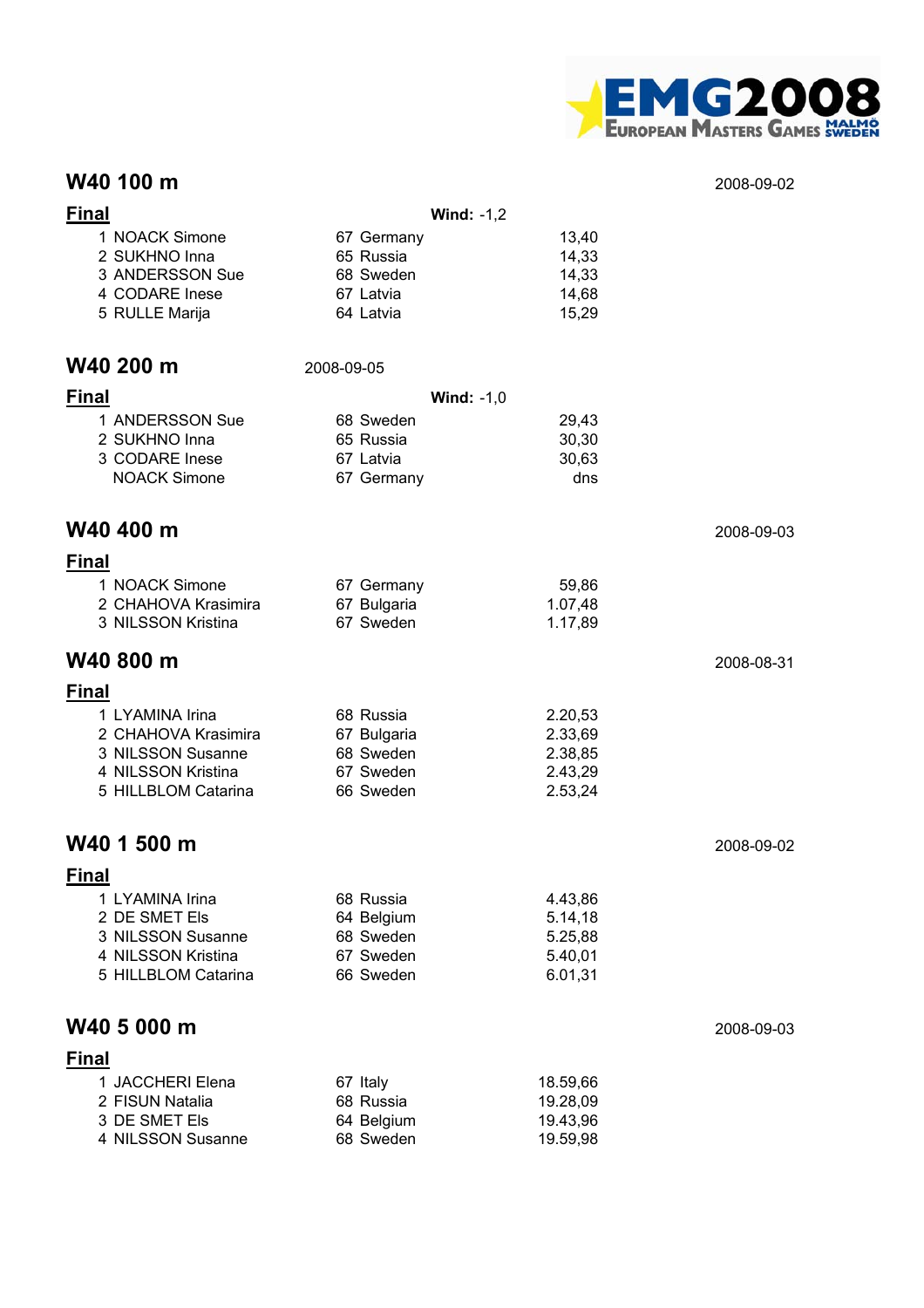

# **W40 10 000 m 2008-08-31**

**Final**

| 1 JACCHERI Elena<br>2 FISUN Natalia                                                                    | 67 Italy<br>68 Russia                                                         | 38.50,68<br>41.18,78 |            |
|--------------------------------------------------------------------------------------------------------|-------------------------------------------------------------------------------|----------------------|------------|
| 3 HILLBLOM Catarina                                                                                    | 66 Sweden                                                                     | 48.49,09             |            |
| W40 80 m Hurdles                                                                                       |                                                                               |                      | 2008-09-03 |
| <b>Final</b>                                                                                           | Wind: $+0,5$                                                                  |                      |            |
| 1 KREPKINA Valentyna<br>2 SUKHNO Inna                                                                  | 65 Ukraine<br>65 Russia                                                       | 12,98<br>14,81       |            |
| W40 400 m Hurdles                                                                                      |                                                                               |                      | 2008-09-01 |
| <b>Final</b>                                                                                           |                                                                               |                      |            |
| 3 CHAHOVA Krasimira<br>4 CODARE Inese                                                                  | 67 Bulgaria<br>67 Latvia                                                      | 1.14,90<br>1.23,05   |            |
| 5 TAYLOR Suzanne                                                                                       | 68 United Kingdom                                                             | 1.31,02              |            |
| W40 2 000 m Steeplechase                                                                               |                                                                               |                      | 2008-09-05 |
| <b>Final</b>                                                                                           |                                                                               |                      |            |
| 1 WEISS Annette                                                                                        | 68 Germany                                                                    | 7.16,70              |            |
| <b>W40 marathon</b>                                                                                    |                                                                               |                      | 2008-09-06 |
| 1 JACCHERI, Elena                                                                                      | 67 Italy                                                                      | 03:01:23             |            |
| 2 SAUER, Anke<br>3 JONSDOTTIR, Hildur                                                                  | 68 Sweden<br>66 Sweden                                                        | 03:37:42<br>04:03:31 |            |
| 4 WESTERLUND, Anneli                                                                                   | 66 Sweden                                                                     | 04:03:32             |            |
| <b>W40 5 000 m Track Walk</b>                                                                          |                                                                               |                      | 2008-09-01 |
| <b>Final</b>                                                                                           |                                                                               |                      |            |
| 1 ZAGALSKA Valentyna                                                                                   | 64 Ukraine                                                                    | 29.37,80             |            |
| 2 KROGENAES Mette                                                                                      | 64 Norway                                                                     | 35.54,79             |            |
| W40 10 Km Road Walk                                                                                    |                                                                               |                      | 2008-09-04 |
| 1 ZAGALSKA Valentyna                                                                                   | 64 Ukraine                                                                    | 1.01.24,7            |            |
| 2 KROGENAES Mette                                                                                      | 64 Norway                                                                     | 1.11.06,7            |            |
| <b>W40 High Jump</b>                                                                                   |                                                                               |                      | 2008-09-01 |
| 1 KREPKINA Valentyna -65                                                                               | Ukraine                                                                       | 1,45                 |            |
| 2 DEKSNE Gita -65<br>3 LAMBERTE Ingrida -65                                                            | Latvia<br>Latvia                                                              | 1,40<br>1,25         |            |
|                                                                                                        | 1,20 1,25 1,30 1,35 1,40 1,45 1,50                                            |                      |            |
| Ingrida LAMBERTE<br>xo<br>о<br>Valentyna KREPKINA<br>о<br>$\overline{\phantom{a}}$<br>Gita DEKSNE<br>o | <b>XXX</b><br>o<br>о<br>o<br>XO<br><b>XXX</b><br>o<br>XO<br>XXO<br><b>XXX</b> |                      |            |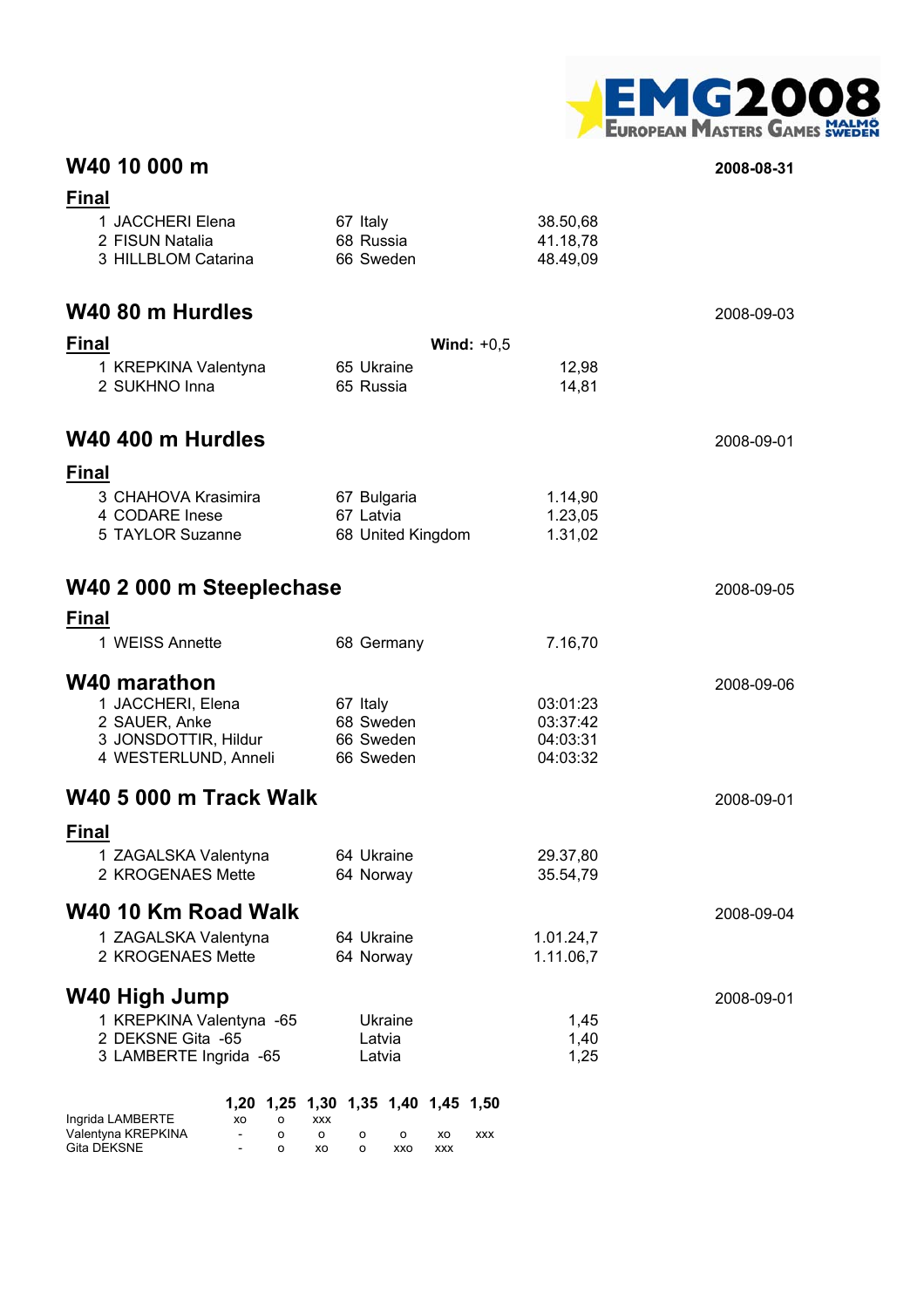

| <b>W40 Pole Vault</b><br>1 KREPKINA Valentyna -65<br>2 VOS Ingrid -66 |                      |                      |                      |        | Ukraine<br><b>Belgium</b> |                                                   |                       |   | 2,80<br>1,70 |    |            | 2008-09-02 |
|-----------------------------------------------------------------------|----------------------|----------------------|----------------------|--------|---------------------------|---------------------------------------------------|-----------------------|---|--------------|----|------------|------------|
| Valentyna KREPKINA                                                    |                      | 1,40 1,50            |                      |        |                           | 1,60 1,70 1,80 2,40 2,50 2,60 2,70 2,80 2,90<br>o | о                     | o | о            | XO | <b>XXX</b> |            |
| Ingrid VOS                                                            | XO                   | O                    | XO                   | XO     | <b>XXX</b>                |                                                   |                       |   |              |    |            |            |
| <b>W40 Long Jump</b>                                                  |                      |                      |                      |        |                           |                                                   |                       |   |              |    |            | 2008-09-03 |
| 1 KREPKINA Valentyna -65<br>2 DEKSNE Gita - 65                        |                      |                      |                      | Latvia | Ukraine                   |                                                   |                       |   | 4,97<br>4,53 |    | 2,8<br>1,6 |            |
| 3 KOJALOVICA Ilona -66                                                |                      |                      |                      | Latvia |                           |                                                   |                       |   | 4,36         |    | 0,3        |            |
| 4 LAMBERTE Ingrida -65                                                |                      |                      |                      | Latvia |                           |                                                   |                       |   | 4,13         |    | 3,1        |            |
| 5 RULLE Marija -64                                                    |                      |                      |                      | Latvia |                           |                                                   |                       |   | 4,12         |    | 2,3        |            |
|                                                                       | 1                    | $\mathbf 2$          | 3                    |        | 4                         | 5                                                 | 6                     |   |              |    |            |            |
| Valentyna KREPKINA                                                    | 4,96<br>0,8          | 4,92<br>$-0,5$       | 4,97<br>2,8          |        | 4,81<br>1,5               | 4,88<br>1,7                                       | 4,90<br>1,3           |   |              |    |            |            |
| Ingrida LAMBERTE                                                      | 3,78<br>0,4          | x<br>1,2             | 3,95<br>1,0          |        | 3,97<br>2,8               | 4,13<br>3,1                                       | 4,02<br>1,9           |   |              |    |            |            |
| Gita DEKSNE                                                           | 4,24<br>0,2          | 4,07<br>1,4          | 4,43<br>$-0,1$       |        | 4,53<br>1,6               | 4,33<br>2,0                                       | х<br>1,3              |   |              |    |            |            |
| Marija RULLE                                                          | 3,83<br>0,7          | 3,88<br>$-0,1$       | x<br>$-2,5$          |        | x                         | 4,12                                              | х                     |   |              |    |            |            |
| Ilona KOJALOVICA                                                      | 4,34<br>2,3          | 4,30<br>0,3          | x<br>2,7             |        | 1,5<br>х<br>2,0           | 2,3<br>4,23<br>$-0,1$                             | $-0,5$<br>4,36<br>0,3 |   |              |    |            |            |
| <b>W40 Triple Jump</b>                                                |                      |                      |                      |        |                           |                                                   |                       |   |              |    |            | 2008-09-04 |
| 1 KREPKINA Valentyna -65                                              |                      |                      |                      |        | Ukraine                   |                                                   |                       |   | 11,07        |    | 0,0        |            |
| 2 LAMBERTE Ingrida -65                                                |                      |                      |                      | Latvia |                           |                                                   |                       |   | 9,07         |    | $-2,7$     |            |
| 3 RULLE Marija -64                                                    |                      |                      |                      | Latvia |                           |                                                   |                       |   | 8,61         |    | $-1,0$     |            |
| Ingrida LAMBERTE                                                      | 1<br>8,39            | $\mathbf 2$<br>8,46  | 3<br>8,86            |        | 4<br>8,84                 | 5<br>9,06                                         | 6<br>9,07             |   |              |    |            |            |
| Valentyna KREPKINA                                                    | 0,9<br>x             | $-2,7$<br>10,71      | $-0,2$<br>10,87      |        | 0,8<br>10,55              | $-3,7$<br>11,07                                   | $-2,7$<br>11,04       |   |              |    |            |            |
|                                                                       | $-0.9$               | $-2,8$               | 0,5                  |        | $-2,0$                    | 0,0                                               | $-0,6$                |   |              |    |            |            |
| Marija RULLE                                                          | 8,23<br>$-2,5$       | 8,31<br>$-2,8$       | x<br>0,2             |        | 8,61<br>$-1,0$            | 8,41<br>$-1,1$                                    | 8,42<br>0,2           |   |              |    |            |            |
| <b>W40 Shot Put</b>                                                   |                      |                      |                      |        |                           |                                                   |                       |   |              |    |            | 2008-09-01 |
| 1 SULEYMANOVA Natalia -64                                             |                      |                      |                      |        | Russia                    |                                                   |                       |   | 9,55         |    |            |            |
| 2 VOS Ingrid -66                                                      |                      |                      |                      |        | Belgium                   |                                                   |                       |   | 8,40         |    |            |            |
| 3 BONDESSON Susanna - 64                                              |                      |                      |                      |        | Sweden                    |                                                   |                       |   | 7,04         |    |            |            |
|                                                                       | 1                    | $\mathbf 2$          | 3                    |        | 4                         | 5                                                 | 6                     |   |              |    |            |            |
| Susanna BONDESSON<br>Ingrid VOS<br>Natalia SULEYMANOVA                | 6,63<br>8,40<br>7,70 | 7,00<br>8,07<br>9,18 | 6,90<br>8,30<br>8,64 |        | 7,04<br>x<br>x            | 6,98<br>8,29<br>9,01                              | 7,02<br>8,30<br>9,55  |   |              |    |            |            |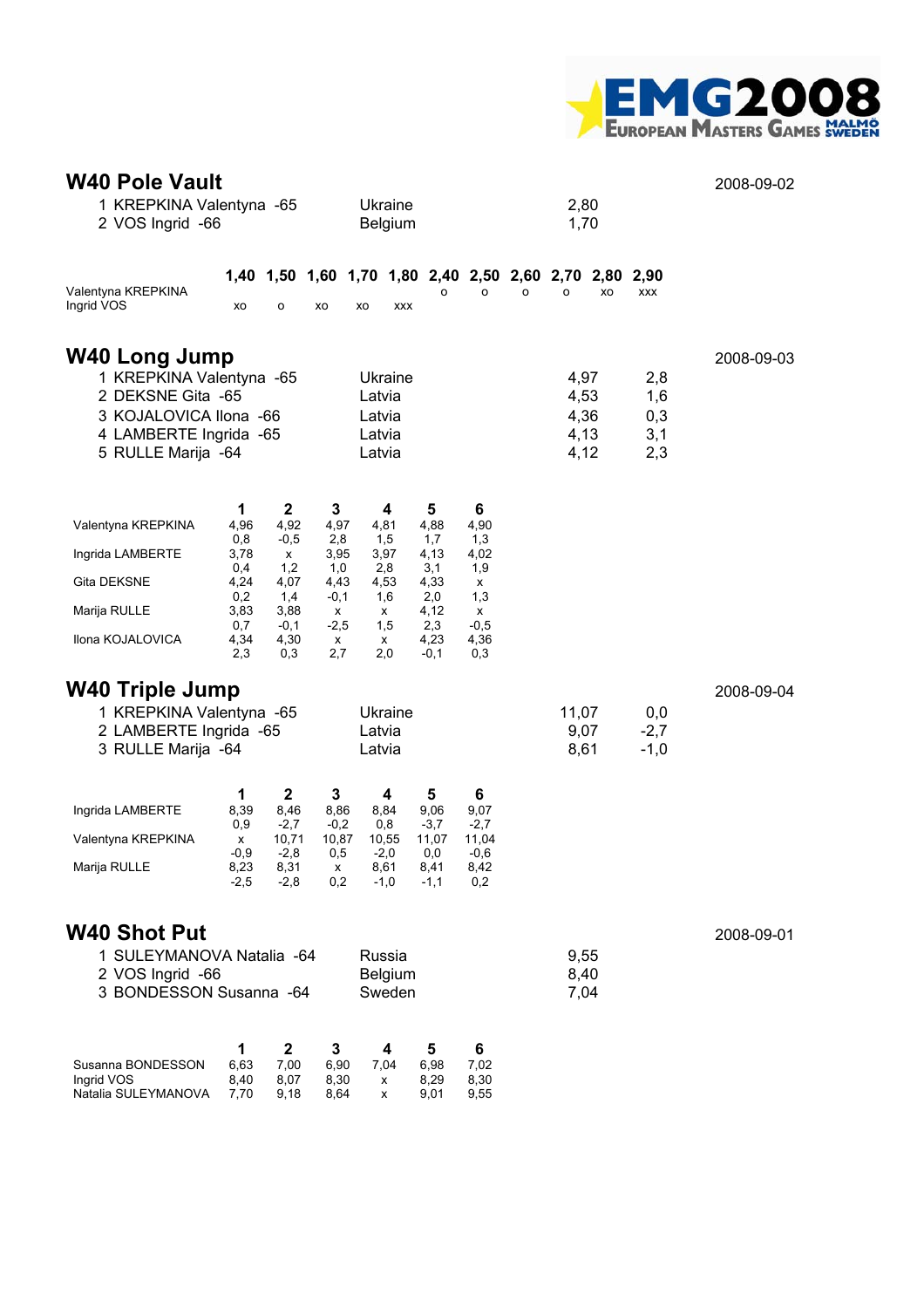

| <b>W40 Discus</b><br>1 VOS Ingrid -66                                             |                              |                                                     |                                | Belgium                                   |                              |                              | 25,69                   | 2008-09-02 |
|-----------------------------------------------------------------------------------|------------------------------|-----------------------------------------------------|--------------------------------|-------------------------------------------|------------------------------|------------------------------|-------------------------|------------|
| Ingrid VOS                                                                        | 1<br>25,69                   | $\mathbf 2$<br>X                                    | 3<br>$\mathsf{x}$              | 4<br>25,18                                | 5<br>X                       | 6<br>24,56                   |                         |            |
| <b>W40 Hammer</b><br>1 VOS Ingrid -66<br>2 O HOGARTAIGH Margaret -67              |                              |                                                     |                                | Belgium<br>Ireland                        |                              |                              | 33,45<br>19,94          | 2008-08-30 |
| Margaret O HOGARTAIGH 13,87<br>Ingrid VOS                                         | 1<br>33,45                   | $\mathbf{2}$<br>$\mathsf{x}$<br>32,43               | $\mathbf{3}$<br>17,19<br>31,10 | $\overline{\mathbf{4}}$<br>16,32<br>31,20 | 5<br>19,94<br>31,82          | 6<br>17,83<br>x              |                         |            |
| W40 Javelin<br>1 KULBOKIENE Ona -65<br>2 KOJALOVICA Ilona -66<br>3 VOS Ingrid -66 |                              |                                                     |                                | Lithuania<br>Latvia<br>Belgium            |                              |                              | 36,38<br>33,00<br>26,60 | 2008-09-03 |
| Ingrid VOS<br>Ona KULBOKIENE<br>Ilona KOJALOVICA                                  | 1<br>26,60<br>34,37<br>33,00 | $\mathbf 2$<br>$\pmb{\mathsf{x}}$<br>32,74<br>32,30 | 3<br>24,58<br>31,25<br>25,68   | 4<br>$\pmb{\chi}$<br>35,85<br>27,08       | 5<br>23,00<br>32,80<br>29,40 | 6<br>23,59<br>36,38<br>30,43 |                         |            |
| <b>W40 Weight</b>                                                                 |                              |                                                     |                                |                                           |                              |                              |                         | 2008-08-31 |
| 1 VOS Ingrid -66<br>2 SULEYMANOVA Natalia -64                                     |                              |                                                     |                                | <b>Belgium</b><br>Russia                  |                              |                              | 11,91<br>7,29           |            |
| Ingrid VOS<br>Natalia SULEYMANOVA                                                 | 1<br>11,05<br>7,29           | 2<br>11,85<br>7,25                                  | 3<br>11,05<br>x                | 4<br>10,95<br>7,07                        | 5<br>11,06<br>7,03           | 6<br>11,91<br>6,81           |                         |            |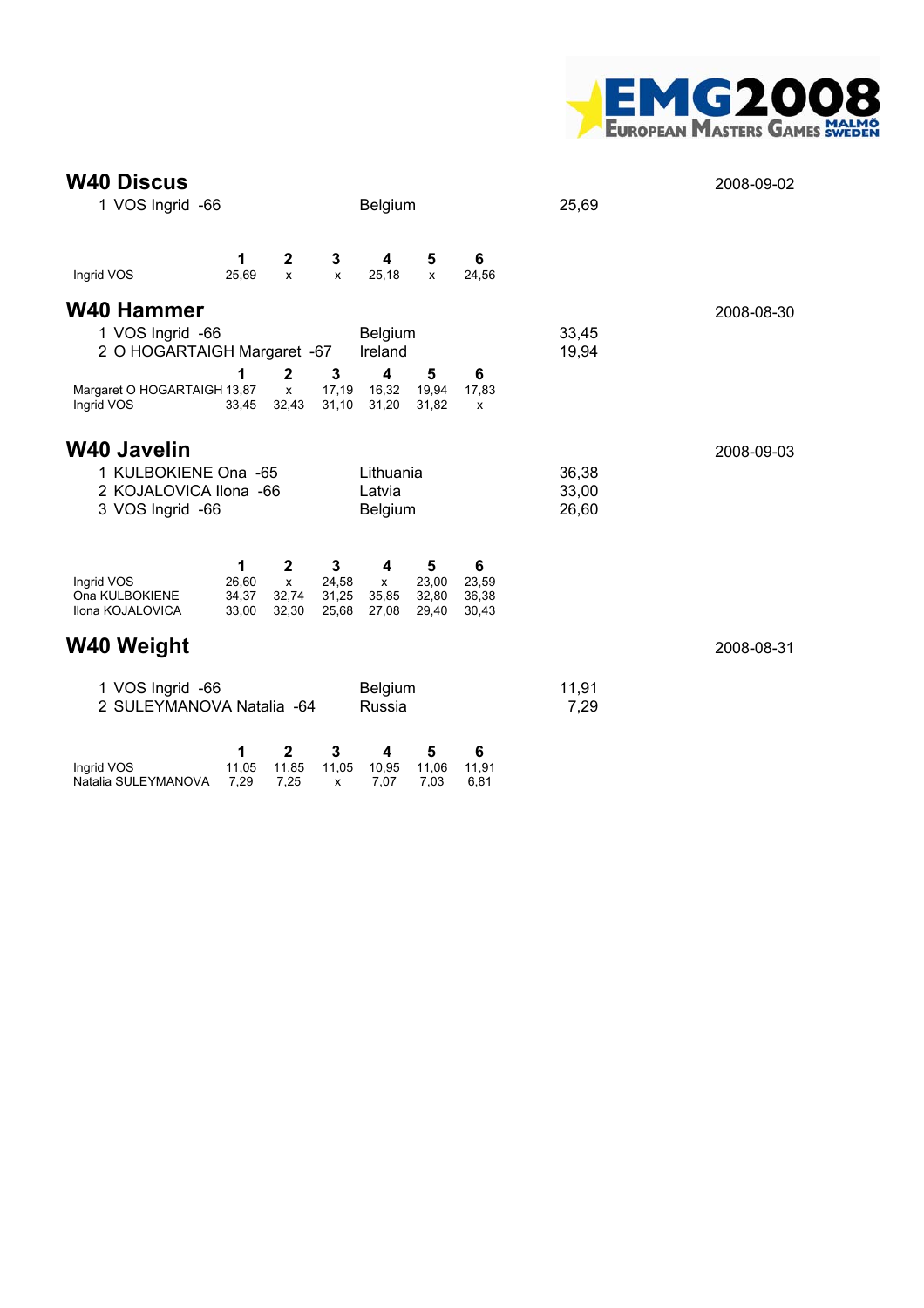

### **W45 100 m** 2008-09-02

| <b>Final</b>                     |                         | Wind: $-1,0$        |            |
|----------------------------------|-------------------------|---------------------|------------|
| 1 PALMQUIST Carina               | 62 Sweden               | 13,34               |            |
| 2 WALTER Antje                   | 61 Germany              | 14,25               |            |
| 3 VERSHANSKAYA Liubov            | 62 Russia               | 14,78               |            |
| 4 JORDAN Merle<br>5 BRANDT Heike | 61 Barbados             | 14,85<br>15,26      |            |
|                                  | 62 Germany              |                     |            |
| W45 200 m                        |                         |                     | 2008-09-05 |
| <b>Final</b>                     |                         | <b>Wind: -0,7</b>   |            |
| 1 KRONÉ Görel                    | 63 Sweden               | 28,70               |            |
| 2 WALTER Antje                   | 61 Germany              | 29,04               |            |
| 3 VERSHANSKAYA Liubov            | 62 Russia               | 31,11               |            |
| 4 JORDAN Merle                   | 61 Barbados             | 31,67               |            |
| 5 KOVPAK Alla<br>6 BRANDT Heike  | 62 Ukraine              | 32,89               |            |
|                                  | 62 Germany              | 33,12               |            |
| W45 400 m                        |                         |                     | 2008-09-03 |
|                                  |                         |                     |            |
| <b>Final</b>                     |                         |                     |            |
| 1 KRONÉ Görel<br>2 KOVPAK Alla   | 63 Sweden<br>62 Ukraine | 1.02,64<br>1.11, 14 |            |
| 3 JORDAN Merle                   | 61 Barbados             | 1.15,53             |            |
|                                  |                         |                     |            |
| W45 800 m                        |                         |                     | 2008-08-31 |
| <b>Final</b>                     |                         |                     |            |
| 1 WALTER Antje                   | 61 Germany              | 2.37,45             |            |
|                                  |                         |                     |            |
| W45 1 500 m                      |                         |                     | 2008-09-02 |
| <b>Final</b>                     |                         |                     |            |
| 1 SHEVYAKOVA Luidmila            | 62 Russia               | 5.27,07             |            |
|                                  |                         |                     |            |
| W45 5 000 m                      |                         |                     | 2008-09-03 |
| <b>Final</b>                     |                         |                     |            |
| 1 EDOVINA Nina                   | 60 Russia               | 18.48,18            |            |
| 2 SHEVYAKOVA Luidmila            | 62 Russia               | 19.13,16            |            |
| 3 KUZNETSOVA Irina               | 62 Russia               | 20.31,19            |            |
| 4 KNOP-VOLACEK Sonja             | 62 Germany              | 23.58,38            |            |
| W45 10 000 m                     |                         |                     | 2008-08-31 |
| <b>Final</b>                     |                         |                     |            |
| 1 EDOVINA Nina                   | 60 Russia               | 39.11,31            |            |
| 2 SHEVYAKOVA Luidmila            | 62 Russia               | 41.05,10            |            |
| 3 KUZNETSOVA Irina               | 62 Russia               | 42.57,91            |            |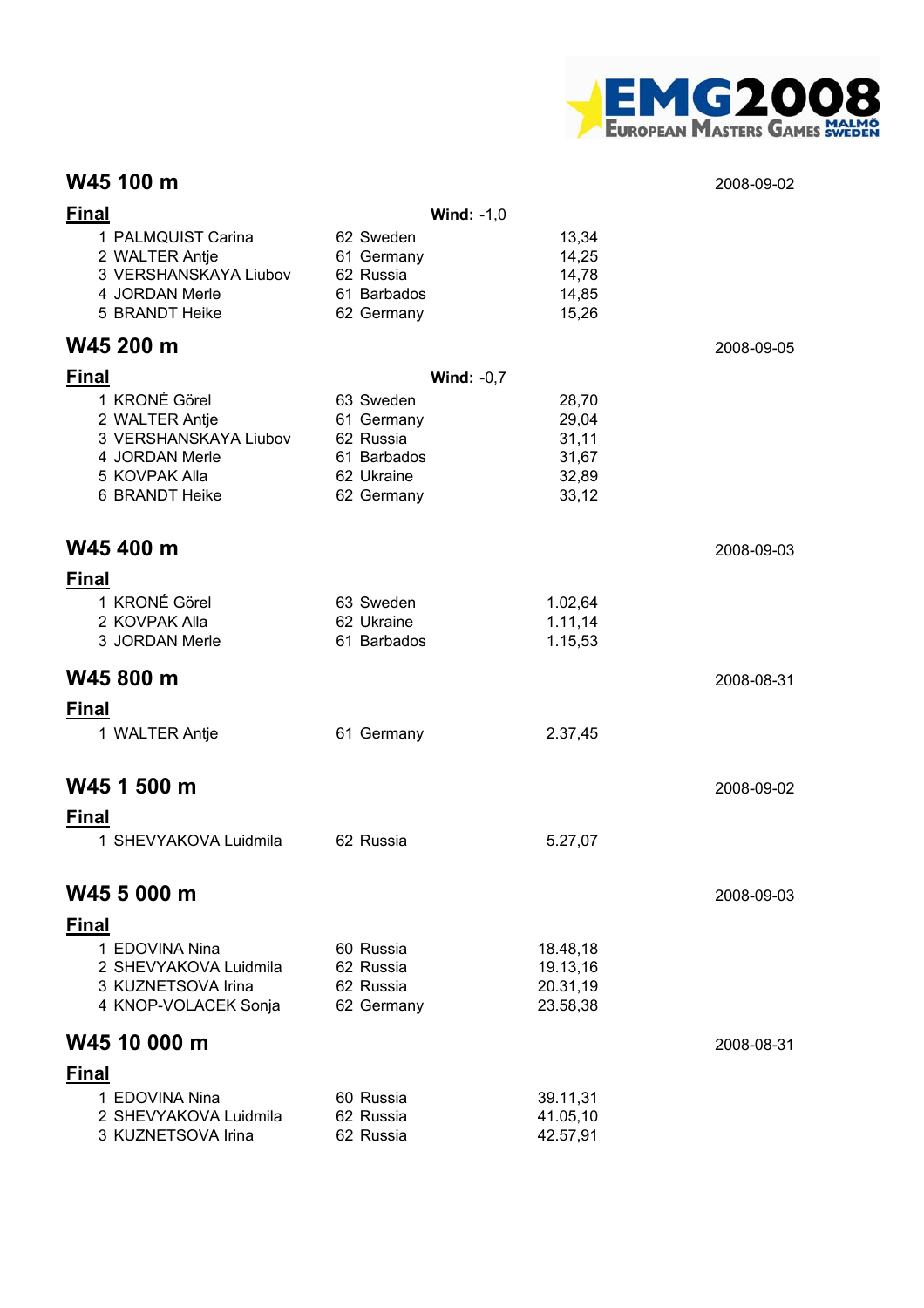

### **W45 80 m Hurdles** 2008-09-03

| <b>Final</b>                                                                                                                                                                                                                                |                                                                                                                             | Wind: $+0,5$                                                                                                                         |                             |            |
|---------------------------------------------------------------------------------------------------------------------------------------------------------------------------------------------------------------------------------------------|-----------------------------------------------------------------------------------------------------------------------------|--------------------------------------------------------------------------------------------------------------------------------------|-----------------------------|------------|
| 1 BRANDT Heike                                                                                                                                                                                                                              | 62 Germany                                                                                                                  | 17,88                                                                                                                                |                             |            |
| <b>W45 marathon</b><br>1 KUZNETSOVA, Irina<br>2 EK, Marie-Louise<br>3 ANDERSSON, Helen                                                                                                                                                      | 62 Russia<br>61 Sweden<br>60 Sweden                                                                                         | 03:29:17<br>04:13:15<br>04:53:44                                                                                                     |                             | 2008-09-06 |
| <b>W45 5 000 m Track Walk</b>                                                                                                                                                                                                               |                                                                                                                             |                                                                                                                                      |                             | 2008-09-01 |
| <b>Final</b><br>1 SAULITE Dace<br>2 SAELEN Nina Solvaar                                                                                                                                                                                     | 59 Latvia<br>63 Norway                                                                                                      | 31.36,61<br>34.12,56                                                                                                                 |                             |            |
| W45 10 Km Road Walk                                                                                                                                                                                                                         |                                                                                                                             |                                                                                                                                      |                             | 2008-09-04 |
| 1 SAULITE Dace<br>2 SAELEN Nina Solvaar                                                                                                                                                                                                     | 59 Latvia<br>63 Norway                                                                                                      | 1.05.02,8<br>1.09.47,9                                                                                                               |                             |            |
| <b>W45 High Jump</b>                                                                                                                                                                                                                        |                                                                                                                             |                                                                                                                                      |                             | 2008-09-01 |
| 1 GESTSSON Helen -62<br>2 OLIYNYK Iryna - 61<br>3 ASMUS Marlies -59                                                                                                                                                                         | Sweden<br>Ukraine<br>Germany                                                                                                | 1,30<br>1,24<br>1,21                                                                                                                 |                             |            |
| <b>Helen GESTSSON</b><br>Marlies ASMUS<br>o<br>o<br>XO<br>Iryna OLIYNYK                                                                                                                                                                     | о<br>o<br>o                                                                                                                 | 1,06 1,09 1,12 1,15 1,18 1,21 1,24 1,30<br>1,35<br>$\circ$<br>XO<br><b>XXX</b><br>$\circ$<br>XXO<br><b>XXX</b><br>o<br>o             |                             |            |
| <b>W45 Pole Vault</b><br>1 HEDEAGER Susanne -60                                                                                                                                                                                             | Denmark                                                                                                                     | 2,40                                                                                                                                 |                             | 2008-09-02 |
| 2,00 2,10 2,20 2,30 2,40 2,50<br>Susanne HEDEAGER<br>o<br>$\circ$<br>o                                                                                                                                                                      | o<br>o                                                                                                                      | <b>XXX</b>                                                                                                                           |                             |            |
| W45 Long Jump<br>1 BISKUP Marianna - 61<br>2 PALMQUIST Carina -62<br>3 TRENKER Birgit -62<br>4 VERSHANSKAYA Liubov -62                                                                                                                      | Poland<br>Sweden<br>Germany<br>Russia                                                                                       | 5,27<br>4,97<br>4,88<br>4,00                                                                                                         | 3,5<br>0,9<br>$2,6-$<br>1,7 | 2008-09-03 |
| $\mathbf 2$<br>1<br>Carina PALMQUIST<br>4,93<br>4,82<br>$-0,8$<br>0,2<br>Marianna BISKUP<br>4,99<br>5,07<br>$-0,3$<br>2,4<br>Liubov VERSHANSKAYA<br>3,65<br>3,83<br>0,1<br>$-0,1$<br><b>Birgit TRENKER</b><br>4,70<br>4,50<br>0,7<br>$-1,5$ | 3<br>4<br>4,97<br>х<br>2,6<br>0,9<br>х<br>x<br>0,3<br>2,9<br>4,00<br>3,69<br>1,7<br>$-0,2$<br>4,88<br>4,59<br>$2,6-$<br>0,9 | 5<br>6<br>4,92<br>4,74<br>2,0<br>$-0,9$<br>5,27<br>5,15<br>3,5<br>2,0<br>3,91<br>3,68<br>2,8<br>0,8<br>4,82<br>4,49<br>3,8<br>$-1,1$ |                             |            |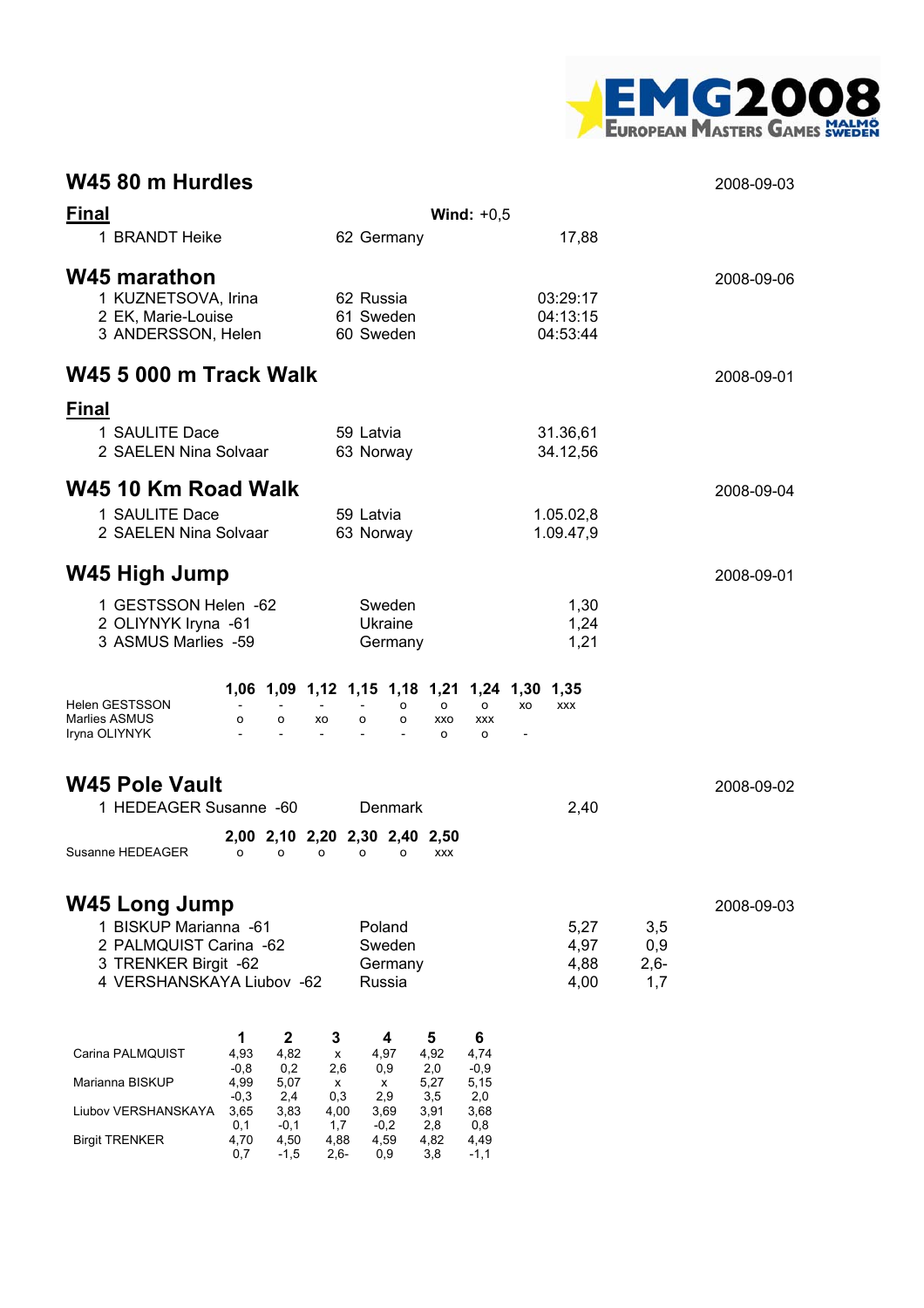

# **W45 Triple Jump** 2008-09-04

| 1 BISKUP Marianna -61<br>2 HEDEAGER Susanne -60<br>3 MIKULENINE Ina -60 |        |        |        | Poland<br>Denmark<br>Lithuania |                 |                          | 10,34<br>10.15<br>8.74 | 0,8<br>$-0,2$<br>$-1,8$ |
|-------------------------------------------------------------------------|--------|--------|--------|--------------------------------|-----------------|--------------------------|------------------------|-------------------------|
|                                                                         |        | 2      | 3      | 4                              | 5               | 6                        |                        |                         |
| Susanne HEDEAGER                                                        | 9,93   | x      | x      | x                              | 9,88            | 10.15                    |                        |                         |
|                                                                         | $-3,2$ | $-0.9$ | $-1,6$ | $-2,6$                         | $-1,7$          | $-0,2$                   |                        |                         |
| Ina MIKULENINE                                                          | 8,74   |        |        |                                |                 |                          |                        |                         |
|                                                                         | $-1,8$ |        |        |                                |                 | $\overline{\phantom{a}}$ |                        |                         |
| Marianna BISKUP                                                         | 9,83   | 10.06  | x      | 10.34                          |                 |                          |                        |                         |
|                                                                         | $-2,7$ | $-0.4$ | $-2,0$ | 0,8                            | $\qquad \qquad$ |                          |                        |                         |

## **W45 Shot Put** 2008-09-01

| 1 MORKUNIENE Valda -62   | Lithuania   | 13,18 |
|--------------------------|-------------|-------|
| 2 MARGHIEV Alexandra -59 | Moldova     | 12,97 |
| 3 BENGTSSON Barbro -63   | Sweden      | 10,89 |
| 4 VAN DIJK Ingrid -62    | Netherlands | 10,25 |
| 5 OLIYNYK Iryna - 61     | Ukraine     | 10,19 |
| 6 ASMUS Marlies -59      | Germany     | 7,52  |
| 7 ALDATOVA Nina -60      | Russia      | 7,41  |
| 8 GÖBL Susanne - 61      | Germany     | 6,16  |

|                         |       |       | 3     |       | 5     | 6     |
|-------------------------|-------|-------|-------|-------|-------|-------|
| <b>Barbro BENGTSSON</b> | 10.77 | x     | 10.80 | 10.89 | x     | x     |
| Iryna OLIYNYK           | 10.06 | x     | 9.81  | 10.19 | x     | 10,02 |
| Valda MORKUNIENE        | 13.18 | 12.51 | 12.31 | 12.16 | 12.54 | x     |
| Alexandra MARGHIEV      | 12.58 | 12.97 | x     | 12.68 | 12.67 | x     |
| <b>Marlies ASMUS</b>    | 6.82  | 7.52  | 7.43  | x     | x     | x     |
| Susanne GÖBL            | 5.88  | 6.05  | 5.60  | 5.21  | 6.16  | 5.69  |
| Nina ALDATOVA           | x     | 7.41  | 7.18  | 7.10  | x     | 7,14  |
| Ingrid VAN DIJK         | 9.72  | x     | 10.16 | x     | x     | 10.25 |

| <b>W45 Discus</b>        |                    |       | 2008-09-02 |
|--------------------------|--------------------|-------|------------|
| 1 MARGHIEV Alexandra -59 | Moldova            | 41.88 |            |
| 2 LAPIENIENE Janina -61  | Lithuania          | 39.27 |            |
| 3 VAN DIJK Ingrid -62    | <b>Netherlands</b> | 35,92 |            |
| 4 LUIJENDIJK Loes -62    | <b>Netherlands</b> | 20,75 |            |
| 5 GÖBL Susanne -61       | Germany            | 16,00 |            |
|                          |                    |       |            |
|                          |                    |       |            |

|       |       | 3     |       | b     | 6     |
|-------|-------|-------|-------|-------|-------|
| 35.31 | 35.92 | 35.53 | 35.34 | x     | x     |
| x     | 13.98 | 14.30 | 16.00 | x     | 14.55 |
| 38.68 | x     | 35.90 | 40.98 | x     | 41.88 |
| 36.96 | x     | 35.15 | 39.27 | 33.33 | 34.78 |
| 18.64 | x     | 18.98 | 19.52 | 20.30 | 20.75 |
|       |       |       |       |       |       |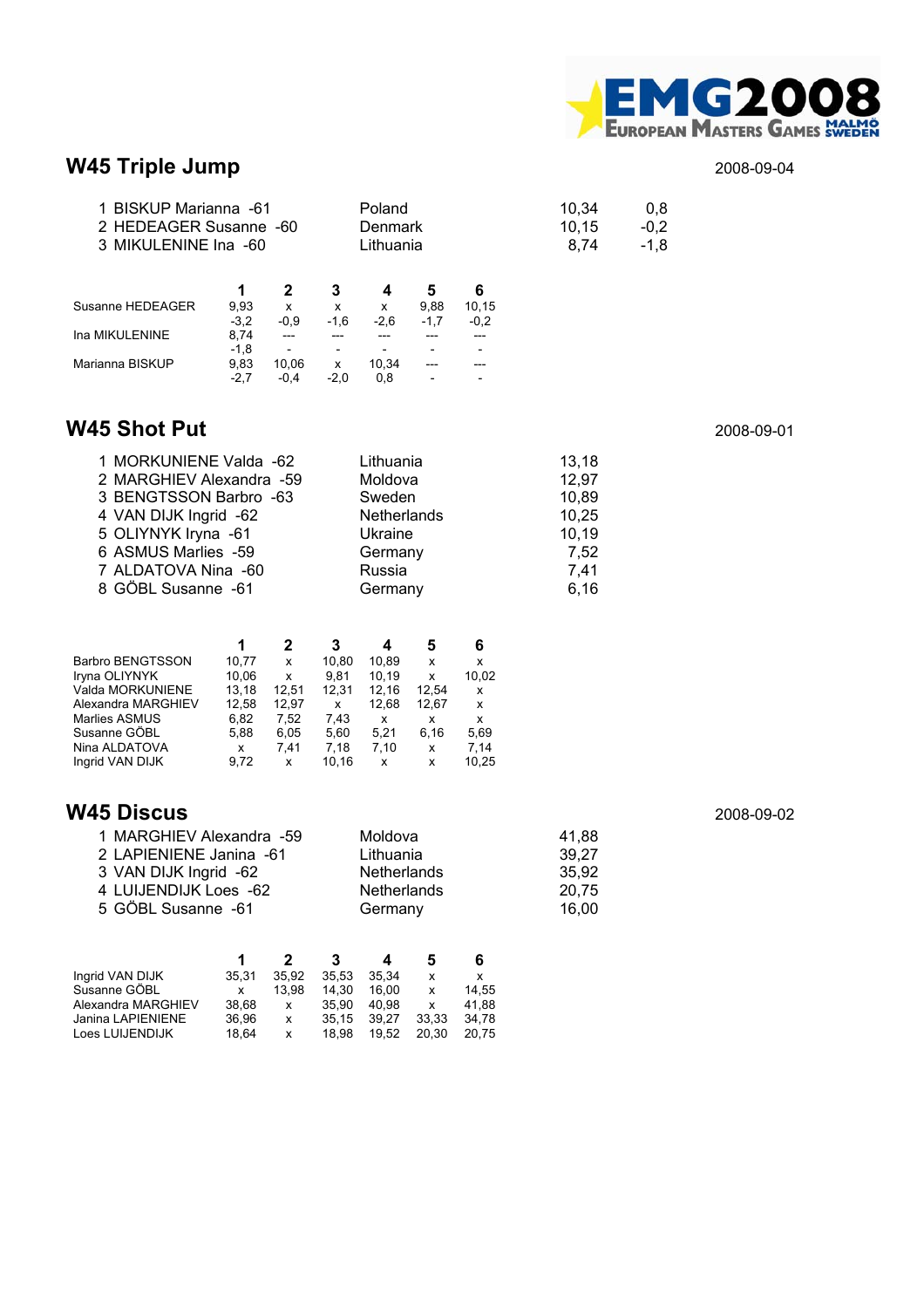

| W45 Hammer<br>1 VAN DIJK Ingrid -62<br>Netherlands<br>2 GEORGE Alison -62<br>United Kingdom<br>3 GÖBL Susanne - 61<br>Germany<br>4 ALRAMSEDER Dagmar -63<br>Germany |                                   |                                                  |                                         |                                             |                                   | 42,44<br>27,95<br>26,00<br>23,48      | 2008-08-30                            |            |
|---------------------------------------------------------------------------------------------------------------------------------------------------------------------|-----------------------------------|--------------------------------------------------|-----------------------------------------|---------------------------------------------|-----------------------------------|---------------------------------------|---------------------------------------|------------|
| <b>Alison GEORGE</b><br>Ingrid VAN DIJK<br>Dagmar ALRAMSEDER<br>Susanne GÖBL                                                                                        | 1<br>24,15<br>42,00<br>22,41<br>x | $\mathbf{2}$<br>27,95<br>42,44<br>22,16<br>26,00 | 3<br>27,62<br>x<br>23,17<br>25,90       | 4<br>x<br>42,03<br>23,48<br>23,59           | 5<br>27,19<br>x<br>22,11<br>24,05 | 6<br>25,91<br>41,65<br>21,24<br>24,45 |                                       |            |
| W45 Javelin<br>1 COGALNICEANU Olga -63<br>2 ASMUS Marlies -59                                                                                                       |                                   |                                                  |                                         | Moldova<br>Germany                          |                                   |                                       | 42,44<br>24,29                        | 2008-09-03 |
| <b>Marlies ASMUS</b><br>Olga COGALNICEANU                                                                                                                           | 1<br>24.08<br>42,44               | $\mathbf{2}$<br>23.12<br>41,14                   | 3<br>24.29<br>40,91                     | 4<br>24.00<br>41.23                         | 5<br>21.95<br>40,07               | 6<br>x<br>x                           |                                       |            |
| W45 Weight<br>1 VAN DIJK Ingrid -62<br>2 GEORGE Alison -62<br>3 GÖBL Susanne - 61<br>4 ALRAMSEDER Dagmar -63<br>5 ALDATOVA Nina -60                                 |                                   |                                                  |                                         | Netherlands<br>Germany<br>Germany<br>Russia | United Kingdom                    |                                       | 13,60<br>9,78<br>9,15<br>7,73<br>4,85 | 2008-08-31 |
| <b>Alison GEORGE</b><br>Ingrid VAN DIJK<br>Dagmar ALRAMSEDER<br>Susanne GÖBL                                                                                        | 1<br>8,41<br>13,45<br>x<br>8,92   | $\mathbf{2}$<br>8,74<br>13,56<br>7,73<br>x       | 3<br>$\mathsf{x}$<br>13,60<br>7,32<br>x | 4<br>9.78<br>x<br>x<br>7,78                 | 5<br>x<br>x<br>7,40<br>9,15       | 6<br>x<br>13,56<br>7,56<br>8,88       |                                       |            |

Nina ALDATOVA 4,78 4,85 4,72 4,82 4,42 4,49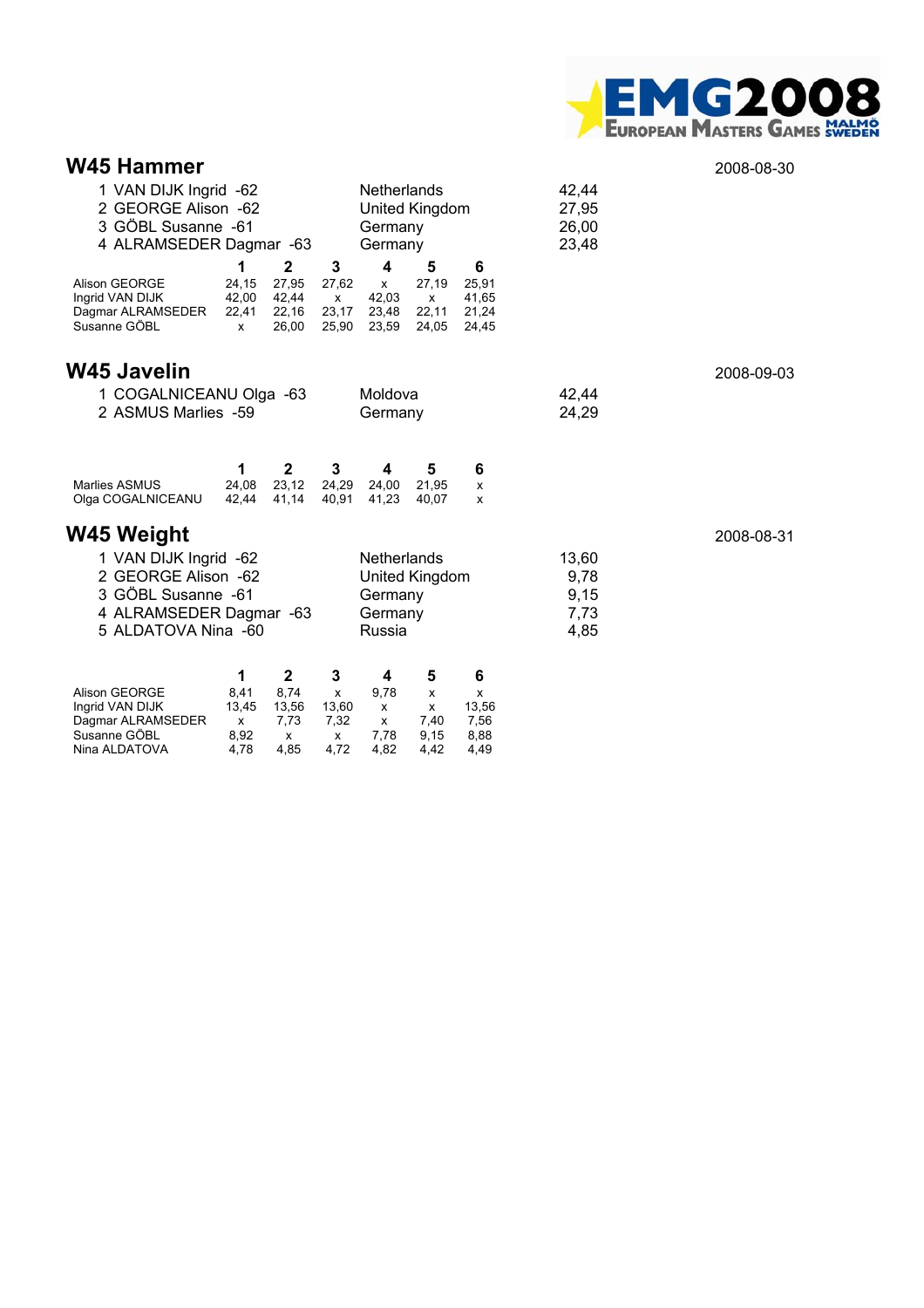

### **W50 100 m** 2008-09-02

| <b>Final</b>          | Wind: $+0,3$      |          |            |
|-----------------------|-------------------|----------|------------|
| 1 OOST Sonja          | 57 Netherlands    | 13,66    |            |
| 2 RONEKLINDT Lisbet   | 55 Denmark        | 14,78    |            |
| 3 TOLFES Gunnel       | 58 Sweden         | 15,16    |            |
|                       |                   |          |            |
| W50 200 m             |                   |          | 2008-09-05 |
| <b>Final</b>          | <b>Wind: -1,7</b> |          |            |
| 1 OOST Sonja          | 57 Netherlands    | 28,39    |            |
| 2 RONEKLINDT Lisbet   | 55 Denmark        | 30,65    |            |
| 3 PATER Jocelyne      | 54 Belgium        | 32,52    |            |
| 4 KAISER Christine    | 56 Germany        | 32,75    |            |
| 5 SHTOKALO Nina       | 58 Ukraine        | 36,98    |            |
|                       |                   |          |            |
| W50 400 m             |                   |          | 2008-09-03 |
| <b>Final</b>          |                   |          |            |
| 1 OOST Sonja          | 57 Netherlands    | 1.05,39  |            |
| 2 TOLFES Gunnel       | 58 Sweden         | 1.08,87  |            |
| 3 KAISER Christine    | 56 Germany        | 1.16,22  |            |
| 4 KRUSE Cora          | 57 Germany        | 1.16,52  |            |
| 5 SHTOKALO Nina       | 58 Ukraine        | 1.24,21  |            |
| 6 GUTZEN Maggie       | 55 Germany        | 1.27,29  |            |
| W50 800 m             |                   |          | 2008-08-31 |
| <b>Final</b>          |                   |          |            |
| 1 TOLFES Gunnel       | 58 Sweden         | 2.37,94  |            |
| 2 WAHLBERG Ewa        | 55 Sweden         | 2.47,05  |            |
| 3 KRUSE Cora          | 57 Germany        | 2.57,27  |            |
|                       |                   |          |            |
| W50 1 500 m           |                   |          | 2008-09-02 |
| Final                 |                   |          |            |
| 1 TOLFES Gunnel       | 58 Sweden         | 5.38,36  |            |
| 2 KIYAMOVA Rasimya    | 57 Russia         | 5.39,98  |            |
| 3 WAHLBERG Ewa        | 55 Sweden         | 5.52,74  |            |
|                       |                   |          |            |
| W50 5 000 m           |                   |          | 2008-09-03 |
| <b>Final</b>          |                   |          |            |
| 1 KIYAMOVA Rasimya    | 57 Russia         | 20.26,85 |            |
| 2 KRYVOKHYZHA Tetyana | 56 Ukraine        | 20.32,22 |            |
| 3 KRUSE Cora          | 57 Germany        | 22.43,51 |            |
| 4 GUTZEN Maggie       | 55 Germany        | 24.19,06 |            |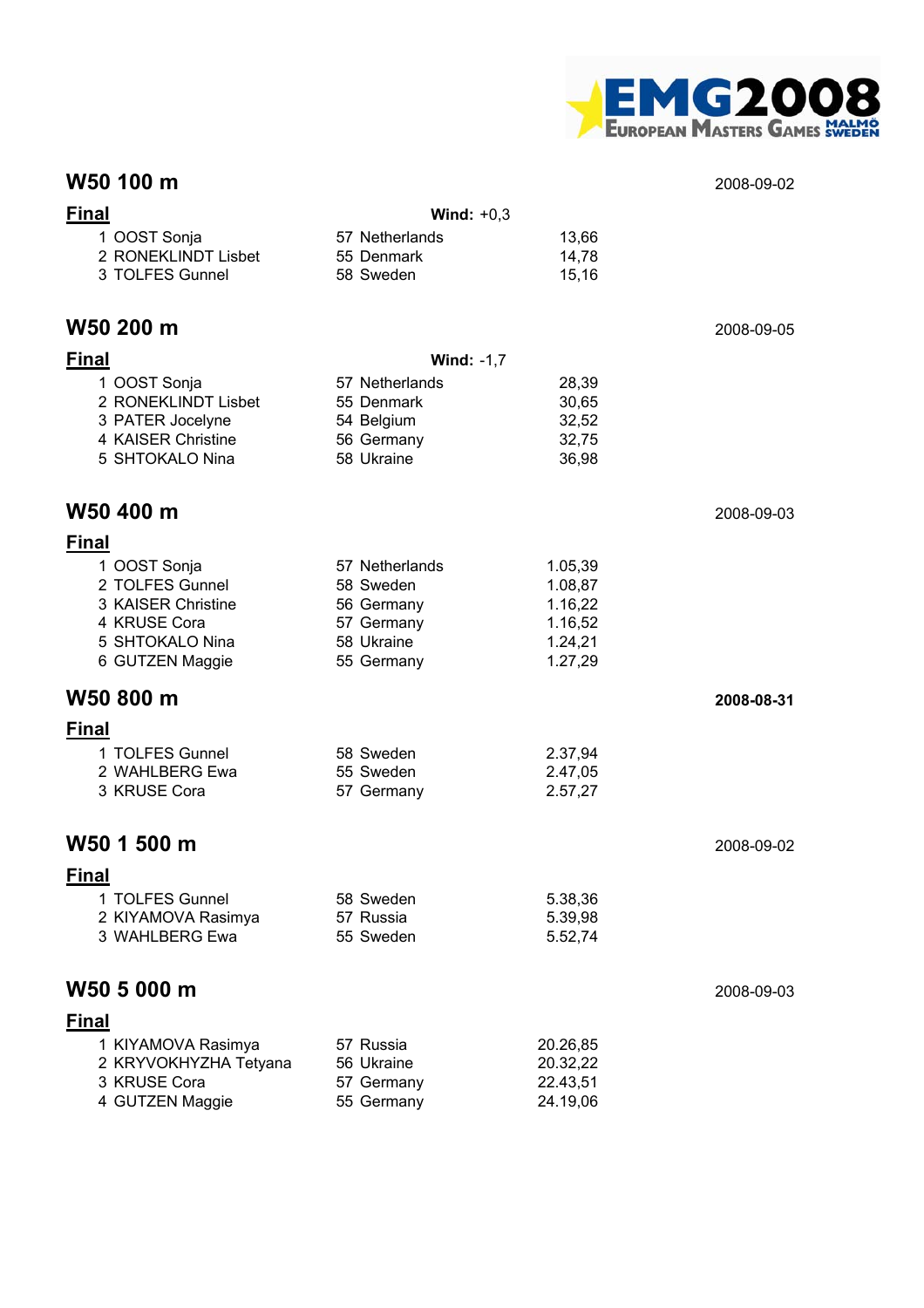

## **W50 10 000 m 2008-08-31**

| <b>Final</b>                  |                            |                                                                                      |                         |
|-------------------------------|----------------------------|--------------------------------------------------------------------------------------|-------------------------|
| 1 KIYAMOVA Rasimya            | 57 Russia                  | 44.01,66                                                                             |                         |
| 2 WAHLBERG Ewa                | 55 Sweden                  | 49.10,70                                                                             |                         |
| 3 SOFRONOVA Irina             | 58 Russia                  | 53.59,83                                                                             |                         |
|                               |                            |                                                                                      |                         |
| W50 80 m Hurdles              |                            |                                                                                      | 2008-09-03              |
| <b>Final</b>                  | Wind: $-0,1$               |                                                                                      |                         |
| 1 BÖSE Sigrid                 | 58 Germany                 | 13,74                                                                                |                         |
| 2 ANDERSEN Janne Nexø         | 56 Denmark                 | 13,93                                                                                |                         |
| 3 BOOTH Paula                 | 58 United Kingdom          | 15,32                                                                                |                         |
| 4 PATER Jocelyne              | 54 Belgium                 | 15,99                                                                                |                         |
|                               |                            |                                                                                      |                         |
| W50 300 m Hurdles             |                            |                                                                                      | 2008-09-01              |
| <b>Final</b>                  |                            |                                                                                      |                         |
| 1 TOLFES Gunnel               | 58 Sweden                  | 54,12                                                                                |                         |
| 2 BÖSE Sigrid                 | 58 Germany                 | 55,86                                                                                |                         |
| 3 PATER Jocelyne              | 54 Belgium                 | 58,06                                                                                |                         |
| 4 BOOTH Paula                 | 58 United Kingdom          | 1.00,03                                                                              |                         |
| 5 KAISER Christine            | 56 Germany                 | 1.01,34                                                                              |                         |
|                               |                            |                                                                                      |                         |
| W50 2 000 m Steeplechase      |                            |                                                                                      | 2008-09-05              |
| <b>Final</b>                  |                            |                                                                                      |                         |
| 1 TOLFES Gunnel               | 58 Sweden                  | 8.30,20                                                                              |                         |
|                               |                            |                                                                                      |                         |
| <b>W50 5 000 m Track Walk</b> |                            |                                                                                      | 2008-09-01              |
| <b>Final A</b>                |                            |                                                                                      |                         |
| 1 KRYVOKHYZHA Tetyana         | 56 Ukraine                 | 27.21,04                                                                             |                         |
|                               |                            |                                                                                      |                         |
| W50 10 Km Road Walk           |                            |                                                                                      | 2008-09-04              |
| 1 KRYVOKHYZHA Tetyana         | 56 Ukraine                 | 58.22,0                                                                              |                         |
|                               |                            |                                                                                      |                         |
| <b>W50 High Jump</b>          |                            |                                                                                      | 2008-09-01              |
| 1 MULTANE Marija -58          | Latvia                     | 1,43                                                                                 |                         |
| 2 BÖSE Sigrid -58             | Germany                    | 1,37                                                                                 |                         |
| 3 BRAKANSKA Dace -54          | Latvia                     | 1,22                                                                                 |                         |
|                               |                            |                                                                                      |                         |
| Marija MULTANE                | o<br>о                     | 1,10 1,13 1,16 1,19 1,22 1,25 1,28 1,31 1,34 1,37 1,40 1,43<br>о<br>о<br>о<br>о<br>о | 1,46<br><b>XXX</b><br>о |
| Sigrid BOSE                   | o<br>о                     | о<br>o<br>о<br>XXO<br><b>XXX</b>                                                     |                         |
| Dace BRAKANSKA<br>о<br>о      | о<br>o<br>XO<br><b>XXX</b> |                                                                                      |                         |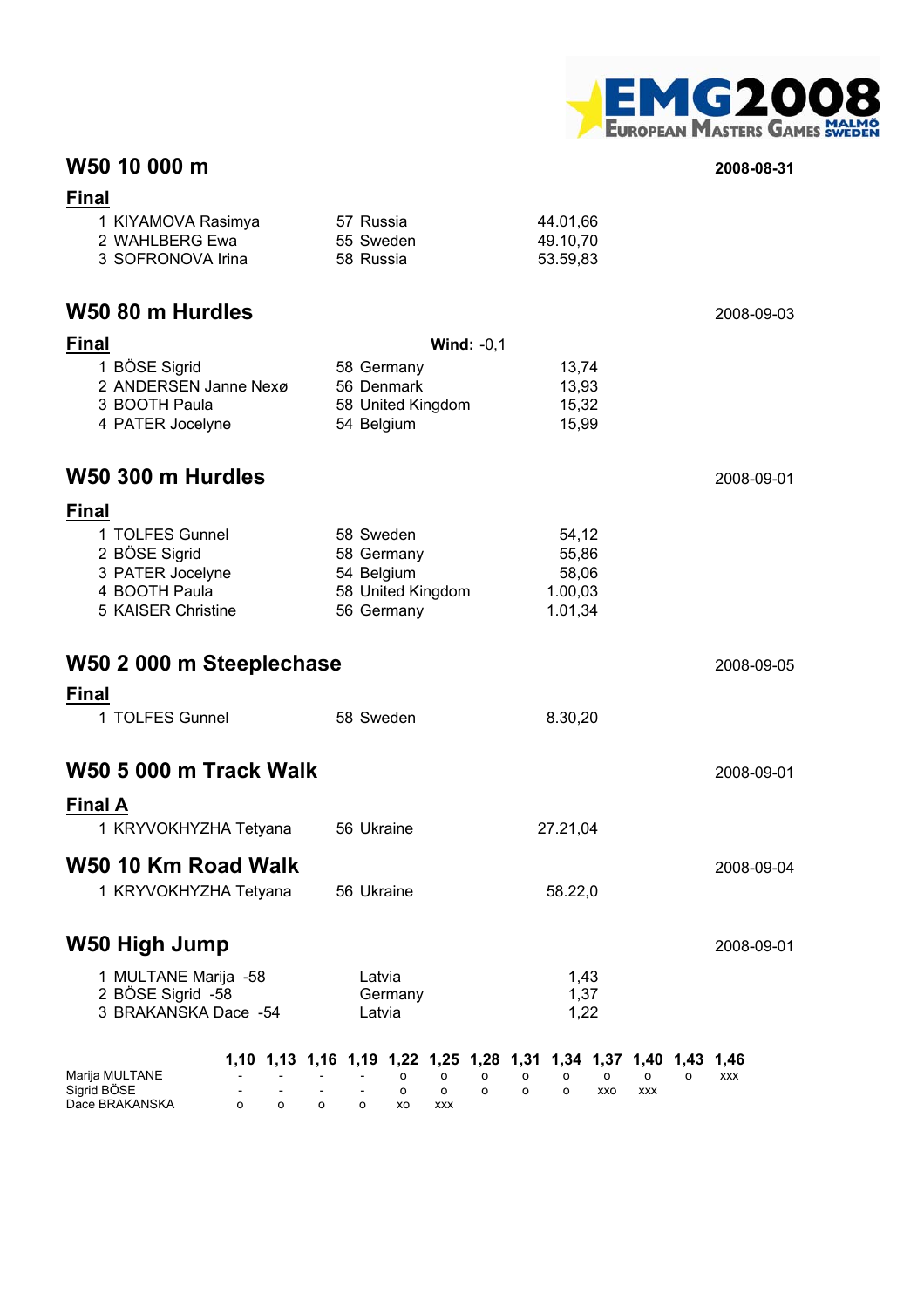

#### **W50 Long Jump** 2008-09-03 1 BÖSE Sigrid -58 Germany 4,49 1,7 2 MULTANE Marija -58 Latvia 1980 Latvia 14,16 3,2 3 ANDERSEN Janne Nexø -56 Denmark 4,08 -0,4 4 KAISER Christine -56 Germany 3,75 0,2 **1 2 3 4 5 6** Marija MULTANE 4,16 3,73 3,90 3,99 3,87 3,76<br>3.2 -0.4 -0.3 0.5 0.2 1.8 3,2 -0,4 -0,3 0,5 0,2 1,8 Janne Nexø ANDERSEN 4,08 4,03 3,85 3,92 4,08 3,86 -0,4 -1,6 1,5 1,0 0,7 -0,9 Christine KAISER 3,57 3,75 3,64 3,74 3,34 3,58<br>4,3 - 1,8 0,2 1,1 -0,2 -0,25 -2,4  $-1,8$  0,2 1,1  $-0,2$   $-0,25$   $-2,4$ <br>4.46 3.22 4.34 4.48 4.29 4.49 Sigrid BÖSE 4,46 3,22 4,34 4,48 4,29 4,49<br>0.1 1.6 0.0 4.5 1.8 1.7 0,1 1,6 0,0 4,5 1,8 1,7 **W50 Triple Jump** 2008-09-04 1 BÖSE Sigrid -58 Germany 8,89 -0,2 2 ANDERSEN Janne Nexø -56 Denmark 8,80 1,1 3 BRAKANSKA Dace -54 Latvia 7,34 -1,3 **1 2 3 4 5 6** Janne Nexø ANDERSEN 8,80 8,24 8,13 8,22 8,52 8,55 1,1 -2,8 -1,6 -0,2 -1,0 -1,7 Dace BRAKANSKA 7,34 --- --- --- --- --- ---<br>-1.3 - - - - - - - --1,3 - - - - - Sigrid BÖSE 8,68 8,85 --- x 8,89 8,84 2,2, 1,1 - -1,8 -0,2 -0,7 **W50 Shot Put** 2008-09-01 1 PETERSEN Carola -58 Germany 12,52 2 CATALUPENCO Maria -55 Moldova 12,43 3 CAMERON Claire -58 United Kingdom 10,35 4 KALNINA Vija -58 Latvia 8,51 5 TOLFES Gunnel -58 Sweden 7,38 **1 2 3 4 5 6** Claire CAMERON 10,35 10,20 10,30 x x 10,03 Gunnel TOLFES 7,08 6,99 7,38 6,83 7,37 x Vija KALNINA 8,04 8,48 8,24 8,51 8,28 8,33 Carola PETERSEN x 12,52 x 12,28 x 12,50 Maria CATALUPENCO **W50 Discus** 2008-09-02 1 CATALUPENCO Maria -55 Moldova 41,00 2 CAMERON Claire -58 United Kingdom 33,85 3 PETERSEN Carola -58 Germany 29,58 4 AVATANEO Albina -54 Italy Islam and the 19,42 **1 2 3 4 5 6** Claire CAMERON 33,52 33,85 33,43 33,71 33,80 32,30 Albina AVATANEO x x x 18,72 15,55 19,42<br>Maria CATALUPENCO 39,98 41,00 x x 39,29 39,90 Maria CATALUPENCO 39,98 41,00 x x 39,29 39,90

Carola PETERSEN 28,20 29,09 x 29,58 x x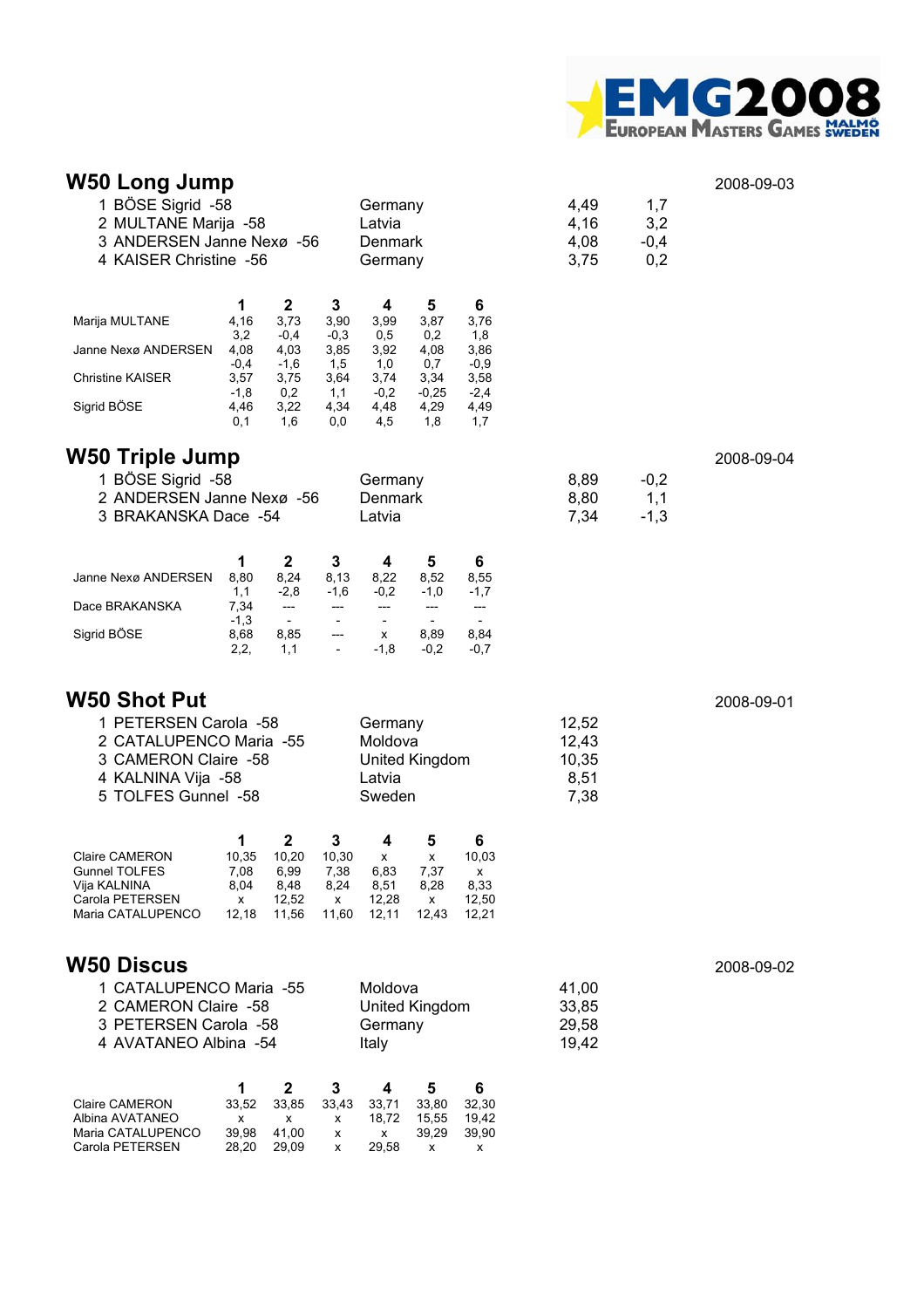

| W50 Hammer                                                                                  |                                                  |                                                         |                                                  |                                          |                                         |                                   |                                  | 2008-08-30 |
|---------------------------------------------------------------------------------------------|--------------------------------------------------|---------------------------------------------------------|--------------------------------------------------|------------------------------------------|-----------------------------------------|-----------------------------------|----------------------------------|------------|
|                                                                                             | 1 ADLEROVÁ Alexandra -56<br>2 CAMERON Claire -58 |                                                         |                                                  | <b>Czech Republic</b><br>United Kingdom  |                                         |                                   | 35,97<br>33,75                   |            |
| <b>Claire CAMERON</b><br>Alexandra ADLEROVÁ                                                 | 1<br>31.77<br>35,97                              | $\mathbf{2}$<br>32,86<br>x                              | 3<br>33,75<br>x                                  | 4<br>32,68<br>x                          | 5<br>33,13<br>32,53                     | 6<br>32,92<br>x                   |                                  |            |
| <b>W50 Javelin</b>                                                                          |                                                  |                                                         |                                                  |                                          |                                         |                                   |                                  | 2008-09-03 |
| 1 ADLEROVÁ Alexandra -56<br>2 KALNINA Vija -58<br>3 MULTANE Marija -58<br>4 BOOTH Paula -58 |                                                  |                                                         |                                                  | Latvia<br>Latvia                         | <b>Czech Republic</b><br>United Kingdom |                                   | 32,91<br>25,70<br>25,52<br>20,10 |            |
| Vija KALNINA<br>Alexandra ADLEROVA<br>Marija MULTANE<br>Paula BOOTH                         | 1<br>x<br>32,91<br>24,58<br>20,10                | $\mathbf{2}$<br>25,37<br>31,92<br>24,65<br>$\mathsf{x}$ | $\mathbf{3}$<br>23,53<br>31,54<br>25,52<br>16,37 | 4<br>25,70<br>29,30<br>X<br>$\mathsf{x}$ | 5<br>19,36<br>X<br>25,28<br>17,58       | 6<br>x<br>29,85<br>25,43<br>17,65 |                                  |            |
| W50 Weight                                                                                  |                                                  |                                                         |                                                  |                                          |                                         |                                   |                                  | 2008-08-31 |
| 1 ADLEROVÁ Alexandra -56<br>2 CAMERON Claire -58                                            |                                                  |                                                         |                                                  |                                          | <b>Czech Republic</b><br>United Kingdom |                                   | 14,31<br>10,52                   |            |
| <b>Claire CAMERON</b>                                                                       | 1<br>9,89                                        | 2<br>10,40                                              | 3<br>x                                           | 4<br>10,49                               | 5<br>10,52                              | 6<br>10,16                        |                                  |            |

Alexandra ADLEROVÁ 12,21 12,33 13,64 12,91 12,82 14,31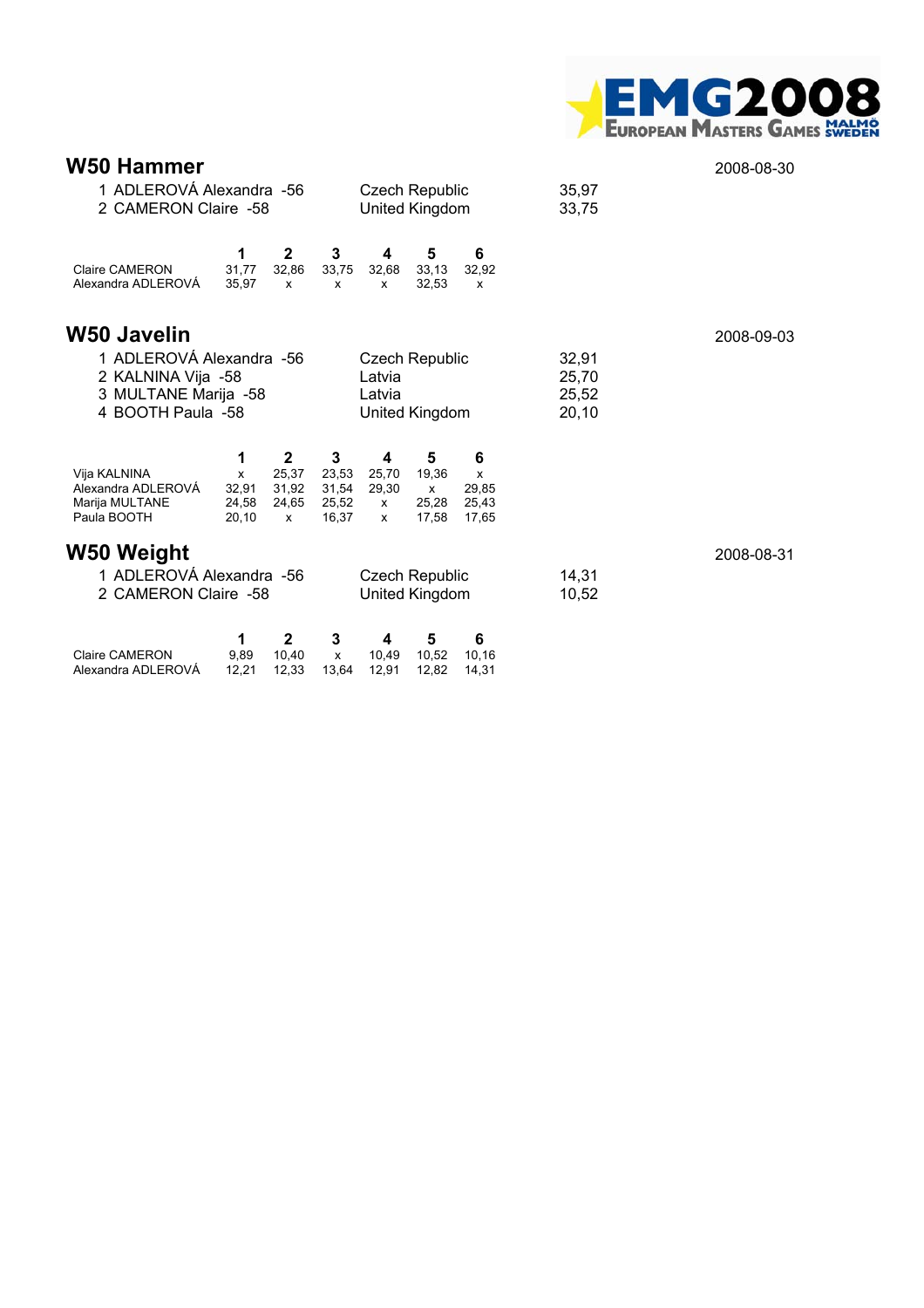

### **W55 100 m** 2008-09-02

| <b>Final</b>                            |                                | Wind: $-0,8$       |            |
|-----------------------------------------|--------------------------------|--------------------|------------|
| 1 LEVINOVITZ Yvonne                     | 53 Sweden                      | 17,07              |            |
| 2 DUNSETH Ellen<br>3 HOWARTH Anne-Greta | 51 Norway<br>51 United Kingdom | 17,11<br>17,89     |            |
|                                         |                                |                    |            |
| W55 200 m                               |                                |                    | 2008-09-05 |
| <b>Final</b>                            |                                | Wind: $+1,4$       |            |
| 1 FRIEDRICH Christina                   | 53 Germany                     | 30,52              |            |
| 2 KARJUSE Lilija<br>3 LEVINOVITZ Yvonne | 50 Latvia<br>53 Sweden         | 36,57<br>37,64     |            |
|                                         |                                |                    |            |
| W55 400 m                               |                                |                    | 2008-09-03 |
| <b>Final</b>                            |                                |                    |            |
| 1 FRIEDRICH Christina                   | 53 Germany                     | 1.08,52            |            |
| 2 ZALITE Iraida                         | 50 Latvia                      | 1.25,69            |            |
| W55 800 m                               |                                |                    | 2008-08-31 |
| <b>Final</b>                            |                                |                    |            |
| 1 GALINA Liubov<br>2 ZALITE Iraida      | 50 Russia<br>50 Latvia         | 3.07,25<br>3.28,21 |            |
| LIUBOV Ýòî-Galina                       | 50 Russia                      | dns                |            |
|                                         |                                |                    |            |
| W55 1 500 m                             |                                |                    | 2008-09-02 |
| <b>Final</b>                            |                                |                    |            |
| 1 LAPAEVA Galina                        | 49 Russia                      | 7.21,18            |            |
| W55 5 000 m                             |                                |                    | 2008-09-03 |
| <b>Final</b>                            |                                |                    |            |
| 1 GALINA Liubov                         | 50 Russia                      | 23.08,82           |            |
| LIUBOV Ýòî-Galina                       | 50 Russia                      | dns                |            |
| W55 10 000 m                            |                                |                    | 2008-08-31 |
| <b>Final</b>                            |                                |                    |            |
| 1 LARDNER Wendy                         | 52 United Kingdom              | 56.32,92           |            |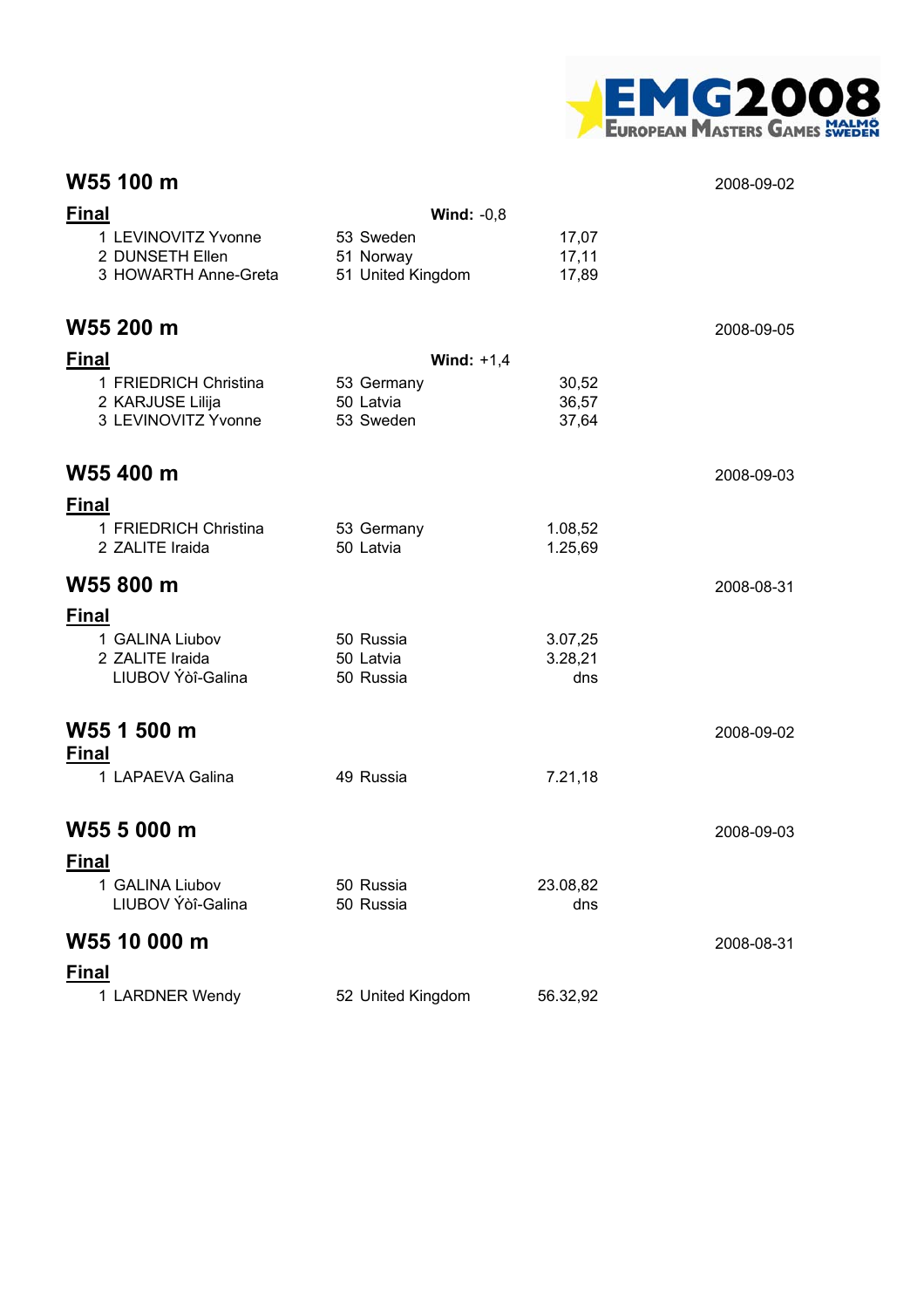

### **W55 80 m Hurdles** 2008-09-03

| <b>Final</b>                                                   | Wind: $-0,1$                                                                      |                      |            |            |
|----------------------------------------------------------------|-----------------------------------------------------------------------------------|----------------------|------------|------------|
| 1 FRIEDRICH Christina<br>2 DUNSETH Ellen                       | 53 Germany<br>51 Norway                                                           | 14,63<br>19,43       |            |            |
| 3 HOWARTH Anne-Greta                                           | 51 United Kingdom                                                                 | 20,12                |            |            |
|                                                                |                                                                                   |                      |            |            |
| W55 300 m Hurdles                                              |                                                                                   |                      |            | 2008-09-01 |
| <b>Final</b>                                                   |                                                                                   |                      |            |            |
| 1 FRIEDRICH Christina<br>2 DUNSETH Ellen                       | 53 Germany<br>51 Norway                                                           | 55,69<br>1.12,67     |            |            |
|                                                                |                                                                                   |                      |            |            |
| W55 2 000 m Steeplechase                                       |                                                                                   |                      |            | 2008-09-05 |
| <b>Final</b>                                                   |                                                                                   |                      |            |            |
| 1 LAPAEVA Galina                                               | 49 Russia                                                                         | 11.39,64             |            |            |
| <b>W55 5 000 m Track Walk</b>                                  |                                                                                   |                      |            | 2008-09-01 |
| <b>Final</b>                                                   |                                                                                   |                      |            |            |
| 1 RASMUSSEN Margareta                                          | 53 Sweden                                                                         | 28.22,73             |            |            |
| 2 LAPAEVA Galina<br>3 LEVINOVITZ Yvonne                        | 49 Russia<br>53 Sweden                                                            | 34.01,91<br>39.06,24 |            |            |
|                                                                |                                                                                   |                      |            |            |
| W55 10 Km Road Walk<br>1 RASMUSSEN Margareta                   | 53 Sweden                                                                         | 57.46,4              |            | 2008-09-04 |
| 2 LAPAEVA Galina                                               | 49 Russia                                                                         | 1.09.43,6            |            |            |
|                                                                |                                                                                   |                      |            |            |
| W55 High Jump<br>1 DUNSETH Ellen -51                           | Norway                                                                            | 1,08                 |            | 2008-09-01 |
|                                                                |                                                                                   |                      |            |            |
| 1,05 1,08 1,11                                                 |                                                                                   |                      |            |            |
| Ellen DUNSETH<br>о<br>о<br>XXX                                 |                                                                                   |                      |            |            |
| <b>W55 Long Jump</b>                                           |                                                                                   |                      |            | 2008-09-03 |
| 1 KARJUSE Lilija -50                                           | Latvia                                                                            | 3,61                 | $-0,4$     |            |
| 2 DUNSETH Ellen -51<br>3 HOWARTH Anne-Greta -51                | Norway<br>United Kingdom                                                          | 3,37<br>3,15         | 1,4<br>1,7 |            |
|                                                                |                                                                                   |                      |            |            |
| $\mathbf{2}$<br>1<br>Lilija KARJUSE<br>3,07<br>3,61            | 3<br>4<br>5<br>6<br>3,38<br>2,90<br>x<br>x                                        |                      |            |            |
| $-0,8$<br>$-0,4$<br>Ellen DUNSETH<br>3,37<br>3,34              | 0,8<br>1,8<br>3,27<br>3,33<br>3,14<br>3,12                                        |                      |            |            |
| $-1,7$<br>1,4<br>Anne-Greta HOWARTH<br>2,85<br>x<br>2,3<br>0,6 | 2,1<br>2,2<br>0,2<br>1,2<br>2,01<br>3,15<br>x<br>x<br>1,1<br>2,8<br>$-0,8$<br>1,7 |                      |            |            |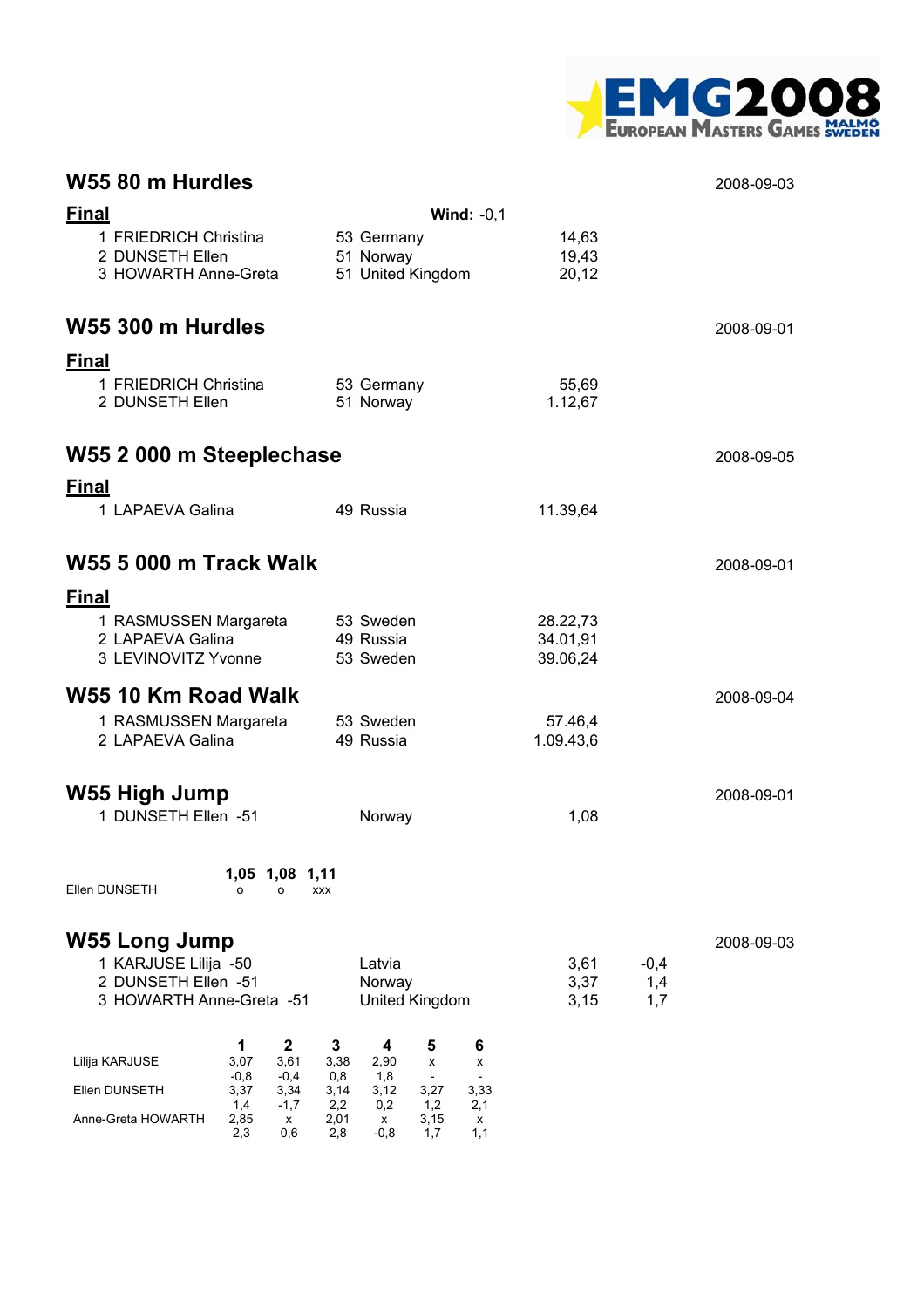

| <b>W55 Triple Jump</b><br>1 FRIEDRICH Christina -53<br>2 DUNSETH Ellen -51<br>3 HOWARTH Anne-Greta -51   |                                              |                                                     |                                                                  | Germany<br>Norway                            | United Kingdom                                              |                                           | 9,22<br>6,86<br>5,98    | 1,0<br>1,5<br>0,2 | 2008-09-04 |
|----------------------------------------------------------------------------------------------------------|----------------------------------------------|-----------------------------------------------------|------------------------------------------------------------------|----------------------------------------------|-------------------------------------------------------------|-------------------------------------------|-------------------------|-------------------|------------|
| Ellen DUNSETH                                                                                            | 1<br>6,86                                    | $\mathbf 2$<br>6,60                                 | 3<br>6,73                                                        | 4<br>6,49                                    | 5<br>6,81                                                   | 6<br>6,66                                 |                         |                   |            |
| Anne-Greta HOWARTH                                                                                       | 1,5<br>5,67                                  | $-0,4$<br>5,80                                      | $-2,3$<br>5,98                                                   | $-1,3$<br>5,10                               | $-0,2$<br>$---$                                             | $-0,6$<br>х                               |                         |                   |            |
| Christina FRIEDRICH                                                                                      | $-1,5$<br>9,22<br>1,0                        | 0,0<br>9,12<br>$-0,2$                               | 0,2<br>$\hspace{1.5cm} \textbf{---}$<br>$\overline{\phantom{a}}$ | $-1,9$<br>9,19<br>$-0,4$                     | $\overline{\phantom{a}}$<br>---<br>$\overline{\phantom{a}}$ | $-2,5$<br>8,85<br>0,0                     |                         |                   |            |
| <b>W55 Shot Put</b>                                                                                      |                                              |                                                     |                                                                  |                                              |                                                             |                                           |                         |                   | 2008-09-01 |
| 1 MELNIKOVA Svetlana -51<br>2 ERSULIENE Birute -49                                                       |                                              |                                                     |                                                                  | Russia<br>Lithuania                          |                                                             |                                           | 12,47                   |                   |            |
| 3 AJARE Hermine -52                                                                                      |                                              |                                                     |                                                                  | Latvia                                       |                                                             |                                           | 11,00<br>10,60          |                   |            |
| 4 ROZENA Inara -52<br>5 PLATPIRE Liga -52                                                                |                                              |                                                     |                                                                  | Latvia<br>Latvia                             |                                                             |                                           | 10,44<br>8,97           |                   |            |
|                                                                                                          |                                              |                                                     |                                                                  |                                              |                                                             |                                           |                         |                   |            |
| <b>Birute KERSULIENE</b><br><b>Hermine BAJARE</b><br>Liga PLATPIRE<br>Svetlana MELNIKOVA<br>Inara ROZENA | 1<br>10,22<br>10,53<br>8,93<br>12,47<br>9,04 | $\mathbf 2$<br>10,79<br>X<br>8,26<br>12,12<br>10,13 | 3<br>10,54<br>х<br>8,97<br>x<br>10,08                            | 4<br>10.23<br>10,53<br>8,90<br>11,8/<br>9,56 | 5<br>11,00<br>X<br>8,88<br>12,18<br>10,44                   | 6<br>10,35<br>10,60<br>8,85<br>11,82<br>x |                         |                   |            |
| <b>W55 Discus</b>                                                                                        |                                              |                                                     |                                                                  |                                              |                                                             |                                           |                         |                   | 2008-09-02 |
| 1 MELNIKOVA Svetlana -51<br>2 BAJARE Hermine -52<br>3 ROZENA Inara -52                                   |                                              |                                                     |                                                                  | Russia<br>Latvia<br>Latvia                   |                                                             |                                           | 32,58<br>31,85<br>29,29 |                   |            |
|                                                                                                          | 1                                            | $\mathbf 2$                                         | 3                                                                | 4                                            | 5                                                           | 6                                         |                         |                   |            |
| Svetlana MELNIKOVA<br>Inara ROZENA<br>Hermine BAJARE                                                     | 32,58<br>28,38<br>30,58                      | 31,95<br>28,46<br>31,85                             | X<br>29,29<br>x                                                  | 32,55<br>x<br>30,83                          | 32,40<br>28,70<br>31,11                                     | 32,34<br>x<br>31,65                       |                         |                   |            |
| <b>W55 Javelin</b>                                                                                       |                                              |                                                     |                                                                  |                                              |                                                             |                                           |                         |                   | 2008-09-03 |
| 1 PLATPIRE Liga -52                                                                                      |                                              |                                                     |                                                                  | Latvia                                       |                                                             |                                           | 28,52                   |                   |            |
| Liga PLATPIRE                                                                                            | 1<br>28,40                                   | $\mathbf 2$<br>27,62                                | 3<br>28,52                                                       | 4<br>x                                       | 5<br>27,15                                                  | 6<br>26,50                                |                         |                   |            |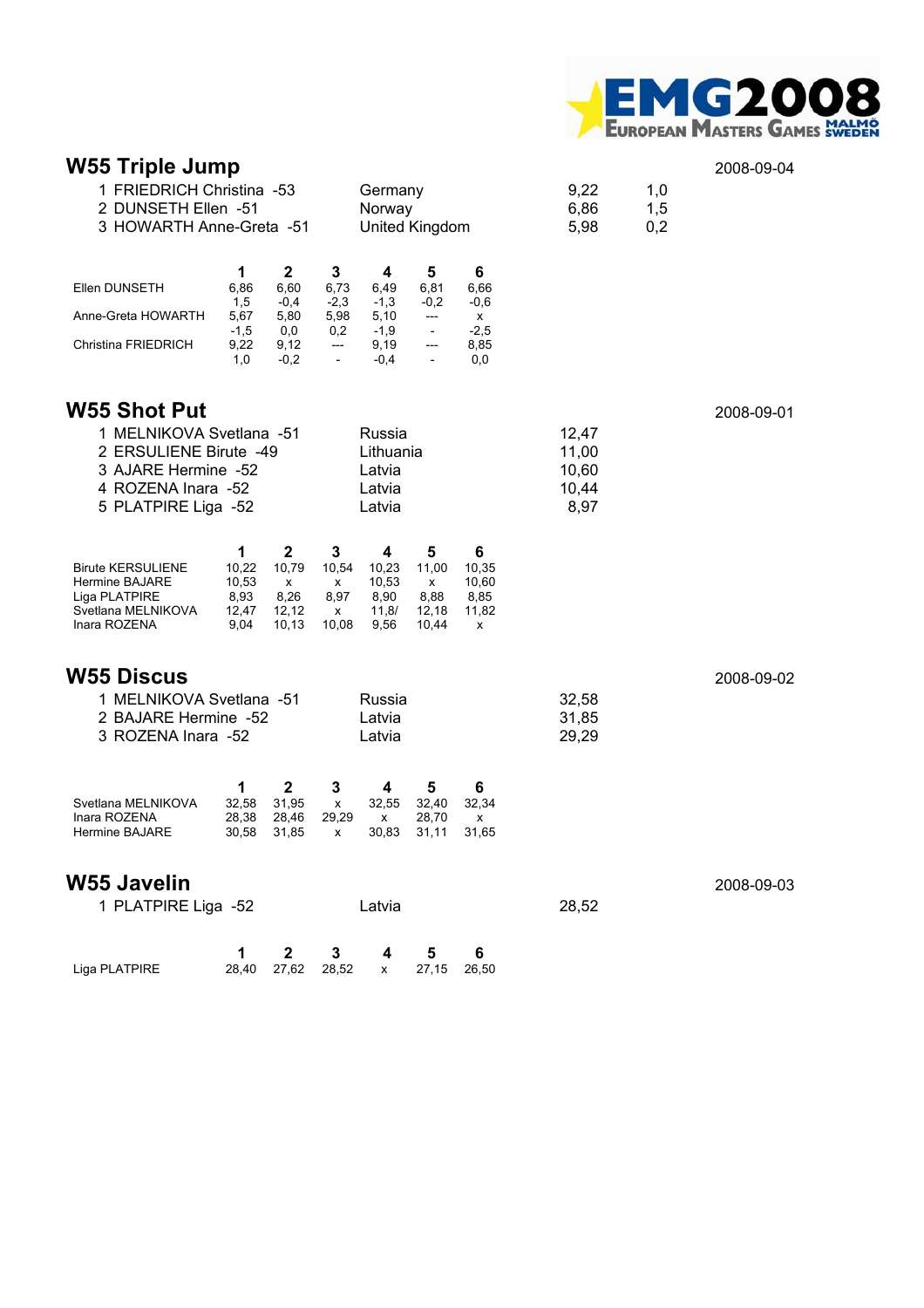

### **W60 100 m** 2008-02-02

| TYVY IVV III                                                                                                                                |                                                                               |                                                     | ∠ບບ໐−ບອ−ບ∠ |
|---------------------------------------------------------------------------------------------------------------------------------------------|-------------------------------------------------------------------------------|-----------------------------------------------------|------------|
| <b>Final</b>                                                                                                                                | Wind: $-0,2$                                                                  |                                                     |            |
| 1 WILHJELM Vivi<br>2 ERIKSEN Anne-Kathrin<br>3 HAMILTON Val<br>4 KUDRAYASHOVA Valentina<br>5 MILLESTAM Margareta<br>6 WAHLBERG Marie-Louise | 47 Denmark<br>44 Germany<br>47 Denmark<br>48 Russia<br>47 Sweden<br>45 Sweden | 14,65<br>16,71<br>17,43<br>17,65<br>18,20<br>24,84  |            |
| W60 200 m                                                                                                                                   |                                                                               |                                                     | 2008-09-05 |
| <b>Final</b>                                                                                                                                | Wind: $-1,0$                                                                  |                                                     |            |
| 1 WILHJELM Vivi<br>2 LITTENHEIM Ulla<br>3 ERIKSEN Anne-Kathrin<br>4 KUDRAYASHOVA Valentina                                                  | 47 Denmark<br>47 Sweden<br>44 Germany<br>48 Russia                            | 30,21<br>31,03<br>36,39<br>36,51                    |            |
| W60 400 m                                                                                                                                   |                                                                               |                                                     | 2008-09-03 |
| <b>Final</b>                                                                                                                                |                                                                               |                                                     |            |
| 1 LITTENHEIM Ulla<br>2 KUDRAYASHOVA Valentina<br>3 NEUSTROEVA Maria<br>4 LINDQVIST Ing-Britt<br>5 ZHADAN Emiliia                            | 47 Sweden<br>48 Russia<br>48 Russia<br>47 Sweden<br>44 Ukraine                | 1.13,43<br>1.25,12<br>1.28,97<br>1.48,41<br>1.52,79 |            |
| W60 800 m                                                                                                                                   |                                                                               |                                                     | 2008-08-31 |
| <b>Final</b>                                                                                                                                |                                                                               |                                                     |            |
| 1 ROCNAKOVA Miloslava<br>2 KUDRAYASHOVA Valentina<br>3 ZHADAN Emilija                                                                       | 45 Czech Republic<br>48 Russia<br>44 Ukraine                                  | 3.20,50<br>3.21,17<br>3.56,45                       |            |
| W60 1 500 m                                                                                                                                 |                                                                               |                                                     | 2008-09-02 |
| <b>Final</b>                                                                                                                                |                                                                               |                                                     |            |
| 1 KUDRAYASHOVA Valentina<br>2 ROCNAKOVA Miloslava<br>3 LINDQVIST Ing-Britt<br>4 ZHADAN Emiliia                                              | 48 Russia<br>45 Czech Republic<br>47 Sweden<br>44 Ukraine                     | 6.50,32<br>6.50,73<br>7.38,47<br>7.54,97            |            |
| W60 5 000 m                                                                                                                                 |                                                                               |                                                     | 2008-09-03 |
| <b>Final</b>                                                                                                                                |                                                                               |                                                     |            |
| 1 NEUSTROEVA Maria<br>2 ZHADAN Emiliia<br>3 BRUCE Velta                                                                                     | 48 Russia<br>44 Ukraine<br>44 Latvia                                          | 22.53,13<br>28.35,90<br>30.38,11                    |            |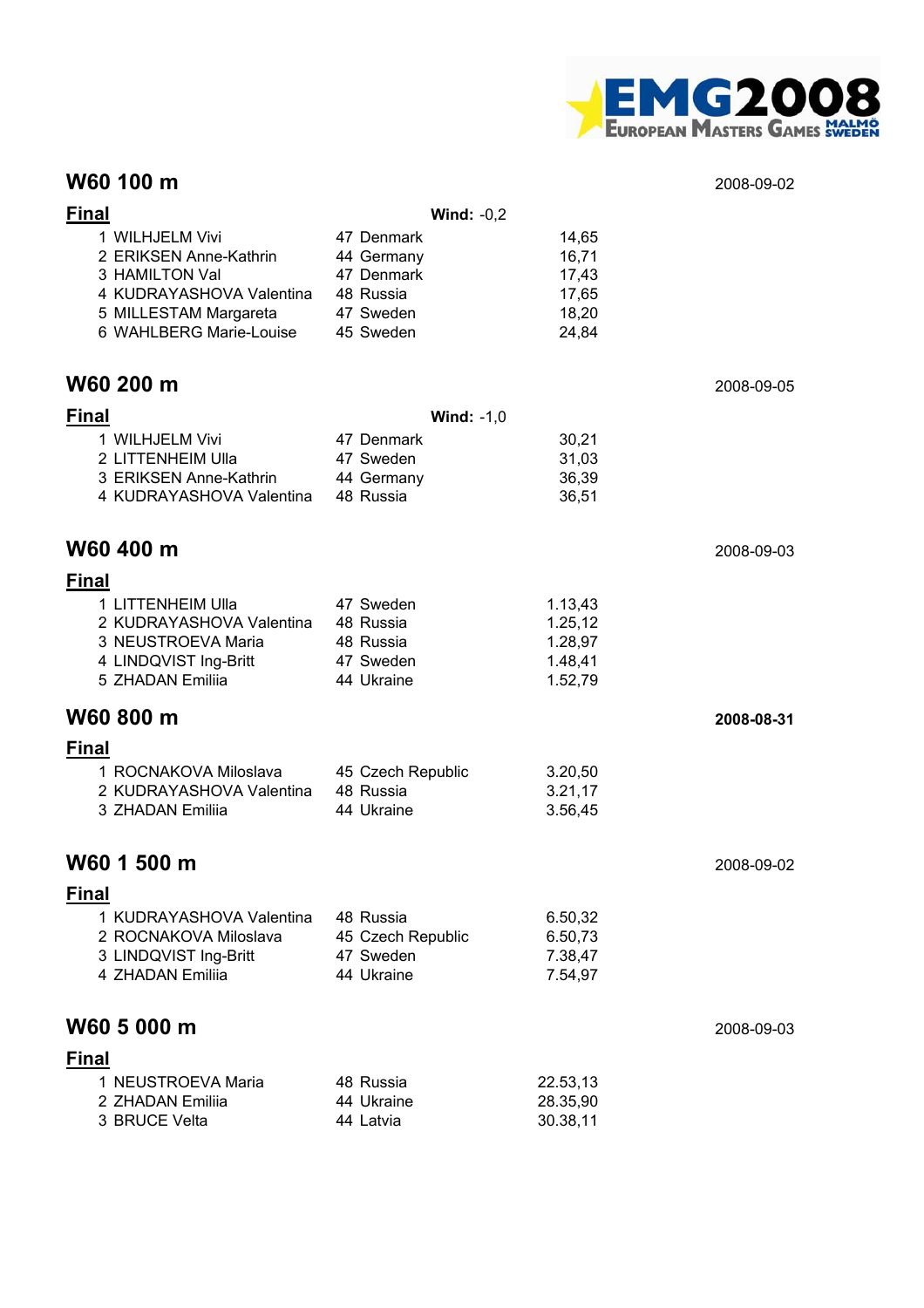

## **W60 10 000 m 2008-08-31**

| <b>Final</b>                                               |                      |                        |                     |                       |                      |                      |            |
|------------------------------------------------------------|----------------------|------------------------|---------------------|-----------------------|----------------------|----------------------|------------|
| 1 NEUSTROEVA Maria                                         |                      | 48 Russia              |                     |                       | 48.14,93             |                      |            |
| 2 TRONNER Inger                                            |                      |                        | 48 Sweden           |                       |                      | 49.17,40             |            |
| W60 2 000 m Steeplechase                                   |                      |                        |                     |                       |                      |                      | 2008-09-05 |
| <b>Final</b>                                               |                      |                        |                     |                       |                      |                      |            |
| 1 ROCNAKOVA Miloslava<br>2 KUDRAYASHOVA Valentina          |                      | 48 Russia              | 45 Czech Republic   |                       | 10.21,55<br>10.53,28 |                      |            |
| W60 marathon                                               |                      |                        |                     |                       |                      |                      | 2008-09-06 |
| 1 KRCHÁKOVÁ, Alena<br>2 SOFRONOVA, Irina                   |                      |                        | 58 Russia           | 57 Czech Republic     |                      | 03:34:42<br>05:02:34 |            |
| W60 5 000 m Track Walk                                     |                      |                        |                     |                       |                      |                      | 2008-09-01 |
| <b>Final</b>                                               |                      |                        |                     |                       |                      |                      |            |
| 1 BRUCE Velta                                              |                      |                        | 44 Latvia           |                       |                      | 39.40,65             |            |
| 2 WAHLBERG Marie-Louise                                    |                      |                        | 45 Sweden           |                       |                      | 48.07,51             |            |
| W60 10 Km Road Walk                                        |                      |                        |                     |                       |                      |                      | 2008-09-04 |
| 1 WAHLBERG Marie-louise                                    |                      |                        | 45 Sweden           |                       |                      | 1.37.22,8            |            |
| <b>W60 Long Jump</b>                                       |                      |                        |                     |                       |                      |                      | 2008-09-03 |
| 1 ERIKSEN Anne-Kathrin -44<br>2 MILLESTAM Margareta -47    |                      |                        | Germany<br>Sweden   |                       |                      | 3,61<br>2,88         |            |
| 1<br>2,74                                                  | $\mathbf{2}$<br>2.88 | 3                      | 4                   | 5                     | 6                    |                      |            |
| Margareta MILLESTAM<br>4,2<br>Anne-Kathrin ERIKSEN<br>3,59 | $-1,5$               | 2,83<br>$-0,3$<br>3,56 | 2,74<br>1,2<br>3,56 | x<br>$-1,6$           | 2,64<br>1,4          |                      |            |
| $-0.4$                                                     | x<br>0.4             | $-0,6$                 | 1,9                 | 3,46<br>-1,8          | 3,61<br>0,4          |                      |            |
| <b>W60 Shot Put</b>                                        |                      |                        |                     |                       |                      |                      | 2008-09-01 |
| 1 PUTINIENE Jadvyga -44<br>2 KLIMESOVA Jarmila -47         |                      | Lithuania              |                     |                       | 11,03                |                      |            |
| 3 RINGA Helena -47                                         |                      |                        | Latvia              | <b>Czech Republic</b> |                      | 10,21<br>9,70        |            |
| 4 HAMILTON Val -47<br>5 STAGE Gunta -45                    |                      | Denmark<br>Latvia      |                     |                       | 8,67<br>8,54         |                      |            |
| 1                                                          | $\mathbf{2}$         | 3                      | 4                   | 5                     | 6                    |                      |            |
| 9,13<br>Helena RINGA<br>Gunta STAGE<br>7,70                | 9,47<br>7,44         | 9,70<br>7,93           | 8,92<br>8,09        | x<br>8,54             | x<br>х               |                      |            |
| 11,03<br>Jadvyga PUTINIENE<br>Jarmila KLIMESOVA<br>9,92    | 10,78<br>10,21       | х<br>х                 | 10,53<br>x          | 10,96<br>x            | х<br>---             |                      |            |
| Val HAMILTON<br>8,42                                       | 8,08                 | 8,67                   | 8,52                | 8,25                  | 8,60                 |                      |            |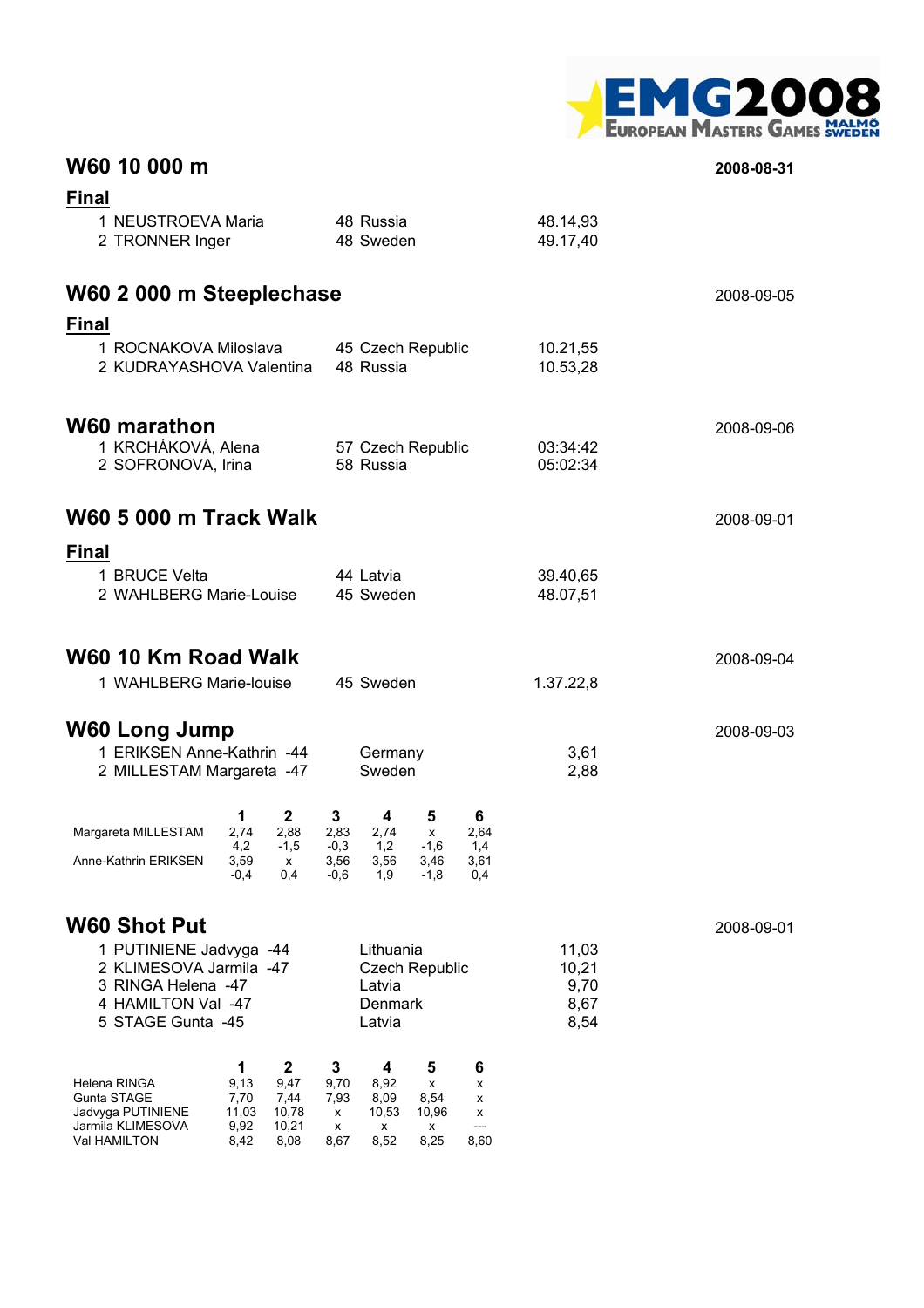

| <b>W60 Discus</b>                                                                           |                                   |                                              |                                              |                                       |                                       |                                   |                                  | 2008-09-02 |
|---------------------------------------------------------------------------------------------|-----------------------------------|----------------------------------------------|----------------------------------------------|---------------------------------------|---------------------------------------|-----------------------------------|----------------------------------|------------|
| 1 RINGA Helena -47<br>2 ERIKSEN Anne-Kathrin -44<br>3 STAGE Gunta -45                       |                                   |                                              | Latvia<br>Germany<br>Latvia                  |                                       |                                       |                                   | 25,40<br>22,38<br>20,98          |            |
| <b>Helena RINGA</b><br>Anne-Kathrin ERIKSEN<br><b>Gunta STAGE</b>                           | 1<br>x<br>x<br>20,98              | $\mathbf{2}$<br>20,72<br>$21.9*$<br>X        | 3<br>20,78<br>22,38<br>19.47                 | 4<br>25,40<br>21,98<br>19,34          | 5<br>$\mathsf{x}$<br>x<br>x           | 6<br>X<br>X<br>x                  |                                  |            |
| <b>W60 Hammer</b><br>1 MILLESTAM Margareta -47<br>Sweden                                    |                                   |                                              |                                              |                                       | 18,53                                 | 2008-08-30                        |                                  |            |
| Margareta MILLESTAM                                                                         | 1<br>18,11                        | $\mathbf{2}$<br>15,32                        | 3<br>$\mathsf{x}$                            | 4<br>$\mathsf{x}$                     | 5<br>18,53                            | 6<br>16,85                        |                                  |            |
| <b>W60 Javelin</b>                                                                          |                                   |                                              |                                              |                                       |                                       |                                   |                                  | 2008-09-03 |
| 1 KLIMESOVA Jarmila -47<br>2 PUTINIENE Jadvyga -44<br>3 OJALA Aivi -47<br>4 STAGE Gunta -45 |                                   |                                              |                                              | Lithuania<br>Finland<br>Latvia        | <b>Czech Republic</b>                 |                                   | 33,35<br>29,85<br>26,30<br>18,00 |            |
| Aivi OJALA<br>Jarmila KLIMESOVA<br>Jadvyga PUTINIENE<br><b>Gunta STAGE</b>                  | 1<br>20,31<br>33,05<br>29,30<br>x | $\mathbf{2}$<br>23,89<br>32,10<br>X<br>13,20 | 3<br>$\mathsf{x}$<br>31,37<br>28,00<br>15,03 | 4<br>23,26<br>32,90<br>29,85<br>13,80 | 5<br>24,30<br>33,35<br>29,41<br>18,00 | 6<br>26,30<br>X<br>27,78<br>16,36 |                                  |            |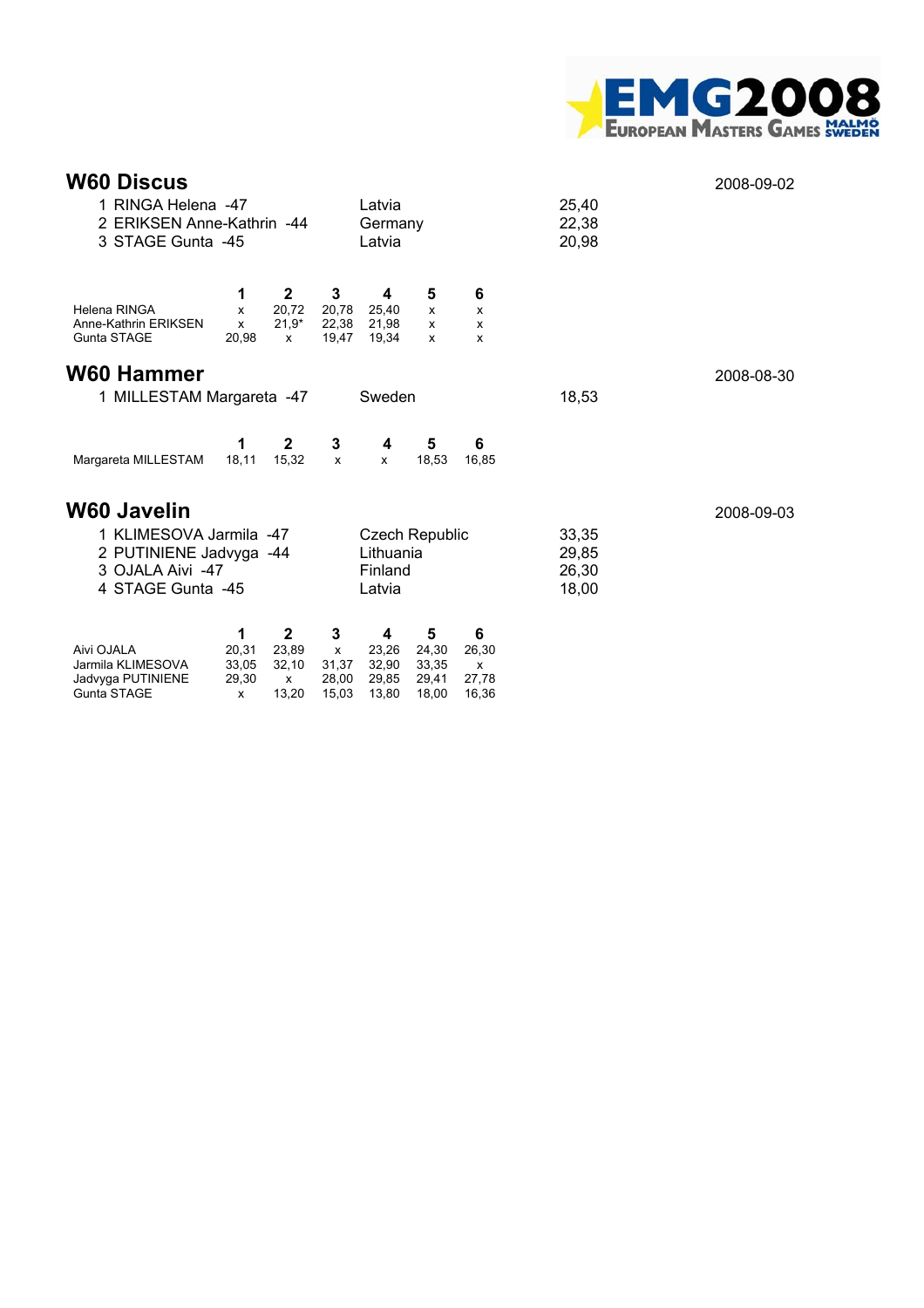

## **W65 100 m** 2008-09-02

| <b>Final</b>                                                                          | Wind: $-1,2$                                       |                                               |            |
|---------------------------------------------------------------------------------------|----------------------------------------------------|-----------------------------------------------|------------|
| 1 STEDTLER Christa<br>2 NILSSON Kerstin<br>3 LINDEMANN Eva<br>4 NILSSON Sonja         | 43 Germany<br>42 Sweden<br>42 Germany<br>39 Sweden | 16,65<br>17,04<br>17,37<br>19,75              |            |
| W65 200 m                                                                             |                                                    |                                               | 2008-09-05 |
| <b>Final</b>                                                                          | Wind: $-1,0$                                       |                                               |            |
| 1 STEDTLER Christa<br>2 CARLSSON Kristina<br>3 NILSSON Kerstin<br>4 MAKAROVA Barbara  | 43 Germany<br>40 Sweden<br>42 Sweden<br>43 Russia  | 34,26<br>36,08<br>36,57<br>39,92              |            |
| W65 400 m                                                                             |                                                    |                                               | 2008-09-03 |
| <b>Final</b>                                                                          |                                                    |                                               |            |
| 1 JONKERS Riet<br>2 CARLSSON Kristina<br>3 MAKAROVA Varvara                           | 43 Netherlands<br>40 Sweden<br>43 Russia           | 1.12,97<br>1.19,41<br>1.29,26                 |            |
| W65 800 m                                                                             |                                                    |                                               | 2008-08-31 |
| <b>Final</b>                                                                          |                                                    |                                               |            |
| 1 JONKERS Riet<br>2 CARLSSON Kristina<br>3 KOLESNIKOVA Alla                           | 43 Netherlands<br>40 Sweden<br>41 Russia           | 2.58,32<br>3.05,40<br>3.21,87                 |            |
| W65 1 500 m                                                                           |                                                    |                                               | 2008-09-02 |
| <b>Final</b>                                                                          |                                                    |                                               |            |
| 1 KOLESNIKOVA Alla                                                                    | 41 Russia                                          | 7.12,44                                       |            |
| W65 5 000 m                                                                           |                                                    |                                               | 2008-09-03 |
| <b>Final</b>                                                                          |                                                    |                                               |            |
| 1 MAKAROVA Varvara<br>2 RACENAJA Zinaida<br>3 KESSNER Adelheid<br>4 SERGEEVA Liudmila | 43 Russia<br>43 Latvia<br>43 Germany<br>40 Russia  | 23.23,22<br>25.07,97<br>28.29,54<br>29.22,80  |            |
| W65 10 000 m                                                                          |                                                    |                                               | 2008-08-31 |
| <b>Final</b>                                                                          |                                                    |                                               |            |
| 1 MAKAROVA Varvara<br>2 RACENAJA Zinaida<br>3 KESSNER Adelheid<br>4 SERGEEVA Liudmila | 43 Russia<br>43 Latvia<br>43 Germany<br>40 Russia  | 49.40,90<br>55.11,47<br>58.56,67<br>1.04.53,2 |            |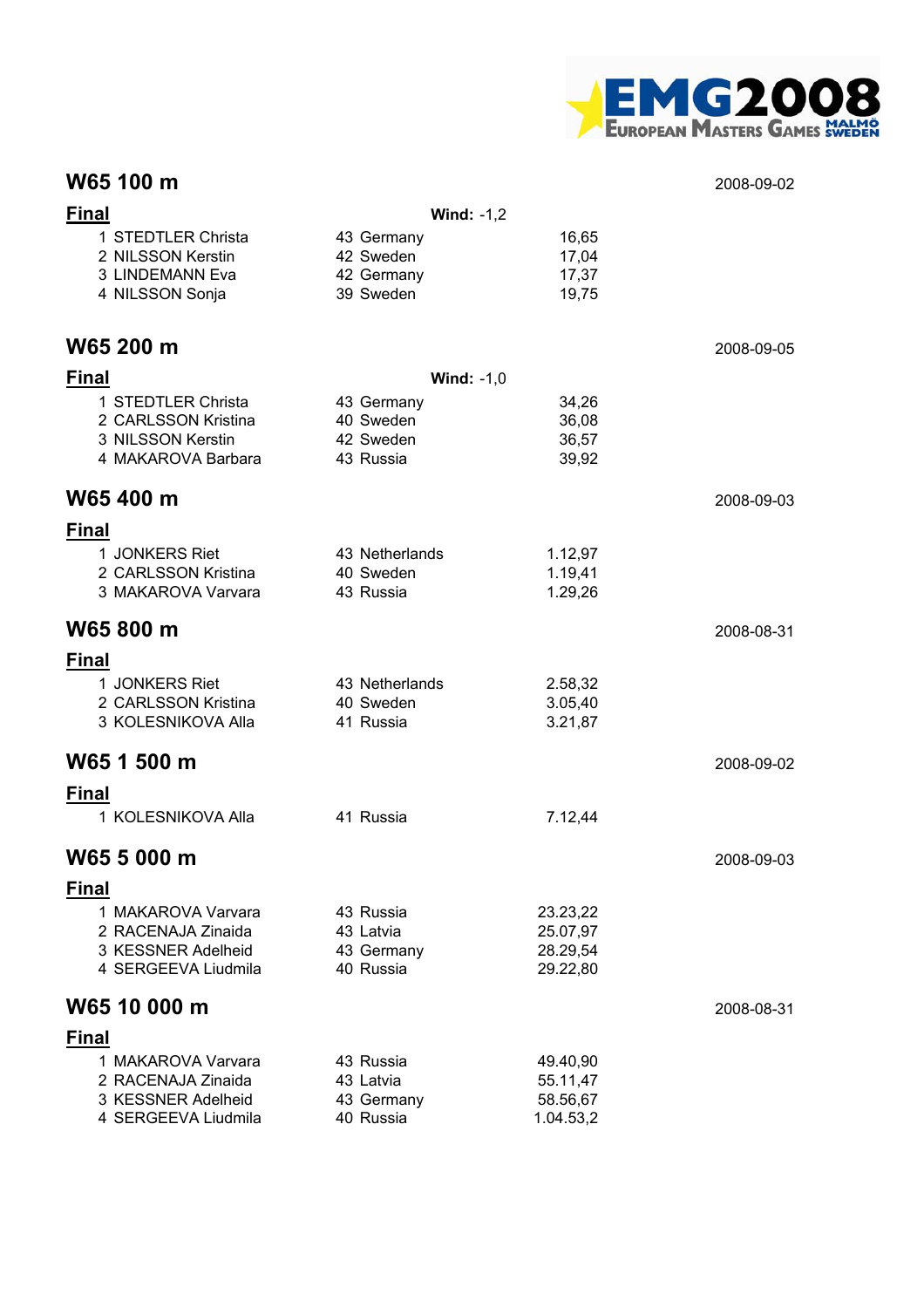

| W65 80 m Hurdles<br><b>Final</b>                               | Wind: $+0,7$                                                                                     | 2008-09-03           |            |
|----------------------------------------------------------------|--------------------------------------------------------------------------------------------------|----------------------|------------|
| 1 STEDTLER Christa                                             | 43 Germany                                                                                       | 15,87                |            |
| 2 TOMILOVA Nelli                                               | 41 Russia                                                                                        | 19,50                |            |
| W65 300 m Hurdles                                              |                                                                                                  |                      | 2008-09-01 |
| <b>Final</b>                                                   |                                                                                                  |                      |            |
| 1 JONKERS Riet<br>2 STEDTLER Christa                           | 43 Netherlands                                                                                   | 58,40                |            |
| 3 CARLSSON Kristina                                            | 43 Germany<br>40 Sweden                                                                          | 1.04,90<br>1.04,99   |            |
| <b>W65 marathon</b>                                            |                                                                                                  |                      | 2008-09-06 |
| 1 EDLUND, Ingrid                                               | 42 Other                                                                                         | 06:43:54             |            |
| <b>W65 5 000 m Track Walk</b>                                  |                                                                                                  |                      | 2008-09-01 |
| <b>Final</b>                                                   |                                                                                                  |                      |            |
| 1 GIRARDS Rosa<br>2 NAGELL-DAHL Halldis                        | 39 Germany                                                                                       | 35.42,30             |            |
| 3 LARSSON Inga-Britt                                           | 42 Norway<br>41 Sweden                                                                           | 35.46,41<br>39.58,35 |            |
| W65 10 Km Road Walk                                            |                                                                                                  |                      | 2008-09-04 |
| 1 GIRARDS Rosa                                                 | 39 Germany                                                                                       | 1.10.51              |            |
| 2 NAGELL-DAHL Halldis<br>3 LARSSON Inga-Britt                  | 42 Norway<br>41 Sweden                                                                           | 1.10.56<br>1.22.39   |            |
| W65 High Jump                                                  |                                                                                                  |                      | 2008-09-01 |
| 1 STEDTLER Christa -43                                         | Germany                                                                                          | 1,15                 |            |
| 2 TOMILOVA Nelli -41                                           | Russia                                                                                           | 1,06                 |            |
| Nelli TOMILOVA<br>o<br><b>XXX</b><br>о                         | 1,03 1,06 1,09 1,12 1,15 1,18                                                                    |                      |            |
| Christa STEDTLER<br>o<br>o                                     | <b>XXX</b><br>o<br>o                                                                             |                      |            |
| W65 Long Jump                                                  |                                                                                                  |                      | 2008-09-03 |
| 1 TOMILOVA Nelli -41<br>2 NILSSON Kerstin -42                  | Russia<br>Sweden                                                                                 | 3,09<br>3,06         |            |
|                                                                |                                                                                                  |                      |            |
| $\mathbf{2}$<br>1<br>Nelli TOMILOVA<br>3,07<br>3,09            | 3<br>6<br>4<br>5<br>2,82<br>3,06<br>2,95<br>2,87                                                 |                      |            |
| 2,8<br>1,7<br>Kerstin NILSSON<br>3,02<br>3,06<br>$-0,1$<br>1,0 | $-1,5$<br>$-0,2$<br>0,0<br>$-0,8$<br>2,83<br>3,03<br>2,96<br>x<br>0,0<br>$-1,0$<br>0,0<br>$-2,2$ |                      |            |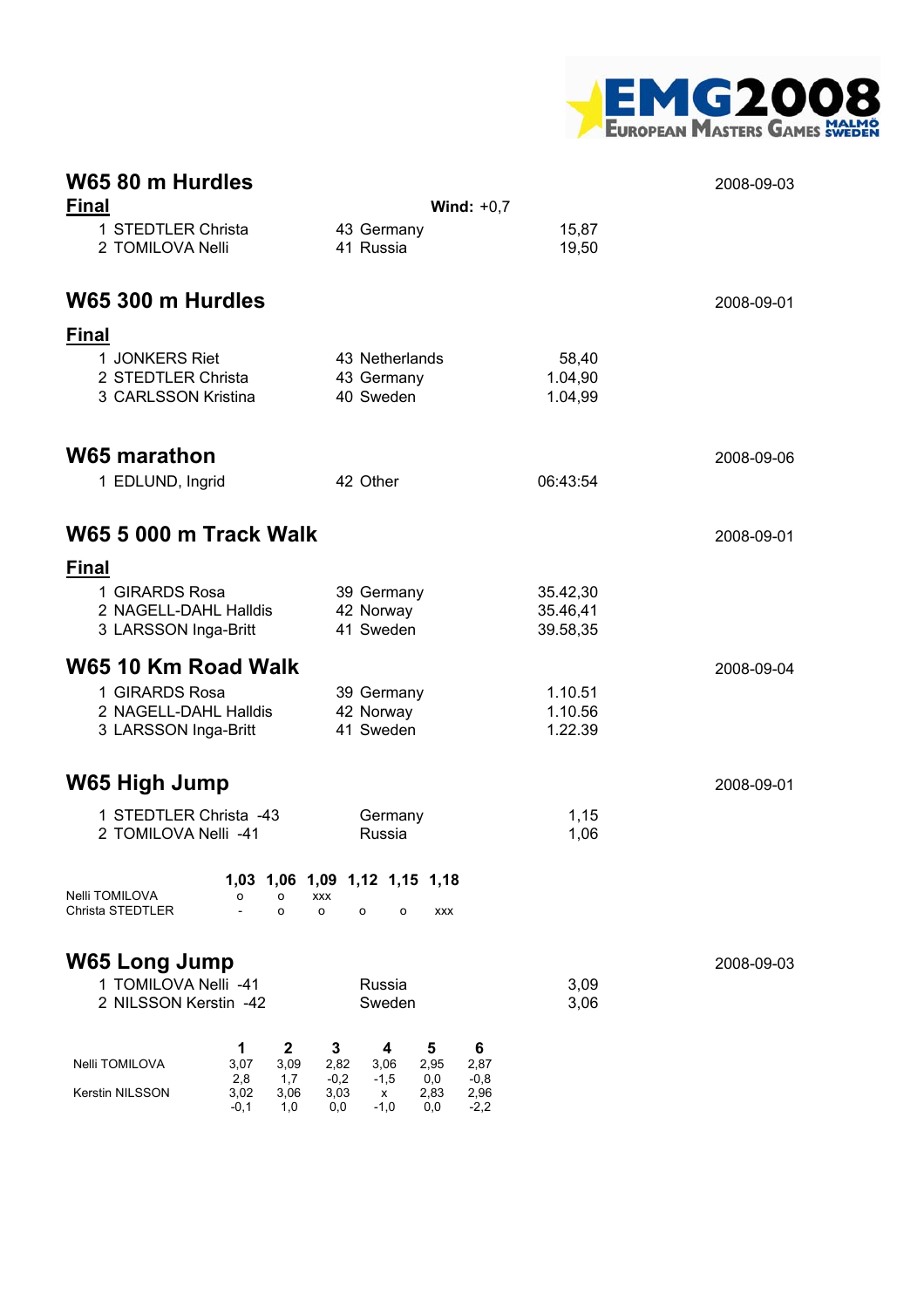

| <b>W65 Shot Put</b><br>1 ILLGEN Karin -41<br>2 VRUBLIAUSKIENE Aldona -43<br>3 MERKEVICIENE Aldona -39<br>4 ZNATNAJA Vija -41 |                           | Germany<br>Lithuania<br>Lithuania<br>Latvia  |                                                                   |                                   |                                                     |                                   | 9,95<br>8,11<br>6,71<br>6,24 | 2008-09-01 |
|------------------------------------------------------------------------------------------------------------------------------|---------------------------|----------------------------------------------|-------------------------------------------------------------------|-----------------------------------|-----------------------------------------------------|-----------------------------------|------------------------------|------------|
| Aldona VRUBLIAUSKIENE 7,29<br>Vija ZNATNAJA<br>Karin ILLGEN<br>Aldona MERKEVICIENE                                           | 1<br>6,11<br>9,56<br>6,38 | $\mathbf{2}$<br>7,10<br>5,82<br>9,77<br>6,56 | $\mathbf{3}$<br>7,53<br>$\boldsymbol{\mathsf{x}}$<br>9,82<br>6,47 | 4<br>8,11<br>5,30<br>9,95<br>6,71 | 5<br>7,34<br>$\boldsymbol{\mathsf{x}}$<br>x<br>5,76 | 6<br>7,77<br>6,24<br>9,71<br>6,58 |                              |            |
| <b>W65 Discus</b><br>1 ILLGEN Karin -41<br>2 ERIKSON Helvi -39                                                               |                           |                                              |                                                                   | Germany<br>Estonia                |                                                     |                                   | 27,70<br>25,78               | 2008-09-02 |
| <b>Helvi ERIKSON</b><br>Karin ILLGEN                                                                                         | 1<br>24,36<br>x           | $\boldsymbol{2}$<br>X<br>26,62               | 3<br>23,27<br>27,62                                               | 4<br>25,07<br>27,70               | 5<br>24,88<br>27,15                                 | 6<br>25,78<br>27,39               |                              |            |
| <b>W65 Hammer</b><br>1 ERIKSON Helvi -39                                                                                     |                           |                                              |                                                                   | Estonia                           |                                                     |                                   | 31,97                        | 2008-08-30 |
| Helvi ERIKSON                                                                                                                | 1<br>31,58                | $\mathbf 2$<br>x                             | 3<br>31,97                                                        | 4<br>29,81                        | 5<br>x                                              | $6\phantom{1}6$<br>30,08          |                              |            |
| <b>W65 Javelin</b><br>1 ERIKSON Helvi -39                                                                                    |                           |                                              |                                                                   | Estonia                           |                                                     |                                   | 21,63                        | 2008-09-03 |
| <b>Helvi ERIKSON</b>                                                                                                         | 1<br>20,51                | $\mathbf 2$<br>21,63                         | 3<br>x                                                            | 4<br>X                            | 5<br>20,59                                          | 6<br>21,13                        |                              |            |
| <b>W65 Weight</b><br>1 ERIKSON Helvi -39<br>2 VRUBLIAUSKIENE Aldona -43                                                      |                           |                                              |                                                                   | Estonia<br>Lithuania              |                                                     |                                   | 12,80<br>8,69                | 2008-08-31 |
| <b>Helvi ERIKSON</b><br>Aldona VRUBLIAUSKIENE                                                                                | 1<br>12,41<br>X           | $\mathbf 2$<br>12,50<br>7,70                 | 3<br>12,80<br>7,63                                                | 4<br>x<br>7,63                    | 5<br>12,34<br>8,69                                  | 6<br>x<br>8,33                    |                              |            |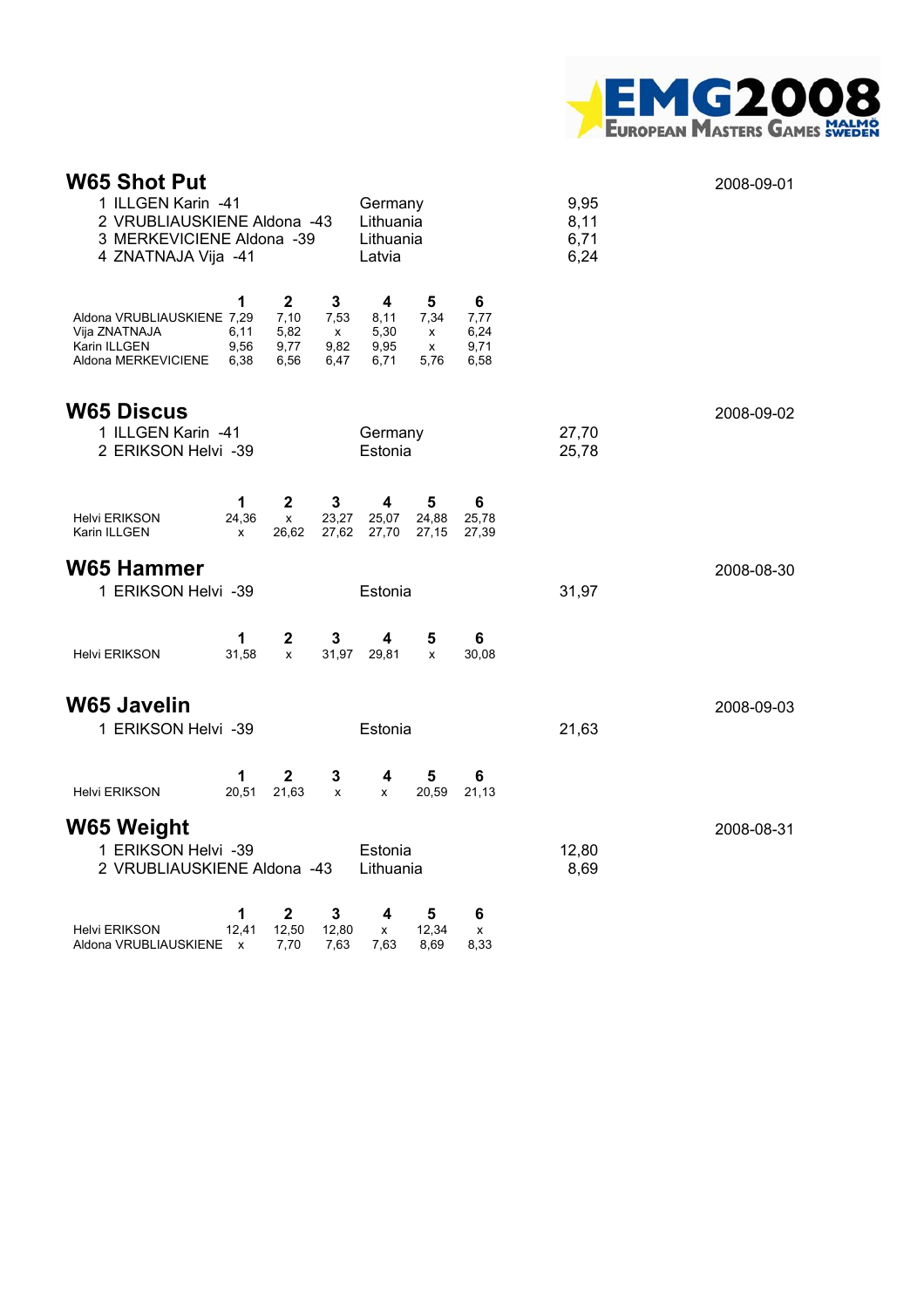

| W70 1 500 m                                                       |                                                            |                                      |                           |                             |                           |                           |                      | 2008-09-02 |
|-------------------------------------------------------------------|------------------------------------------------------------|--------------------------------------|---------------------------|-----------------------------|---------------------------|---------------------------|----------------------|------------|
| <b>Final</b><br>1 ELLINGEROVÁ Dana                                |                                                            |                                      |                           |                             | 38 Czech Republic         |                           | 7.24,52              |            |
| W70 5 000 m                                                       |                                                            |                                      |                           |                             |                           | 2008-09-03                |                      |            |
| <b>Final</b>                                                      | 1 KAVTASKINA Nadezda<br>2 ELLINGEROVÁ Dana<br>W70 10 000 m |                                      |                           |                             |                           | 38 Czech Republic         | 25.07,47<br>26.54,89 | 2008-08-31 |
| <b>Final</b><br>1 KAVTASKINA Nadezda<br>2 ELLINGEROVÁ Dana        |                                                            | 36 Latvia                            | 38 Czech Republic         |                             | 52.08,34<br>57.12,14      |                           |                      |            |
| W70 marathon<br>1 KAVTASKINA, Nadezda                             |                                                            | 36 Latvia                            |                           |                             | 04:43:34                  | 2008-09-06                |                      |            |
| <b>W70 5 000 m Track Walk</b>                                     |                                                            |                                      |                           |                             |                           |                           |                      | 2008-09-01 |
| <b>Final A</b><br>1 BOGREN Tanja                                  |                                                            |                                      |                           | 38 Sweden                   |                           |                           | 35.41,48             |            |
| <b>W70 Shot Put</b>                                               |                                                            |                                      |                           |                             |                           |                           |                      | 2008-09-01 |
| 1 KERN Maria -38<br>2 HVALA Ljudmilla -37<br>3 LIND Anna-Lisa -36 |                                                            |                                      |                           | Germany<br>Sweden<br>Sweden |                           |                           | 8,08<br>7,26<br>6,09 |            |
| Anna-Lsa LIND<br>Maria KERN<br>Ljudmilla HVALA                    | 1<br>5,95<br>7,73<br>7,03                                  | $\mathbf{2}$<br>6,09<br>8,08<br>6,96 | 3<br>x<br>7,90<br>7,00    | 4<br>5,83<br>x<br>x         | 5<br>5,82<br>7,25<br>6,83 | 6<br>5,79<br>7,80<br>7,26 |                      |            |
| <b>W70 Discus</b><br>1 KERN Maria -38<br>2 HVALA Ljudmilla -37    |                                                            | Germany<br>Sweden                    |                           |                             | 21,30<br>18,94            | 2008-09-02                |                      |            |
| Maria KERN<br>Ljudmilla HVALA                                     | $\mathbf{1}$<br>20,02<br>18,94                             | $\mathbf 2$<br>19,68<br>х            | $\mathbf 3$<br>21,18<br>х | 4<br>21,30<br>x             | 5<br>X<br>х               | $\bf 6$<br>20,48<br>х     |                      |            |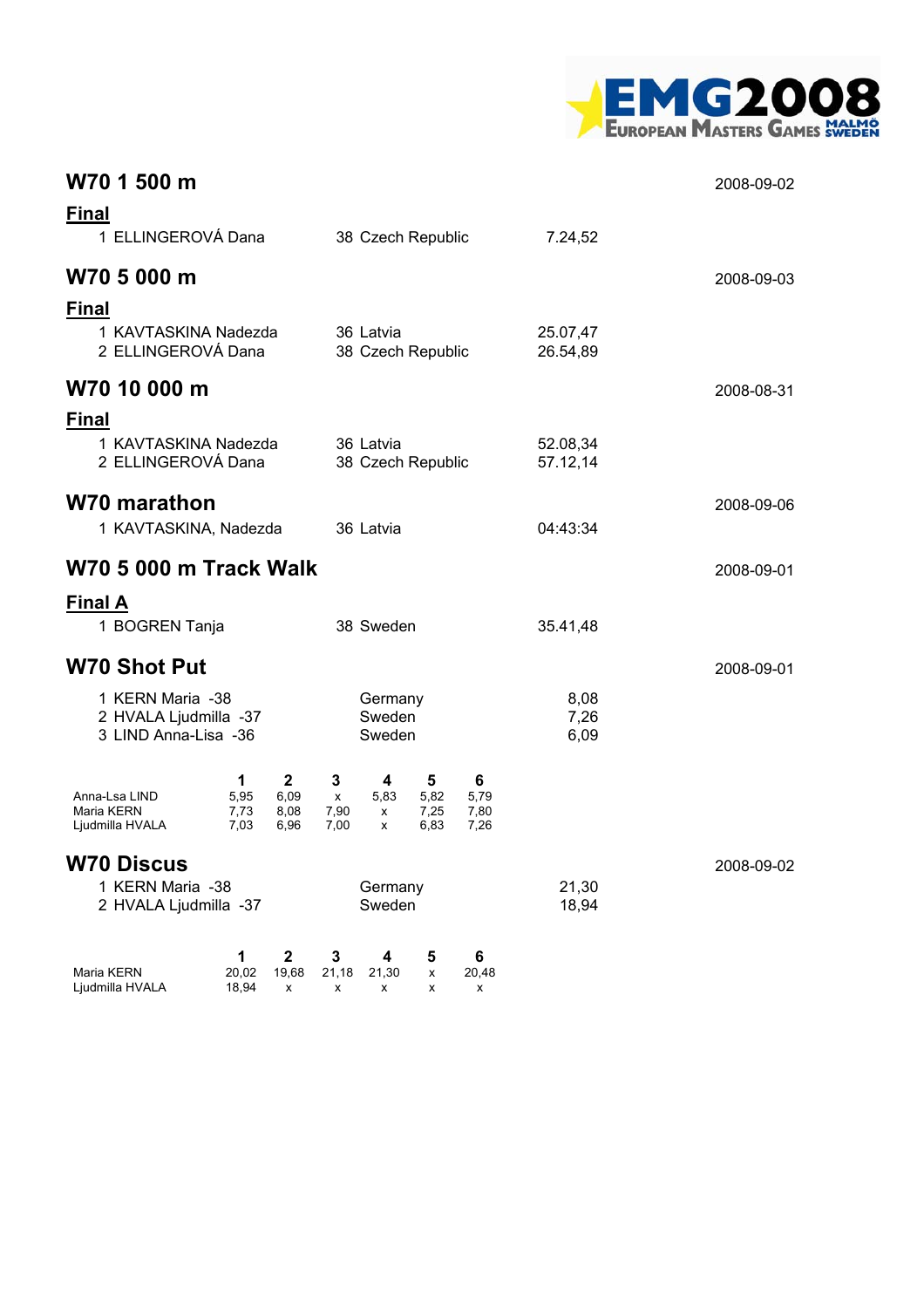

# **W70 Hammer** 2008-08-30

| 1 PERSSON Rosemarie -37<br>2 KOVALENSKAYA Galina -34<br>3 HVALA Ljudmilla -37<br>4 KERN Maria -38<br>5 LIND Anna-Lisa -36                     |                                                | Sweden<br>Russia<br>Sweden<br>Germany<br>Sweden      |                                            |                                                       | 26,84<br>24,58<br>23,10<br>22,39<br>17,93      |                                            |                               |            |
|-----------------------------------------------------------------------------------------------------------------------------------------------|------------------------------------------------|------------------------------------------------------|--------------------------------------------|-------------------------------------------------------|------------------------------------------------|--------------------------------------------|-------------------------------|------------|
| <b>Rosmarie PERSSON</b><br>Maria KERN<br>Anna-Lisa LIND<br>Galina KOVALENSKAYA<br>Ljudmilla HVALA                                             | 1<br>26,84<br>22,39<br>17,31<br>23,76<br>22,48 | $\mathbf 2$<br>25,35<br>X<br>17,93<br>23,53<br>23,10 | 3<br>24,65<br>x<br>16,26<br>23,78<br>22,48 | 4<br>$\mathsf{x}$<br>21,41<br>16,83<br>24,12<br>22,56 | 5<br>26,27<br>21,77<br>17,16<br>24,05<br>22,68 | 6<br>25,27<br>21,65<br>x<br>24,58<br>21,95 |                               |            |
| W70 Javelin<br>1 KERN Maria -38<br>Germany<br>Sweden<br>2 LIND Anna-Lisa -36                                                                  |                                                |                                                      |                                            |                                                       |                                                |                                            | 18,49<br>13,57                | 2008-09-03 |
| Anna-Lisa LIND<br>Maria KERN                                                                                                                  | 1<br>13,57<br>18,49                            | $\mathbf{2}$<br>12,92<br>x                           | 3<br>13,07<br>x                            | 4<br>12,87<br>18,21                                   | 5<br>11,51<br>17,80                            | 6<br>12,28<br>17,45                        |                               |            |
| W70 Weight                                                                                                                                    |                                                |                                                      |                                            |                                                       |                                                |                                            |                               | 2008-08-31 |
| 1 PERSSON Rosemarie -37<br>Sweden<br>2 KOVALENSKAYA Galina -34<br>Russia<br>3 HVALA Ljudmilla -37<br>Sweden<br>4 LIND Anna-Lisa -36<br>Sweden |                                                |                                                      |                                            |                                                       |                                                |                                            | 11,67<br>9,98<br>9,27<br>7,98 |            |
| Anna-Lisa LIND<br>Rosmarie PERSSON<br>Galina KOVALENSKAYA<br>Ljudmilla HVALA                                                                  | 1<br>x<br>11,41<br>9,72<br>9,25                | $\mathbf{2}$<br>7,38<br>11,67<br>x<br>x              | 3<br>7,98<br>10,87<br>9,98<br>9,27         | 4<br>x<br>x<br>x<br>9,27                              | 5<br>7,87<br>11,22<br>9,71<br>x                | 6<br>x<br>11,56<br>x<br>8,91               |                               |            |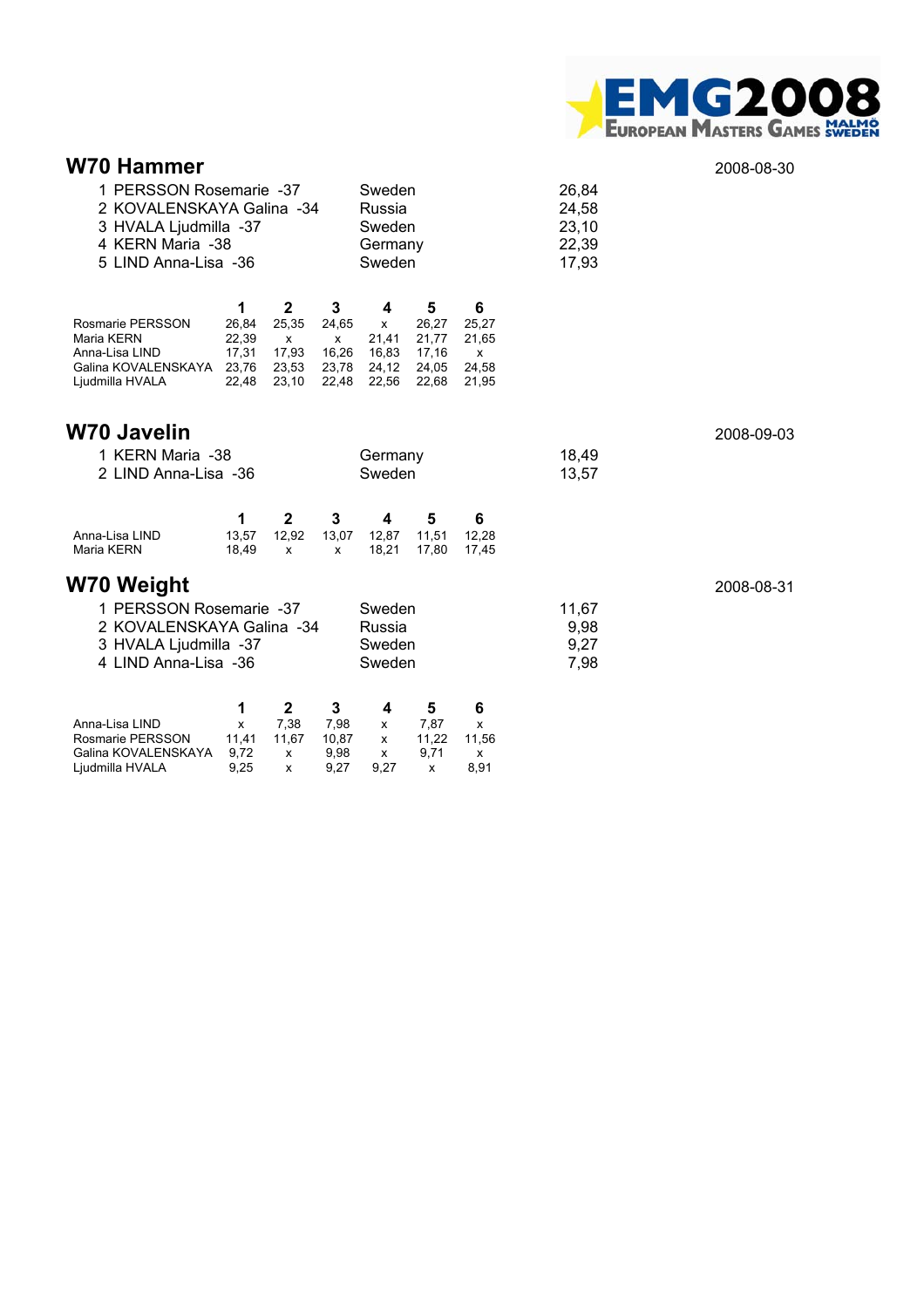

## **W75 100 m** 2008-09-02

| Final                                                            |             |                     |                 |                                          |                | Wind: $-1,3$ |                         |        |            |
|------------------------------------------------------------------|-------------|---------------------|-----------------|------------------------------------------|----------------|--------------|-------------------------|--------|------------|
| 1 LARSSON Asta<br>2 SCHUMACHER Gisela<br>3 HAPP Christel         |             |                     |                 | 31 Sweden<br>32 Germany<br>29 Germany    |                |              | 19,64<br>20,09<br>20,99 |        |            |
| W75 400 m                                                        |             |                     |                 |                                          |                |              |                         |        | 2008-09-03 |
| <b>Final</b>                                                     |             |                     |                 |                                          |                |              |                         |        |            |
| 1 VITOLA Velta                                                   |             |                     |                 | 31 Latvia                                |                |              | 1.42,78                 |        |            |
| W75 800 m                                                        |             |                     |                 |                                          |                |              |                         |        | 2008-08-31 |
| <b>Final</b>                                                     |             |                     |                 |                                          |                |              |                         |        |            |
| 1 VITOLA Velta                                                   |             |                     |                 | 31 Latvia                                |                |              | 3.52,37                 |        |            |
| W75 High Jump                                                    |             |                     |                 |                                          |                |              |                         |        | 2008-09-01 |
| 1 HAPP Christel -29<br>2 ENARSSON Elsa -30                       |             |                     |                 | Germany<br>Sweden                        |                |              | 1,08<br>0,99            |        |            |
| <b>Christel HAPP</b><br>Elsa ENARSSON                            | $\Omega$    | o                   | о<br><b>XXX</b> | 0,96 0,99 1,02 1,05 1,08 1,11<br>XO<br>o | <b>XXX</b>     |              |                         |        |            |
| <b>W75 Pole Vault</b>                                            |             |                     |                 |                                          |                |              |                         |        | 2008-09-02 |
| 1 HAPP Christel -29                                              |             |                     |                 | Germany                                  |                |              | 1,40                    |        |            |
| <b>Christel HAPP</b>                                             | XO          | 1,25 1,40 1,50<br>о | <b>XXX</b>      |                                          |                |              |                         |        |            |
| <b>W75 Long Jump</b>                                             |             |                     |                 |                                          |                |              |                         |        | 2008-09-03 |
| 1 HAPP Christel -29<br>2 ENARSSON Elsa -30<br>3 LARSSON Asta -31 |             |                     |                 | Germany<br>Sweden<br>Sweden              |                |              | 2,89<br>2,76<br>2,67    |        |            |
|                                                                  | 1           | $\mathbf 2$         | 3               | 4                                        | 5              | 6            |                         |        |            |
| Asta LARSSON                                                     | 2,54<br>2,4 | 2,67<br>$-0,4$      | 2,40<br>$-0,5$  | 2,53<br>$-0,7$                           | 2,58<br>$-1,1$ | 2,61<br>1,7  |                         |        |            |
| Christel HAPP                                                    | 2,63<br>0,4 | 2,69<br>$-2,6$      | 2,89<br>0,0     | X<br>0,8                                 | 2,83<br>$-0,2$ | 2,56<br>0,1  |                         |        |            |
| Elsa ENARSSON                                                    | 2,51<br>0,6 | 2,52<br>0,3         | 2,55<br>$-1,3$  | x<br>0,6                                 | 2,62<br>1,3    | 2,76<br>0,8  |                         |        |            |
| <b>W75 Triple Jump</b>                                           |             |                     |                 |                                          |                |              |                         |        | 2008-09-04 |
| <b>ENARSSON Elsa -30</b><br>1.                                   |             |                     |                 | Sweden                                   |                |              | 6,44                    | $-0,7$ |            |
| Elsa ENARSSON                                                    | 1<br>6,11   | $\mathbf 2$<br>6,44 | 3<br>6,19       | 4<br>6,36                                | 5<br>6,03      | 6<br>6, 10   |                         |        |            |

-1,1 -0,7 -0,7 0,5 -1,5 -1,5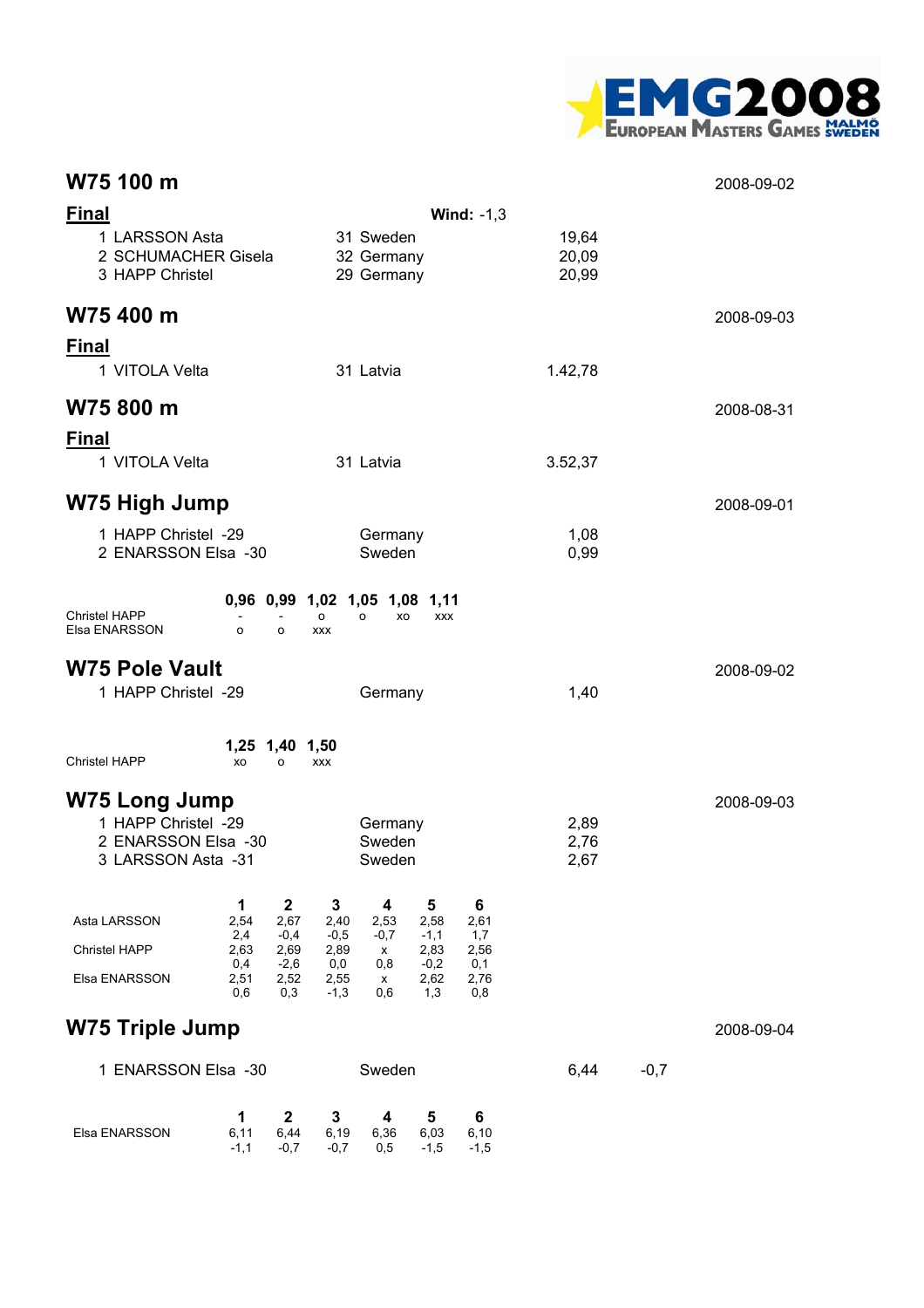

| <b>W75 Shot Put</b>                             |                     |                                |                            |                      |                   |                                |                | 2008-09-01 |
|-------------------------------------------------|---------------------|--------------------------------|----------------------------|----------------------|-------------------|--------------------------------|----------------|------------|
| 1 BAUMANN Ruth -31                              |                     |                                |                            | Germany              |                   |                                | 6,50           |            |
| Ruth BAUMANN                                    | 1<br>6,50           | $\mathbf{2}$<br>6,08           | 3<br>6,47                  | 4<br>$\mathsf{x}$    | 5<br>6,35         | 6<br>6,33                      |                |            |
| <b>W75 Discus</b>                               |                     |                                |                            |                      |                   |                                |                | 2008-09-02 |
| 1 BAUMANN Ruth -31<br>Germany                   |                     |                                |                            |                      | 18,42             |                                |                |            |
| Ruth BAUMANN                                    | 1<br>X              | $\overline{2}$<br>18,42        | 3<br>17,89                 | 4<br>16,72           | 5<br>x            | 6<br>$\boldsymbol{\mathsf{x}}$ |                |            |
| W75 Javelin                                     |                     |                                |                            |                      |                   |                                |                | 2008-09-03 |
| 1 KALEDIENE Birute -33<br>2 HAPP Christel -29   |                     |                                |                            | Lithuania<br>Germany |                   |                                | 26,21<br>21,01 |            |
| <b>Christel HAPP</b><br><b>Birute KALEDIENE</b> | 1<br>18,20<br>25,87 | $\mathbf{2}$<br>18,00<br>26,21 | 3<br>20,20<br>$\mathsf{x}$ | 4<br>x<br>24,90      | 5<br>21,01<br>--- | 6<br>20,14<br>X                |                |            |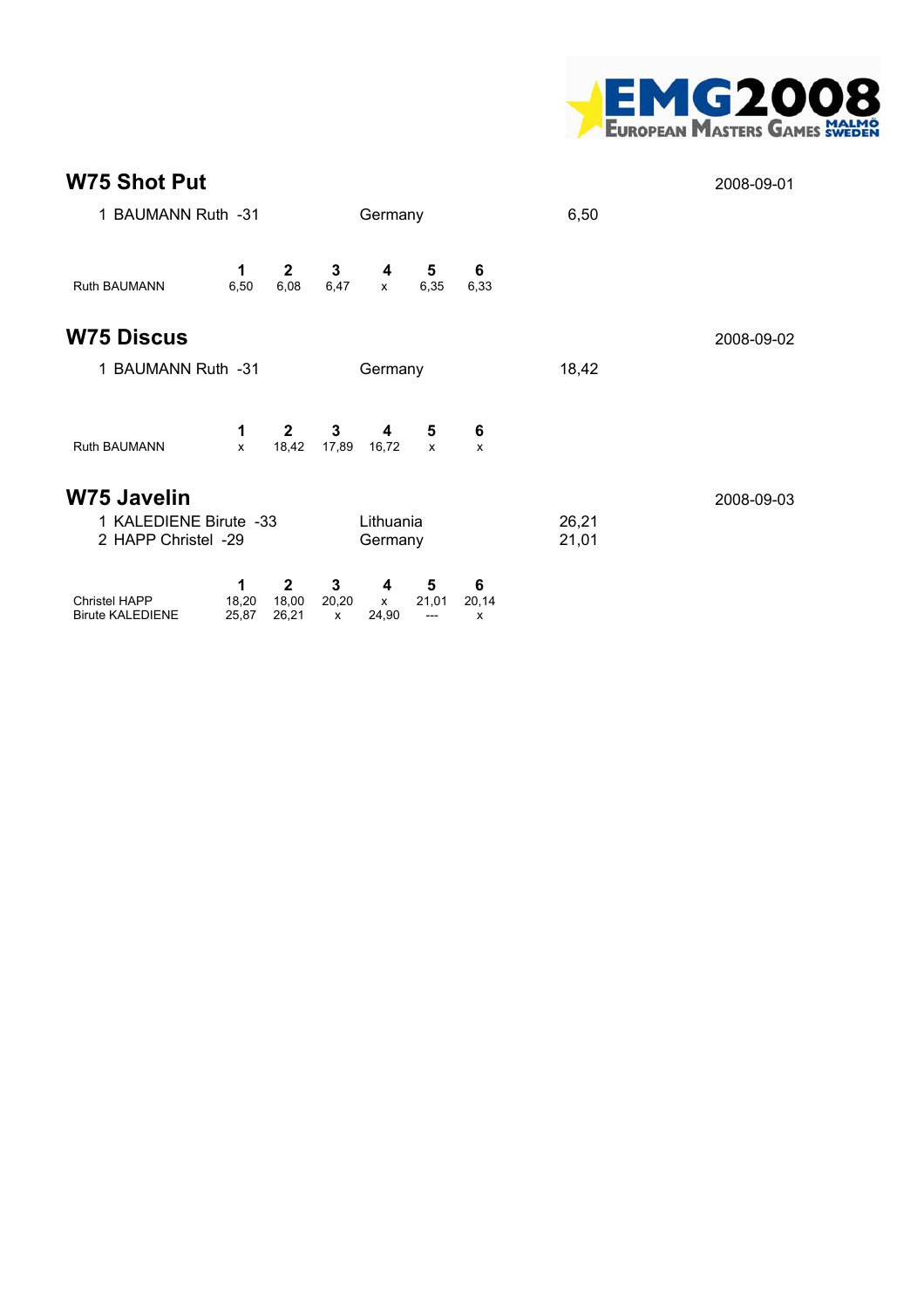

| <b>W80 5 000 m Track Walk</b><br>2008-09-01             |                          |                      |            |  |  |  |  |  |  |
|---------------------------------------------------------|--------------------------|----------------------|------------|--|--|--|--|--|--|
| <b>Final</b><br>1 NICOLAEV Xenia<br>2 OLENA Shub        | 27 Moldova<br>24 Ukraine | 44.04,78<br>50.15,60 |            |  |  |  |  |  |  |
| W80 10 Km Road Walk<br>1 NICOLAEV Xenia<br>2 OLENA Shub | 27 Moldova<br>24 Ukraine | 1.33.45<br>1.37.23   | 2008-09-04 |  |  |  |  |  |  |
| <b>W85 5 000 m Track Walk</b><br><b>Final</b>           |                          |                      | 2008-09-01 |  |  |  |  |  |  |
| 1 ENGBERG Aina                                          | 23 Sweden                | 40.13,37             |            |  |  |  |  |  |  |
| W85 10 Km Road Walk<br>1 ENGBERG Aina                   | 23 Sweden                | 1.22.12              | 2008-09-04 |  |  |  |  |  |  |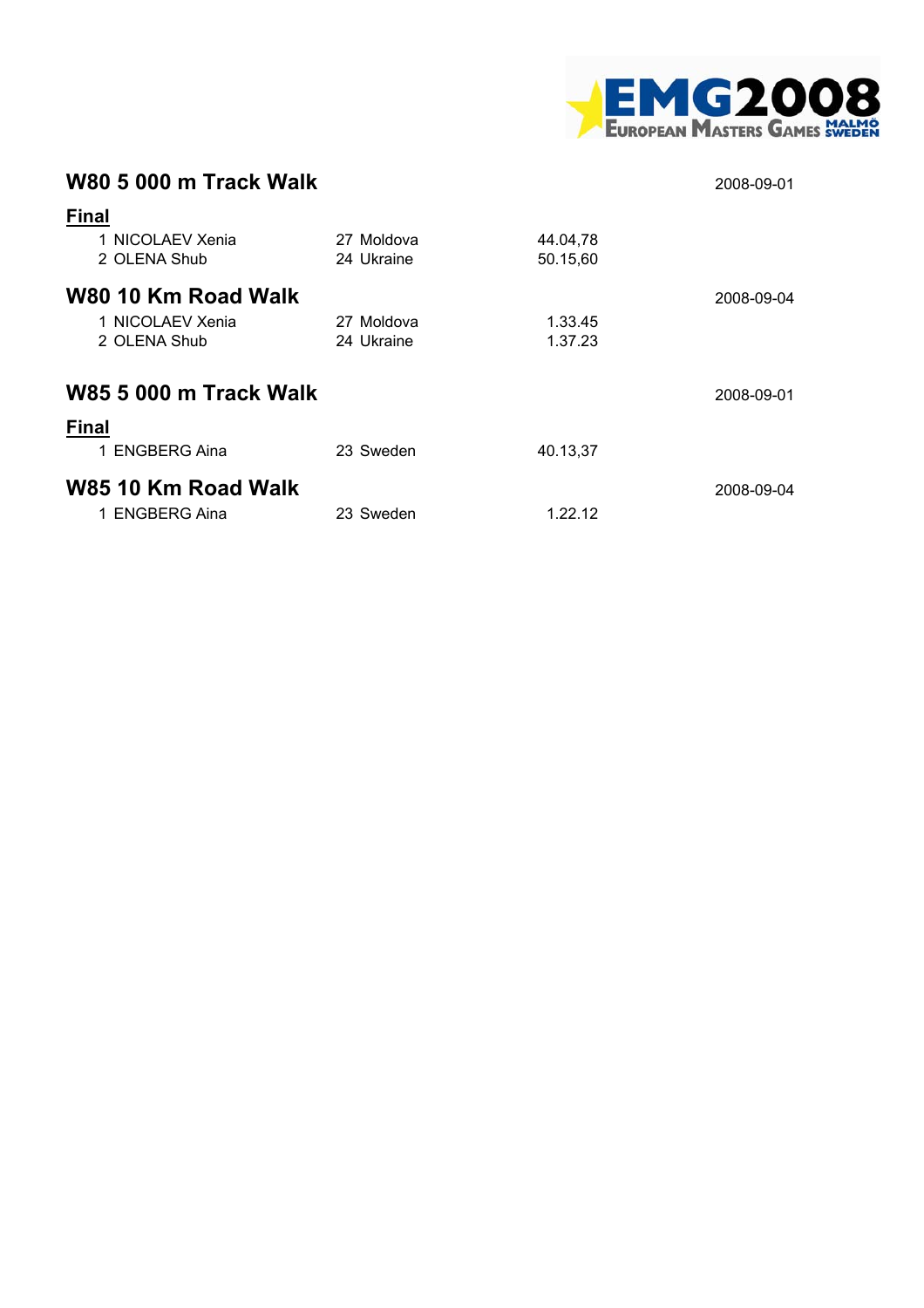

| M35 4 x 100 m                                                                                 |                                                    |         | 2008-09-06 |
|-----------------------------------------------------------------------------------------------|----------------------------------------------------|---------|------------|
| 1 Russia<br>SCHESTAKOV, Konstantin<br>ARKHIPOV, Vladimir<br>PUSTOVOY, Oleg<br>SEREDIN, Andrey | 64 Russia<br>70 Russia<br>66 Russia<br>71 Russia   | 47,73   |            |
| M40 4 x 100 m                                                                                 |                                                    |         | 2008-09-06 |
| 1 Mixed<br>CARVALHO, Antonio<br>MORYEV, Yuriy<br>RODNOV, Andrey<br>WARDECKI, Krzysztof        | 67 France<br>65 Ukraine<br>65 Ukraine<br>68 Poland | 48,73   |            |
| M50 4 x 100 m                                                                                 |                                                    |         | 2008-09-06 |
| 1 Russia<br>KUZOVNIKOV, Alexander<br>BELOUSOV, Vladimir<br>VAKIN, Igor<br>KRASNIKOV, Nikolay  | 53 Russia<br>56 Russia<br>54 Russia<br>55 Russia   | 53,93   |            |
| M55 4 x 100 m                                                                                 |                                                    |         | 2008-09-06 |
| 1 Russia<br>ZVEZDKIN, Valery<br>DAVYDOV, Valery<br>AKHMETOV, Kharis<br>DEMIDOV, Sergey        | 53 Russia<br>50 Russia<br>52 Russia<br>53 Russia   | 55,07   |            |
| M60 4 x 100 m                                                                                 |                                                    |         | 2008-09-06 |
| 1 Russia<br>SHCHERBINA, Fedor<br>MALYKH, Vladimir<br>SHAKIROV, Makhmut<br>TSUKANOV, Alexander | 43 Russia<br>43 Russia<br>43 Russia<br>47 Russia   | 1.00,43 |            |
| 2 Poland<br>KOLPAK, Andrzej<br>GRZELAK, Jan<br>KOROLKO, Edward<br>MANKOWSKI, Gabriel          | 38 Poland<br>38 Poland<br>40 Poland<br>45 Poland   | 1.01,81 |            |
| 3 Latvia                                                                                      |                                                    | 1.18,78 |            |
| LERME, Raitis<br>TROPS, Alberts<br>PARUMS, Ojara<br>RIMSEVICS, Aleksandra                     | 42 Latvia<br>47 Latvia<br>48 Latvia<br>34 Latvia   |         |            |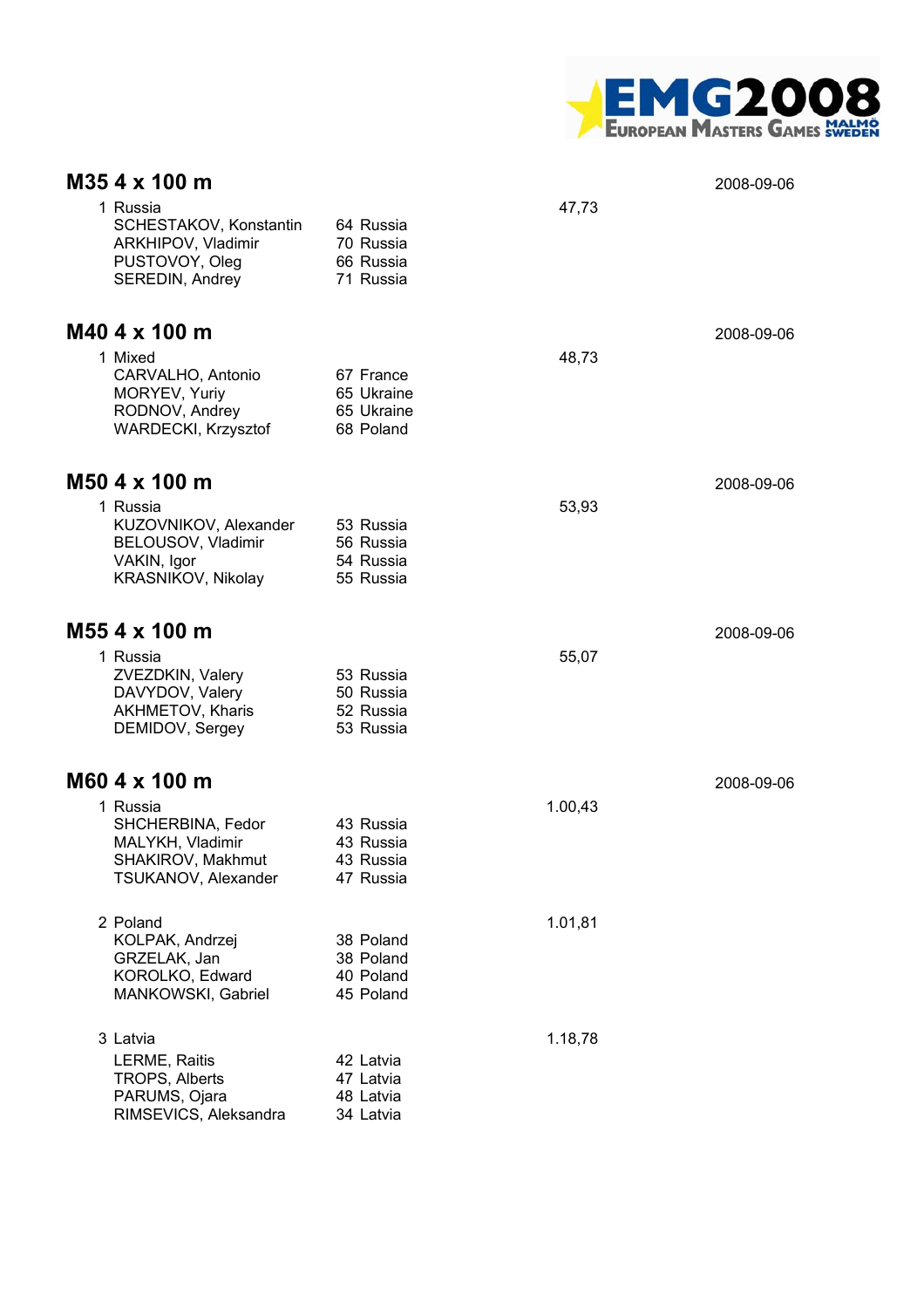

| M65 4 x 100 m                                                                                 |                                                    |         | 2008-09-06 |
|-----------------------------------------------------------------------------------------------|----------------------------------------------------|---------|------------|
| 1 Russia<br>ROYTMAN, Vladimir<br>BLAKITNYY, Anatoly<br>SHAKIROV, Vladimir<br>ROMANOV, Anatoly | 37 Russia<br>40 Russia<br>43 Russia<br>36 Russia   | 1.11,03 |            |
| M70 4 x 100 m                                                                                 |                                                    |         | 2008-09-06 |
| 1 Russia<br>SAVENKOV, Yury<br>SKVORTSOV, Ivan<br>GUBENKOV, Leonid<br>SARAEV, Yury             | 38 Russia<br>38 Russia<br>36 Russia<br>37 Russia   | 1.03,10 |            |
| W40 4 x 100 m                                                                                 |                                                    |         | 2008-09-06 |
| 1 Mixed<br>JORDAN, Merle<br>LAMBERTE, Ingrida<br>CODARE, Inese<br>KOJALOVICA, Ilona           | 61 Barbados<br>65 Latvia<br>67 Latvia<br>66 Latvia | 55,62   |            |
| 2 Russia<br>SUKHNO, Inna<br>EDOVINA, Nina<br><b>VERSHANSKAYA, Liubov</b><br>LYAMINA, Irina    | 65 Russia<br>60 Russia<br>62 Russia<br>68 Russia   | 58,16   |            |
| W55 4 x 100 m                                                                                 |                                                    |         | 2008-09-06 |
| 1 Russia<br>LIUBOV, Galina<br>NEUSTROEVA, Maria<br>LAPAEVA, Galina<br>KUDRAYASHOVA, Valentina | 50 Russia<br>48 Russia<br>49 Russia<br>48 Russia   | 1.15,26 |            |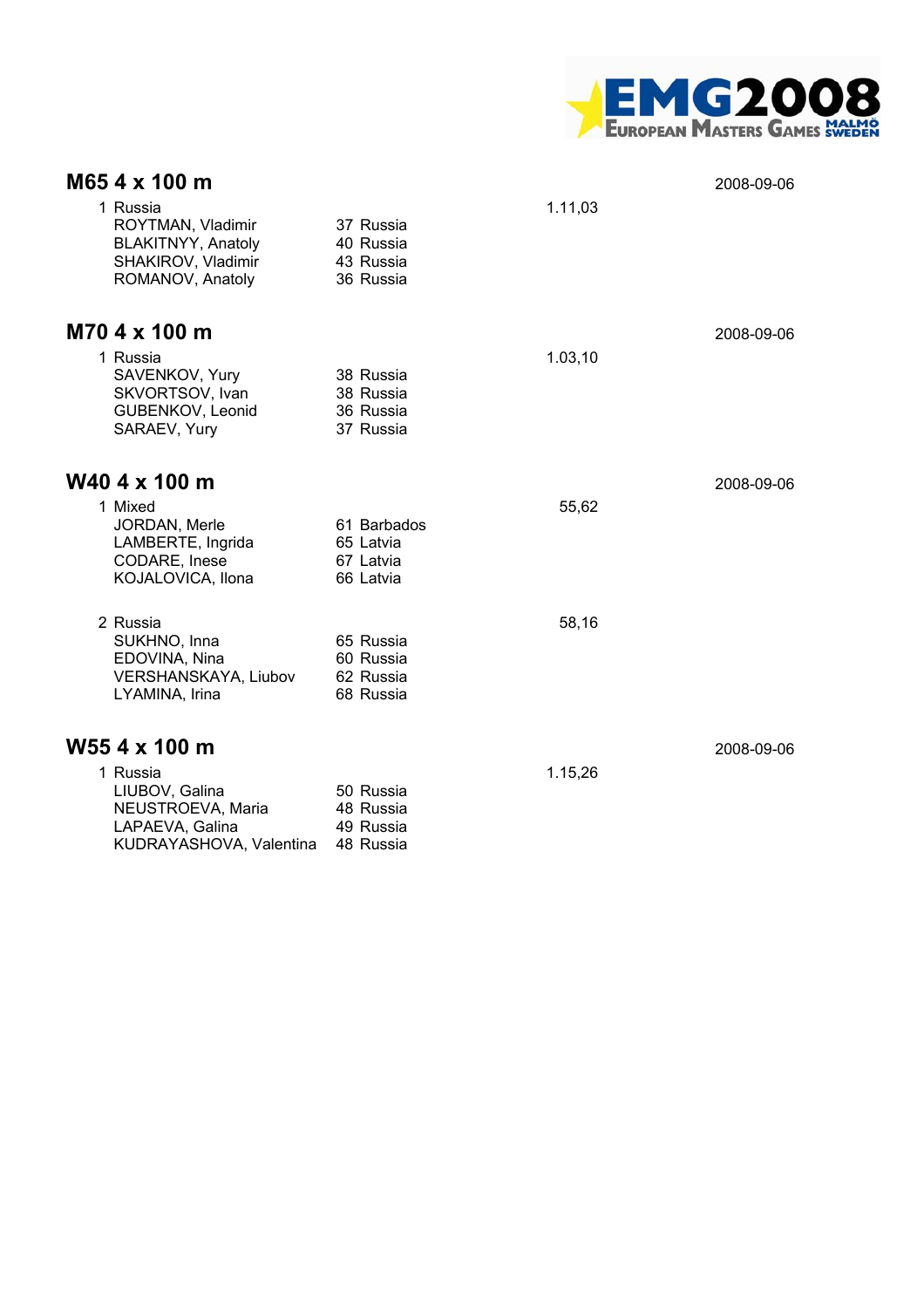

| M35 4 x 400 m                                                                                                      |                                                                                  |         | 2008-09-06 |
|--------------------------------------------------------------------------------------------------------------------|----------------------------------------------------------------------------------|---------|------------|
| 1 Russia<br>SHESTAKOV, Konstantin<br>ARKHIPOV, Vladimir<br>PUSTOVOY, Oleg<br>SEREDIN, Andrey                       | 64 Russia<br>70 Russia<br>66 Russia<br>71 Russia                                 | 3.43,28 |            |
| M40 4 x 400 m<br>1 Ukraine<br>RODNOV, Andrey<br>MORYEV, Yuriy<br>FLENTIN, Viktor<br>SOLOVIOV, Viktor               | 65 Ukraine<br>65 Ukraine<br>55 Ukraine<br>48 Ukraine                             | 4.03,71 | 2008-09-06 |
| $M504 \times 400$ m<br>1 Russia<br>VAKIN, Igor<br>KRASNIKOV, Nikolay<br>PUSHILIN, Nikolay<br>KUZOVNIKOV, Alexander | 54 Russia<br>55 Russia<br>54 Russia<br>53 Russia                                 | 4.03,59 | 2008-09-06 |
| 2 Czech Republic<br>CINKA, Miroslav<br>JANOUSEK, Jiri<br>KLECKA, Jiri<br>MATECHA, Miroslav                         | 57 Czech Republic<br>51 Czech Republic<br>56 Czech Republic<br>55 Czech Republic | 4.27,42 |            |
| M55 4 x 400 m                                                                                                      |                                                                                  |         | 2008-09-06 |
| 1 Russia<br>DAVYDOV, Valery<br>ZVEZDKIN, Valery<br>AKHMETOV, Kharia<br>KUZOVNIKOV, Alexander                       | 50 Russia<br>53 Russia<br>52 Russia<br>53 Russia                                 | 4.13,20 |            |
| M60 4 x 400 m<br>1 Russia<br>SHCHERBINA, Fedor<br>MALYKH, Vladimir<br>SHAKIROV, Makhmut<br>TSUKANOV, Alexander     | 43 Russia<br>43 Russia<br>43 Russia<br>47 Russia                                 | 4.45,12 | 2008-09-06 |
| M65 4 x 400 m<br>1 Russia<br>SCCHERBINA, Fedor<br>BLAKITNYY, Anatoly<br>SHAKIROV, Makhmut<br>SAVENKOV, Yury        | 43 Russia<br>40 Russia<br>43 Russia<br>38 Russia                                 | 5.15,99 | 2008-09-06 |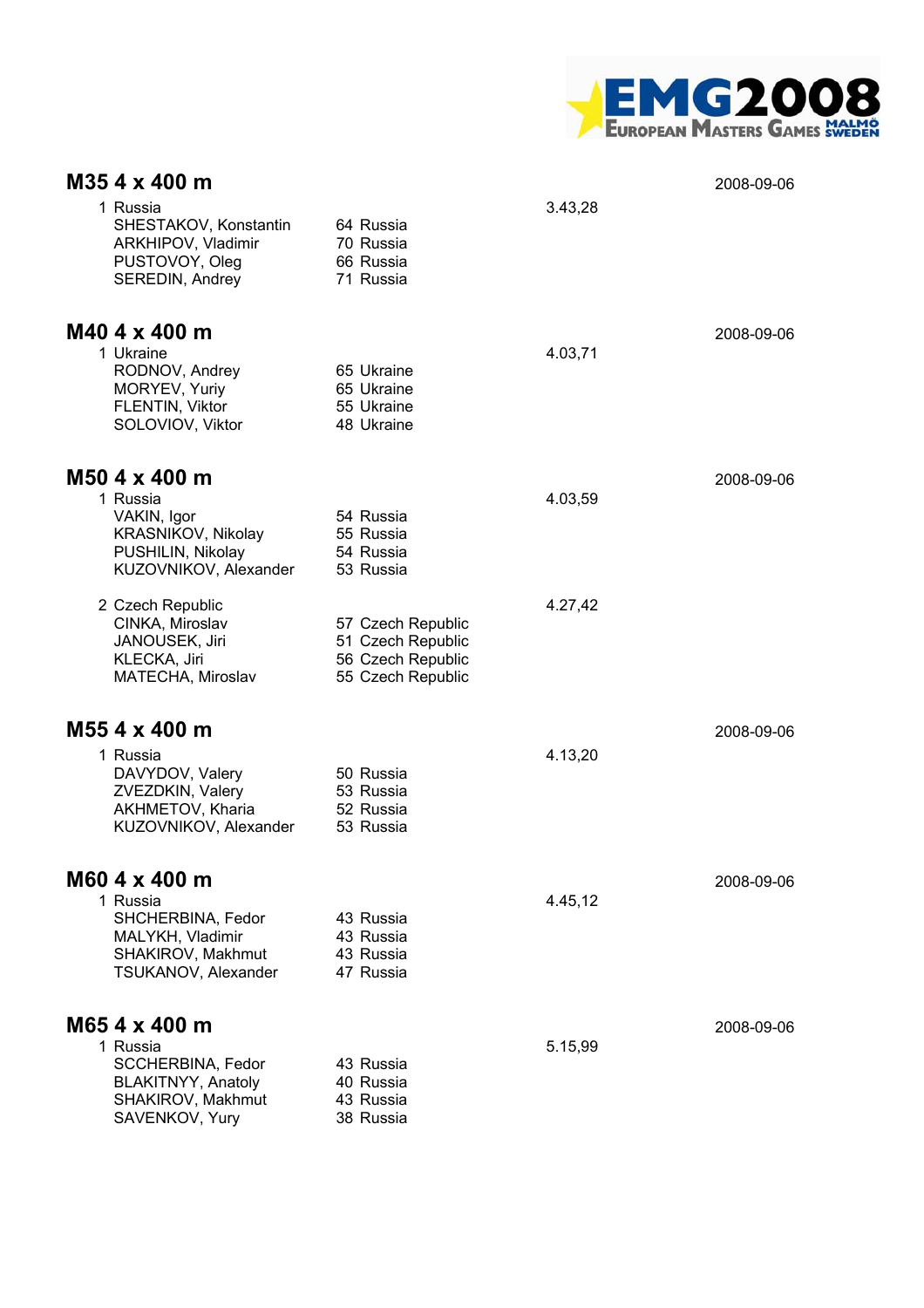

| M70 4 x 400 m<br>1 Russia<br>SAVENKOV, Yury<br>SKVORTSOV, Ivan<br>GUBENKOV, Leonid<br>SARAEV, Yury             | 38 Russia<br>38 Russia<br>36 Russia<br>37 Russia   | 5.15,99 | 2008-09-06 |
|----------------------------------------------------------------------------------------------------------------|----------------------------------------------------|---------|------------|
| W40 4 x 400 m<br>1 Russia<br>EDOVINA, Nina<br>SUKHNO, Inna<br>VERSHANSKAYA, Liubov<br>LYAMINA, Irina           | 60 Russia<br>65 Russia<br>62 Russia<br>68 Russia   | 4.50,76 | 2008-09-06 |
| W50 4 x 400 m                                                                                                  |                                                    |         | 2008-09-06 |
| 1 Mixed<br>KRYVOKHYZHA, Tetyana<br>SHTOKALO, Nina<br>ZALITE, Iraida<br>KIYAMOVA, Rasimya                       | 56 Ukraine<br>58 Ukraine<br>50 Latvia<br>57 Russia | 5.39,38 |            |
| W55 4 x 400 m<br>1 Russia<br>LIUBOV, Galina<br>NEUSTROEVA, Maria<br>LAPAEVA, Galina<br>KUDRAYASHOVA, Valentina | 50 Russia<br>48 Russia<br>49 Russia<br>48 Russia   | 6.10,25 | 2008-09-06 |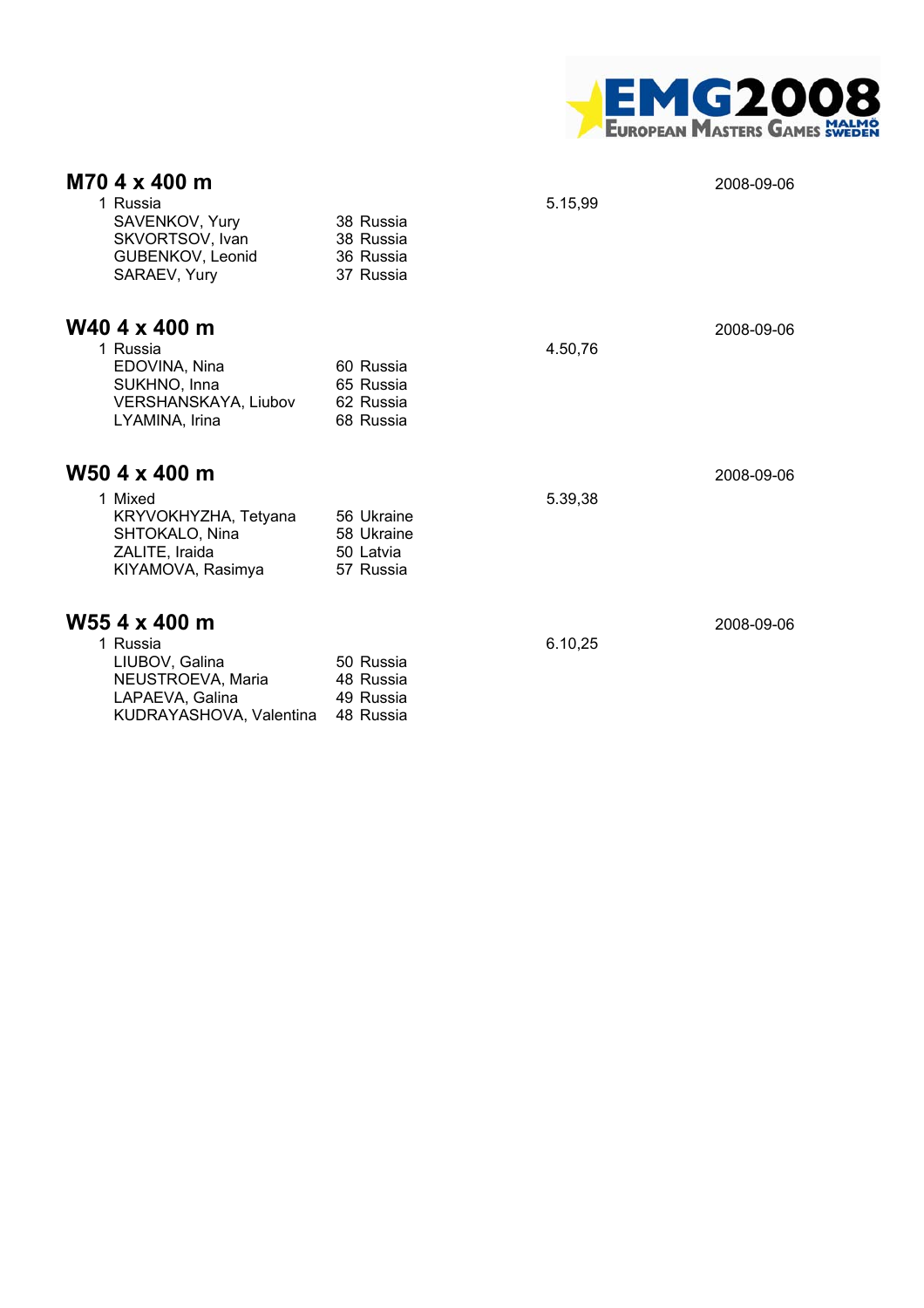

 \* EUROPEAN MASTER GAMES in Decathlon \* \* in Malmö 30-31 August 2008 \* \*\*\*\*\*\*\*\*\*\*\*\*\*\*\*\*\*\*\*\*\*\*\*\*\*\*\*\*\*\*\*\*\*\*\*\*\*\*\*\*

|     | $^\star$                              |
|-----|---------------------------------------|
| M35 | $\star$                               |
|     | $\star$                               |
|     |                                       |
|     | ***********<br>$\star$<br>*********** |

Plac. 100m LongJ ShotP HighJ 400m 110mh Discus PoleV Javel 1500m \*\*\*\*\*\*\*\*\*\*\*--------------------------------------------------------------

|   | 1 Kalliokorpi Miso    |        |                  |         |     | 720607<br>Sweden |                           |                |           |      | 5200e        |  |
|---|-----------------------|--------|------------------|---------|-----|------------------|---------------------------|----------------|-----------|------|--------------|--|
|   | CompRes 12.66<br>Wind | $-$ .4 | 554<br>$\cdot$ 0 | 1138    |     |                  | 173 58.55 18.17<br>$-1.2$ | 3286           | 320       |      | 4323 5.38.57 |  |
|   | Points                | 551    | 548              | 569     | 644 | 528              | 508                       | 521            | 436       | 516  | 379          |  |
|   | 2 Kennedy Troy        |        |                  |         |     | 730817           |                           | United Kingdom |           |      | 4966e        |  |
|   | CompRes 12.71<br>Wind | $-4$   | 564<br>$\cdot$ 0 | 1026    |     |                  | 158 56.20 19.03<br>$-1.2$ | 2875           | 260       |      | 3882 4.53.56 |  |
|   | Points 541            |        |                  | 569 501 | 512 | 618              | 430                       | 440            | 286       | 449  | 620          |  |
|   | 3 Hägg Patrik         |        |                  |         |     | 720509           | Sweden                    |                |           |      | 4956e        |  |
|   | CompRes 12.48<br>Wind | $-0.4$ | 560<br>$\cdot$ 0 | 914     |     |                  | 164 54.95 19.32<br>$-1.2$ | 2399           | 300       |      | 3466 4.52.72 |  |
|   | Points                | 584    | 561              | 434     | 560 | 668              | 405                       | 348            | 384       | 387  | 625          |  |
| 4 | Bohman Michael        |        |                  |         |     | 710920           | Sweden                    |                |           |      | 2803e        |  |
|   | CompRes 14.12<br>Wind | $-$ .4 | 502<br>$\cdot$ 0 | 850     |     |                  | 152 73.18 20.56<br>$-1.2$ | 2310           | X         | 3809 | DNF          |  |
|   | Points                | 316    | 435              | 396     | 464 | 117              | 306                       | 331            | $\bigcap$ | 438  | $\cap$       |  |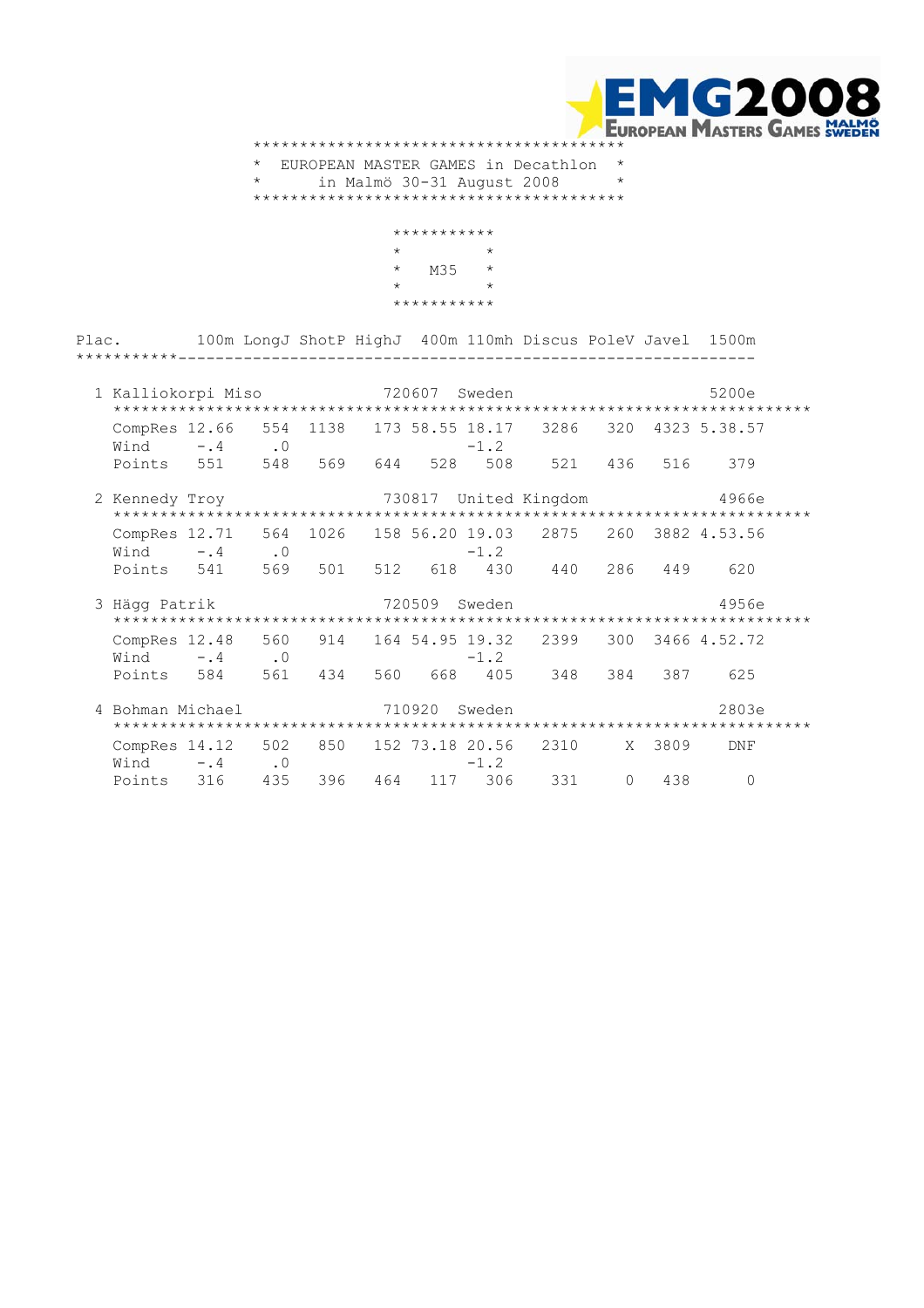

 \*\*\*\*\*\*\*\*\*\*\*  $\star$   $\star$  $\star$  M40  $\star$  $\star$   $\star$ \*\*\*\*\*\*\*\*\*\*\*

| Plac.<br>***********  |        |                  |      |     |                 |               | 100m LongJ ShotP HighJ 400m 110mh Discus PoleV Javel |      |      | 1500m        |  |
|-----------------------|--------|------------------|------|-----|-----------------|---------------|------------------------------------------------------|------|------|--------------|--|
| 1 Weninger Josef      |        |                  |      |     | 660913          | Austria       |                                                      |      |      | 5332e        |  |
| CompRes 12.63<br>Wind | $-$ .4 | 583<br>$\cdot$ 0 | 988  |     | 155 55.43 19.86 | $-1.2$        | 2650                                                 | 230  |      | 3585 4.55.39 |  |
| Points                | 639    | 691              | 494  | 552 | 732             | 432           | 396                                                  | 2.51 | 448  | 697          |  |
| 2 Swiatnicki Jerzy    |        |                  |      |     | 650918          | Poland        |                                                      |      |      | 3533e        |  |
| CompRes 13.40<br>Wind | $-0.4$ | 502<br>$\cdot$ 0 | 1008 |     | 149 68.44       | DNF<br>$-1.2$ | 3001                                                 | 260  | 3618 | DNF          |  |
| Points                | 502    | 496              | 507  | 496 | 287             | $\Omega$      | 465                                                  | 326  | 454  |              |  |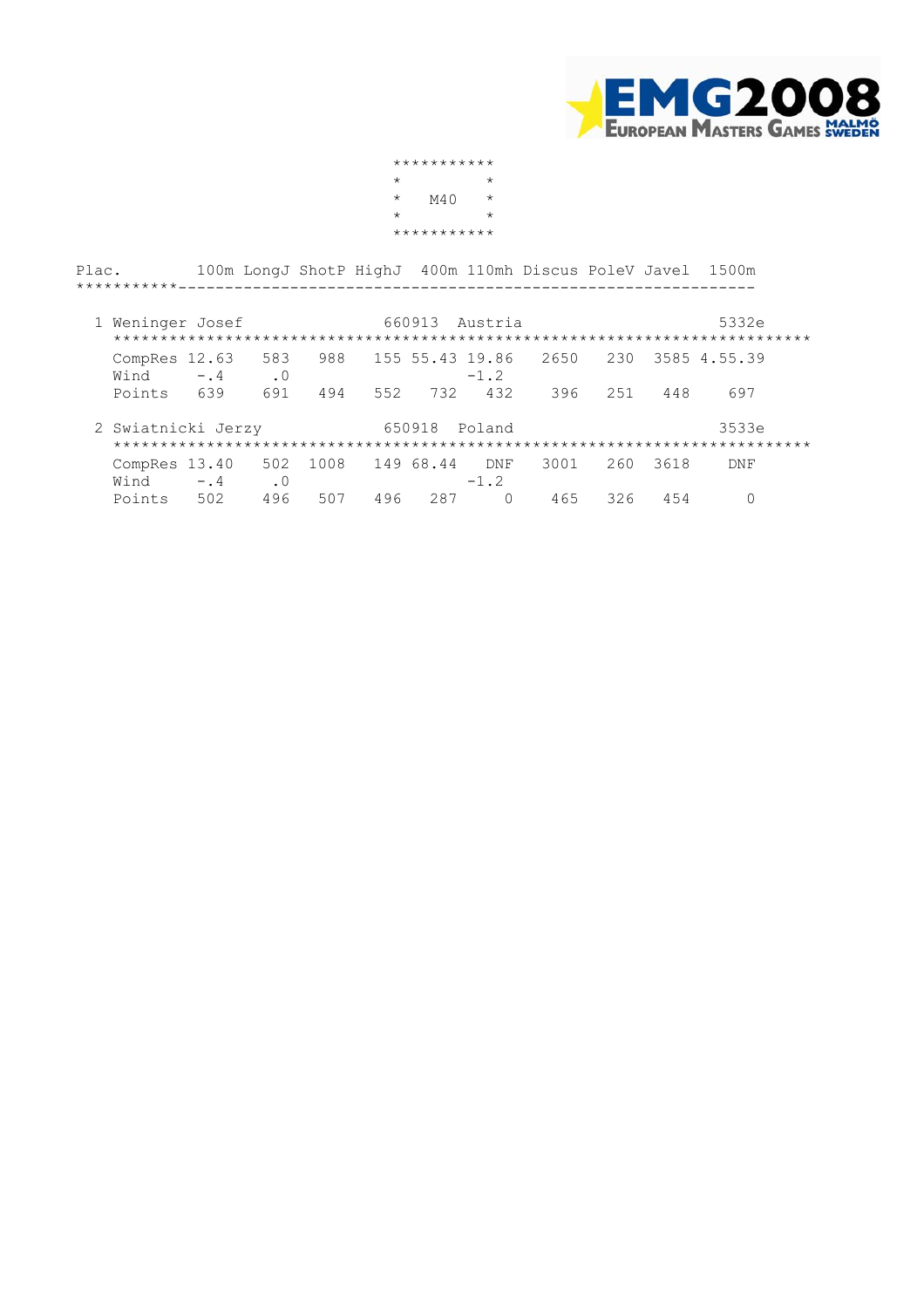

|            | *********** |            |
|------------|-------------|------------|
| $^{\star}$ |             | $^{\star}$ |
| $\star$    | M45         | $\star$    |
| $\star$    |             | $^{\star}$ |
|            | *********** |            |

| Plac.<br>***********--- |                                    | 100m LongJ ShotP HighJ 400m 110mh Discus PoleV Javel |             |     |        |                                |      |     |          | 1500m            |
|-------------------------|------------------------------------|------------------------------------------------------|-------------|-----|--------|--------------------------------|------|-----|----------|------------------|
| 1 Krauze Jerzy          |                                    |                                                      |             |     |        | 630714 Poland                  |      |     |          | 6538e            |
|                         |                                    |                                                      |             |     |        |                                |      |     |          |                  |
| Wind                    | CompRes 12.40<br>.5                | 545<br>$\cdot$ 0                                     | 1055        |     |        | 161 57.18 18.15<br>$-0.9$      | 2977 |     |          | 350 4589 5.29.64 |
| Points                  | 765                                | 679                                                  | 591         | 687 |        | 742 662                        | 489  | 651 | 683      | 589              |
| 2 Saulius Svilainis     |                                    |                                                      |             |     |        | 590122 Lithuania               |      |     |          | 6441e            |
|                         |                                    |                                                      |             |     |        |                                |      |     |          |                  |
| Wind                    | CompRes 12.52                      | 549<br>.5<br>$-0.7$                                  | 1172        |     |        | 167 58.73 19.80<br>$-0.9$      | 3944 |     |          | 350 3969 5.50.40 |
|                         | Points 742                         | 691                                                  | 670         | 749 | 682    | 509                            | 693  | 651 | 570      | 484              |
| 3 Antkowiak Miroslaw    |                                    |                                                      |             |     | 621101 | Poland                         |      |     |          | 6253e            |
| Wind                    | CompRes 12.35                      | 551<br>.5                                            | 977<br>$-4$ |     |        | 167 55.95 20.28<br>$-0.9$      | 2830 |     |          | 300 4001 5.07.69 |
|                         | Points 776                         |                                                      | 695 538     | 749 | 792    | 468                            | 459  | 490 | 576      | 710              |
| 4 Dupont Franck         |                                    |                                                      |             |     |        | 591004 France                  |      |     |          | 5626e            |
|                         |                                    |                                                      |             |     |        |                                |      |     |          |                  |
| Wind                    | CompRes 13.43<br>$\cdot$ 5         | 527<br>$-1.0$                                        |             |     |        | 1022 158 61.21 19.49<br>$-0.9$ | 3223 |     |          | 290 3301 5.23.64 |
| Points                  | 576                                | 632                                                  | 568         | 653 | 590    | 537                            | 540  | 459 | 450      | 621              |
| 5 Bengtsson Sandy       |                                    |                                                      |             |     |        | 630731 Sweden                  |      |     |          | 4460e            |
|                         | CompRes 13.09<br>Wind .5           | 471<br>$\cdot$ 0                                     |             |     |        | 619 137 58.04 21.39<br>$-0.9$  | 1556 |     |          | 200 2275 4.52.43 |
| Points                  | 637                                | 492                                                  | 301         | 457 | 709    | 380                            | 204  | 210 | 270      | 800              |
| 6 Wallin Mikael         |                                    |                                                      |             |     |        | 630121 Sweden                  |      |     |          | 4025e            |
|                         | CompRes 13.55<br>Wind <sub>5</sub> | 466<br>$-0.6$                                        |             |     |        | 955 155 68.89 21.59<br>$-0.9$  | 2540 |     | 240 3123 | DNF              |
| Points                  | 556                                | 479                                                  | 524         | 627 | 343    | 365                            | 399  | 314 | 418      | $\Omega$         |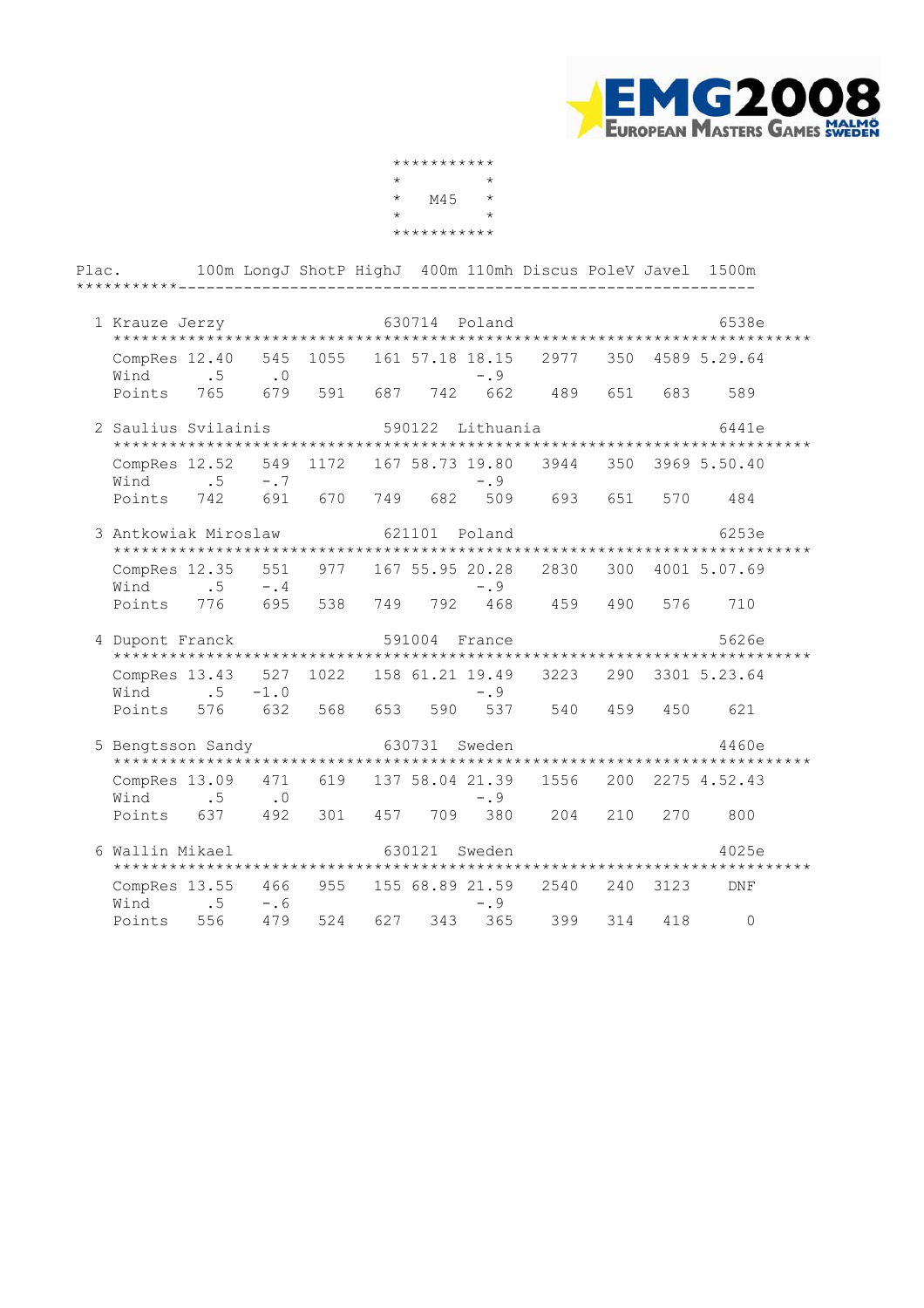

|            | *********** |            |
|------------|-------------|------------|
| $^{\star}$ |             | $^{\star}$ |
| $\star$    | M50         | $^\star$   |
| $^{\star}$ |             | $^{\star}$ |
|            | *********** |            |

| Plac.                                          |  |  |                        |         | 100m LongJ ShotP HighJ 400m 100mh Discus PoleV Javel 1500m |  |                                                              |  |
|------------------------------------------------|--|--|------------------------|---------|------------------------------------------------------------|--|--------------------------------------------------------------|--|
|                                                |  |  |                        |         |                                                            |  |                                                              |  |
| 1 Märtson Mati 680817 Estonia                  |  |  |                        |         |                                                            |  | 5861e                                                        |  |
| $Wind$ . 4 . 0 -. 8                            |  |  |                        |         |                                                            |  | CompRes 13.31 534 1116 156 68.25 17.89 3280 280 4054 6.19.93 |  |
| Points 677 743 654 723 430 579 520 493 616 426 |  |  |                        |         |                                                            |  |                                                              |  |
| 2 Kasap Hasan                                  |  |  |                        |         | 560303 Turkey 4985e                                        |  |                                                              |  |
| Wind $.4 - .5$ - $.8$                          |  |  |                        |         |                                                            |  | CompRes 13.96 473 906 153 64.25 18.21 2808 220 3445 6.47.46  |  |
| Points 565 571 509 687 558 548 427 305 501 314 |  |  |                        |         |                                                            |  |                                                              |  |
| 3 Klecka Jiri                                  |  |  |                        |         |                                                            |  | 560417 Czech Republic 4312e                                  |  |
| Wind .4 .0 -.8                                 |  |  |                        |         |                                                            |  | CompRes 14.76 406 1029 141 68.81 20.91 2954 230 3357 6.47.93 |  |
| Points 439 400 594 560 414 320 455 333 485 312 |  |  |                        |         |                                                            |  |                                                              |  |
|                                                |  |  |                        |         |                                                            |  |                                                              |  |
|                                                |  |  | ***********<br>$\star$ | $\star$ |                                                            |  |                                                              |  |
|                                                |  |  | $*$ M55 $*$            |         |                                                            |  |                                                              |  |
|                                                |  |  | $\star$                | $\star$ |                                                            |  |                                                              |  |
|                                                |  |  | ***********            |         |                                                            |  |                                                              |  |
|                                                |  |  |                        |         |                                                            |  |                                                              |  |

 Plac. 100m LongJ ShotP HighJ 400m 100mh Discus PoleV Javel 1500m \*\*\*\*\*\*\*\*\*\*\*--------------------------------------------------------------

| 1 Waltermann Stefan |     |          |  | 491226 USA |        |                                                             |     |     | 4665e |  |
|---------------------|-----|----------|--|------------|--------|-------------------------------------------------------------|-----|-----|-------|--|
|                     |     |          |  |            |        |                                                             |     |     |       |  |
|                     |     |          |  |            |        | CompRes 14.30 418 832 126 66.87 23.58 2926 200 3105 6.22.33 |     |     |       |  |
| Wind                |     | $4 - 10$ |  |            | $-0.8$ |                                                             |     |     |       |  |
| Points              | 584 | 502 521  |  | 488 544    | 245    | 507                                                         | 291 | 495 | 488   |  |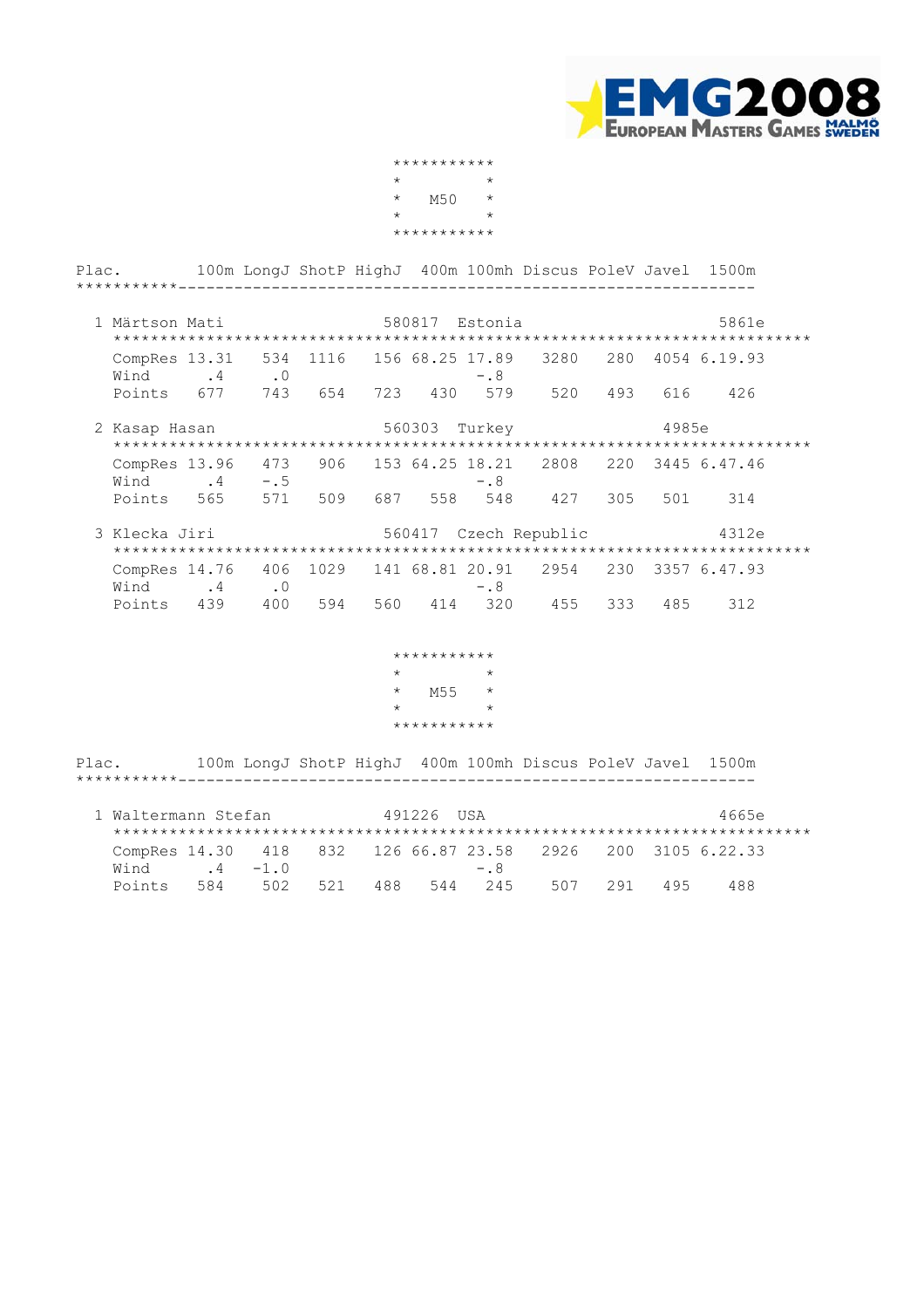

|            | *********** |            |
|------------|-------------|------------|
| $^{\star}$ |             | $^{\star}$ |
| $\star$    | M60         | $^\star$   |
| $^{\star}$ |             | $^{\star}$ |
|            | *********** |            |

| Plac. 100m LongJ ShotP HighJ 400m 100mh Discus PoleV Javel 1500m |                                                                                |               |  |                  |  |                                                |  |
|------------------------------------------------------------------|--------------------------------------------------------------------------------|---------------|--|------------------|--|------------------------------------------------|--|
|                                                                  | 1 Hallgrimsson Stefan <a> 480716</a> Iceland                                   |               |  |                  |  | 7734e                                          |  |
|                                                                  | CompRes 14.22 433 1228 149 64.32 17.57 4259 320 4504 5.30.36<br>Wind $.7 - .7$ |               |  | $-1.3$           |  |                                                |  |
|                                                                  | Points 671 639 826 840 702 750 825 825 839 817                                 |               |  |                  |  |                                                |  |
| 2 Cela Vladis                                                    |                                                                                | 480201 Latvia |  |                  |  | 7202e                                          |  |
|                                                                  | CompRes 13.96<br>Wind $.7 - .4$                                                |               |  | $-1.3$           |  | 492 1051 149 65.00 17.71 3088 320 3629 5.55.96 |  |
|                                                                  | Points 713 835 689 840 678 736 557 825 644 685                                 |               |  |                  |  |                                                |  |
|                                                                  | 3 Zaniauskas Vladas                                                            |               |  | 470422 Lithuania |  | 7037e                                          |  |
|                                                                  | CompRes 14.32 483 1288 146 71.69 17.66 3949 260 4377 6.21.61<br>Wind $.7 -2.3$ |               |  | $-1.3$           |  |                                                |  |
|                                                                  | Points 653 804 873 803 464 741 753 573 810 563                                 |               |  |                  |  |                                                |  |
|                                                                  | 4 Johansson Sven-Olof 5 440416 Sweden                                          |               |  |                  |  | 3849e                                          |  |
|                                                                  | CompRes 16.83 334 737 125 74.92 25.08 2031 190 2164 5.53.66<br>Wind $.7 -1.4$  |               |  | $-1.3$           |  |                                                |  |
|                                                                  | Points 300 346 447 552 374 172 325 309 328 696                                 |               |  |                  |  |                                                |  |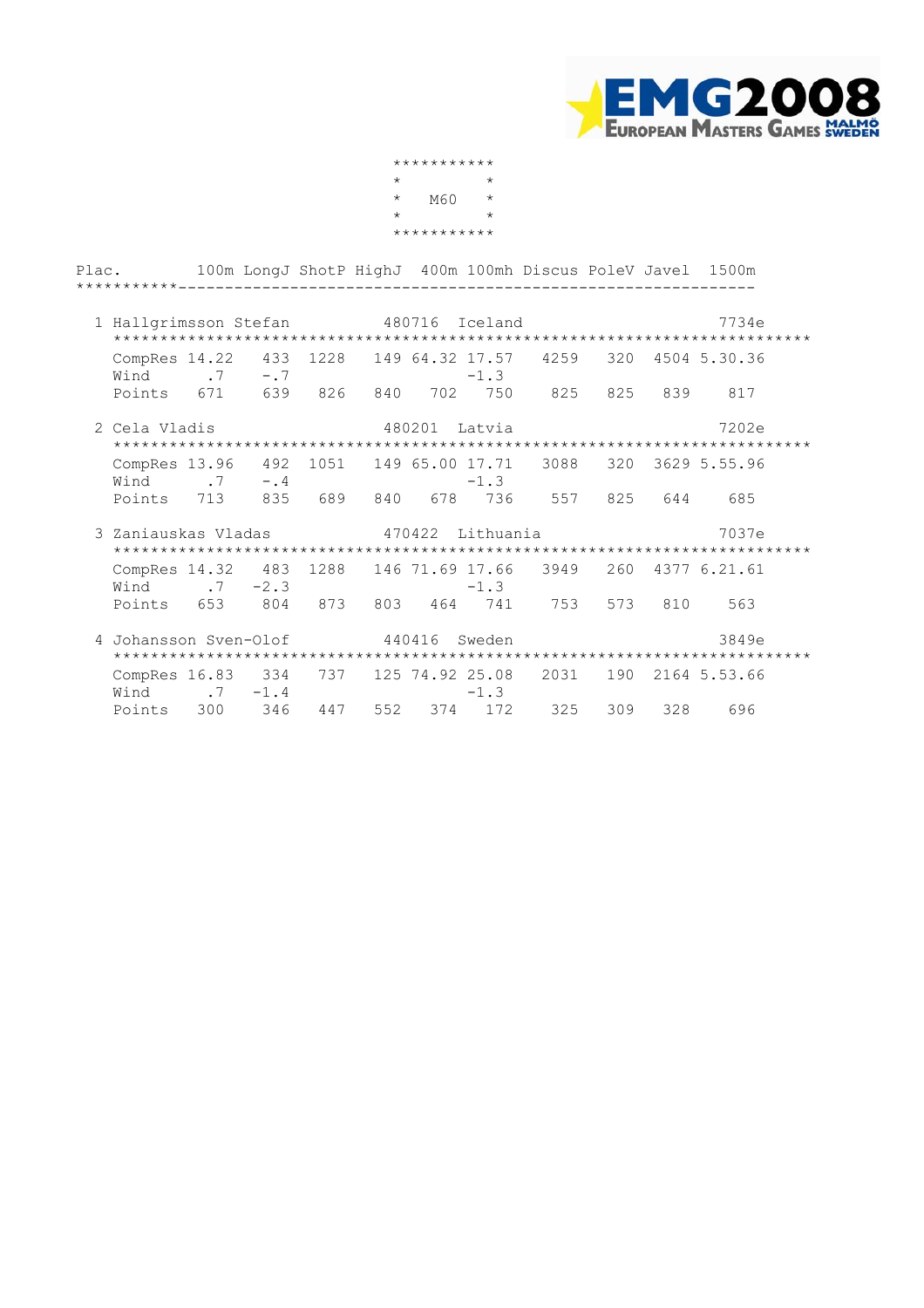

|            | *********** |            |
|------------|-------------|------------|
| $^{\star}$ |             | $^{\star}$ |
| $\star$    | M65         | $\star$    |
| $^{\star}$ |             | $^{\star}$ |
|            | *********** |            |

 Plac. 100m LongJ ShotP HighJ 400m 100mh Discus PoleV Javel 1500m \*\*\*\*\*\*\*\*\*\*\*-------------------------------------------------------------- 1 Karlsson Leif 430225 Sweden 4485e \*\*\*\*\*\*\*\*\*\*\*\*\*\*\*\*\*\*\*\*\*\*\*\*\*\*\*\*\*\*\*\*\*\*\*\*\*\*\*\*\*\*\*\*\*\*\*\*\*\*\*\*\*\*\*\*\*\*\*\*\*\*\*\*\*\*\*\*\*\*\*\*\*\*\*

| CompRes 14.92 350 869 134 76.76 24.25 2290 155 1882 7.58.74 |  |  |  |  |  |
|-------------------------------------------------------------|--|--|--|--|--|
| $Wind$ . $7$ . $0$ . $1.3$                                  |  |  |  |  |  |
| Points 628 469 654 758 387 334 438 242 314 261              |  |  |  |  |  |

## \*\*\*\*\*\*\*\*\*\*\*  $\star$   $\star$  \* M70 \*  $\star$   $\star$ \*\*\*\*\*\*\*\*\*\*\*

Plac. 100m LongJ ShotP HighJ 400m 80mh Discus PoleV Javel 1500m \*\*\*\*\*\*\*\*\*\*\*--------------------------------------------------------------

| 1 Trondset Tor        |     |               |      |     | 351116 | Sweden                    |      |     |     | 7151e        |  |
|-----------------------|-----|---------------|------|-----|--------|---------------------------|------|-----|-----|--------------|--|
| CompRes 14.27<br>Wind | 1.3 | 390<br>$-0.9$ | 1097 |     |        | 126 72.06 15.21<br>$-1.2$ | 3298 | 220 |     | 3498 7.25.27 |  |
| Points                | 806 | 720           | 745  | 767 | 692    | 835                       | 800  | 592 | 754 | 440          |  |
| 2 Wojtkowiak Bernard  |     |               |      |     | 380813 | Poland                    |      |     |     | 5616e        |  |
| CompRes 15.58<br>Wind | 1.3 | 348<br>$-1.0$ | 965  |     |        | 120 87.04 17.00<br>$-1.2$ | 3139 | 240 |     | 3038 9.15.36 |  |
| Points                | 597 | 563           | 640  | 687 | 296    | 635                       | 753  | 691 | 634 | 120          |  |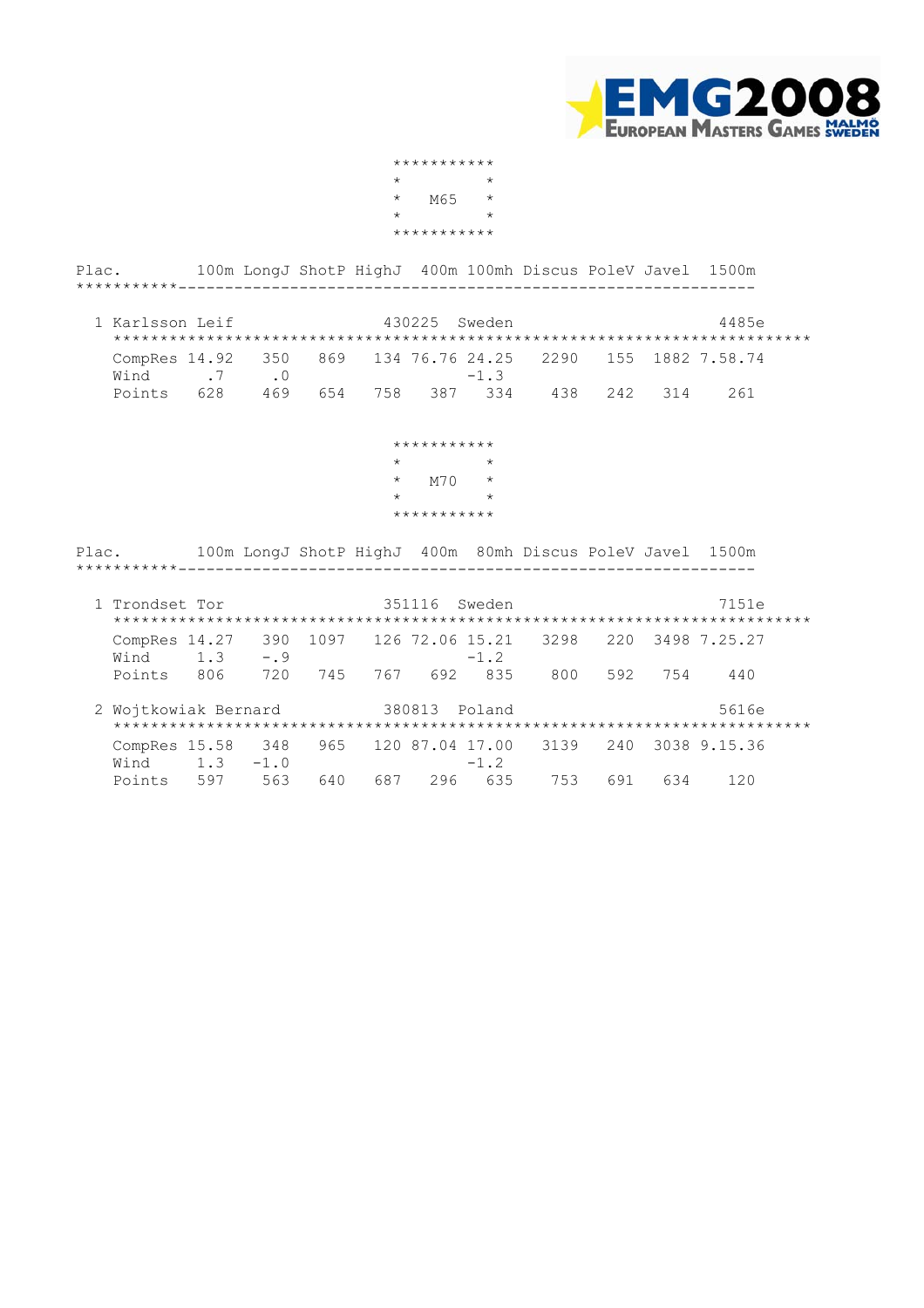

|         | *********** |            |
|---------|-------------|------------|
| $\star$ |             | $^{\star}$ |
| $\star$ | M75         | $^{\star}$ |
| $\star$ |             | $^{\star}$ |
|         | *********** |            |

 Plac. 100m LongJ ShotP HighJ 400m 80mh Discus PoleV Javel 1500m \*\*\*\*\*\*\*\*\*\*\*--------------------------------------------------------------

| 1 Tosnar Pavel |                |                      |  |        | 330307 Czech Republic                                       |         | 8061e |
|----------------|----------------|----------------------|--|--------|-------------------------------------------------------------|---------|-------|
| Wind           | 1 <sub>3</sub> | $\cap$               |  | $-1.2$ | CompRes 16.06 360 982 138 78.22 15.57 3000 265 2439 6.38.46 |         |       |
| Points         | 667            | 736 776 1101 726 886 |  |        | 842                                                         | 985 574 | 768.  |

### \*\*\*\*\*\*\*\*\*\*\*  $\star$   $\star$  \* M80 \*  $\star$   $\star$ \*\*\*\*\*\*\*\*\*\*\*

Plac. 100m LongJ ShotP HighJ 400m 80mh Discus PoleV Javel 1500m \*\*\*\*\*\*\*\*\*\*\*--------------------------------------------------------------

 $\overline{\phantom{0}}$ 

| 1 Katk Jalmar |     |       |     | 270504 | Sweden                                                     |           |     |     | 3952e |  |
|---------------|-----|-------|-----|--------|------------------------------------------------------------|-----------|-----|-----|-------|--|
|               |     |       |     |        | CompRes 19.76 287 736 111 105.70 28.57 X 190 1946 10.20.11 |           |     |     |       |  |
| Wind          | 1.3 | $-8$  |     |        | $-1$ 2                                                     |           |     |     |       |  |
| Points        | 367 | 561 - | 569 |        | 803 279 78                                                 | $\bigcap$ | 685 | 444 | 66    |  |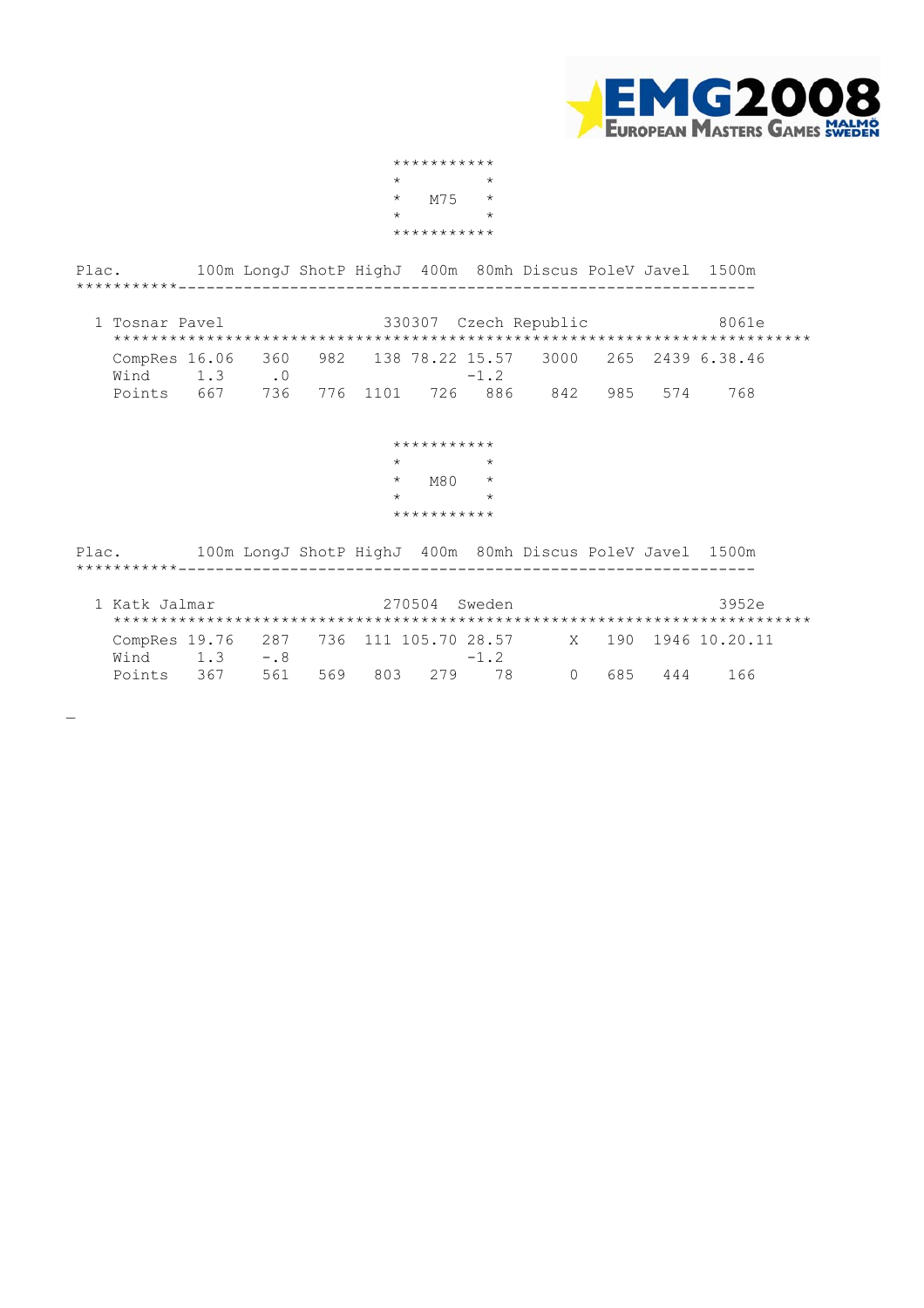

#### \*\*\*\*\*\*\*\*\*\*\*\*\*\*\*\*\*\*\*\*\*\*\*\*\*\*\*\*\*\*\*\*\*\*\*\*\*\*\*\*\* \* EUROPEAN MASTER GAMES in Decathlon \* in Malmö 30-31 August 2008 \*\*\*\*\*\*\*\*\*\*\*\*\*\*\*\*\*\*\*\*\*\*\*\*\*\*\*\*\*\*\*\*\*\*\*\*\*\*\*\*\*

 \*\*\*\*\*\*\*\*\*\*\*  $\star$   $\star$  $*$  W40  $*$  $\star$   $\star$ \*\*\*\*\*\*\*\*\*\*\*

Plac. 80mh HighJ ShotP 200m LongJ Javel 800m \*\*\*\*\*\*\*\*\*\*\*-------------------------------------------

| 1 Taylor Suzanne                             |               |  |                         |  | 681128 United Kingdom | 2316e |
|----------------------------------------------|---------------|--|-------------------------|--|-----------------------|-------|
|                                              |               |  |                         |  |                       |       |
| CompRes 17.20 118 654 33.12 303 1876 3.16.57 |               |  |                         |  |                       |       |
| Wind                                         | $\mathcal{A}$ |  | $1.6 \qquad 0$          |  |                       |       |
| Points                                       |               |  | 407 399 377 398 167 299 |  | 269                   |       |

 \*\*\*\*\*\*\*\*\*\*\*  $\star$  \* W45 \*  $\star$   $\star$ \*\*\*\*\*\*\*\*\*\*\*

Plac. 80mh HighJ ShotP 200m LongJ Javel 800m \*\*\*\*\*\*\*\*\*\*\*-------------------------------------------

| 1 Trenker Birgit                             |           |  |         | 620211 Germany |     | 4833e |
|----------------------------------------------|-----------|--|---------|----------------|-----|-------|
|                                              |           |  |         |                |     |       |
| CompRes 14.17 133 843 29.58 471 2788 2.47.20 |           |  |         |                |     |       |
| Wind                                         | $\cdot$ 3 |  | 1.6 1.5 |                |     |       |
| Points 879 678 602 775 709 565               |           |  |         |                | 625 |       |

 2 Wlodarczyk Lucyna 660310 Poland 1512e \*\*\*\*\*\*\*\*\*\*\*\*\*\*\*\*\*\*\*\*\*\*\*\*\*\*\*\*\*\*\*\*\*\*\*\*\*\*\*\*\*\*\*\*\*\*\*\*\*\*\*\*\*\*\*\*\*\*\*\*\*\*\* CompRes 16.62 112 674 DNF .00 133 1604 DNF Wind .3 1.6 1.5 Points 469 340 393 0 66 244 0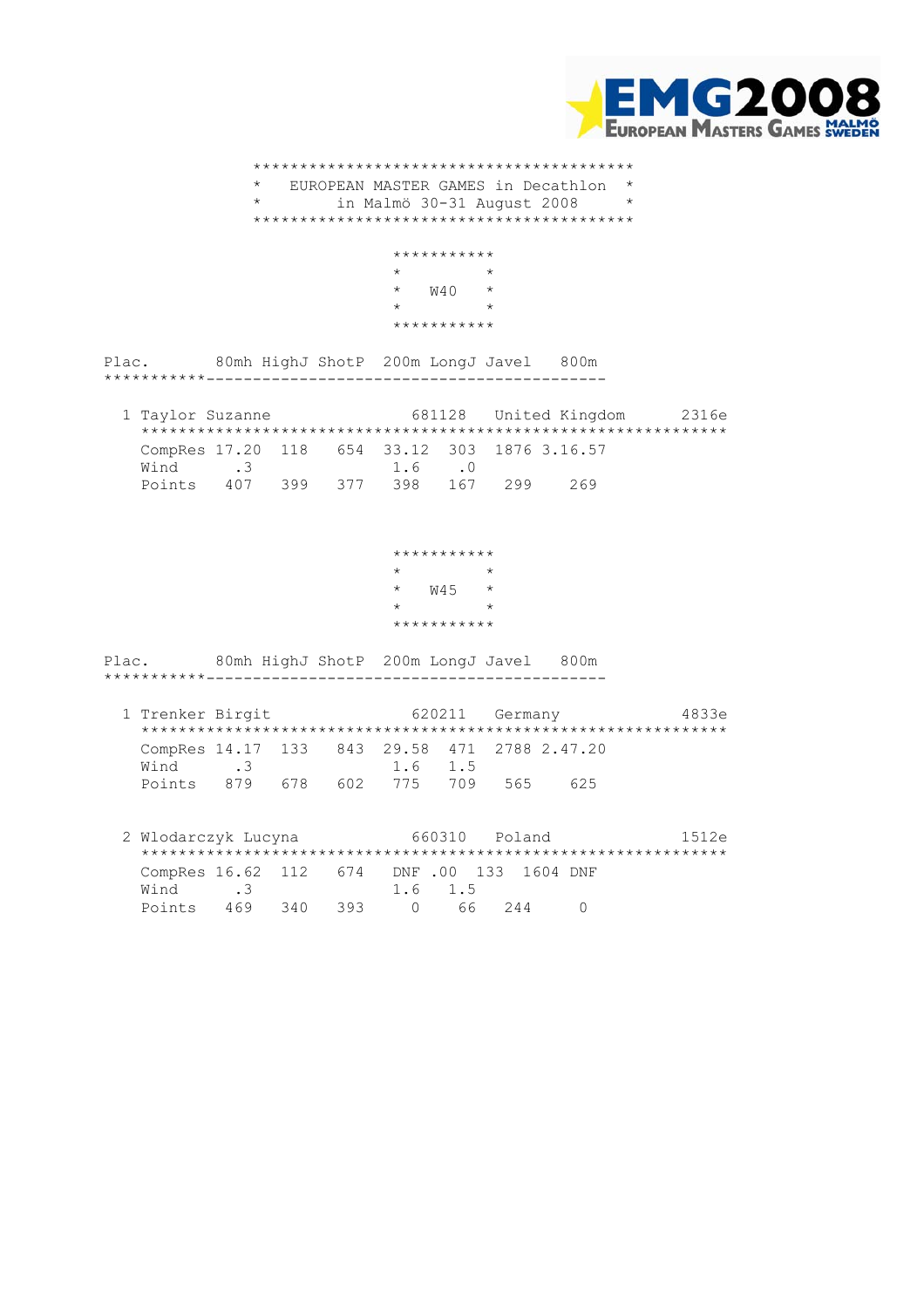

|            | *********** |            |
|------------|-------------|------------|
| $^{\star}$ |             | $^{\star}$ |
| $\star$    | <b>W50</b>  | $\star$    |
| $^{\star}$ |             | $^{\star}$ |
|            | *********** |            |

Plac. 80mh HighJ ShotP 200m LongJ Javel 800m \*\*\*\*\*\*\*\*\*\*\*-------------------------------------------

| 1 Booth Paula |                |  |                         |  | 580806 United Kingdom                        | 3900e |
|---------------|----------------|--|-------------------------|--|----------------------------------------------|-------|
|               | $Wind$ 7 1.7 3 |  |                         |  | CompRes 15.47 121 847 33.18 368 2227 3.22.04 |       |
| Points        |                |  | 682 621 645 645 459 484 |  | 364                                          |       |

|        | 2 Pater Jocelyne                             | 540309 Belgium |                         | 3609e |     |  |
|--------|----------------------------------------------|----------------|-------------------------|-------|-----|--|
|        |                                              |                |                         |       |     |  |
|        | CompRes 15.85 115 654 32.38 358 1199 2.55.34 |                |                         |       |     |  |
|        | Wind 7                                       |                | 1.7 2.1                 |       |     |  |
| Points |                                              |                | 634 544 469 699 426 222 |       | 615 |  |

 \*\*\*\*\*\*\*\*\*\*\*  $\star$   $\qquad$   $\star$  \* W65 \*  $\star$   $\star$ \*\*\*\*\*\*\*\*\*\*\*

Plac. 80mh HighJ ShotP 200m LongJ Javel 800m \*\*\*\*\*\*\*\*\*\*\*-------------------------------------------

| 1 Stedtler Christa                           |                         |  |  | 431223 Germany |  | 5194e |  |
|----------------------------------------------|-------------------------|--|--|----------------|--|-------|--|
|                                              |                         |  |  |                |  |       |  |
| CompRes 16.58 109 762 34.54 323 1479 3.38.81 |                         |  |  |                |  |       |  |
| Wind 7                                       |                         |  |  | $1.7$ $1.0$    |  |       |  |
| Points                                       | 949 830 813 905 595 456 |  |  |                |  | 646   |  |

 2 Tomilova Nelli 410629 Russia 4133e \*\*\*\*\*\*\*\*\*\*\*\*\*\*\*\*\*\*\*\*\*\*\*\*\*\*\*\*\*\*\*\*\*\*\*\*\*\*\*\*\*\*\*\*\*\*\*\*\*\*\*\*\*\*\*\*\*\*\*\*\*\*\* CompRes 19.38 109 592 37.60 305 1104 3.55.03<br>Wind 7 1 7 8 Wind .7 1.7 .8 Points 641 830 601 712 516 318 515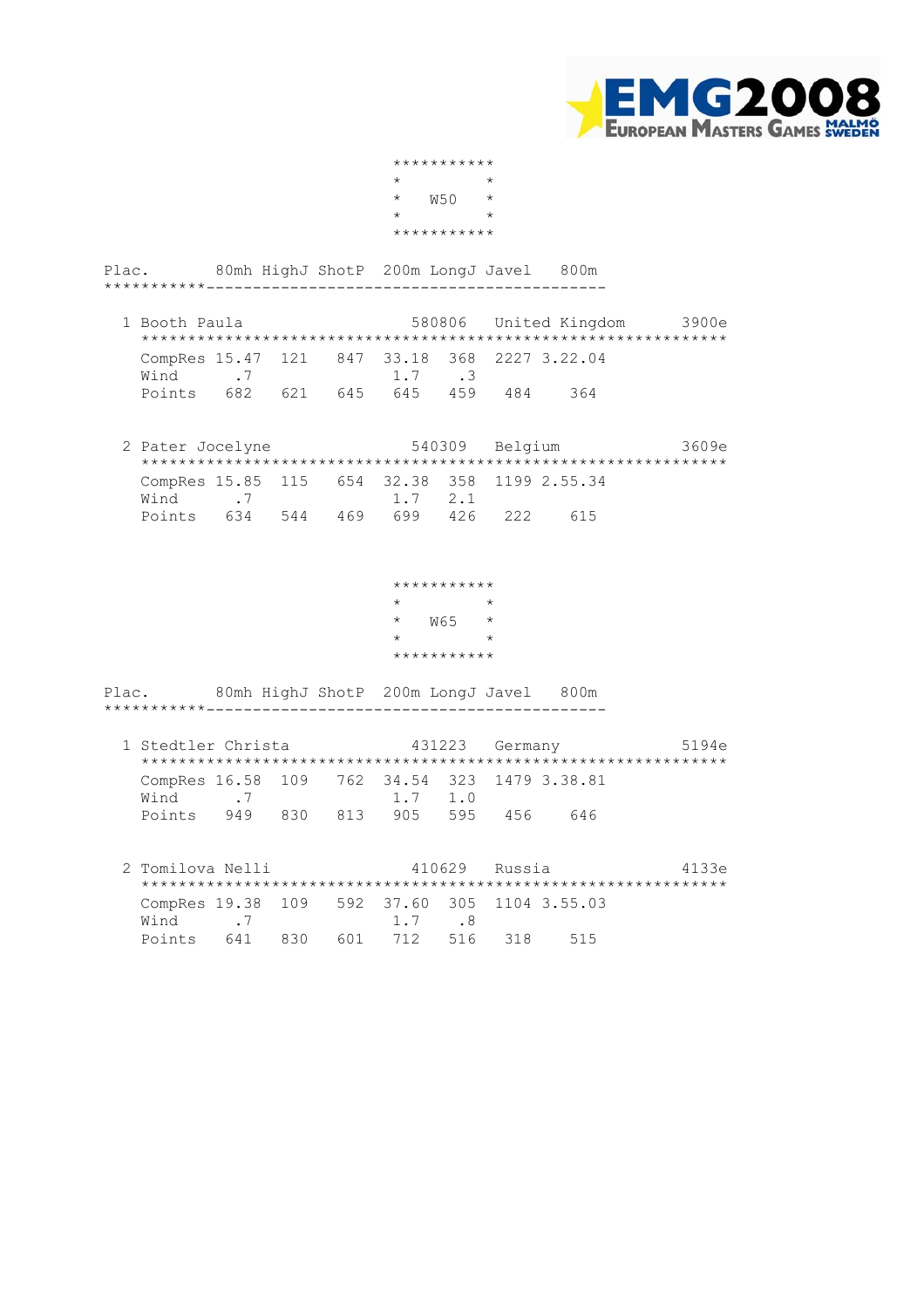

 \*\*\*\*\*\*\*\*\*\*\*\*\*\*\*\*\*\*\*\*\*\*\*\*\*\*\*\*\*\*\*\*\*\*\*\*\*\*\*\*\*\*\*\*\*\*\*\* \* EUROPEAN MASTER GAMES in Weight Pentathlon \* in Malmö 4 September 2008 \*\*\*\*\*\*\*\*\*\*\*\*\*\*\*\*\*\*\*\*\*\*\*\*\*\*\*\*\*\*\*\*\*\*\*\*\*\*\*\*\*\*\*\*\*\*\*\* \*\*\*\*\*\*\*\*\*\*\*<br>\*  $\star$   $\star$  \* M35 \*  $\star$   $\star$  \*\*\*\*\*\*\*\*\*\*\* Plac. Hammer ShotP Discus Javel Weight \*\*\*\*\*\*\*\*\*\*\*----------------------------------- 1 Bragason Jon Bjarni 710728 Iceland 3094 \*\*\*\*\*\*\*\*\*\*\*\*\*\*\*\*\*\*\*\*\*\*\*\*\*\*\*\*\*\*\*\*\*\*\*\*\*\*\*\*\*\*\*\*\*\*\*\*\*\*\*\*\*\*\*\*\* CompRes 4496 1241 4128 3996 1425 Points 593 631 691 467 712 2 Forsberg Jonas 701105 Sweden 2567 \*\*\*\*\*\*\*\*\*\*\*\*\*\*\*\*\*\*\*\*\*\*\*\*\*\*\*\*\*\*\*\*\*\*\*\*\*\*\*\*\*\*\*\*\*\*\*\*\*\*\*\*\*\*\*\*\* CompRes 3756 1204 3530 3406 1126 Points 472 609 570 378 538 \*\*\*\*\*\*\*\*\*\*\*  $\begin{array}{ccc}\n\star & & \star \\
\star & & \mathrm{M40} & \star\n\end{array}$  \* M40 \*  $\star$   $\star$  \*\*\*\*\*\*\*\*\*\*\* Plac. Hammer ShotP Discus Javel Weight \*\*\*\*\*\*\*\*\*\*\*----------------------------------- 1 Logins Ivars 661125 Latvia 2852 \*\*\*\*\*\*\*\*\*\*\*\*\*\*\*\*\*\*\*\*\*\*\*\*\*\*\*\*\*\*\*\*\*\*\*\*\*\*\*\*\*\*\*\*\*\*\*\*\*\*\*\*\*\*\*\*\* CompRes 2400 1474 3980 4096 1115 Points 285 798 660 533 576 2 Bican Petr 661109 Czech Republic 1748 \*\*\*\*\*\*\*\*\*\*\*\*\*\*\*\*\*\*\*\*\*\*\*\*\*\*\*\*\*\*\*\*\*\*\*\*\*\*\*\*\*\*\*\*\*\*\*\*\*\*\*\*\*\*\*\*\* CompRes 2280 1008 2559 2296 757 Points 265 507 378 242 356 3 Menshenin Igor 640401 Russia 1106 \*\*\*\*\*\*\*\*\*\*\*\*\*\*\*\*\*\*\*\*\*\*\*\*\*\*\*\*\*\*\*\*\*\*\*\*\*\*\*\*\*\*\*\*\*\*\*\*\*\*\*\*\*\*\*\*\* CompRes 1450 656 1934 2152 513 Points 125 291 260 220 210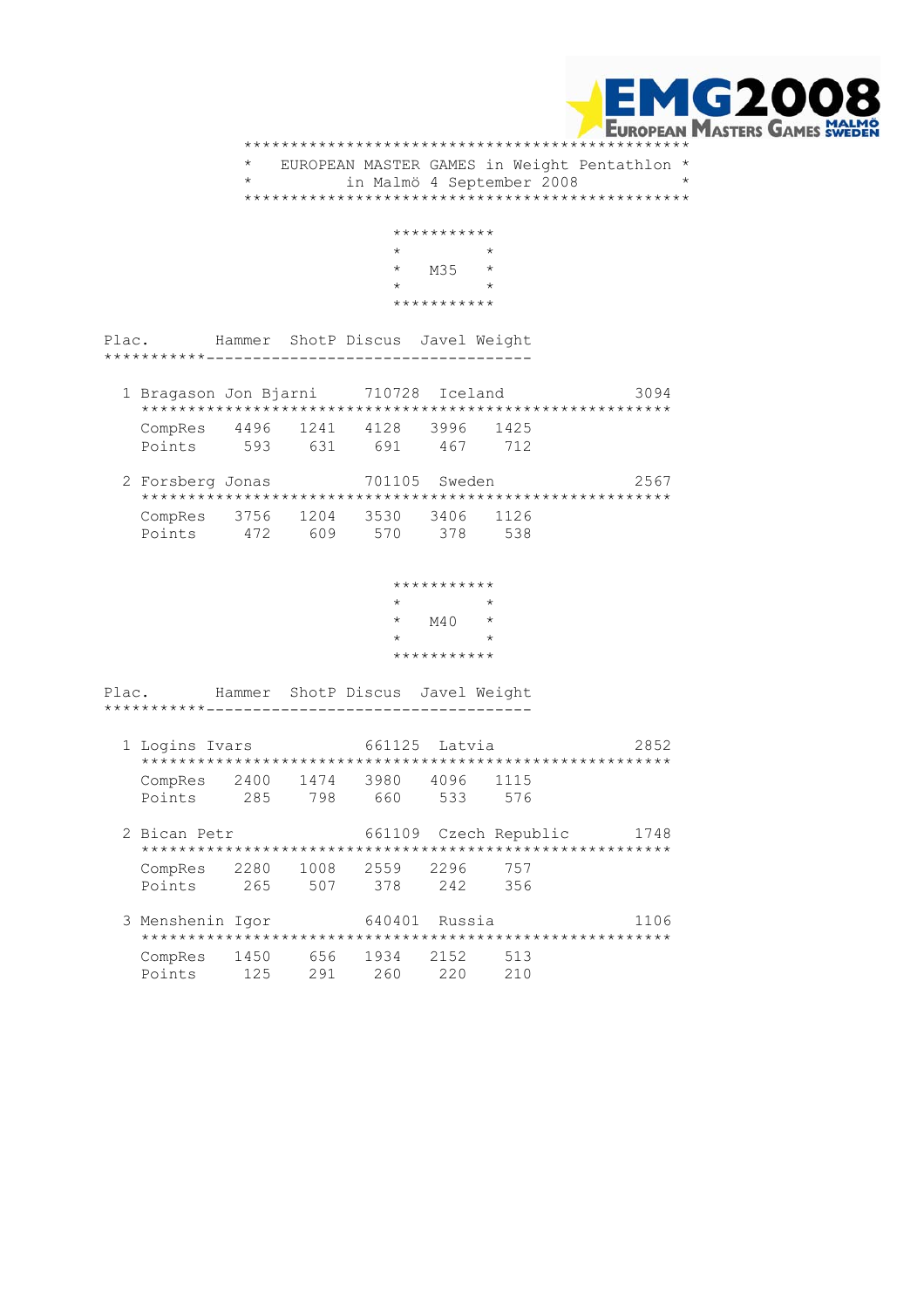

|         | *********** |            |
|---------|-------------|------------|
| $\star$ |             | $^{\star}$ |
| $\star$ | M45         | $^\star$   |
| $\star$ |             | $^{\star}$ |
|         | *********** |            |

| 1 Bakala Jan |                                  |     |     |     | 621024 Czech Republic | 3343 |
|--------------|----------------------------------|-----|-----|-----|-----------------------|------|
|              |                                  |     |     |     |                       |      |
|              | CompRes 4018 1237 3961 3903 1282 |     |     |     |                       |      |
| Points       | 637                              | 714 | 697 | 558 | 737                   |      |

- 2 Radzikowski Henryk 590328 Poland 3278 \*\*\*\*\*\*\*\*\*\*\*\*\*\*\*\*\*\*\*\*\*\*\*\*\*\*\*\*\*\*\*\*\*\*\*\*\*\*\*\*\*\*\*\*\*\*\*\*\*\*\*\*\*\*\*\*\* CompRes 3729 1374 3629 3749 1278 Points 580 808 626 530 734
	- 3 Turner Andrew 630829 United Kingdom 3214 \*\*\*\*\*\*\*\*\*\*\*\*\*\*\*\*\*\*\*\*\*\*\*\*\*\*\*\*\*\*\*\*\*\*\*\*\*\*\*\*\*\*\*\*\*\*\*\*\*\*\*\*\*\*\*\*\* CompRes 4134 1256 3763 3378 1242 Points 659 727 654 464 710
	- 4 Jedrzejewski Krzysztof 630817 Poland 2951 \*\*\*\*\*\*\*\*\*\*\*\*\*\*\*\*\*\*\*\*\*\*\*\*\*\*\*\*\*\*\*\*\*\*\*\*\*\*\*\*\*\*\*\*\*\*\*\*\*\*\*\*\*\*\*\*\* CompRes 2970 1249 3540 4215 1037 Points 434 722 607 615 573
	- 5 Saulius Svilainis 591122 Lithuania 2812 \*\*\*\*\*\*\*\*\*\*\*\*\*\*\*\*\*\*\*\*\*\*\*\*\*\*\*\*\*\*\*\*\*\*\*\*\*\*\*\*\*\*\*\*\*\*\*\*\*\*\*\*\*\*\*\*\* CompRes 3191 1083 3815 3747 972 Points 476 609 666 530 531
- 6 Hubert Manfred 620205 Germany 2111 \*\*\*\*\*\*\*\*\*\*\*\*\*\*\*\*\*\*\*\*\*\*\*\*\*\*\*\*\*\*\*\*\*\*\*\*\*\*\*\*\*\*\*\*\*\*\*\*\*\*\*\*\*\*\*\*\* CompRes 2984 815 2318 2905 943 Points 436 430 354 380 511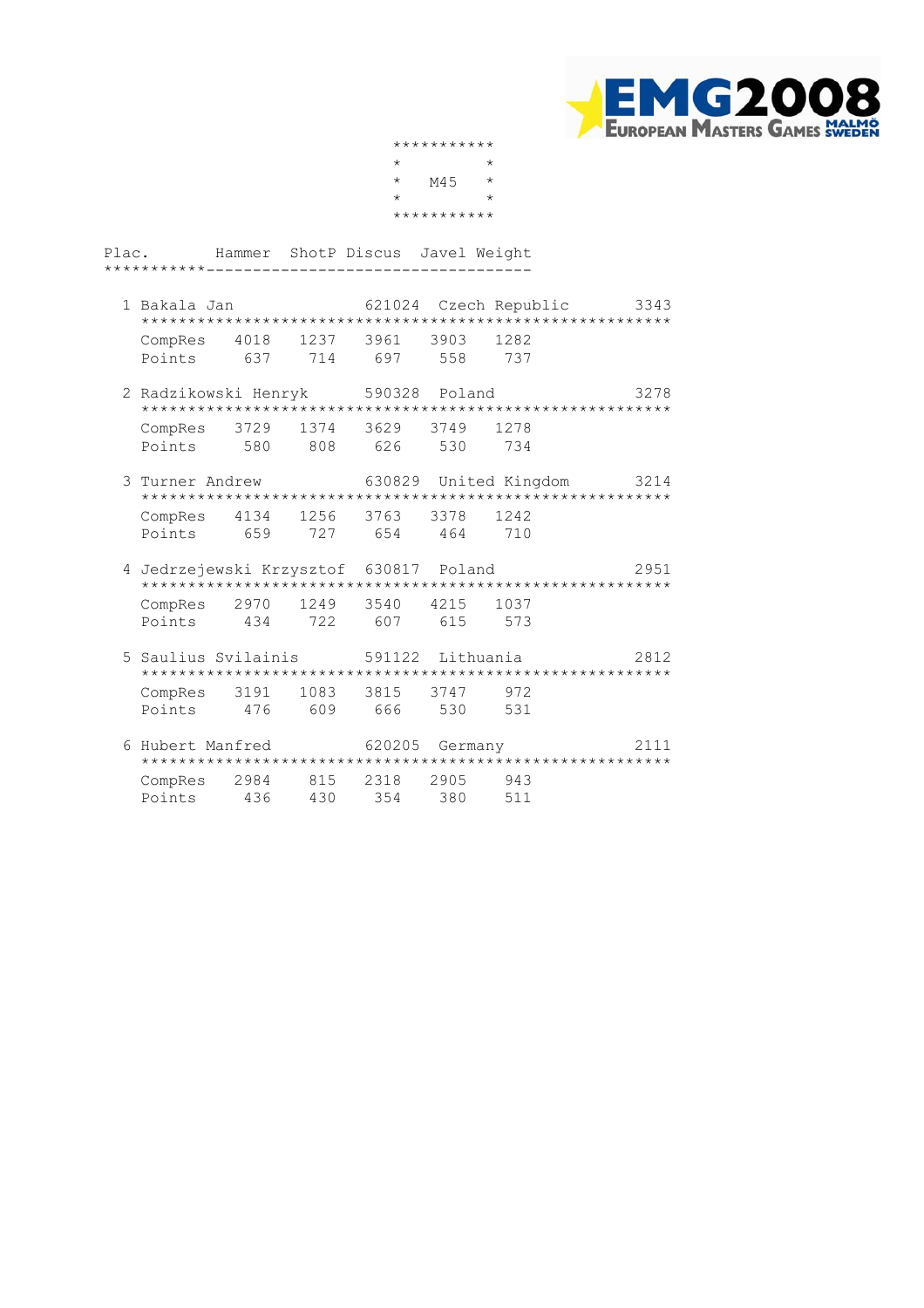

|         | *********** |            |
|---------|-------------|------------|
| $\star$ |             | $^{\star}$ |
| $\star$ | M50         | $^{\star}$ |
| $\star$ |             | $^{\star}$ |
|         | *********** |            |

| 1 Siaudinis Jonas           |     |     |     |     | 580224 Lithuania | 3936 |
|-----------------------------|-----|-----|-----|-----|------------------|------|
|                             |     |     |     |     |                  |      |
| CompRes 4642 1490 5140 3988 |     |     |     |     | 1406             |      |
| Points                      | 744 | 918 | 900 | 603 | 771              |      |
|                             |     |     |     |     |                  |      |

 2 Jetelina Radim 540527 Czech Republic 3261 \*\*\*\*\*\*\*\*\*\*\*\*\*\*\*\*\*\*\*\*\*\*\*\*\*\*\*\*\*\*\*\*\*\*\*\*\*\*\*\*\*\*\*\*\*\*\*\*\*\*\*\*\*\*\*\*\* CompRes 4145 1099 3609 3776 1483 Points 649 643 586 563 820

| 3 Voigt Jan |                                         |     | 540615 Germany |     |     | 3227 |
|-------------|-----------------------------------------|-----|----------------|-----|-----|------|
| Points      | CompRes 4158 1171 3778 2997 1521<br>651 | 693 | 620            | 418 | 845 |      |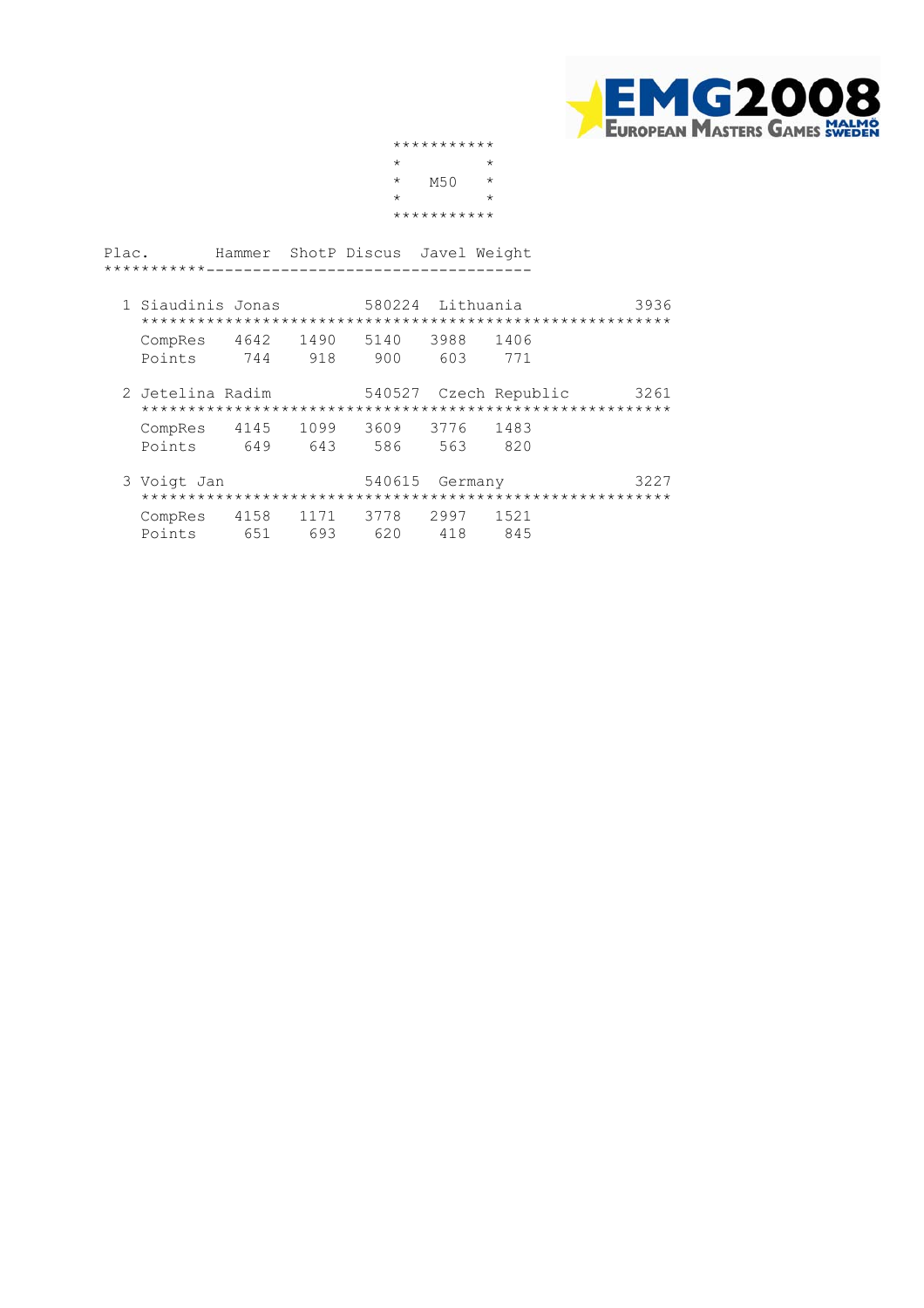

|            | *********** |            |  |
|------------|-------------|------------|--|
| $^{\star}$ |             | $^{\star}$ |  |
| $\star$    | M55         | $\star$    |  |
| $\star$    |             | $^{\star}$ |  |
|            | *********** |            |  |

| 1 Talpsepp Lembit                |     |      | 500903 Estonia |      |     | 4029 |
|----------------------------------|-----|------|----------------|------|-----|------|
|                                  |     |      |                |      |     |      |
| CompRes 3925 1326 3921 4512 1496 |     |      |                |      |     |      |
| Points                           | 693 | 906. | 727            | 790. | 913 |      |

| 2 Jansson Kenneth |         | 491116 Sweden                    |          | 3869 |
|-------------------|---------|----------------------------------|----------|------|
|                   |         |                                  |          |      |
|                   |         | CompRes 4724 1208 3457 3342 1652 |          |      |
| Points            | 866 813 | 623.                             | 544 1023 |      |

| 3 Dannenberg Jürgen                        |     |       | 490218 Germany |     |     | 3284 |
|--------------------------------------------|-----|-------|----------------|-----|-----|------|
| CompRes 2826 1023 3074 4974 1233<br>Points | 459 | 668 - | 539            | 888 | 730 |      |

| 4 Stålmarck Lars-Henrik 530701 Sweden |     |     |     |     | 2778 |
|---------------------------------------|-----|-----|-----|-----|------|
|                                       |     |     |     |     |      |
| CompRes 2634 979 3083 3854            |     |     |     |     | 948  |
| Points                                | 418 | 634 | 541 | 651 | 534  |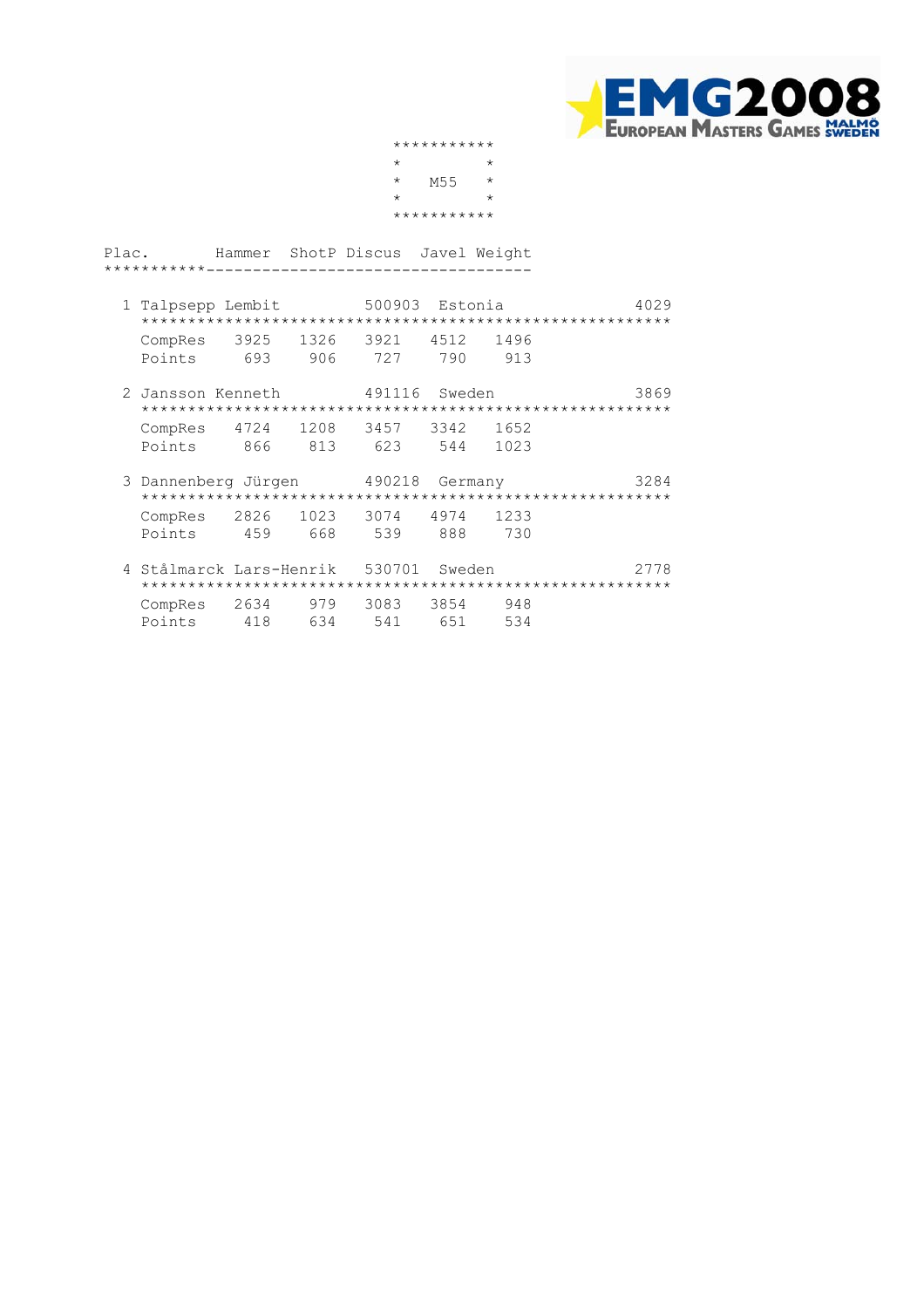

 \* EUROPEAN MASTER GAMES in Weight Pentathlon \* \* in Malmö 5 September 2008 \* \*\*\*\*\*\*\*\*\*\*\*\*\*\*\*\*\*\*\*\*\*\*\*\*\*\*\*\*\*\*\*\*\*\*\*\*\*\*\*\*\*\*\*\*\*\*\*\*

|       |                                                                |                                  | $\star$          | ***********<br>$M60$ * |                            |      |
|-------|----------------------------------------------------------------|----------------------------------|------------------|------------------------|----------------------------|------|
|       |                                                                |                                  | $\star$          | ***********            | $\star$                    |      |
| Plac. |                                                                | Hammer ShotP Discus Javel Weight |                  |                        |                            |      |
|       | 1 Hazlewood Michael                                            |                                  |                  |                        | 451212 United Kingdom 4395 |      |
|       | CompRes 4323 1227 4540 4511 1695<br>Points 856 825 891 840 983 |                                  |                  |                        |                            |      |
|       | 2 Semborowski Andrzej 471006 Poland                            |                                  |                  |                        |                            | 3815 |
|       | CompRes 3383 1408 4098 3724 1353<br>Points 636 968 788 665 758 |                                  |                  |                        |                            |      |
|       | 3 Trusnik Petr                                                 |                                  |                  |                        | 470316 Czech Republic 3279 |      |
|       | CompRes 2792 1166 3788 3688 1152<br>Points 500 778 716 657 628 |                                  |                  |                        |                            |      |
|       | 4 Fencl Pavel                                                  |                                  |                  |                        | 460121 Czech Republic 3029 |      |
|       | CompRes 2513 1361 3063 3009 1114<br>Points 436 930 552 508 603 |                                  |                  |                        |                            |      |
|       | 5 Persson Rune 470202 Sweden                                   |                                  |                  |                        |                            | 2782 |
|       | CompRes 2704 1060 2748 3061 1118<br>Points 480 695 481 520 606 |                                  |                  |                        |                            |      |
|       | 6 Koukal Jiri                                                  |                                  |                  | 450424 Slovakia        |                            | 2731 |
|       | CompRes 4255 994 2836 X 1334<br>Points 840 644 501 0 746       |                                  |                  |                        |                            |      |
|       | 7 Trops Alberts 470604 Latvia                                  |                                  |                  |                        |                            | 2658 |
|       | CompRes<br>3142<br>Points<br>580                               | 1023<br>667                      | 2785 2613<br>490 | 423                    | 951<br>498                 |      |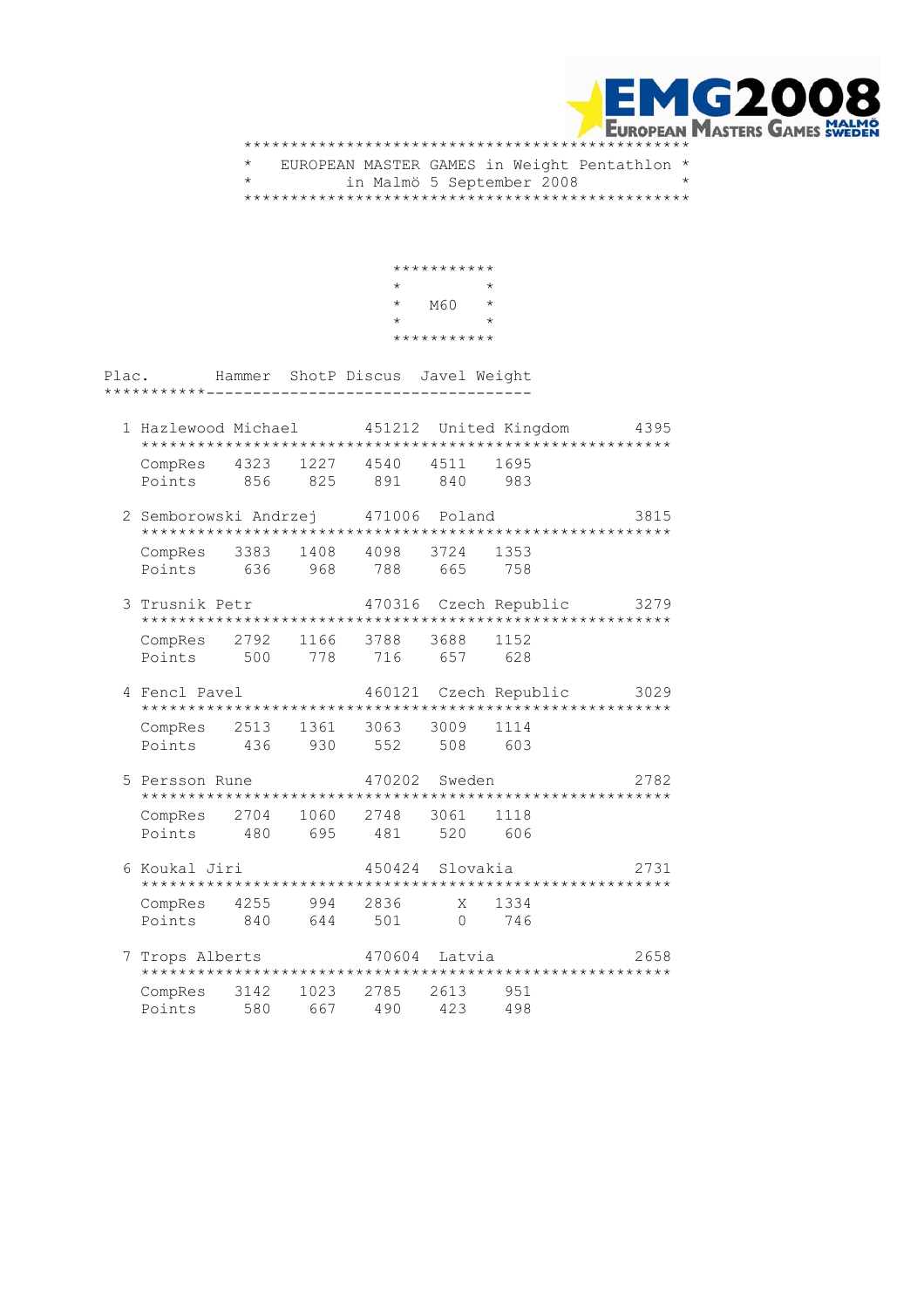

|            | *********** |            |  |
|------------|-------------|------------|--|
| $^{\star}$ |             | $^{\star}$ |  |
| $\star$    | M65         | $\star$    |  |
| $\star$    |             | $^{\star}$ |  |
|            | *********** |            |  |

| 1 Arvidsson Kenneth              |               | 410612 Sweden |     |      | 4873 |
|----------------------------------|---------------|---------------|-----|------|------|
|                                  |               |               |     |      |      |
| CompRes 3970 1318 4712 4131 1554 |               |               |     |      |      |
| Points                           | 892 1061 1059 |               | 861 | 1000 |      |

- 2 Dahle Knut 431027 Norway 4355 \*\*\*\*\*\*\*\*\*\*\*\*\*\*\*\*\*\*\*\*\*\*\*\*\*\*\*\*\*\*\*\*\*\*\*\*\*\*\*\*\*\*\*\*\*\*\*\*\*\*\*\*\*\*\*\*\* CompRes 3802 1177 4514 3152 1487 Points 847 933 1006 618 951
	- 3 Hytten Svein 400427 Norway 4353 \*\*\*\*\*\*\*\*\*\*\*\*\*\*\*\*\*\*\*\*\*\*\*\*\*\*\*\*\*\*\*\*\*\*\*\*\*\*\*\*\*\*\*\*\*\*\*\*\*\*\*\*\*\*\*\*\* CompRes 3947 1218 3990 3400 1484 Points 886 970 869 679 949
	- 4 Kovalskyi Borys 430601 Ukraine 3988 \*\*\*\*\*\*\*\*\*\*\*\*\*\*\*\*\*\*\*\*\*\*\*\*\*\*\*\*\*\*\*\*\*\*\*\*\*\*\*\*\*\*\*\*\*\*\*\*\*\*\*\*\*\*\*\*\* CompRes 3743 1195 3756 3222 1229 Points 832 949 808 635 764
- 5 Hackenschmidt Peter 430930 Sweden 3767 \*\*\*\*\*\*\*\*\*\*\*\*\*\*\*\*\*\*\*\*\*\*\*\*\*\*\*\*\*\*\*\*\*\*\*\*\*\*\*\*\*\*\*\*\*\*\*\*\*\*\*\*\*\*\*\*\* CompRes 4319 1161 X 4063 1581 Points 985 918 0 844 1020
	- 6 Horak Vladimir 390606 Czech Republic 3697 \*\*\*\*\*\*\*\*\*\*\*\*\*\*\*\*\*\*\*\*\*\*\*\*\*\*\*\*\*\*\*\*\*\*\*\*\*\*\*\*\*\*\*\*\*\*\*\*\*\*\*\*\*\*\*\*\* CompRes 3931 1035 3602 2779 1164 Points 881 804 768 527 717

| 7 Stagis Andris   |             |            | 410308      | Latvia      |                       | 3386 |
|-------------------|-------------|------------|-------------|-------------|-----------------------|------|
| CompRes           | 3570        | 923        | 2950        | 2719        | 1255                  |      |
| Points            | 786         | 703        | 602         | 513         | 782                   |      |
| Sobotka Ivan      |             |            |             |             | 430614 Czech Republic | 2613 |
| CompRes<br>Points | 2795<br>583 | 849<br>636 | 2940<br>600 | 3865<br>794 | <b>DNS</b>            |      |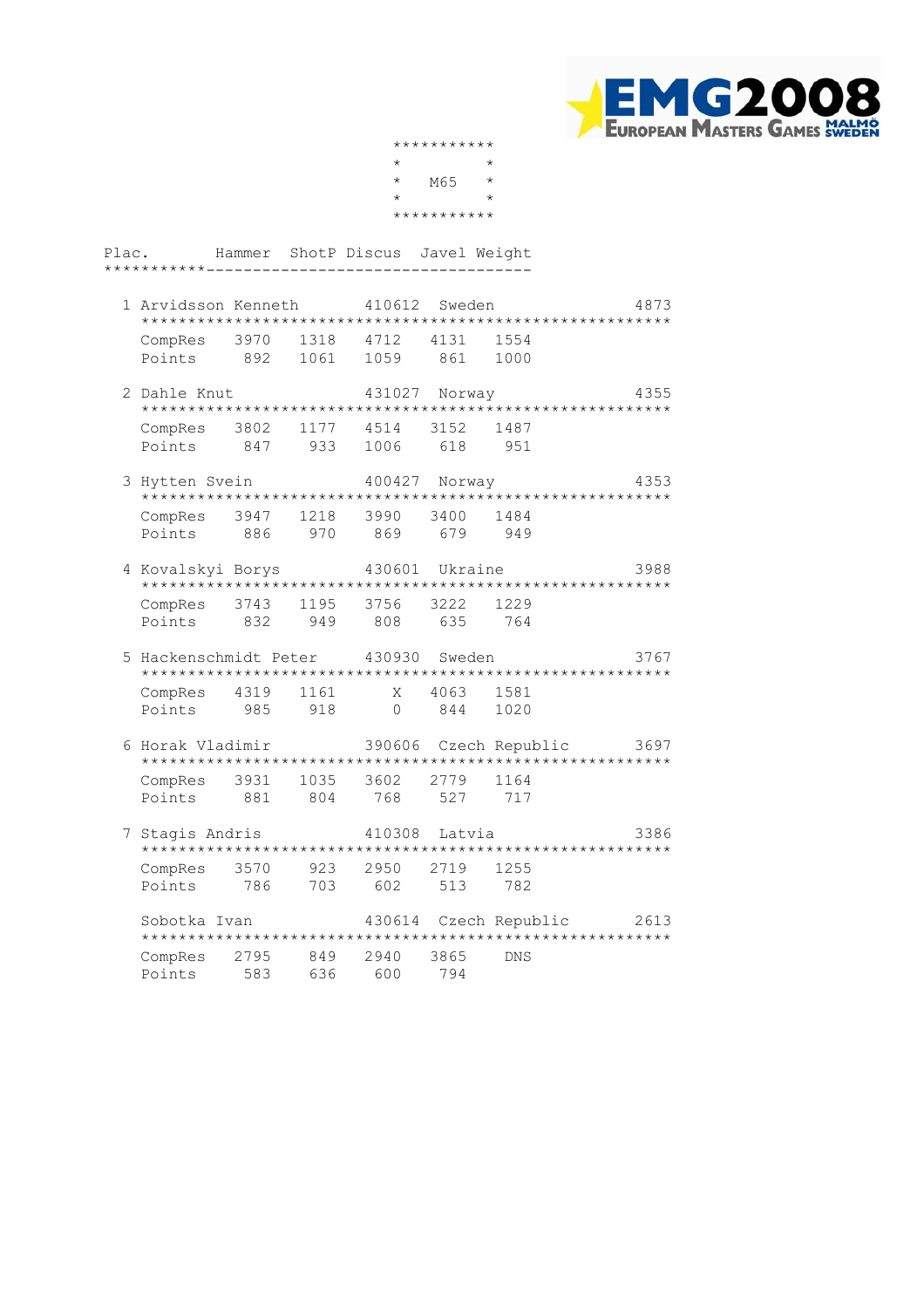

|            | *********** |            |  |
|------------|-------------|------------|--|
| $^{\star}$ |             | $^{\star}$ |  |
| $\star$    | M70         | $^{\star}$ |  |
| $\star$    |             | $^{\star}$ |  |
|            | *********** |            |  |

| 1 Speckens Peter                 |               | 350528 Germany |          | 4754 |
|----------------------------------|---------------|----------------|----------|------|
|                                  |               |                |          |      |
| CompRes 4425 1255 4149 2927 1772 |               |                |          |      |
| Points                           | 1032 872 1051 |                | 605 1194 |      |

- 2 Cerniauskas Antanas 340105 Lithuania 4583 \*\*\*\*\*\*\*\*\*\*\*\*\*\*\*\*\*\*\*\*\*\*\*\*\*\*\*\*\*\*\*\*\*\*\*\*\*\*\*\*\*\*\*\*\*\*\*\*\*\*\*\*\*\*\*\*\* CompRes 4005 1212 3693 3993 1551 Points 918 837 916 885 1027
- 3 Magnusson Jon H. 360522 Iceland 3887 \*\*\*\*\*\*\*\*\*\*\*\*\*\*\*\*\*\*\*\*\*\*\*\*\*\*\*\*\*\*\*\*\*\*\*\*\*\*\*\*\*\*\*\*\*\*\*\*\*\*\*\*\*\*\*\*\* CompRes 3818 949 3016 2905 1613 Points 868 628 718 599 1074
	- 4 Ankerstjerne Finn 361014 Denmark 3802 \*\*\*\*\*\*\*\*\*\*\*\*\*\*\*\*\*\*\*\*\*\*\*\*\*\*\*\*\*\*\*\*\*\*\*\*\*\*\*\*\*\*\*\*\*\*\*\*\*\*\*\*\*\*\*\*\* CompRes 3500 1066 2897 3170 1446 Points 782 720 683 668 949
- 5 Kern Manfred 350608 Germany 3582 \*\*\*\*\*\*\*\*\*\*\*\*\*\*\*\*\*\*\*\*\*\*\*\*\*\*\*\*\*\*\*\*\*\*\*\*\*\*\*\*\*\*\*\*\*\*\*\*\*\*\*\*\*\*\*\*\* CompRes 3237 955 3017 3266 1282 Points 712 633 718 693 826
	- 6 Romanov Anatoly 361115 Russia 3531 \*\*\*\*\*\*\*\*\*\*\*\*\*\*\*\*\*\*\*\*\*\*\*\*\*\*\*\*\*\*\*\*\*\*\*\*\*\*\*\*\*\*\*\*\*\*\*\*\*\*\*\*\*\*\*\*\* CompRes 2467 1047 3606 3217 1176 Points 508 705 890 680 748
- 7 Wojtkowiak Bernard 380813 Poland 3481 \*\*\*\*\*\*\*\*\*\*\*\*\*\*\*\*\*\*\*\*\*\*\*\*\*\*\*\*\*\*\*\*\*\*\*\*\*\*\*\*\*\*\*\*\*\*\*\*\*\*\*\*\*\*\*\*\* CompRes 2723 1061 3083 3042 1268 Points 576 717 737 635 816
- 8 Werling Jan 380717 Poland 3457 \*\*\*\*\*\*\*\*\*\*\*\*\*\*\*\*\*\*\*\*\*\*\*\*\*\*\*\*\*\*\*\*\*\*\*\*\*\*\*\*\*\*\*\*\*\*\*\*\*\*\*\*\*\*\*\*\* CompRes 3351 1194 2732 1834 1417 Points 743 823 636 328 927

| 9 Braeunig Gunter      |     |       |                 |             | 350226 Germany | 2116 |
|------------------------|-----|-------|-----------------|-------------|----------------|------|
| CompRes 2234<br>Points | 447 | 506 - | 795 1951<br>417 | 2004<br>370 | 667<br>376     |      |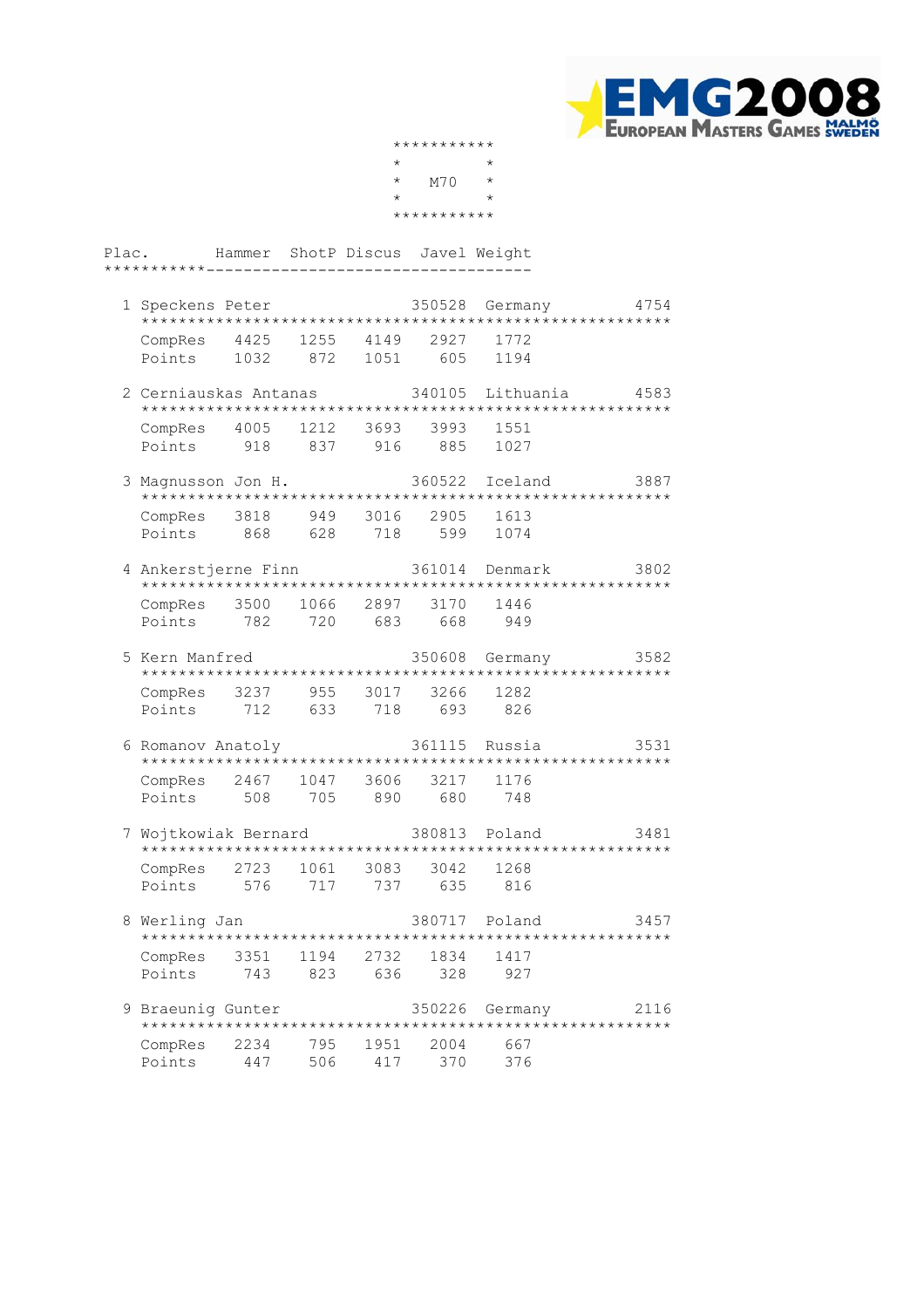

|         | *********** |            |  |
|---------|-------------|------------|--|
| $\star$ |             | $^{\star}$ |  |
| $\star$ | M75         | $\star$    |  |
| $\star$ |             | $^{\star}$ |  |
|         | *********** |            |  |

- 1 Panocha Vaclav 330322 Czech Republic 4282 \*\*\*\*\*\*\*\*\*\*\*\*\*\*\*\*\*\*\*\*\*\*\*\*\*\*\*\*\*\*\*\*\*\*\*\*\*\*\*\*\*\*\*\*\*\*\*\*\*\*\*\*\*\*\*\*\* CompRes 3242 986 3000 2983 1410 Points 856 779 842 737 1068
- 2 Benek Zdenek 310208 Czech Republic 4263 \*\*\*\*\*\*\*\*\*\*\*\*\*\*\*\*\*\*\*\*\*\*\*\*\*\*\*\*\*\*\*\*\*\*\*\*\*\*\*\*\*\*\*\*\*\*\*\*\*\*\*\*\*\*\*\*\* CompRes 3692 954 2963 2250 1526 Points 997 750 830 518 1168
	- 3 Haraldsson Sigurdur 290117 Iceland 3532 \*\*\*\*\*\*\*\*\*\*\*\*\*\*\*\*\*\*\*\*\*\*\*\*\*\*\*\*\*\*\*\*\*\*\*\*\*\*\*\*\*\*\*\*\*\*\*\*\*\*\*\*\*\*\*\*\* CompRes 2353 924 2840 2106 1292 Points 579 722 788 476 967
- 4 Hanus Jaroslav 300128 Great Britain 2925 \*\*\*\*\*\*\*\*\*\*\*\*\*\*\*\*\*\*\*\*\*\*\*\*\*\*\*\*\*\*\*\*\*\*\*\*\*\*\*\*\*\*\*\*\*\*\*\*\*\*\*\*\*\*\*\*\* CompRes 2527 851 2184 1460 1066 Points 633 655 572 290 775

#### \*\*\*\*\*\*\*\*\*\*\*<br>\*  $\star$   $\star$  $*$  M80  $*$  $\star$   $\star$ \*\*\*\*\*\*\*\*\*\*\*

| 1 Duholm Helmuth  |             |             | 260629       | Denmark     | 4065         |      |
|-------------------|-------------|-------------|--------------|-------------|--------------|------|
| CompRes<br>Points | 3194<br>881 | 885<br>710  | 3052<br>1040 | 1661<br>359 | 1328<br>1075 |      |
| 2 Krog Tage       |             |             | 280805       | Denmark     |              | 3796 |
| CompRes<br>Points | 2930<br>795 | 1014<br>833 | 2542<br>837  | 1868<br>420 | 1149<br>911  |      |
| 3 Nobbe Paul      |             |             | 250106       | Germany     |              | 3115 |
| CompRes<br>Points | 2164<br>548 | 855<br>682  | 2130<br>676  | 1946<br>444 | 987<br>765   |      |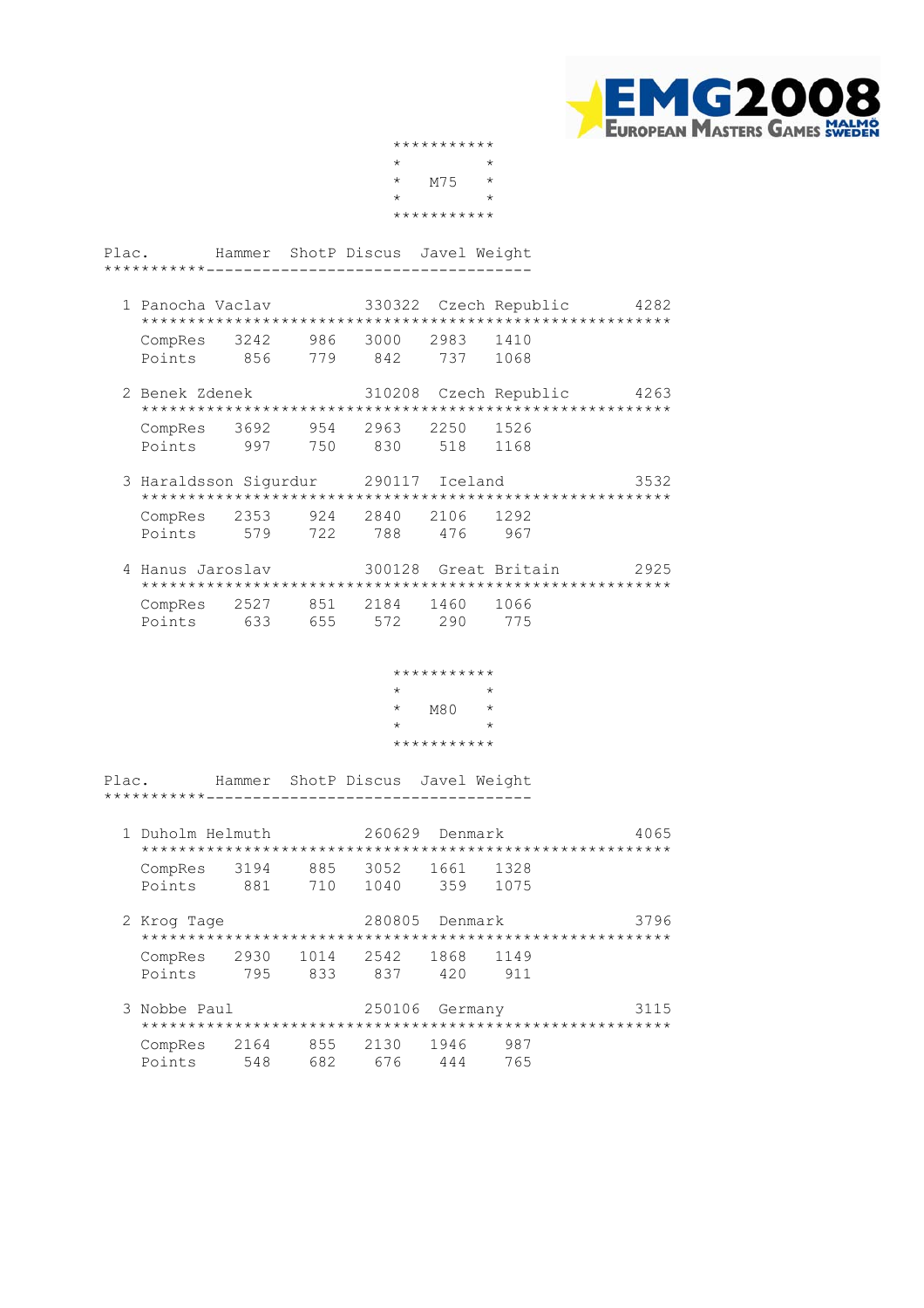

|            | *********** |            |  |
|------------|-------------|------------|--|
| $^{\star}$ |             | $^{\star}$ |  |
| $\star$    | W40         | $^\star$   |  |
| $\star$    |             | $^{\star}$ |  |
|            | *********** |            |  |

| 1 Vos Ingrid |     |     |                    | 661020 Belgium |     | 3158 |  |
|--------------|-----|-----|--------------------|----------------|-----|------|--|
|              |     |     |                    |                |     |      |  |
| CompRes 3440 |     |     | 863 2516 2802 1177 |                |     |      |  |
| Points       | 816 | 537 | 422                | 489            | 894 |      |  |

- 2 Kulbokiene Ona 650311 Lithuania 2694 \*\*\*\*\*\*\*\*\*\*\*\*\*\*\*\*\*\*\*\*\*\*\*\*\*\*\*\*\*\*\*\*\*\*\*\*\*\*\*\*\*\*\*\*\*\*\*\*\*\*\*\*\*\*\*\*\* CompRes 2219 972 2774 2929 853 Points 469 621 476 516 612
	- 3 Wlodarczyk Lucyna 660310 Polen 1414 \*\*\*\*\*\*\*\*\*\*\*\*\*\*\*\*\*\*\*\*\*\*\*\*\*\*\*\*\*\*\*\*\*\*\*\*\*\*\*\*\*\*\*\*\*\*\*\*\*\*\*\*\*\*\*\*\* CompRes 1229 619 1520 1798 561<br>Points 196 351 221 283 363 Points 196 351 221 283

 \*\*\*\*\*\*\*\*\*\*\*  $\begin{array}{ccc}\n\star & & \star \\
\star & & \mathrm{M45} & \star\n\end{array}$  $W45$  \*  $\star$   $\star$ \*\*\*\*\*\*\*\*\*\*\*

- 1 van Dijk Ingrid 620519 Netherlands 4554 \*\*\*\*\*\*\*\*\*\*\*\*\*\*\*\*\*\*\*\*\*\*\*\*\*\*\*\*\*\*\*\*\*\*\*\*\*\*\*\*\*\*\*\*\*\*\*\*\*\*\*\*\*\*\*\*\* CompRes 4282 1075 3776 2534 1392 Points 1267 805 757 505 1220
- 2 Marghieva Alexandra 590627 Moldova 4045 \*\*\*\*\*\*\*\*\*\*\*\*\*\*\*\*\*\*\*\*\*\*\*\*\*\*\*\*\*\*\*\*\*\*\*\*\*\*\*\*\*\*\*\*\*\*\*\*\*\*\*\*\*\*\*\*\* CompRes 2625 1306 4256 2206 1199 Points 707 1009 871 428 1030
- 3 Hedeager Susanne 600220 Denmark 2640 \*\*\*\*\*\*\*\*\*\*\*\*\*\*\*\*\*\*\*\*\*\*\*\*\*\*\*\*\*\*\*\*\*\*\*\*\*\*\*\*\*\*\*\*\*\*\*\*\*\*\*\*\*\*\*\*\* CompRes 2400 812 2069 2425 744 Points 632 575 365 479 589
- 4 Göbl Susanne 611122 Russia 2196 \*\*\*\*\*\*\*\*\*\*\*\*\*\*\*\*\*\*\*\*\*\*\*\*\*\*\*\*\*\*\*\*\*\*\*\*\*\*\*\*\*\*\*\*\*\*\*\*\*\*\*\*\*\*\*\*\* CompRes 2621 621 1310 1290 820 Points 706 411 201 216 662 5 Alramseder Dagmar 631221 Germany 1710
- \*\*\*\*\*\*\*\*\*\*\*\*\*\*\*\*\*\*\*\*\*\*\*\*\*\*\*\*\*\*\*\*\*\*\*\*\*\*\*\*\*\*\*\*\*\*\*\*\*\*\*\*\*\*\*\*\* CompRes 2008 612 X 1135 781 Points 503 403 0 180 624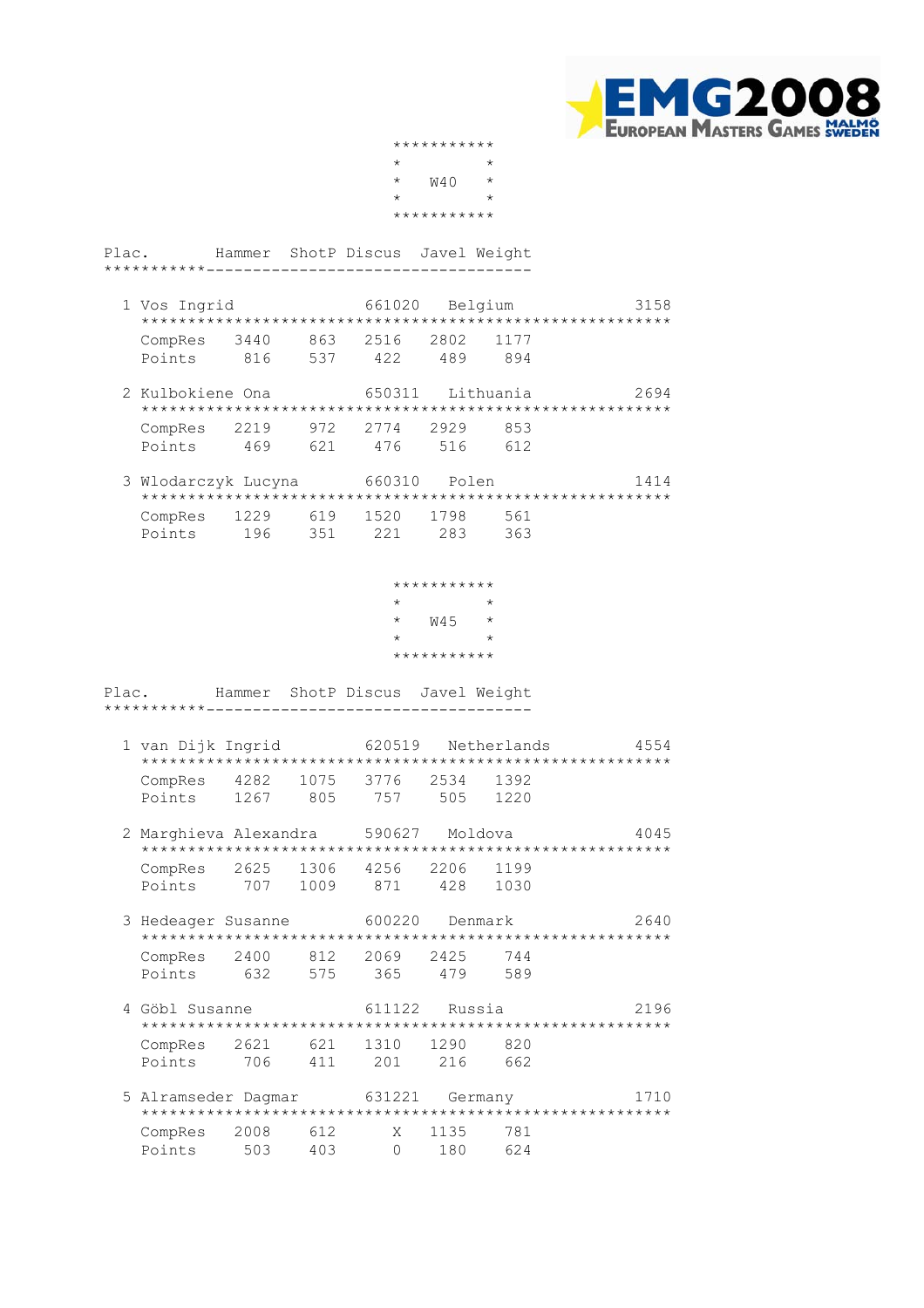

|         | *********** |            |  |
|---------|-------------|------------|--|
| $\star$ |             | $^{\star}$ |  |
| $\star$ | <b>W50</b>  | $\star$    |  |
| $\star$ |             | $^{\star}$ |  |
|         | *********** |            |  |

- 1 Jensen Anne Kirstine 550620 Denmark 4033 \*\*\*\*\*\*\*\*\*\*\*\*\*\*\*\*\*\*\*\*\*\*\*\*\*\*\*\*\*\*\*\*\*\*\*\*\*\*\*\*\*\*\*\*\*\*\*\*\*\*\*\*\*\*\*\*\* CompRes 3622 1132 3137 3519 1210 Points 828 908 673 822 802
- 2 Adlerova Alexandra 560920 Czech Republic 3749 \*\*\*\*\*\*\*\*\*\*\*\*\*\*\*\*\*\*\*\*\*\*\*\*\*\*\*\*\*\*\*\*\*\*\*\*\*\*\*\*\*\*\*\*\*\*\*\*\*\*\*\*\*\*\*\*\* CompRes 3765 907 2288 3399 1377 Points 867 700 460 790 932
	- 3 Cameron Claire 581003 United Kingdom 3167 \*\*\*\*\*\*\*\*\*\*\*\*\*\*\*\*\*\*\*\*\*\*\*\*\*\*\*\*\*\*\*\*\*\*\*\*\*\*\*\*\*\*\*\*\*\*\*\*\*\*\*\*\*\*\*\*\* CompRes 3328 1002 3350 1308 1021 Points 747 787 727 249 657
- 4 Avataneo Albina 540320 Italy 1579 \*\*\*\*\*\*\*\*\*\*\*\*\*\*\*\*\*\*\*\*\*\*\*\*\*\*\*\*\*\*\*\*\*\*\*\*\*\*\*\*\*\*\*\*\*\*\*\*\*\*\*\*\*\*\*\*\* CompRes 1610 588 1698 1209 611 Points 283 409 317 224 346

#### \*\*\*\*\*\*\*\*\*\*\*  $\star$   $\star$  $*$  W55  $*$  $\star$   $\star$ \*\*\*\*\*\*\*\*\*\*\*

| 1 Rozena Inara | 520825 Latvia               |     |     | 3536 |     |  |
|----------------|-----------------------------|-----|-----|------|-----|--|
|                |                             |     |     |      |     |  |
|                | CompRes 2462 1115 2827 2468 |     |     |      | 952 |  |
| Points         | 576                         | 991 | 665 | 631  | 673 |  |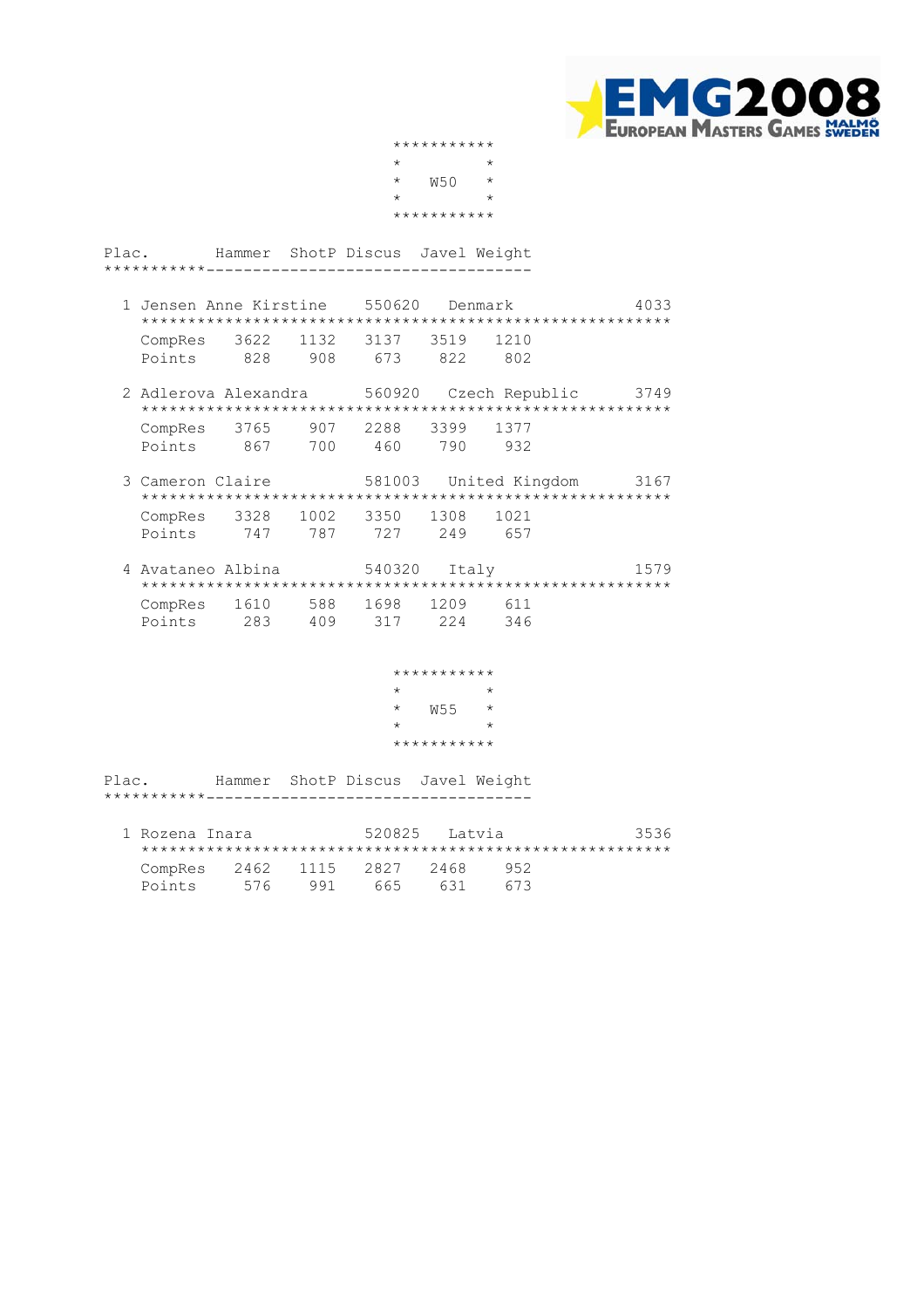

|                          |                |                                          |     |                  | *********** |         |                                                    |      |
|--------------------------|----------------|------------------------------------------|-----|------------------|-------------|---------|----------------------------------------------------|------|
|                          |                |                                          |     |                  |             |         |                                                    |      |
|                          |                |                                          |     | $\star$          | W60         |         |                                                    |      |
|                          |                |                                          |     |                  |             | $\star$ |                                                    |      |
|                          |                |                                          |     |                  | *********** |         |                                                    |      |
| Plac.                    |                | Hammer ShotP Discus Javel Weight         |     |                  |             |         |                                                    |      |
| ***********___.          |                |                                          |     |                  |             |         |                                                    |      |
|                          |                |                                          |     |                  |             |         | 1 Klimesova Jarmila (471105) Czech Republic (3877) |      |
|                          |                | CompRes 2204 972 2307 3460               |     |                  |             | 1053    |                                                    |      |
|                          | Points         |                                          |     | 572 949 591 1063 |             | 702     |                                                    |      |
|                          | 2 Ringa Helena |                                          |     | 470609           |             | Latvia  |                                                    | 3494 |
|                          |                | CompRes 1865 968 2323 2389               |     |                  |             | 1170    |                                                    |      |
|                          |                | Points 460 944 595 700 795               |     |                  |             |         |                                                    |      |
|                          |                | 3 Christensen Lilli Anette480831 Denmark |     |                  |             |         |                                                    | 3483 |
|                          |                | CompRes 2658 736 2322 2236               |     |                  |             | 1217    |                                                    |      |
|                          |                | Points 723 684 595 649 832               |     |                  |             |         |                                                    |      |
|                          | 4 Stage Gunta  |                                          |     | 450713 Latvia    |             |         |                                                    | 2254 |
|                          |                | CompRes 1348 853 2138 595                |     |                  |             | 788     |                                                    |      |
|                          | Points         | 292                                      | 815 | 539 113          |             | 495     |                                                    |      |
|                          |                |                                          |     |                  | *********** |         |                                                    |      |
|                          |                |                                          |     |                  |             |         |                                                    |      |
|                          |                |                                          |     | $\star$          | $W65$ *     |         |                                                    |      |
|                          |                |                                          |     | $\star$          |             | $\star$ |                                                    |      |
|                          |                |                                          |     |                  | *********** |         |                                                    |      |
| Plac.<br>***********____ |                | Hammer ShotP Discus Javel Weight         |     |                  |             |         |                                                    |      |
|                          |                |                                          |     |                  |             |         |                                                    |      |
|                          |                | 1 Eriksson Helvi                         |     | 391102           |             | Estonia |                                                    | 4258 |
|                          | CompRes        | 3140                                     |     | 881 2037         | 2287        | 1199    |                                                    |      |
|                          | Points         | 1018                                     | 962 | 584              | 758         | 936     |                                                    |      |